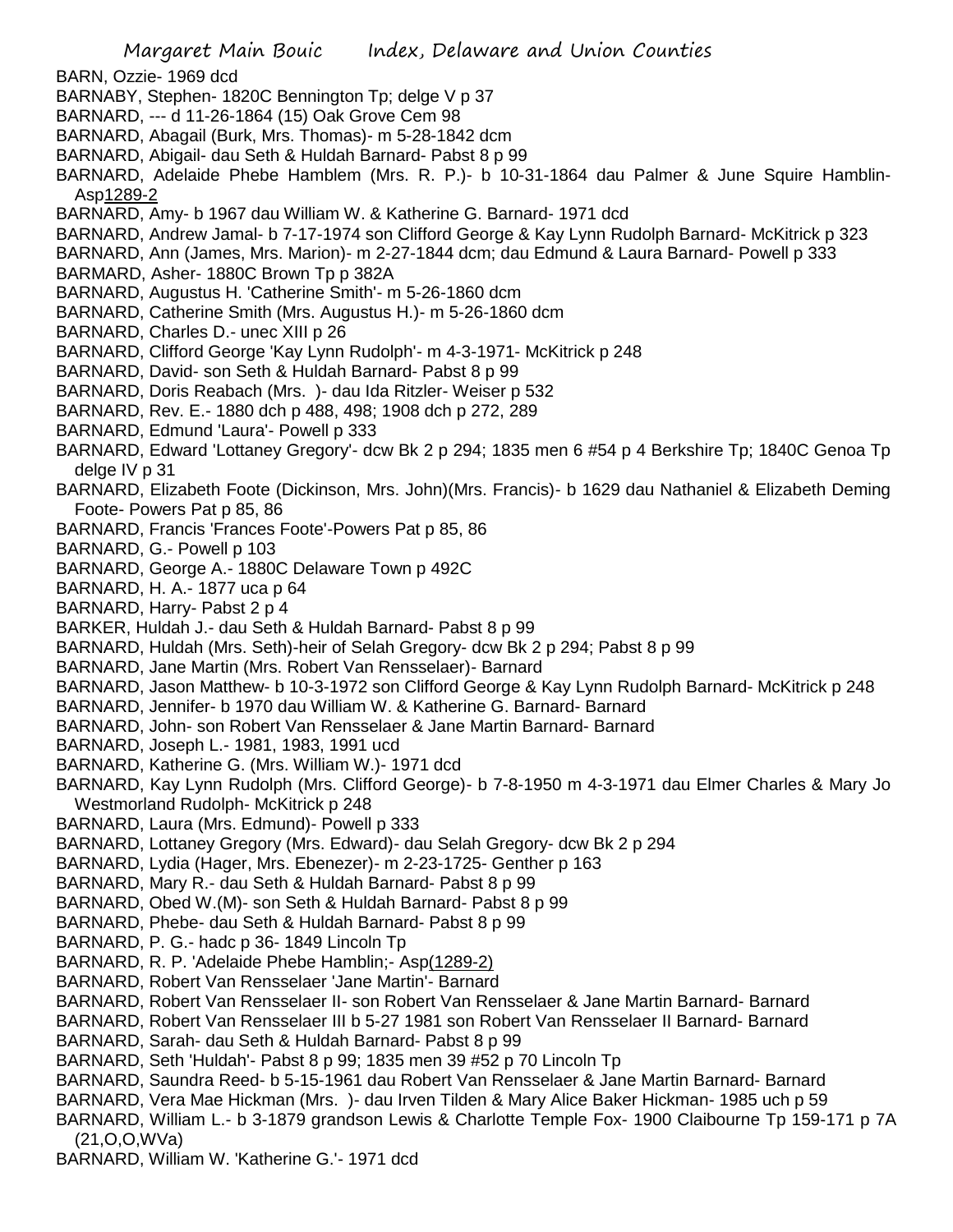BARNART, Elonadias 'Margaret'- b 1852 Ind d 9-1-1930 Oakdale Cem I p 54 (E-R55-7)

- BARNART, Jay H.- b 1849 d 3-13-1929 (80) Oakdale Cem I p 54 (E-R55-7)
- BARNART, Margaret (Mrs. Elonadias)- b 1865 d 1941 Oakdale Cem I p 54 (E-R55-7)
- BARNCORD, Marjorie (Dugan, Mrs. )- dau J. Owen & Ruth Quack Barncord- Barncord
- BARNCORD, Minnie (deMonye, Mrs. )- sister J. Owen Barncord- Barncord-
- BARNCORD, J. Owen'Ruth Quack'- b 1911 d 10-17-1984 bur Mt. Vernon-Barncord
- BARNCORD, Peggy (Yough, Mrs. )- dau J. Owen & Ruth Quack Barncord- Barncord
- BARNCORD, Ruth Quack (Mrs. J. Owen)- Barncord
- BARNCORD, Sally (Dauphin, Mrs. )- dau J. Owen & Ruth Quack Barncord- Barncord
- BARNE, Anne (Loveless, Mrs. William)- Loveless p 3
- BARNELL, Sam- 1880C Taylor Tp p 0134
- BARNER, Mabel I.- b 11-22-1893 Scioto Tp dau W. & ROsie M. Ayers Barner- dcb
- BARNERD, Josephine E.- b 2-14-1877 Brown Tp dau A. H. & E. J. Dudey Barnerd- dcb
- BARNES, ----More Howers p 14; family of Beverly Frain #173 unec VII p 1, Joanne Carman #187- unec X p 13; family of Joel R. Whitehead #382, unec XII p 49
- BARNES, Aaron B.'Jennie Elizabeth Nash''Emma Conter'-b 3-11-1869 m(1) 12-28-1893 (2) 1916 d 12-4-1951 bur Bellefontaine Cem son John Wesley & Catherine Oliphant Barnes- 1870C Allen Tp 161-154 p 11 (1,O); 1880C Paris Tp 32-33 p 4 (10,O,O,O); Howers p 37
- BARNES, Abner'Mariah Esther Ross'- m 6-9-1857 dcm; 1908 dch p 387; 1880C Delaware Town p 501C
- BARNES, Ada- b 6-29-1880 Columbus- dau Frank P. & Martha S. Keeler Barnes- dcb
- BARNES, Adam- son william & Emily Poling Barnes- 1870C Allen Tp 67-65 p 5 (12,O)
- BARNES, Adelaide A. (Lewis, Mrs. John)- m 9-10-1860 dcm
- BARNES, Alan- b 1963 son Lonnie E. & Martha E. Barnes- 1969, 1971 dcd
- BARNES, Alan L.- 1991 ucd
- BARNES, Alice- b 1-21-1909 d 6-3-1985 bur Urbana- dau Howard & Ida Gray Barnes- Barnes
- BARNES, Alice B. (Mrs. Porter E.)- 1900C Richwood 157-165 p 6B (37,O,o,O) m 3y 4ch
- BARNES, Alice D.- dau Porter E. & Ophelia Herr Barnes- 1883 uch V p 607; 1880C Claibourne Tp 215-217 p 21 (8,O,NY,O)
- BARNES, Amanda- b 1971 dau Lonnie E. & Martha E. Barnes- 1971 dcd
- BARNES, Amanda (Beightler, Mrs. Daniel)- m 1-21-1864 ucm 3520 d 6-12-1895 (48) bur Van Wert Co- ped Joanne Johnson Carman #187 29- unec X p 11, VIII p 14, 26
- BARNES, Amanda Ellen (Reid, Mrs. Jackson)(Staples, Mrs. Gustavus)- b 10-23-1869 m(1) 5-16-1888 (2) 9-15-1896 dau Thomas & Lucretia Howison Barnes- Howison 241
- BARNES, Anna- rtc p 4
- BARNES, Anna (Mrs. Earl S.)- 1967 ucd
- BARNES, Anna- dau John & Catharine Oliphant Hale Barnes- 1880C paris Tp 32-33 p 4 (7,O,O,O)
- BARNES, Anna Madie (White, Mrs. W. H.)- dau A. R. & Helen Nancy Mitchell Barnes- Mitchell 1124143
- BARNES, Mary Anna Beightler (Mrs. Rolland)-b 1861 d 1-8-1913 (52y 11m) Oakdale Cem II p 11 (B-R7-7);
- 1883 uch V p 78; Barnes see Mary A.; 1900C Allen Tp 143=147 p 7A (38,O,O,O,) m 20y 3 ch 2 living
- BARNES, A. R. 'Helen Nancy Mitchell'- Mitchell (112414)
- BARNES, Arthur S.- son Porter E. Barnes- 1900C Richwood 157-165 p 6B (15,O,NY,O)
- BARNES, Asa 'Sophia Brown'- Asp (471-1)
- BARNES, Ashford- d 1-14-1878 son George Barnes- delge VII p 16, query by Irma Korbitz
- BARNES, Avery Powers- b 1-31-1825 son Jospeh Bruce & Hannah Powers Barnes- Powers Pat p 178
- BARNES, Bardith'Lucinda'- 1850C Taylor Tp 1093-1110 p 162 (32,O)
- BARNES, Bashford- Pabst Pion II p 179, 184
- BARNES, Beatrice (Van Loon. Mrs. )- dau Florence Delong Barnes- Barnes
- BARNES, Belinda- dau Paul & Marilyn Barnes-Barnes
- BARNES, Benie Waitly- b 6-14-1880 Porter Tp- son B. W. & Henrietta Klee Barnes- dcb
- BARNES, Benjamin- 1880C Porter Tp p 450A
- BARNES, Benjamin Erwin- b 9-18-1883 Porter Tp son W. B. & Henrietta Klee Barnes- dcb
- BARNES, Bethany- dau Paul Barnes- Barnes
- BARNES, Betty- b 1964 dau Paul & Helen Boehm Barnes- Barnes; 969, 1971, 1980 dcd
- BARNES, Beverly A. (Mrs. Donald)- 1971, 1973, 1983, 1991 ucd
- BARNES, Beverly (Mrs. Steven M.)- Barnes
- BARNES, Blanche Mae (Jarvis, Mrs.Lafayette Lee)- b 6-1889 dau Roland James & Mary Angeline Beightler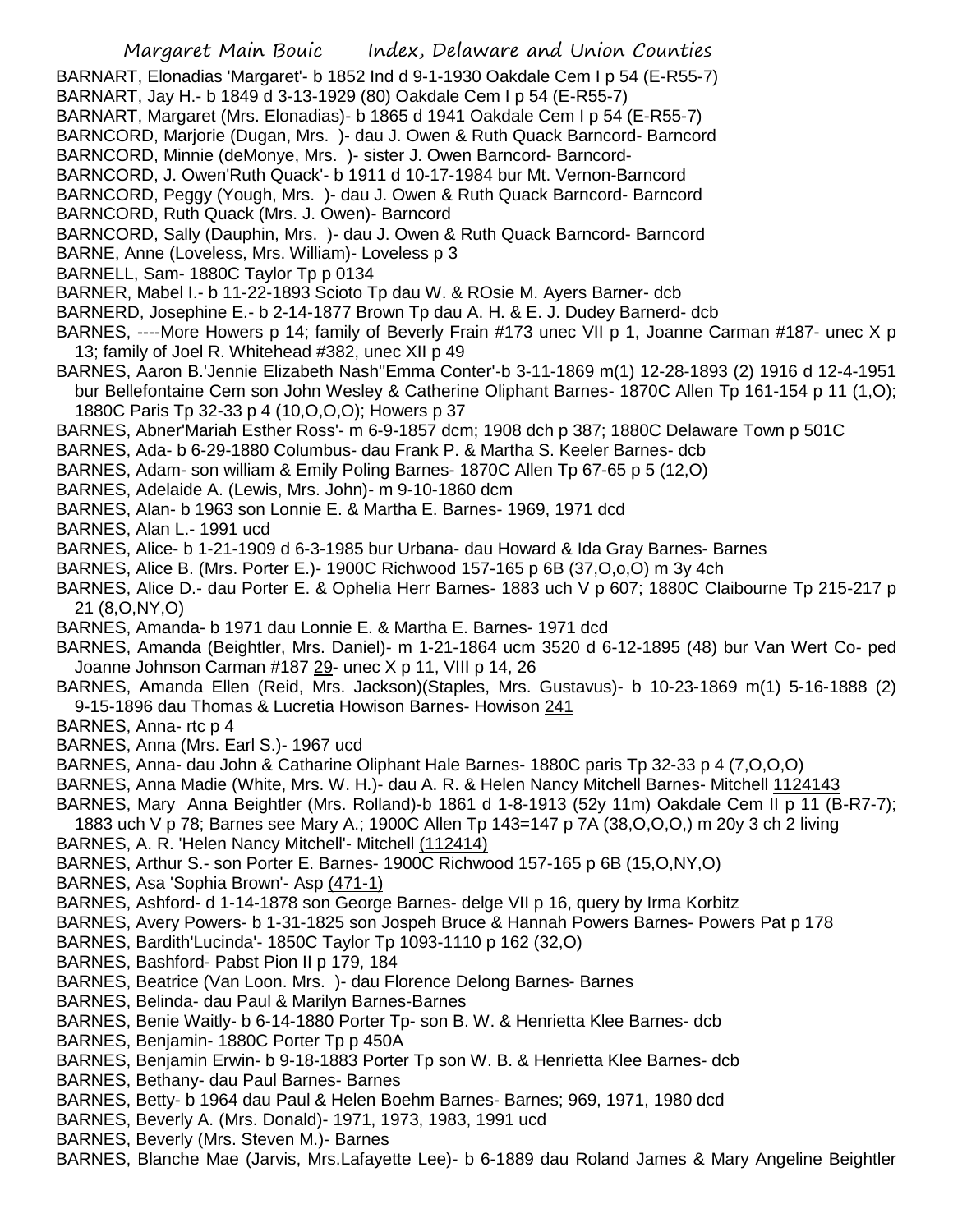- Barnes- Barnes; Howers p 35; 1900C Allen Tp 143-147 p 7A (10,O,O,O)
- BARNES, Boyd Franklin- b 8-8-1881 son Thomas & Lucretia Howison Barnes- Howison 246
- BARNES, Carl E. 'Juanita'- 1981 ucd
- BARNES, Carolyn Jane Dill (Mrs. John Edward)- m 11-8-1967 dau Frank C. Dill- Barker
- BARNES, Catherine- d 11-10-1925 (93) b. Ross Co Oakdale Cem 3766 (B2)
- BARNES, Catherine Oliphant (Hale, Mrs. Jonas) (Mrs. John Wesley)- b 11-31-1833 Ross Co m(1) 1-18-1849 m(2) 11-8-1856 ucm 2478 d 11-10-1925 Oakdale Cem II p 11 (B-R7-10);dau Athens Martin & Margaret Howard Oliphant- Howers p 21; 1870C Allen Tp 161-154 p 11 (36,O); 1880C Paris Tp 32-33 (45,O,O,O); unec VIII p 65
- BARNES, Chad- b 1977 son Tim & Debra Barnes- 1980 dcd
- BARNES, Charles- 1869 wsc p 12; Pabst 8 p 24
- BARNES, Charles A. son Enoch & Mary Barnes- 1850C Union Tp 1257-1275 p 188 (3,O)
- BARNES, Charles E.- hmp p
- BARNES, Charles Mills 'Helen Annabell Wooley'- b 11-8-1917 m 7-19-1941 d 9-29-1986 (68) Tenn- son Charles Wesley & Violet Vivian Hill Barnes- Barnes; Howers p 33
- BARNES, Charles- son Franklin & Nancy Barnes- 1850C Berlin Tp 1944 (10/12,O)
- BARNES, Charles Wesley 'Violet Vivian Hill'- b 4-30-1883 m 7-28-1903 d 3-11-1970 Oakdale Cem II p 17 (B-R9-12)- son Roland & Mary Angeline Beightler Barnes- Barnes; 1949, 1959, 1967 ucd; more Howers p 33; 1900C Allen Tp 143-147 p 7A (16,O,O,O)
- BARNES, Charlotte (Thompson, Mrs. Benjamin)- Pabst l p 38
- BARNES, Chauncey- 1961 dcd
- BARNES, Christine (McCarley, Mrs. Loren L.)-b 12-18-1907 m 12-24-1928 dau Charles Wesley & Violet Vivian Hill Barnes- Barnes; Howers p 33
- BARNES, Christopher- Nash p 403
- BARNES, Clair Jarvis- son Lorenzo Dow & Sarah Anna Spain Barnes- Howers p 34
- BARNES, Clara (Crane, Mrs. Ralph)- b 7-1887 m 8-1910 dau Joseph & Lillian Fraser Barnes- Howison 712
- BARNES, Clara J. (Allen, Mrs. James f.)- m 2-27-1867 dcm, delge X p 75
- BARNES, Clarissa H. (Hunter, Mrs. Thomas G.)- m 11-12-1853 dcm
- BARNES, Cleta (Graymire, Mrs. )- dau landy & Grace Babcock Barnes- Barnes
- BARNES, Clyde E.- d 11-19-1964 bur Greenlawn Cem- Barnes
- BARNES, Comfort 'Elizabeth'- Powers Pat p 178, picture 184; delge III p 48, VIII p 53
- BARNES, Corinne (Mrs. Walter Earl)- Barnes
- BARNES, Rev. C. W.- 1908 dch p 245; wsc Grah p 58, 62; Powers Pat p 283; dg 1-7-1908. delge VIII p 12
- BARNES, Cynthia- b 1961 dau Lonnie E. & Martha E. Barnes- 1969, 1971 dcd
- BARNES, J. Dale 'Darlene S. Salmans'- m 3-29-1959 son Lewis O. & Myrtie Barnes- Barnes
- BARNES, Danny J. b 1961 son Donald & Beverly A. Barnes- 1971, 1973, 1983, 1991 ucd
- BARNES, Darlene S. Salmans (Mrs. J. Dale)- m 3-29-1959- Barnes
- BARNES, David- son William & Emily Poling Barnes- 1870C Allen Tp 67-65 p 5 (11,O)
- BARNES, David L. 'Joan'- son Malcolm D. & Marjorie Laird Barnes- Barnes
- BARNES, Deborah Kilbarger (Mrs. Timothy)- m 8-17-1974 dau Raymond Kilbarger- Barnes; 1980 dcd
- BARNES, Delia Frances (Finley, Mrs. Albert Delmont)- b 9-16-1849 m 12-8-1874 d 2-2-1902- Maugans Anc p 159
- BARNES, Delmore- son William & Emily Poling Barnes-1870C Allen Tp 67-65 p 5 (7,O)
- BARNES, Dennis L.- b 1962 son Donald & Beverly A. Barnes- 1971, 1973, 1981, 1991 ucd
- BARNES, Donald 'Beverly A.'- 1971, 1973, 1983, 1991 ucd
- BARNES, Donald Fraser 'Marguerite Ticer'- b 6-1900 son Joseph E. & Lillian E. Fraser Barnes-Howison 713
- BARNES, Donna- b 1962 dau Earl S. & Anna Barnes- 1967 ucd
- BARNES, Dorothea (Lockwood, Mrs. Walter)-b 3-21-1799 d 1880(81)- ped Esther Marsh 21 unec V p 18 dau Willard Barnes- dumch p 446
- BARNES, Dorothy (Shreyer, Mrs. George Park)- Weaver 125114
- BARNES, Dorve- b 10-10-1896 Porter Tp son N. & Callie Maud Fox Barnes- dcb
- BARNES, Dow 'Sarah'- 1880C Paris Tp 32 p 4 (19,O,O,O) p 115A
- BARNES, Dwayne T.- 1991 ucd
- BARNES, Rev. E. A.- 1915 uch p 227
- BARNES, Earl R.- son Porter E. & Ophelia Herr Barnes- 1883 uch V p 607; 1880C Claibourne Tp 215-277 p 21 (4,O,NY,O)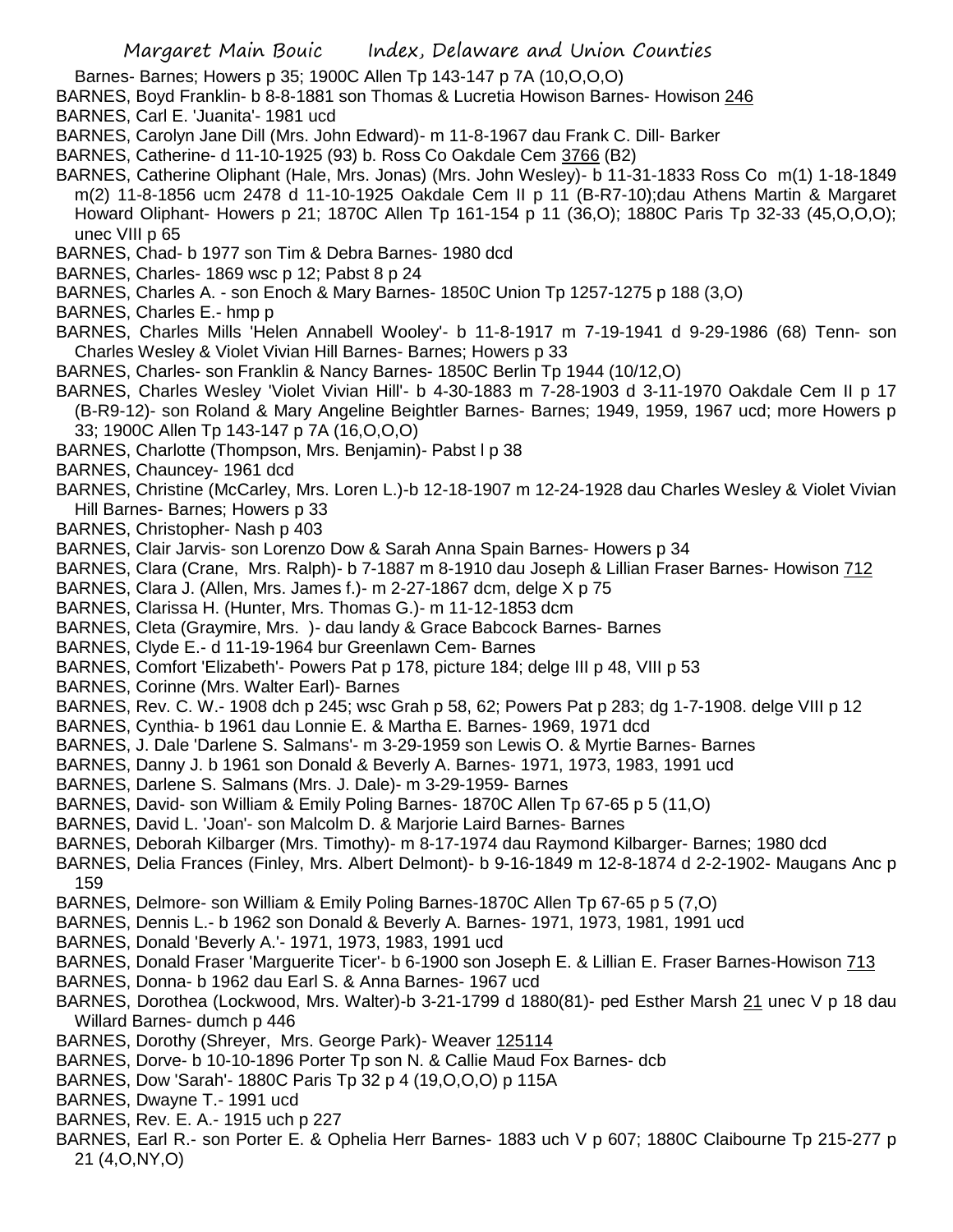- BARNES, Earl S. 'Anna'- 1967 ucd
- BARNES, Earl W. (84-1957) b Ky Paris Tp uninf p 32
- BARNES, Ebenezer 'Ruth Dement'- Maugans Anc p 168
- BARNES, Eddie- 1880C Delaware Tp p 320A
- BARNES, Eddie- son E. & M.- d 3-21-1859 (1y 10m) Radnor Cem Powell p 233
- BARNES, Edward Benjamin- b 2-14-1828 son Comfort & Elizabeth Barnes- Powers Pat p 178
- BARNES, Edward H. Sr.- son Isabel C. Barnes- Barnes
- BARNES, Edwin- b 10-1892 m 12-1914 son Joseph E. & Lillian Fraser Barnes- Howison 711
- BARNES, Edwin Simeon- b 2-14-1828 son Comfort & Elizabeth Barnes- Powers Pat p 178
- BARNES, Effie C. (Jarvis, Mrs. Clayton)- b 9-6-1882 Oakdale Cem- dau Lorenzo Dow & Ella Thomas Barnes-Howers p 34; 1900C Paris Tp 14-1151 p 9A (17,O,O,O)
- BARNES, Eleanor- b 10-1883 m 2-3-1909 dau Joseph E. & Lillian Fraser Barnes- Howison 710
- BARNES, Elijah 'Ella Davis'-dau Franklin & Nancy Barnes; Pabst 3 p 30, 32; 6 p l0, 11; 1850C Berlin Tp 1944 (8,O)
- BARNES,Elijaha- 1880C Delaware Tp p 331A
- BARNES, Eliza (Mrs. Thomas)- 1850C Delaware Town 1026 (26,Md)
- BARNES, Eliza Tucker (Mrs. Porter)- 1883 uch V p 607
- BARNES, Eliza (Wallace, Mrs. John)- 1880 dch p 799
- BARNES, Elizabeth McCollum (Mrs. John W.)- d 1969- Barnes
- BARNES, Elizabeth (Mrs. Comfort)- Powers Pat p 178
- BARNES, Elizabeth (Mrs. Gilbert H.)- Barnes; Pabst 8 p 30
- BARNES, Elizabeth Papper or Pappie- b 4-6-1819 dau Comfort & Elizabeth Barnes- Powers Pat p 178
- BARNES, Elizabeth (Price, Mrs. John G.)- b 4-17-1814 m 2-5-1833 d 4-22-1862- dcc Eugene Taggart 11
- BARNES, Ella- 1870C Darby Tp 90-79 p 12 (7,O)
- BARNES, Ella- b 1856 d 1-27-1922 (68y 8m) Oakdale Cem II p 17 (B-R9-12)
- BARNES, Ella- 1869 wsc p 3, 12; Pabst 8 p 14, 24
- BARNES, Ella Davis (Mrs. Elijah)- Pabst 3 p 30
- BARNES, Ella J. Cory (Mrs. )- dau Nathan & Elizabeth Hoover Cory- Howers p 14
- BARNES, Ella M.- 1880C Concord Tp p 275C
- BARNES, Elmira (Bagley, Mrs. Edward Paine)- Barnes
- BARNES, Elsie (Ellis, Mrs. Harrie)- b 9-1882 m 5-9-1906 dau Joseph E. & Lillian Fraser Barnes- Howison 709
- BARNES, Emily Mirandy (Craig, Mrs. Enos)- b 10-23-1823 m 4-4-1852 Powers Pat p 179, 184, picture p 243
- BARNES, Emily Poling (Mrs. William)- m 10-17-1855 ucm 2345; 1870C Allen Tp 67-65 p 5 (36,O); unec IV p 65, VIII p 34
- BARNES, Emma- b 9-18-1879 d 4-8-1881 dau Thomas & Lucretia Howison Barnes Howison 245
- BARNES, Emma- b 12-3-1883 Delaware Town dau William E. & Ella E. Davis Barnes- dcb
- BARNES, Emma Contner (Mrs. Aaron B.)- m 1916 d 1975 bur Logan Co- Howers p 37
- BARNES, Enoch 'Mary'- 1850C Union Tp 1257-1275 p 188 (39,NJ)
- BARNES, Estel Sanborn Streng- dau Howard & Ida Gray Barnes- Barnes
- BARNES, ---b 11-27-1893 Delaware Town dau E. W. & Ella Davis Barnes- dcb
- BARNES, Florence Esther (Taylor, Mrs. Hugh A.)- b 10-14-1913 m 4-11-1933 dau Charles Wesley & Violet Vivian Hill Barnes- Barnes; Howers p 33
- BARNES, Fannie (Mrs. Rollin J.)- 1880C Allen Tp 14-16 p 2 (19,O,O,O)
- BARNES, Florence O. DeLong (Mrs. Lee)- d 5-14-1983 (74) bur Cheshire Cem 1961, 1969, 1971 dcd
- BARNES, Florence Allen- Allen
- BARNES, F. P.- 1869 wsc p 3; Pabst 8 p 14
- BARNES, Frances- mother-in-law of John Stevens- Nash p 398, 412
- BARNES, Francis- son Thomas & Eliza Barnes- 1850C Delaware Town 1026 (3,O)
- BARNES, Franklin- son Franklin & Nancy Barnes- 1850C Berlin Tp 1944 (13, NY)
- BARNES, Franklin B.- d 9-12-1855 (18-1-9) son T. & M. Barnes- Cheshire Cem Powell p 59, 60a
- BARNES, Franklin 'Nancy'- 1840C Berlin Tp p 202 (30-40); 1850C Berlin Tp (46, NY); hadc p l8; CCC p 5
- BARNES, Fred- grad Delaware HS 1877- delge VI p 72
- BARNES, George- delge VIII p 16, Licking Co
- BARNES, George- son Franklin & Nancy Barnes- (23-1864) delge IX p 37; 1850C Berlin Tp 1944,(10, NY)
- BARNES, George 'Rebecca Croy'- b 5-18-1863- 1908 dch p 387;Pabst 7 p 72; 6 p ll
- BARNES, George H.- son Porter E. & Ophelia Herr Barnes- 1883 uch V p 607; 1880C Claibourne Tp 215-277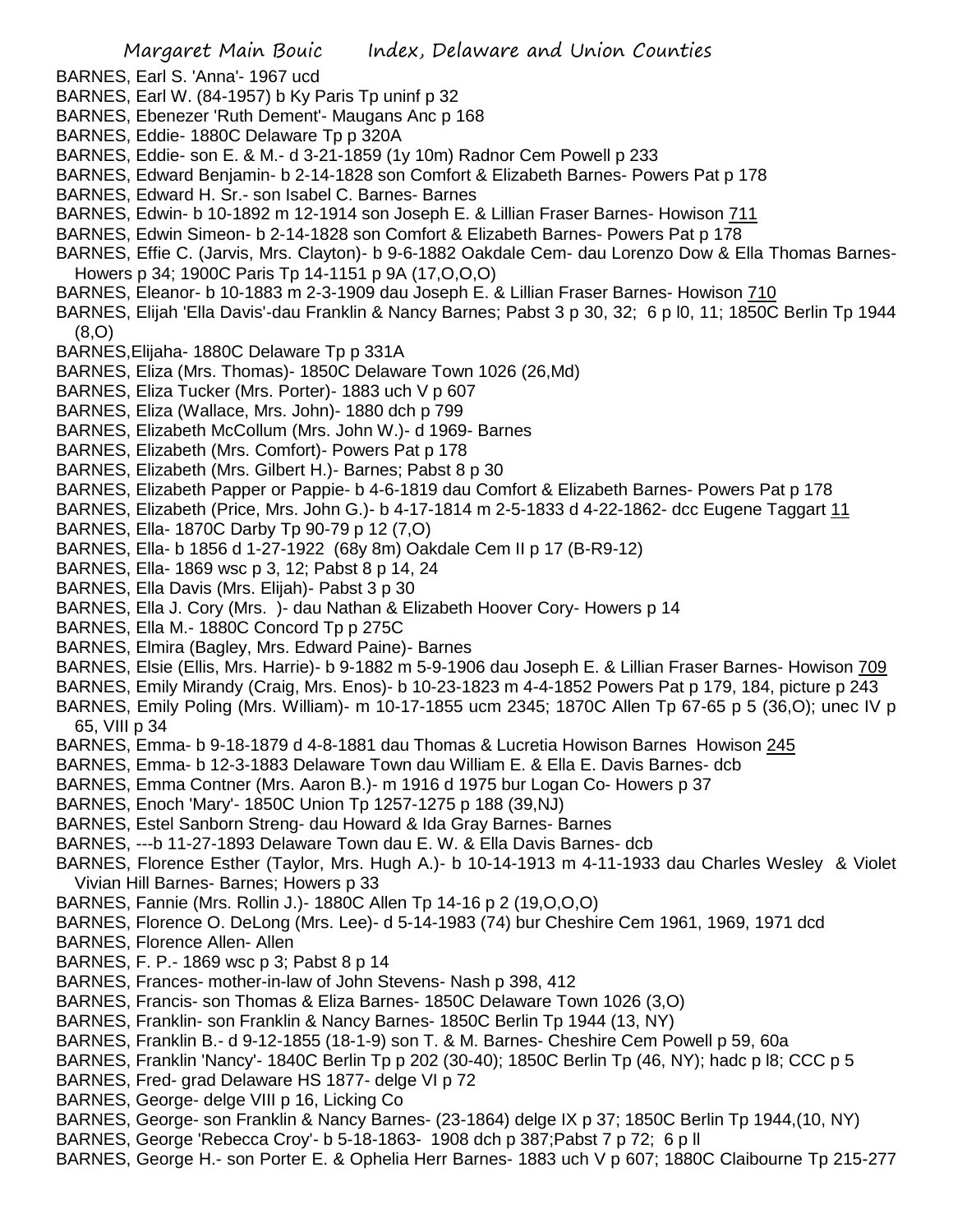p 21 (2,O,O,O)

- BARNES, George W.- 1908 dch p 387
- BARNES, George W. 'Helen Wheeler'- d 3-1-1975 (67) bur. N. Lewisburg- Barnes
- BARNES, Georgianna (Rhoads, Mrs. Claude Orville)- b 11-20-1872 m 8-15-1895 d 6-18-1931 Oakdale Cemdau Aaron B. & Jennie Elizabeth Nash Barnes- Howers p 40
- BARNES, Gilbert H. 'Elizabeth'- d 8-12-1945- Barnes
- BARNES, Gilbert- son Gilbert H. & Elizabeth Barnes- Barnes
- BARNES, Grace Babcock (Mrs. Landy)- Barnes
- BARNES, H. Brown Tp (saw mill)- Powell p 72
- BARNES, Hannah (Hughes, Mrs. Dennison)- b 1804 d 1880 ped Richard Seslar #58 un co gen Soc 21;unec V p 31
- BARNES, Hannah Powers (Mrs. Joseph Breece)- b 8-12-1794 m 4-15-1811 dau Avery & Lucy Ballard Powers-Powers Pat p 148, 159, 180, 184, 195
- BARNES, Harlin 'Myrtle Wells'- Barnes
- BARNES, Harold S.'Wahneta J.'-1961, 1969, 1971, 1980 dcd; Barnes
- BARNES, Harriet (Mrs. Lofenell?)- d 1863 (36) Marengo Cem- Powell p 374
- BARNES, Harry- nephew --Cunningham- Sand p 5
- BARNES, Harry- dg 1-3-1902 delge VII p 23
- BARNES, Harry- b 9-25-1886 Delaware Tp son Eliza & Ella E. Davis Barnes- dcb
- BARNES, Helen- mother Steven M. Barnes- Barnes
- BARNES, Helen Annabel Wooley (Mrs. Charles Mills)- m 7-19-1941 d 1974 bur Nashville- Howers p 33
- BARNES, Helen Boehm (Mrs. Paul)- m 12-17-1947 dau Fred & Zelma Boehm- Barnes 1961, 1969, 1971, 1980 dcd
- BARNES, Helen G. Ketch- d 6-12-1940- unec VI p 40
- BARNES, Helen (Hallie) Nancy (Hall, Mrs. O. O.)- dau A. R. & Helen Nancy Mitchell Barnes- Mitchell 1124144
- BARNES, Helen Nancy Mitchell (Mrs. A. R.)- dau David Mitchell VII & Nancy Graham Mitchell- Mitchell 112414
- BARNES, Helen L. Wheeler (Mrs. George W.)- b 5-31-1913 m 5-1-1933 d 4-20-1991 (77) bur Maple Grovedau Maurice & Elizabeth De Haven Wheeler- Barnes
- BARNES, Helena N. Adams (Mrs. Isaac G.)- m 8-29-1850 dcm; Pabst 3 p 28
- BARNES, Henry- 1908 dch p 387
- BARNES, Henry H. 'Ruby'- d 6-28-1965- Barnes
- BARNES, Herbert- b 1953 son Paul & Helen Boehm Barnes- Barnes; 1969, 1971 dcd
- BARNES, Hilda- b 9-15-1909 dau Thomas Alvin & Norcissa Tolson Barnes- Howison768
- BARNES, Homer- 1908 dch p 387
- BARNES, Howard- b 8-7-1894 Allen Tp.- son Lorenzo Dow & Ella Thomas Barnes- Howers p 34
- BARNES, Howard 'Ida Gray'- Barnes
- BARNES, Ida Gray (Mrs. Howard)- Barnes
- BARNES, Isaac H.- 1883 uch IV p 500; 1877 uca p 97
- BARNES, Isaac J. G. 'Helena N. Adams'- m 8-29-1850 dcm; Pabst 3 p 28 6 p 7
- BARNES, Isaac 'Meady Dunlap'- m 3-17-1861 ucm 3142unec IV p 18
- BARNES, Isabel C.- d 4-24-1985 (83) bur Oak Grove Cem Barnes
- BARNES, Jacob- son William & Emily Poling Barnes- 1870C Allen Tp 67-65 p 5 (2,O)
- BARNES, James- 1980 dcd
- BARNES, James- unec XII p 69, Oct 1843
- BARNES, James- son Enoch & Mary Barnes(?)- 1850C Union Tp 1257-1275 p 188 (13,O)
- BARNES, James- son Thomas & Eliza Barnes- 1850C Delaware Town 1026 (7/12,O)
- BARNES, James A.- b 12-3-1818 1880 dch p 354, 355, 366, 412, 614; 1908 dch p 116, 145, 202, 205, 430; 49ers p 2; pabst 2 p 42; hadc p 66, 67, 68, 69; 1976 dch p 263; 1850C Delaware Town 1027 (32, NY)
- BARNES, Mrs. James A.- 1896, delge X p 37
- BARNES, James Howell- b 9-23-1913 son Thomas Alvin & Norciss Tolson Barnes- Howison770
- BARNES, James- Fowler p 55
- BARNES, James M.- 1880 dch p 224; 1908 dch p 303, 307; 1976 dch p 245, 246, 248 BARNES, Mrs. James-1908 dch p 163
- BARNES, James R. 'Mary A. Beightler'- m 12-31-1878 ucm 6404
- BARNES, Jane- Lewis p 2
- BARNES, Jane (Nelson, Mr. William)- m 5-28-1850 dcm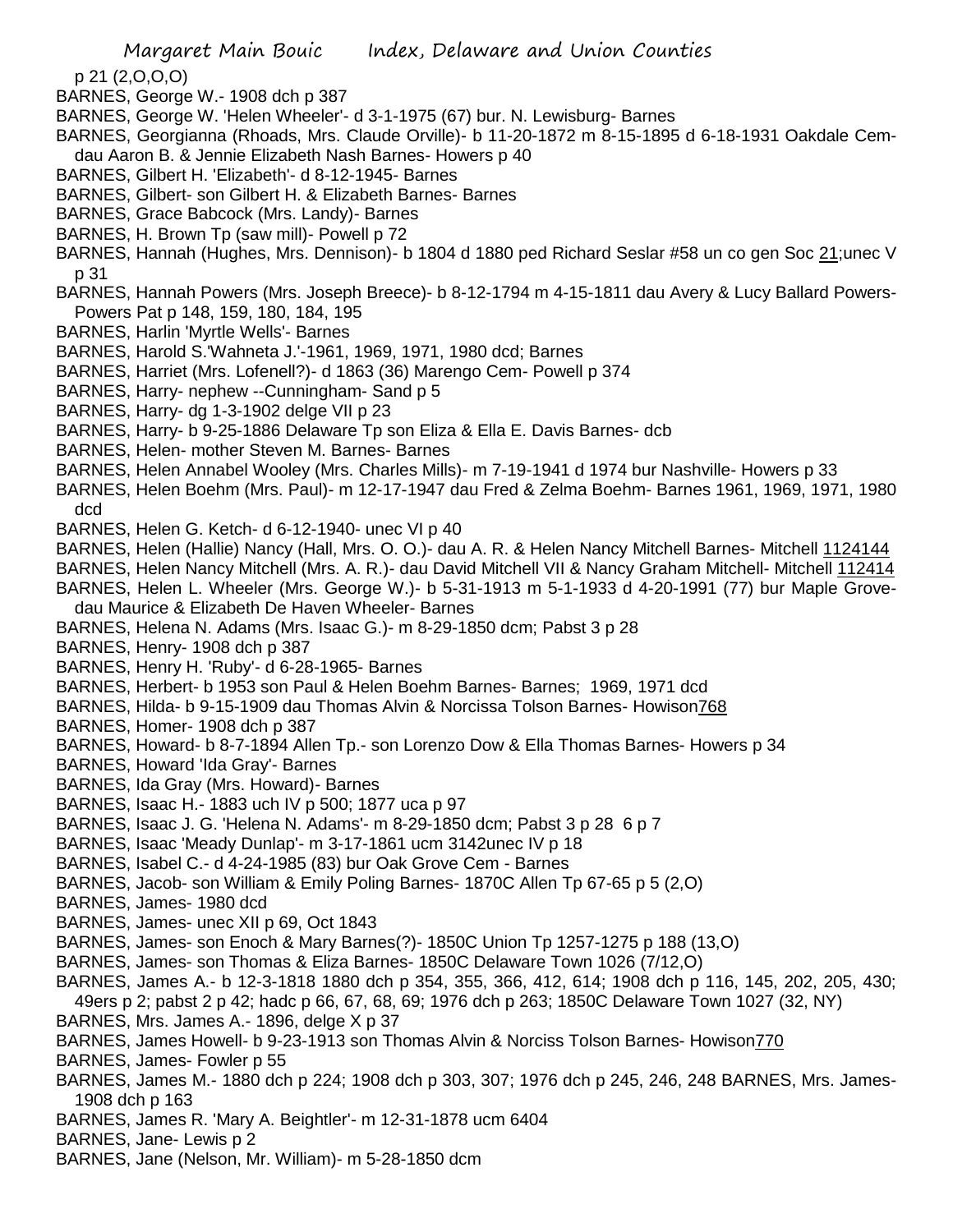- BARNES, Janet S. (Mrs. Larry)- 1980 dcd
- BARNES, Janis Lynn (Mrs. Frederick Long Taylor)- b 7-26-1956 m 2-11-1970- Genther p 86
- BARNES, Jeff J.- Barnes
- BARNES, Jennie Elizabeth Nash (Mrs. Aaron B.)- b 6-14-1865 m 12-28-1893 d 10-11-1914 bur Bellefontaine Cem- dau Jacob & Elizabeth Cross Nash- Howers p 37
- BARNES, Jerry 'Marian Emma McKitrick'- McKitrick p 323
- BARNES, Jessie- b 12-27-1889 Delaware Tp dau Elijah & Ella Davis Barnes- dcb
- BARNES, Jessie Gordon (Mrs. Roland James)- b 1-24-1879 m 10-1-1913 d 9-2-1953 Oakdale Cem II p 117 (K-R5-4)- dau Martin L. & Nancy J. Pyers Gordon- Howers p 33
- BARNES, J. H.- 1877 uca p 97
- BARNES, Jimmie Donald 'Kathleen Jean Patingale'- m 11-7-1981 son Dale & Darlene S. Salmans Barnes-Barnes
- BARNES, Joan (Mrs. David)- Barnes
- BARNES, John- 1880C Paris Tp p 115A
- BARNES, John- delge V p 34
- BARNES, John- d 10-29-1907(69y 4m) b Harrison Co O. Oakdale Cem 2075 (46B)
- BARNES, John- son Thomas & Eliza Barnes- 1850C Delaware Town 1026 (6,O)
- BARNES, John- son Franklin & Nancy Barnes- 1850C Berlin Tp 1944 (5,O)
- BARNES, John Edward 'Carolyn Jane Dill'- m 11-25-1967 son John W. Barnes- Barnes
- BARNES, John 'Margaret Davis'- Barnes
- BARNES, John 'Melissa'- unec XII p 8
- BARNES, John 'Nancy'- dcq Mary Blymyer Van Meter 10
- BARNES, John Wesley'Catharine Oliphant Hale'-b 6-19-1838 m 11-8-1856 ucm 2478 d 10-29-1907 (69y 4m) Oakdale Cem II p 11 (B-R7-10)-son Levi & Susan Rodgers Barnes- 1883 uch IV p 78, 500; 1870C Allen Tp 161-154 p 11 (34,O); 1880C Paris Tp 32-33 p 4 (41,O,O,O); Howers p 21; 1877 uca p 97; unec VIII p 65
- BARNES, John W. 'Elizabeth McCollum''Maria Delia Ouellette Arruda'- b 2-28-1904 m(2) 9-25-1970 d 7-17-1979 son John & Margaret Dvis Barnes- Barnes
- BARNES/BAUERS, Joseph- 1840C Middletown/Radnor Tp- delge IV p 5
- BARNES, Joseph 'Lillian Fraser'- m 5-10-1881- Howison (216)
- BARNES, Joseph Bruce 'Hannah Powers'- m 4-15-1811 d 3-26-1846 bur. Missouri- Powers Pat p 159, 178, 183, 184
- BARNES, Joseph Lorenzo- b 12-12-1821 d 2-26-1870 son Comfort & Elizabeth Barnes- Powers Pat p 178
- BARNES, Josephine (Mrs. )- d 10-17-1926 (77y) b Madison Co Oakdale Cem3859(D139)
- BARNES, Juanita (Mrs. Carl E.)- 1981 ucd
- BARNES, Judy (Mrs. Paul G.)- Barnes
- BARNES, Julia Moulton (Mrs. Dr. Lewis A.)- Fowler p 48; l869 wsc p 3; Pabst 8 p 14
- BARNES, J. W.-1877 uca p 58, 96,97
- BARNES, Kalob- 1870C Darby Tp 90-79 p 12 (9,O)
- BARNES, Kathleen Jean Patingale (Mrs. Jimmie Donald)- m 11-7-1981 dau Mr. & Mrs. Harold Plymale-Barnes
- BARNES, Landy 'Grace Babcock'- Barnes
- BARNES, Larry'Janet S.;- 1980 dcd
- BARNES, Lauretta L. (Freshcorn, Mrs. Reed)- b 6-23-1917 m 1937 (65)- dau Landy & Grace Babcock Barnes-Barnes; Freshcorn
- BARNES, Lettie (Seaton, Mrs. Edward)- b 2-5-1872 m 12-1896 d 9-18-1904 dau Thomas & Lucretia Howison Barnes- Howison 242
- BARNES, Levi 'Susan Rodgers'- d 1846- 1883 uch V p 78; Howers p 21
- BARNES, Dr. Lewis A. 'Julia Moulton'- 1880 dch p 238, 313; 1908 dch p 192, 368; Fowler p 48; 1869 wsc p 3, 12; Pabst 8 p 14, 24; 1880C Delaware Town p 494C
- BARNES, Lewis- 1869 wsc p ll; Pabst 8 p 23
- BARNES, L. E.- 1869 wsc p 3; Pabst 8 p 14
- BARNES, Lewis O. 'Myrtie'- d 6-9-1982(80) bur. Richwood- Barnes
- BARNES, Lillian Fraser (Mrs. Joseph)- b 3-15-1859 m 5-10-1881 dau William & Martha Ellen Howison Fraser-Howison 216
- BARNES, LLoyd W.- 1980 dcd
- BARNES, Logenell? 'Harriet'- d 1864 (25) Marengo Cem- Powell p 374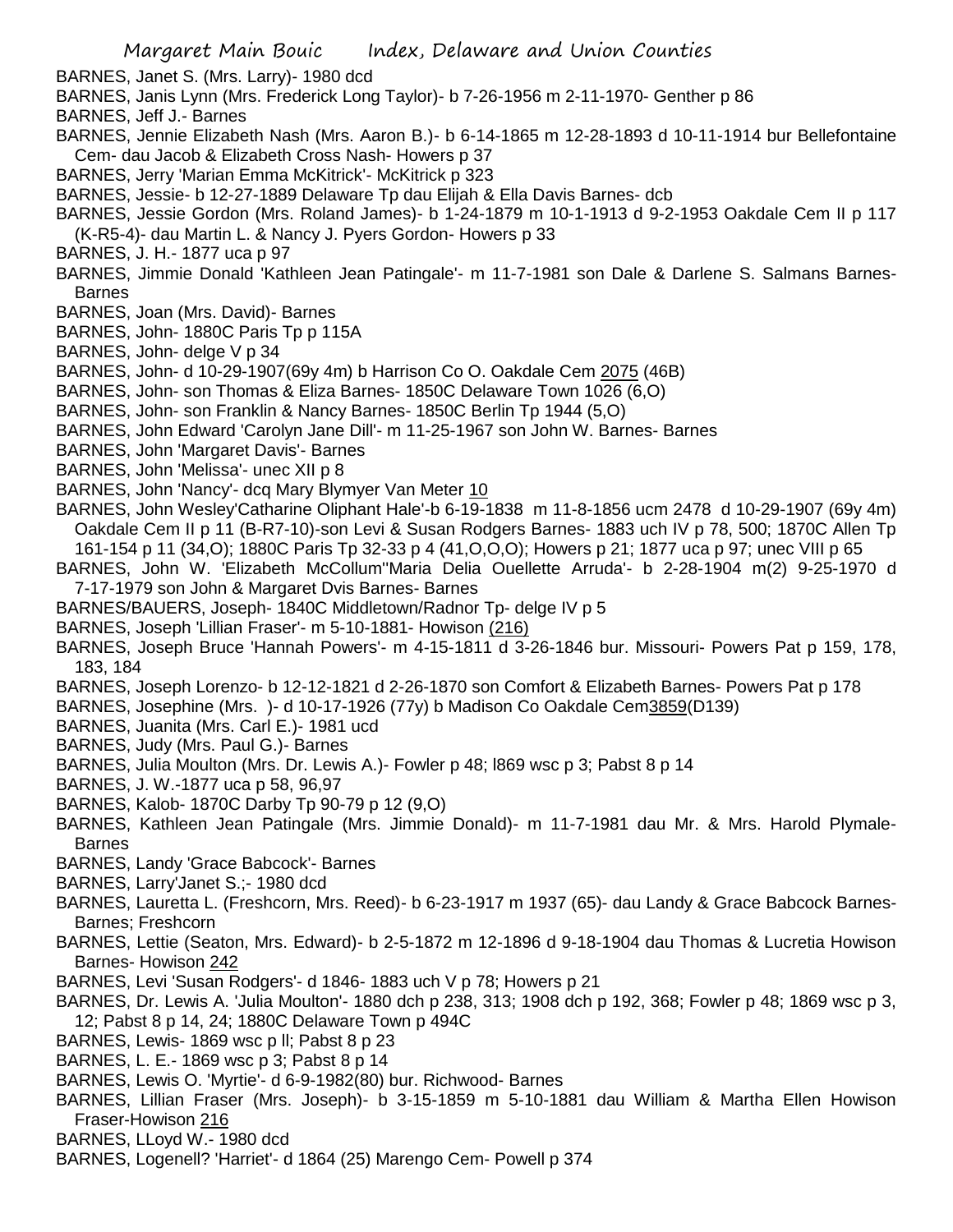BARNES, Lonnie E.' Martha E.'- 1969, 1971 dcd

- BARNES, Lorenzo Dow 'Sarah Anna Spain''Ella Thomas Eny'- b 1861 m(1) 4-24-1880 ucm 6711 div (2) 8-20-1890 d 11-7- 1916(54y 6m) Oakdale Cem II p 17 (B-R9-12) Oakdale Cem- son John Wesley & Catharine Oliphant Barnes- 1870C Allen Tp 161-154 p 11 (9,O); Howers p 34
- BARNES, Loverna (Bump, Mrs. James A.)- m 5-4-1876 ucm 5879 mt 3 p 26
- BARNES, Lucinda- b 4-15-1814 dau Comfort & Elizabeth Barnes-Powers Pat p 178
- BARNES,Lucinda (Mrs. Bardith)- 1850C Taylor Tp 1093-1110 p 162 (22, Va)
- BARNES, Lucretia Howison (Mrs. Thomas)- b 10-23-1843 m 1-8-1865 dau Stephen III & Jane Davis Howison-Howison 60
- BARNES, Lucy- b 2-23-1812 dau Comfort & Elizabeth Barnes- Powers Pat p 178
- BARNES, Lydia Ann McKittrick (Mrs. Samuel Ennis)- b 10-11-1878 d 9-3-1939 dau William & Laura Ann Patton McKittrick- McKitrick p 386
- BARNES, Lydia Laverna (Bump, Mrs. James Austin)- b 8-5-1857 m 5-4-1876 ucm 5879 mt 3 p 26 d 12-24-1944 dau John Wesley & Catharine Oliphant Barnes- 1883 uch V p 78; 1870C Allen Tp 161-154 p 11 (12,O); Howers p 28
- BARNES, Malcolm D. 'Marjorie Laird- b 11-18-1910 m 9/10-7-1934 d 5-1-1994 (83) Oakdale Cem -Barnes; 1979, 1981, 1983 ucd
- BARNES, Manme- rtc p 4
- BARNES, Margaret, Miss- unclaimed letter- delge VII p 10
- BARNES, Margaret Davis (Mrs. John)- Barnes
- BARNES, Margaret J.- dau W. T. & C. d 2-21-1869 Broderick Cem Un Al p 87
- BARNES, Margaret (Shreve, Mrs. Henry Harrison)- unec XIII p 33
- BARNES, Marguerite Ticer (Mrs. Donald Fraser)- m 4-1925- Howison (713)
- BARNES, Maria Delia Ouellette Arruda (Mrs. John W.)- m 9-25-1970- Barnes
- BARNES, Maria Louise (Randall,Mrs. John Dean)- Asp 398-1
- BARNES, Marian Emma McKitrick (Mrs. Jerry)- dau Reuben & Louise Maria Codding McKitrick- McKitrick p 323
- BARNES, Marie- rtc p l0
- BARNES, Mariah (Lewis, Mrs. Theodore)- m 10-31-1854 dcm dau Franklin & Nancy Barnes- 1850C Berlin Tp 1944 (19, NY)
- BARNES, Maria Esther Ross (Mrs. Abner)- m 6-9-1857 dcm
- BARNES, Maria (Ewing, Mrs. A. K.)- m 10-17-1855 ucm 2346
- BARNES, Mariah H.- dau Enoch & Mary Barnes?- 1850C Union Tp 1257-1275 p 188 (2,O)
- BARNES, Marilyn (Mrs. Paul G.)- Barnes
- BARNES, Marjorie Laird (Mrs. Malcolm D.)- 4-13-1914 m 9/10-7-1934 d 9-18-1992 (78) dau Horace V. & Cora Poling Laird- Barnes
- BARNES, Martha E. (Mrs. Lonnie E.)- 1969, 1971 dcd
- BARNES, Mary Angeline Beightler (Mrs. James Roland)- b 2-2-1861 m 12-31-1878 ucm 6404 d 1-7-1913 Oakdale Cem- dau John & Willa Beightler- Howers p 33
- BARNES, Mary Ann (Blymyer, Mrs. Dr. Abram)- dau John & Nancy Barnes- dcq Mary Blymyer Van Meter 5; Fowler p 47
- BARNES, Mary- b 1955 dau Earl S. & Anna Barnes- 1967 ucd
- BARNES, Mary- b Jan 1870 dau William & Emily Poling Barnes- 1870C Allen Tp 67-65 p 5 (5/12,O)
- BARNES, Mary (Mrs. Enoch)- 1850C Union Tp 1257-1275 p 188 (32, Va)
- BARNES, Mary Helena (Rowe, Mrs. Oakley)- dau A. R. & Helen Nancy Mitchell Barnes- Mitchell 1124141
- BARNES, Mary J.- dau Enoch & Mary Barnes?- 1850C Union Tp 1257-1275 p 188 (4/12,O)
- BARNES, Mary (Powisland, Mrs. James)- dcc Maxson Greene 791
- BARNES, Mary (Stillings, Mrs. James)- b 9-1-1791 -1883 uch V p 457, 481 see Mary Cole Stillings
- BARNES, Matthew- son Steven M. & Beverly Barnes- Barnes
- BARNES, Meady Dunlap (Mrs. Isaac)- m 3-17-1861 ucm 3142; unec IV p 18
- BARNES, Melissa- b 9-16-1816 dau Comfort & Elizabeth Barnes- Powers Pat p 178
- BARNES, Melissa (Mrs. John)- unec XII p 8
- BARNES, Miriam (Elliott, Mrs. Lowell)- dau George W. & Helen Wheeler Barnes- Barnes
- BARNES, Monica Pauline (Simpson, Mrs. Boyd M.)- b 1-20-1895 m 12-18-1919- dau Aaron B. & Jennie E. Nash Barnes- Howers p 37, 38
- BARNES, Myrtle Jane (McKittrick, Mrs. William Clayton)- b 1-20-1876 m 5-28-1903 d 2-9-1933- McKitrick p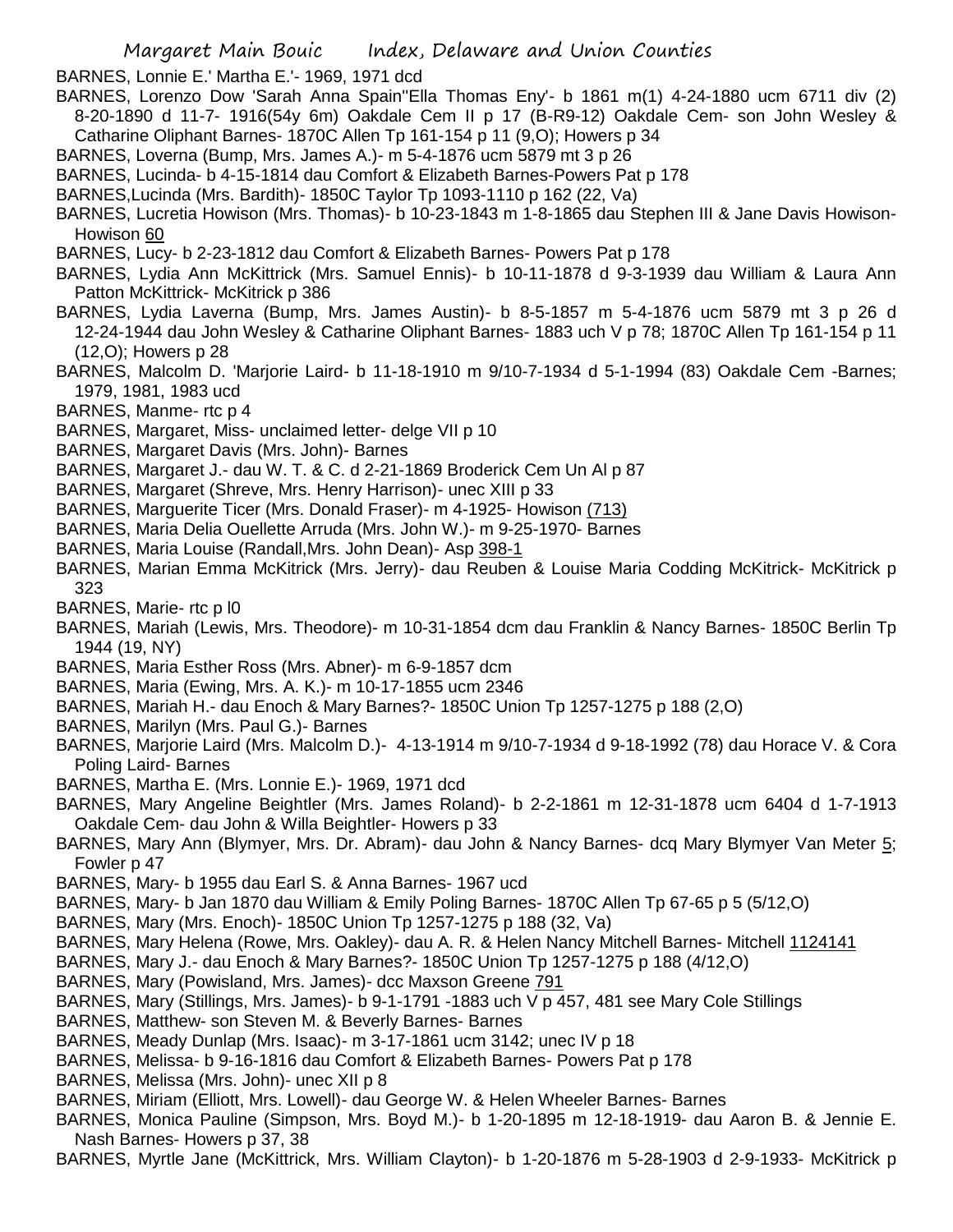388

- BARNES, Myrtie (Mrs. Lewis O.)- Barnes
- BARNES, Myrtle Wells (Mrs. Harlin)- Barnes
- BARNES, Nancy (Mrs. Franklin)- 1850C Berlin Tp 1944 (44, NY)
- BARNES, Nancy- dau Franklin & Nancy Barnes- 1850C Berlin Tp 1944 (17, NY)
- BARNES, Nancy (Mrs. John)- dcq Mary Blymyer Van Meter 11
- BARNES, Nancy Leana Cory (Mrs. William)- b 8-10-1842 m 9-11-1850 d 9-23-1931 dau Daniel & Mary Howard Cory- Howers p 15
- BARNES, Nancy (Main, Mrs. John)- Asp (758)
- BARNES, Nathaniel Waring- 1908 dch p 233
- BARNES, Nellie Flora- desc. Capt. James Rogers- Pabst Pion II p 216
- BARNES, Norcissa Tolson (Mrs. Thomas Alvin)- m 12-12-1907- Howison (244)
- BARNES, Odell- b 6-16-1898 d 7-30-1920 1920 Oakdale Cem II p 17 (B-R9-12)- son Lorenzo Dow & Ella Thomas Barnes- Howers p 34
- BARNES, Opal Maxine (Heinemann, Mrs. Francis) b 11-23-1920 m 3-1-1969- dau Charles Wesley & Violet VivianHill Barnes- Barnes; Howers p 33
- BARNES, Ophelia Herr (Mrs. Porter E.)- b 1853 m 1870 d 1895 Claibourne Cem p 33- dau Henry & Sarah Elgin Herr- 1883 uch V p 607; 1880C Claibourne Tp 215-278 p 21 (28, O,Pa,Va)
- BARNES, Pamela Hannah- b 9-7-1831 dau Comfort & Elizabeth Barnes- Powers Pat p 178
- BARNES, Paul E. 'Helen Boehm'- m 12-17-1947- Barnes; 1961, 1969, 1971, 1980 dcd
- BARNES, Paul- son Clyde E. Barnes- Barnes
- BARNES, Paul G. 'Marilyn''Judy'- son Malcolm & Marjorie Laird Barnes- Barnes
- BARNES, Paul Nash 'Thelma Williams'- b 6-23-1898 m 4-30-1921 d 7-25-1934 bur Bellefontaine- son Aaron B. & Jennie Elizabeth Nash Barnes- Howers p 38
- BARNES, Porter E. 'Alice B.'- 1900C Richwood 157-165 p 65 (49, NY,Mass,NY) m 3y
- BARNES, Porter 'Eliza Tucker'- d 1864- 1883 uch V p 607
- BARNES, Porter E. 'Ophelia Herr'- b 5-14-1851 d 1933 Claibourne Cem p 33son Porter & Eliza Tucker Barnes- 1883 uch V p 595, 598, 607; 1915 uch p 265; 1877 uca p 21, 90, 93; 1880C Claibourne Tp 215-277 (30,NY, Maa,Mass) p 0220
- BARNES, Porter E.- son Porter E. & Ophelia Herr Barnes- 1883 uch V p 607
- BARNES, Phoebe (Weiland, Mrs. Richard A.)- dau John W. & Elizabeth Mccollum Barnes- Barnes
- BARNES, Rachel- 1975 ucd
- BARNES, Ralph- b 3-4-1896 Allen Tp- son Lorenzo Dow & Ella Thomas Barnes- Howers p 34
- BARNES, Rebecca Croy (Mrs. George)- m 5-18-1863 dcm- 1880C Porter Tp p 450A
- BARNES, Rebecca F. (Carpenter, Mrs. Edwin R.)- Pabst 6 p 96, 101
- BARNES, Richard Howison- b 8-23-1875 son Thomas & Lucretia Howison Barnes- Hoiwison 239;1908 dch p 433
- BARNES, Robert- member #2- delge II p 5, III p 20, VIII p 16
- BARNES, Rolland James' Mary Angeline (Anna) Beightler''Jessie Gordon'-b 8-1-1859, Un Co m(1) 12-31-1878 (2) 10-1-1913 d 1-13-1932 (72) Oakdale Cem 4396 (B73) II p 11 (B-R7-7)- son John Wesley & Catharine Oliphant Barnes- 1883 uch V p 78; 1870C Allen Tp 161-154 p 11 (10,O); 1900C Allen Tp 143-147 p 7A (40,.O,O,O) m 20y; Howers p 33
- BARNES, Rollin J. 'Fannie'- 1880C Allen Tp 14-16 p 2 (20,O,O,O) p 050A
- BARNES, Ronald- b 1949 son Earl S. & Anna Barnes- 1967 ucd
- BARNES, Ros(e)anna Mae (Johnston, Mrs. Law(u)rence)- b 6-8-1905 m 7-3-1929 dau Charles Wesley & Violet Vivian Hill Barnes- Barnes; Howers p 33
- BARNES, Ruby (Mrs. Henry H.)- Barnes
- BARNES, Ruby Jeanette (Pyers, Mrs. Calvin L.)-b 8-23-1926 m 4-10-1946 dau Charles Wesley & Violet Vivian Hill Barnes- Barnes; Howers p 34
- BARNES, Ruth Dement (Knox, Mrs. James)(Mrs. Ebenzer)- m(1) 7-29-1794 dau George & Sarah Gordon Dement- Maugans Anc p 168
- BARNES, Ruth Elizabeth (Kelly, Mrs. John Davis)- b 10-15-1896 m 3-23-1922 d 10-5-1934 bur W. Liberty- dau Aaron B.& Jennie Elizabeth Nash Barnes- Howers p 39
- BARNES, Samantha Jane (Snedeker, Mrs. Reuben Hudson)(Hauser, Mrs. George Jacob)- b 4-30-1866 m(1) 5-10-1888 (2) 2-10-1934 Oakdale Cem dau John Wesley & Catharine Oliphant Barnes- 1870C Allen Tp 161-154 p 11 (4,O); 1880C Paris Tp 32-33 p 4 (14,O,O,O); Howers p 34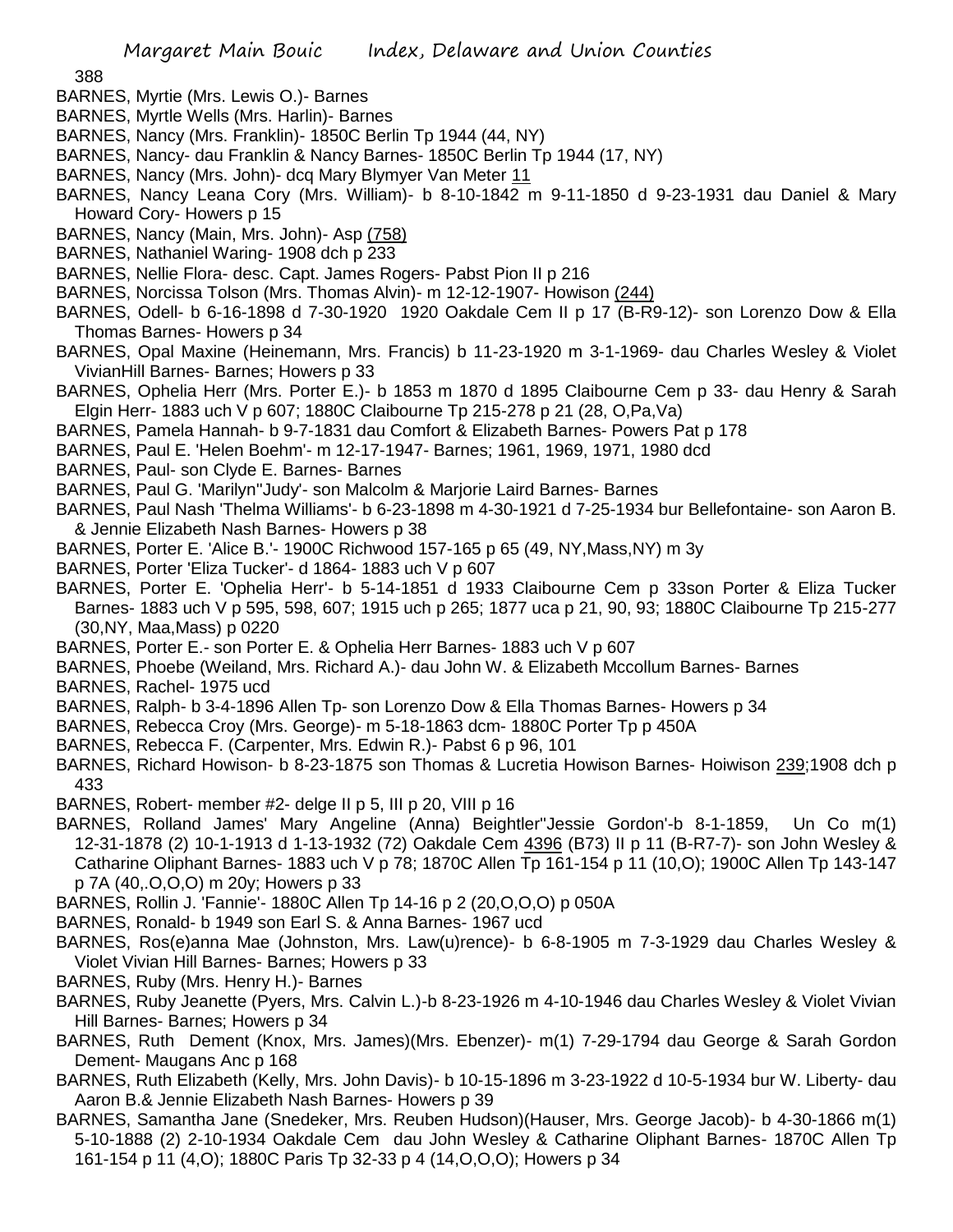- BARNES, Samuel- 1973 ucd
- BARNES, Samuel- son W. T. & E.- d 10-19-1870 (12 days) Broderick Cem- Un Al p 87
- BARNES, Samuel Ennis 'Lydia Ann McKittrick'- McKitrick p 386
- BARNES, Sarah- d age 3-dau John & Melissa Barnes- unec XII p 8, Madison Co Democrat
- BARNES, Sarah A.- dau Enoch & Mary Barnes?- 1850C Union Tp 1257-1275 p 188 (7,O)
- BARNES, Sarah A. (Maine, Mrs. Sylvester S.)- b 7-13-1886 Asp (903)
- BARNES, Sarah Anna Spain (Mrs. Lorenzo Dow)- m 4-24-1880 div-Powers p 34
- BARNES, Sarah (Mrs. Dow)- 1880C Paris Tp 32 p 4 (19,O,O,O)
- BARNES, Sarah (Seamans, Mrs. David)- Weiser p 79
- BARNES, Sarah Virginia (Seaton, Mrs. Cornelius)- b 1-8-1866 m 12-29-1885 dau Thomas & Lucretia Howison Barnes- Howison 239
- BARNES, Sarah Wilshire (Mrs. William)- div Powers Pat p 81
- BARNES, Sharon Ann (Van Brimmer, Mrs. )- dau Paul E. & Helen L. Barnes- 1961 dcd (12), 1969 dcd Barnes- Barnes
- BARNES, Sophia Brown (Mrs. Asa)- dau Vier Brown- b 6-30-1783 Asp 471-1
- BARNES, Stella (Fout, Mrs. Earl)- 1985 ucy p 116
- BARNES, Sue Ann (Cunningham, Mrs. Philip L.)- m 8-23-- dau Harold S. & Wahneta J. Barnes- 1961, 1969, 1971 dcd Barnes- Barnes
- BARNES, Susan Rodgers (Mrs. Levi)- 1883 uch V p 78; Howers p 21
- BARNES, Susie Jane- b 6-24-1867 d 5-6-1874 dau Thomas & Lucretia Howison Barnes- Howison 240
- BARNES, Stephen- 1908 dch p 433
- BARNES, Steven M. 'Beverly'- d 9-16-1975 (35) bur. Mt. Vernon son Helen Barnes- Barnes
- BARNES, Susan- b 1803 d 1867 Broderick Cem Un Al p 86
- BARNES, Susannah (Orahood, Mrs. Samuel)- m 3-5-1858 ucm 2696
- BARNES, Tamor- 1869 wsc p 3; Pabst 8 p 14
- BARNES, Teressa E. Sperry (Mrs. W. A.)- dau Charles Fremont & Mame B. Chapman Sperry- 1908 dch p 661
- BARNES, Teresa Karlene- dau J. Dale & Darlene S. Salmans Barnes- Barnes
- BARNES, Thelma Williams (Mrs. Paul Nash)- b 10-5-1902 m(1) 4-30-1921 dau T. M. & Grace Odor Williams-Howers p 40
- BARNES, Thomas Alvin 'Norcissa Tolson'- b 2-28-1877 m 12-12-1907 son Thomas & Lucretia Howison Barnes- Howison 244
- BARNES, Thomas- adopted son of Paul Nash & Thelma M. Williams Barnes- Howers p 40
- BARNES, Thomas 'Eliza'- 1850C Delaware Town 1026 (34, NY)
- BARNES, Thomas 'Lucretia Howison'- m 1-8-1865- Howison (60)
- BARNES, Thomas- son Thomas Alvin & Norcissa Tolson Barnes- Howison 769
- BARNES, Timothy S.'Deborah Kilbarger'- b 1952 m 8-17-1974 son Harold S. & Wahneta J. Barnes- 1961, 1969, 1971, 1980 dcd
- BARNES, Todd- b 1969 son Donald & Beverly Barnes- 1983 ucd
- BARNES, Troy- son Jim Barnes- Barnes
- BARNES, Viola (Anderson, Mrs. Nelson)- m 5-10-1873 ucm 5275; unec IV p 9
- BARNES, Violet Vivian Hill (Mrs. Charles Wesley)- b 11-30-1885 m 7-28-1903 d 6-18-1974 Oakdale Cem II p 17 (B-R9-12)- dau Charles & Rose Stoddard Hill- 1949, 1959, 1967 ucd
- BARNES, Virginia (Galle, Mrs. )- dau Lewis O. & Myrtie Barnes- Barnes
- BARNES, W. A. -Teressa E. Sperry'- 1908 dch p 661
- BARNES, Wahneta J. (Mrs. Harold S.)- 1961, 1969, 1971, 1980 dcd
- BARNES, Walter Earl 'Jack''Corinne'- d 3-28-1986 (72) bur Cheshire- son Florence O. DeLong Barnes-Barnes
- BARNES, Wheeler- 1908 dch p 387
- BARNES, Willa Mae- b 3-26-1882 d inf dau Roland James & Mary Angeline Beightler Barnes- Howers p 33
- BARNES, Willard- dumch p 446
- BARNES, William 'Emily Poling'- m 10-17-1855 ucm 2345; 1870C Allen Tp 67-65 p 5 (39,O); unec IV p 65, VIII p 34
- BARNES, William- son Levi & Susan Rodgers Barnes- 1883 uch IV p 503, 520, V p 78; 1877 uca p 97
- BARNES, William 'Nancy Leana Cory'-m 9-11-1850- Howers p 15
- BARNES, William- son George W. Barnes- Barnes
- BARNES, William W.- son Enoch & Mary Barnes?- 1850C Union Tp 1257-1275 p 188 (5,O)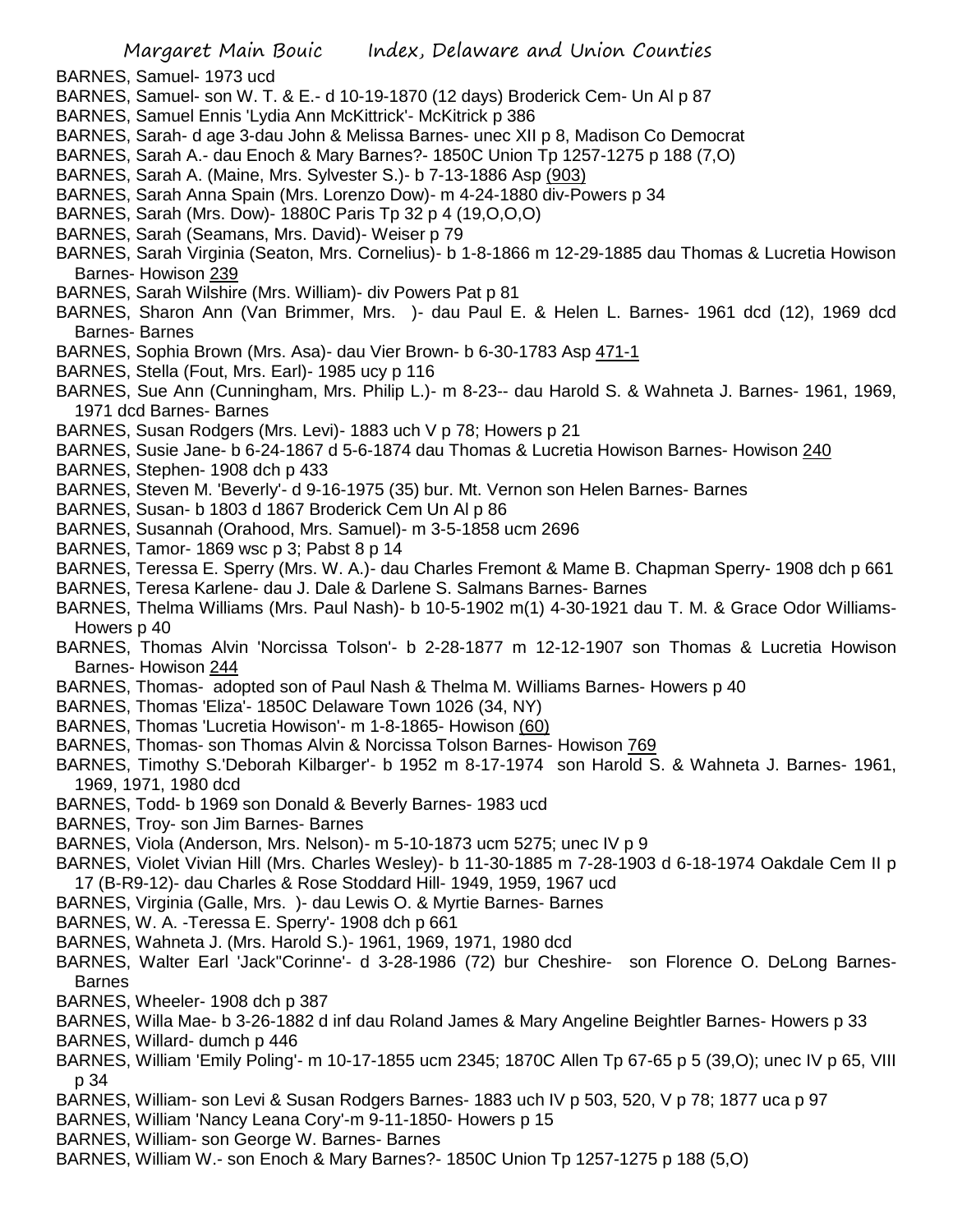BARNES, William 'Sarah Wilshire'- div- Powers Pat p 81

- BARNES, Winifred (McNeil, Mrs. Charles)- dau A. R. & Helen Nancy Mitchell Barnes- Mitchell112141
- BARNES, Winnie- grad Delaware HS 1880- delge VI p 72
- BARNET, ---unec XII p 67; --family of Judie P. Clark #636, delge X p 79
- BARNET, Calvin- 1820C Big Rock Tp
- BARNET, Charitty Humble (Mrs. Philip)- m 3-12-1818 Madison co. lic from Champaign Co- unec IV p 30
- BARNET, Constant- 1822- delge VII p 27
- BARNET, infant b 3-14-1883 Brown Tp son Homer & Arvilla Brown Barnet- dcb
- BARNET, James- unec XI p 10
- BARNET, Jane (Hanson, Mrs. James)- m 3-11-1847 Madison Co unec X p 63.
- BARMET, Jemma (Birely, Mrs. Jacob)- m 7-13-1843 Madison Co- unec IX p 66
- BARNET, Jesse- unec XI p 10
- BARNET, John- Marlborouh Tp- Powell p 177
- BARNET, Mary (Hedges, Mrs. Israel)- dau Robert L. Barnet- 1880 dch p 756
- BARNET, Matilda (Farrington, Mrs. John r.)- m 2-6-1848 Madison Co unec X p 64
- BARNET, Philip 'Charrity Humble'- m 3-12-1818 Madison Co lic from Champaign Co unec IV p 30
- BARNET, Robert L.- 1880 dch p 756
- BARNET, Susan- Powers p 75
- BARNETT, ----1915 uch p 44; family of Linda Hurlbert Shogren- unec VII p 38, 56; XIII p 41
- BARNETT, -- (McKitrick, Mrs. Dr. Albert)- d 1941- McKitrick p 308
- BARNETT, Ada A. (Clark, Mrs. Fred E.)- b 2-3-1896 Taylor Tp m 11-28-1917 dau Ned & Loretta McDowell Barnett- Barnett
- BARNETT, Agatha M.- b d 1903 Claibourne Cem p 15
- BARNETT, Aless (Dement, Mrs. Benajah)- m 11-21-1836- Maugans Anc p 146, 147
- BARNETT, Alfreda (McGuffin, Mrs. Robert)- dau Carl E. & Alma O. Wallace Barnett- Barnett
- BARNETT, Alice (McKittrick, Mrs. Samuel Walter)- McKitrick p 373
- BARNETT, Alice L. McAdow (Mrs. Ned)- b 9-11-1867 d 4-27-1950 Oakdale Cem II p 40 (G-R5-4)
- BARNETT, Allen 'Louisa Nash'- Nash p 210, 220
- BARNETT, Alma O. Wallace (Mrs. Carl E.)-b 6-10-1898 m 1931 d 2-26-1986 bur Wash.- dau Perry & Josephine Elliott Wallace- 1959, 1971, 1973 ucd; Barnett; Oakdale Cem I p 62
- BARNETT, Alnetta Shirk (Nettie) (Mrs. William E.)-b 10-18-1869 d 12-10-1952 Oakdale Cem II p 40 (G-R5-14) 1949 ucd; 1900C Liberty Tp 272-278 p 12A (30,O,O,O) m 6 y, no ch
- BARNETT, Alwilda Davis (Mrs. Jesse Lincoln)- b 5-25-1859 Oakdale Cem I p 117 from Asbury Cem m 6-3-1878 d 1-25-1880(20y 8m) Oakdale Cem 1574 (69F)
- BARNETT, Ann (Carr, Mrs. Robert Lee)- 1985 uch p 22
- BARNETT, Ann (Lenig, Mrs. Lawrence)- m 6-1947- Weiser p 817
- BARNETT, Anna L. (Mrs. John W.)- b 3-1858- 1900C Richwood 69-74 p 3B (42,O,O,O) m 21y 11ch 10 living
- BARNETT, Anna (Orahood, Mrs. )- will of Jesse Barnett- Barnett
- BARNETT, Arnold & Jordon- 1877 uca p 93
- BARNETT, Arthur F.'Verona M. Farabee'- 1961, 1969, 1971, 1980 dcd
- BARNETT, Asa W.- b 1-1-1872 son Reuben & Eliza V. Jackson Barnett- 1883 uch V p 685; 1880C Taylor Tp 199-197 p 19 (7,O,O,O)
- BARNETT, Barbara- d 6-8-1936 Oakdale Cem I (D-R9-10)
- BARNETT, Barbara Jane Gould (Mrs. John)- b 6-7-1917 m 1939 dau W. Parker & Eleanor Stacer Gould-Weiser p 36
- BARNETT, Belle (Martin, Mrs. Albert U.)- dau Samuel & Jane Hardin Barnett- 1915 uch p 767l 1870C Taylor Tp 176-167 p 22 (4,O)
- BARNETT, Bessie Florence (Hurlbert, Mrs. Forest Sylvester)- b 1882 d 1928 dau Jessie Lincoln & Mary Leah Turner Barnett- ped Linda Hurlbert Shogren #208 5- unec X p 32
- BARNETT, Carl C.- b 3-1891 son John W. & Anna L. Barnett- 1900C Richwood 69-74 p 3B (9,O,O,O)
- BARNETT, Carl Everett 'Alma O. Wallace'- b 6-20-1908 m 1931 d 6-18-1978 (69) Oakdale Cem p 62 I p 62; 1959, 1967, 1971,1973 ucd
- BARNETT, Carl E. 'Juanita F.'-1979 ucd
- BARNETT, Carrie E.- b 1894 d 1945- Bokescreek Cem p 61
- BARNETT, Cheryl (Mrs. James M.)- 1991 ucd
- BARNETT, Clara May (Hager, Mrs. Albert)- m 12-24-1895- Genther p 217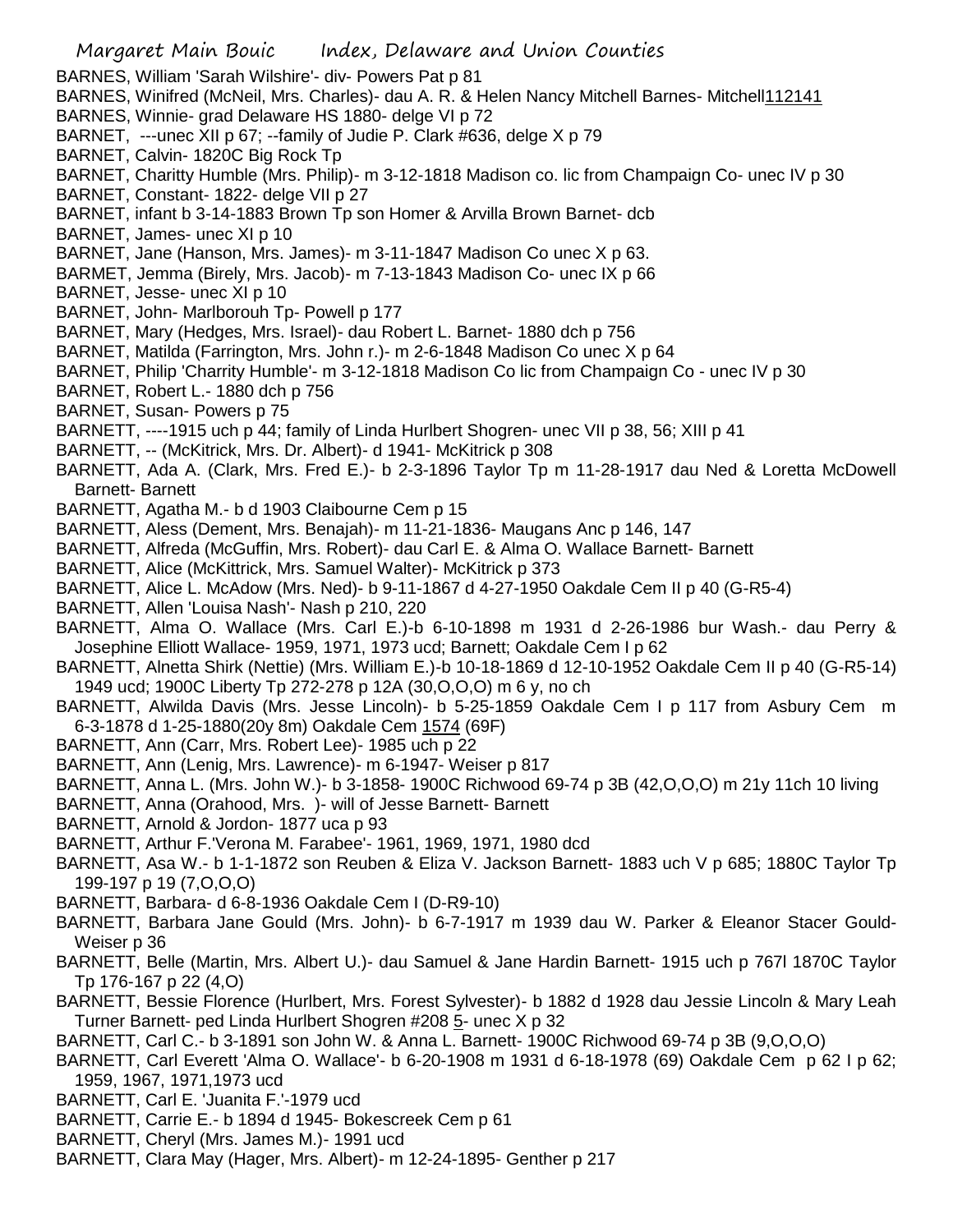BARNETT, Clement- son William C. & Missouri Barnett- 1880C Marysville 475-522 p 37 (18, O,Va,O)

- BARNETT, Christian- b 1970 son Michael S. & Joyce E. Barnett- 1973, 1975 ucd
- BARNETT, Comadore R.- 1835 men 10 #10 p 11 Bennington Tp
- BARNETT, David- 1870C Marysville-Paris Tp 315-325 p 36 (5,O)
- BARNETT, Deborah- dau William C. & Missouri Barnett- 1880C Marysville 475-522 p 37 (16,O,Va,O)
- BARNETT, Desiree- b 1956 dau Donald R. & Mary L. Barnett- 1969, 1971 dcd
- BARNETT, Donald R. 'Mary L.'- 1969, 1971, 1980 dcd
- BARNETT, Ed- son Allen & Louisa Nash Barnett- Nash p 220
- BARNETT, Eliza Viola Jackson (Mrs. Reuben)- b 4-3-1849 m 5-25-1869 d 11-13-1883 (34-7-10) NM Liberty Tp lptw p 17- 1883 uch V p 685; 1870C Taylor Tp 178-169 p 22 (21,O); 1880C Taylor Tp 197-199 p 19 (31, O,Maine,Maine)
- BARNETT, Elizabeth Ann (Scheiderer, Mrs. Brian David)- m 3-23-1985 dau John L. & Sue Barnett- Barnett; **Scheiderer**
- BARNETT, Elizabeth- b 1974 dau Michael E. & Joyce E. Barnett-1975 ucd
- BARNETT, Elizabeth (Piatt, Mrs. Benjamin McCollough)- ped Barbara Barker #10711
- BARNETT, Elizabeth (Scheiderer, Mrs. Brian David)- b 2-13-1964/3 m 3-23-1985 dau John L. & Sue Barnett-1973, 1975, 1979, 1971, 1973 ucd; Barnett; St. Paul p 1, 51
- BARNETT, Elizabeth (Harriman, Mrs. David)- m 7-28-1814 Madison co unec IV p 22
- BARNETT, Emeline Yarrington (Mrs. John W.)- m lic 10-17-1878 ucm 6342
- BARNETT, Erma (Frantz, Mrs. James)- dau Max S. & Mary Phelps Barnett- Barnett
- BARNETT, Etta Burton (Mrs. Frank)- d July 1945- Barnett
- BARNETT, Eugene Bland- son Victor Barnett- Nash p 220
- BARNETT, Fanny (Mrs. Newton)- dau William & Eliza McKittrick McKittrick- McKitrick p 373
- BARNETT, Florence- dau Samuel & Jane Hardin Barnett- 1880C Taylor Tp 196-198 p 19 (15,O,O,Penn)
- BARNETT, Frank 'Etta Burton'- Barnett
- BARNETT, Gemima- dau Jesse & Mary Barnett- 1860C Taylor Tp 907-892 p 120 (35,O)
- BARNETT, George C.- 1980 dcd
- BARNETT, Bracel (Graham, Mrs. Elmer E.)- b 1880 d 1907 Claibourne Cem p 45
- BARNETT, Grove B.- 1973 ucd
- BARNETT, Harry C.- b 5-1893 son John W. & Anna L. Barnett- 1900C Richwood 69-74 p 3B (7,O,O,O)
- BARNETT, Hattie- dau William C. Barnett- Oakdale Cem I p 69
- BARNETT, Hulda- 1959 ucd
- BARNETT, Ichabod- son William C. & Missouri Barnett- 1880C Marysville 475-522 p 37 (18,O,Va,O)
- BARNETT, Icy E.- b 10-1886 dau John W. & Anna L. Barnett- 1900C Richwood 69-74 p 3B (13,O,O,O) also 1900C Richwood 204-217 p 8B (13,O,O,O)
- BARNETT, Inez E.- b 10-1888 dau John W. & Anna L. Barnett- 1900C Richwood 69-74 p 3B (11,O,O,O)
- BARNETT, Irving 'Missouri McAdams'- m 11-10-1860
- BARNETT, Isaac- 1877 uca p 75
- BARNETT, Ivy- b 1-20-1890 Orange Tp dau R. J. & Jennie yardnen Barnett- dcb
- BARNETT, Jack- b 1966 son Jack Barnett- 1975, 1979, 1981, 1983 ucd
- BARNETT, Jack D.' Monnie Hughes''Rosanna Pyrtle'-b 3-24-1925 m(2) 1973 d 4-8-1984 bur Byhalia lptw p 121; 1949, 1959, 1971, 1973, 1975, 1979, 1981, 1983 ucd Barnett
- BARNETT, James- 1883 uch V p 291, 416
- BARNETT, James- son Allen & Louisa Nash Barnett- Nash p 220
- BARNETT, James M. 'Cheryl L.'- 1991 ucd
- BARNETT, James- b 1980 son James M. & Cheryl L. Barnett- 1991 ucd
- BARNETT, Jamie- b 1978 ch James M. & Cheryl L. Barnett- 1991 ucd
- BARNETT, Jan- dau William C. Barnett- Oakdale Cem I p 69
- BARNETT, Jane Hardin (Mrs. Samuel)- m 2-11-1860 ucm 2988 mt 2-22-1860 d 4-11-1892 (54y 11m) b Pa-Oakdale Cem 722 (168F) I p 136; ped Linda Hurlbert Shogren #208 21- unec X p 32; 1860C Taylor Tp 908-893 (23, Penn); 1870C Taylor Tp 176-167 p 22 (32, Penn); 1880C Taylor Tp 196-198 p 19 (43, Penn,Penn,Penn)
- BARNETT, Jason- b 1980 son James M. & Cheryl L. Barnett- 1991 ucd
- BARNETT, Jemima (Byerly, Mrs. )- dau Jesse Barnett- will of Jesse
- BARNETT, Jesse b.- son Reuben Barnett- 1870C Taylor Tp 178-169 p 22 (16,O)
- BARNETT, Jesse L. 'Alwilda Davis'- m 6-3-1878 ucm 6272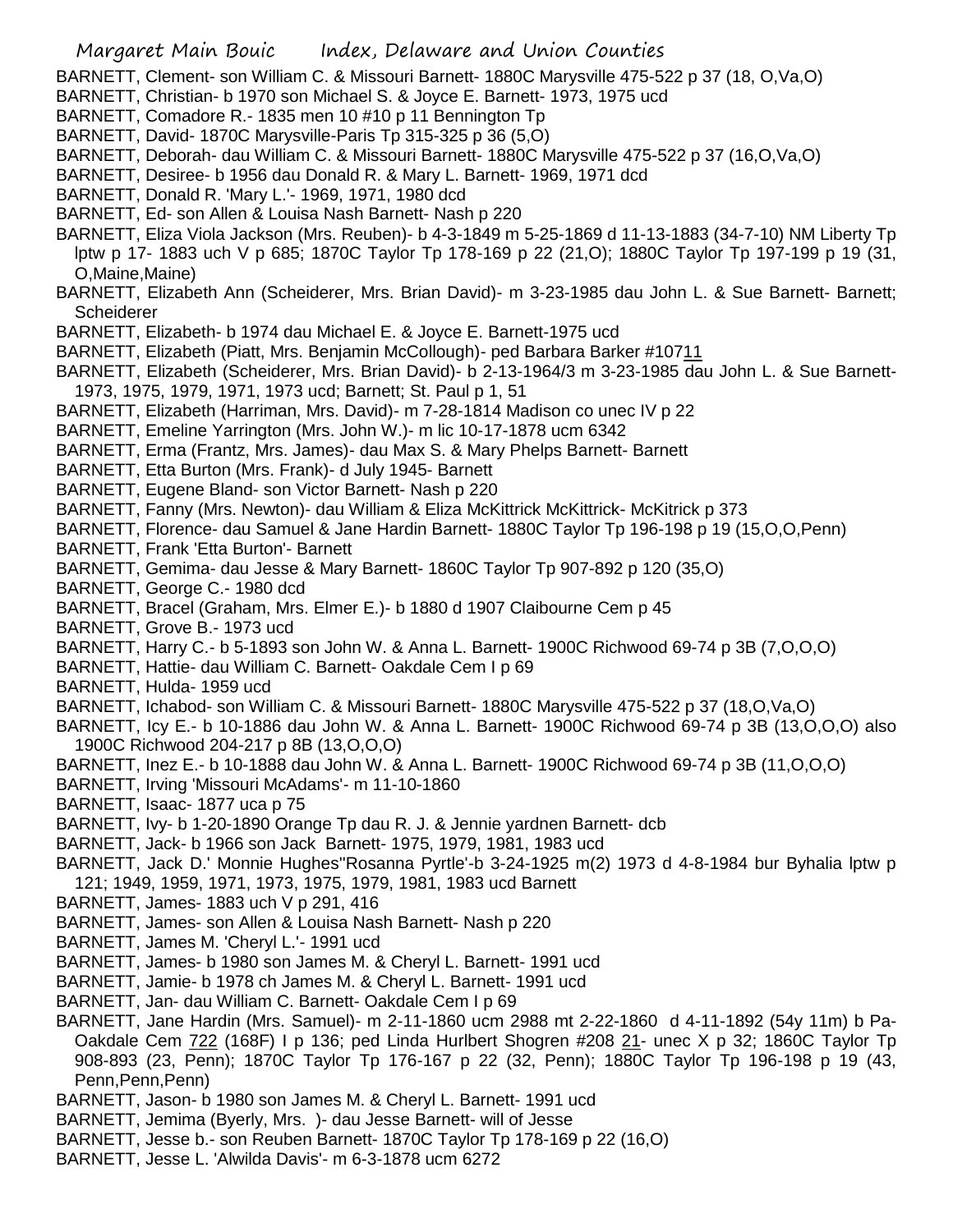- BARNETT, Jesse Lincoln 'Mary Turner'- b 1860 m 6-5-1881 ucm 6971 d 1923 ped Linda Hurlbert Shogren #208 10- unec p 32- son Samuel & Jane Hardin Barnett- 1870C Taylor Tp 176-167 p 22 (9,O); 1880C Taylor Tp 196-198 p 19 (19,O,O,Penn)
- BARNETT, Jesse 'Mary'- d 10-1861- 1883 uch V p 684, 685; mt 6-27-1860; unec III p 34; d 12-16-1864 (63-1-17) NM Cem Liberty Tp lptw p 17;1985 uch p 161; 1860 Taylor Tp 9-7-892 p 120 (62, Tenn); Un Co will Vol A. p 220
- BARNETT, Job- unec III p 34
- BARNETT, John- 1880 dch p 522
- BARNETT, John- 1880C Claibourne Tp p 0210
- BARNETT, John 'Barbara Jane Gould'- m 1939- Weiser p 36
- BARNETT, John L. 'Sue.- Barnett;1973, 1975, 1979, 1981, 1983 ucd
- BARNETT, John L- b 1962 son John L. & Sue Barnett- 1973, 1975, 1979, 1981 ucd
- BARNETT, John Victor- son Victor Barnett- Nash p 220
- BARNETT, John W. 'Anna L'- b 5-1858 1900C Richwood 69-74 p 3B (42,O,O,O) m 21y
- BARNETT, John W. 'Emeline Yarrington'- lic m 10-17-1878 ucm 6342
- BARNETT, Josephine C. (Main, Mrs. James C.)- m 3-30-1870 Asp (900)
- BARNETT, Joyce E. (Mrs. Michael S.)- 1973, 1975 ucd
- BARNETT, Juanita F. (Mrs. Carl E.)- 1979 ucd
- BARNETT, Kandace (Wurschmidt, Mrs. Mark)- dau Arthur V. & Verona Farabee Barnett- Barnett; 1961 dcd (14)
- BARNETT, Kandy Kay (Jackson, Mrs. Richard)- dau Arthur Barnett- m 6-24-1967- Main 13161544223
- BARNETT, Larry D.- son Jack & Monnie Hughes Barnett- Barnett; 1959 ucd (13)
- BARNETT, Laura Marie- b 11-12-1895 Genoa Tp dau Eilliam F. & Anna Lust Barnett- dcb
- BARNETT, Lela M.- b 4-1895 dau John W. & Anna L. Barnett- 1900C Richwood 69-74 p 3B (5,O,O,O)
- BARNETT, Lena (Brown, Mrs. Alva S.)- d 1968- Barnett; Brown
- BARNETT, Lilly- 1971 ucd
- BARNETT, Loretta McDowell (Mrs. Net)- Barnett
- BARNETT, Louisa I.- 1860C Taylor T 907-892 (13,O)
- BARNETT, Louisa Nash (Mrs. Allen)- dau Harmon & Sarah Gates Nash- Nash p 210, 220
- BARNETT, Louisa Jane- dau Victor Barnett- Nash p 220
- BARNETT, Malinda (Heath, Mrs. )- dau Jesse & Mary Barnett- 1860C Taylor Tp 907-892 (33,O)
- BARNETT, Margaret E. (Mrs. William O.)- 1860C York Tp 1269-1277 p 171 (19,O)
- BARNETT, Marguirite- b 3-1900 dau John W. & Anna L. Barnett- 1900C Richwood 69-74 p 3B (2/12,O,O,O)
- BARNETT, Martha- dau William O. & Margaret E. Barnet- 1860C York Tp 1269-1277 p 171 (1,O)
- BARNETT, Martha- b 9-23-1893 Genoa Tp dau W. T. & Ann Lust Barnett- dcb
- BARNETT, Mary Ann- dau Victor Barnett- Nash p 220
- BARNETT, Mary E. (Hedges, Mrs. Israel)- b 1833 m 9-7-1848 d 1888- dcc Ivan Hedges 9, William Hedges 17
- BARNETT, Mary Leah Turner (Mrs. Jessie Lincoln)- b 1862 dau Archibald & Effa Jane Dildine Turner- ped Linda Hurlbert Shogren #208 11- unec X p 32
- BARNETT, Mary L. (Mrs. Donald R.)- 12969, 1971, 1980 dcd
- BARNETT, Mary M.- son William C. & Missouri Barnett- 1870C Marysville-Paris Tp 311-321 p 36 (?,O); 1880C Marysville 475-522 p 37 (18,O,Va,O)
- BARNETT, Mary M. (Mrs. Thomas E.)- 1969, 1980 dcd
- BARNETT, Mary E. Phelps (Mrs. Max S.)-b 1-3-1897 m 1916 d 2-17-1964 Oakdale Cem II p 8 (B-R5-4)- dau Charles & Mary Priest Phelps- 1949 ucd; unec III p 19
- BARNETT, Mary (Mrs.Jesse) d 1868- 1883 uch V p 685; 1860C Taylor Tp 907-892 p 120 (65, Pa) 1870C Taylor Tp 177-168 p 22 (78, Penn) d 9-8-1870 NM Cem Liberty Tp lptw p 17
- BARNETT, Mary (Roberts, Mrs. )- dau Jesse Barnett- will of Jesse Barnett
- BARNETT, Mary Turner (Mrs. Jesse L.)- m 6-5-1881 ucm 6971
- BARNETT, Matilda (Winchester, Mrs. Alva)- m 7-6-1823 Madison Co unec IV p 64
- BARNETT, Matilda (Ferington, Mrs. )- dau Jesse & Mary Barnett- 1860C Taylor Tp 907-892 (33,O) will of Jesse
- BARNETT, Maud(e)- d 5-28-1905 (28y 1m) Oakdale Cem 1978 (15D) I p 69- dau William C. & Missouri Barnett- 1880C Marysville 475-522 p 37 (2,O,Va,O)
- BARNETT, Max S. 'Mary E. Phelps' b 6-11-1893 d 5-24-1951 Oakdale Cem II p 8 (B-R5-4); 1949 ucd; unec III p 18, 19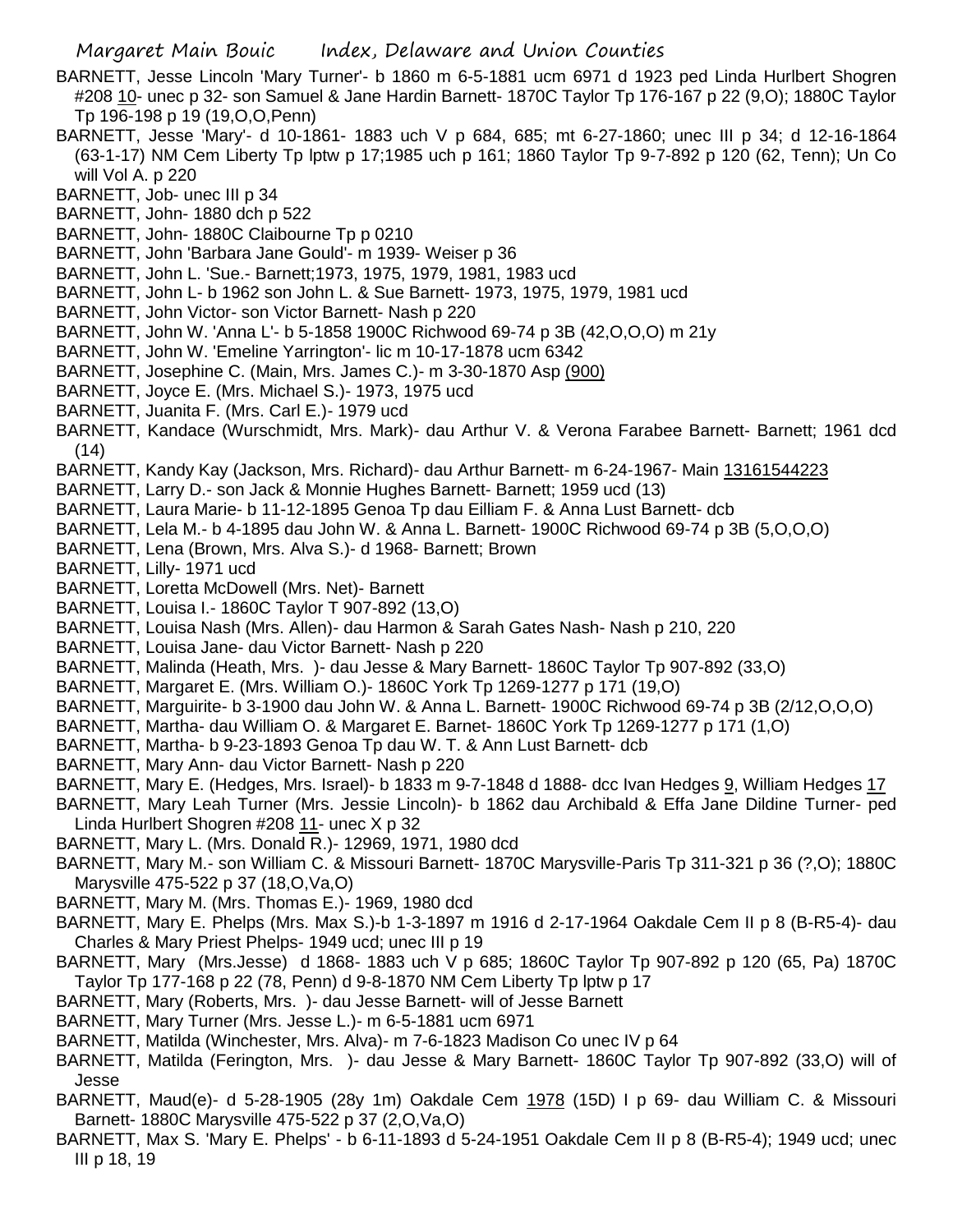- BARNETT, Michael S. 'Joyce E.'- 1973, 1975 ucd
- BARNETT, Mildred- unec III p 20
- BARNETT, Millie O.- b 9-1883 dau John W. & Anna L. Barnett- 1900C Richwood 69-74 p 3B (16,O,O,O)
- BARNETT, Minnie M. (Beltz, Mrs. James H.)- m 6-29-1880 ucm 6743
- BARNETT, Missouri (Mrs. William C.)- 1870C Marysville 311-321 p 36 (25,O); 1880C Marysville 475-522 p 37(38,O,O,O)
- BARNETT, Missouri McAdams (Mrs. Irving)- m 11-10-1860
- BARNETT, Mollie- dau Allen & Louisa Nash Barnett- Nash p 220
- BARNETT, Monnie M. Hughes (Mrs. D. Jack) -b 8-29-1928(6) N.C. d 10-7-1970 bur. Byhalia- Barnett; 1949, 1959 ucd; lptw p 121
- BARNETT, Ned 'Alice McAdow'- b 4-1870 d 1-7-1921 Oakdale Cem II p 40 (G-R5-14); 1870C Taylor Tp 176-167 p 22 (4/12,O); 1880C Taylor Tp 196-198 p 19 (10,O,O,Penn)
- BARNETT, Ned 'Rhetta'- Oakdale Cem I p 98
- BARNETT, -- inf son Ned & Rhetta-d 11-27-1898 Oakdale Cem I p 98
- BARNETT, Nellie- b 11-3-1899 Genoa Tp dau William & Anna Lust Barnett- dcb
- BARNETT, Nettie Blanche b 6-12-1875 d 5-17-1884 (10-11-5) NM Cem Liberty Tp lptw p 17 dau Reuben & Eliza V. Jackson Barnett- 1883 uch V p 685; 1880C Taylor Tp 197-199 p 19 (4,O,O,O)
- BARNETT, Nettie- dau William C. Barnett-Oakdale Cem I p 69
- BARNETT, Newton 'Fanny McKittrick'- McKitrick p 373
- BARNETT, Nye- b 1882 Un Co d 201101935 Oakdale Cem I (D-R9-10)
- BARNETT, Ora- b 1-15-1887 Franklin Co- dau Robert & Jennie Gardner Barnett- dcb
- BARNETT, Otha- son Allen & Louisa Nash Barnett- Nash p 220
- BARNETT, Patrick- b 1971 dau Michael S. & Joyce E. Barnett- 1973, 1975 ucd
- BARNETT, Paul True- son Victor Barnett- Nash p 220
- BARNETT, Ray- unec III p 18
- BARNETT, Ray- son Samuel & Jane Hardin Barnett- 1880C Taylor Tp 196-198 p 19 (3,O,O,Penn)
- BARNETT, Ray- son William C. Barnett- Oakdale Cem I p 69
- BARNETT, Retta- ch William C. & Missouri Barnett- 1880C Marysville 475-522 p 37 (8,O,Va,O)
- BARNETT, Reuben 'Eliza V. Jackson'- b 6-10-1829 m 5-25-1869 son Jesse & Mary Barnett- 1883 uch V p 685; unec III p 34l; 1877 uca p 79; 1860C Taylor Tp 907-892 p 120 (33,O); 1870C Taylor Tp 178-169 p 22 (41,O); 1880C Taylor Tp 197-199 p 19 (51, O,Penn,Penn) p 0134; 1900C Liberty Tp Un Co 272-278 p 12A (69,O,Pa,Pa); lptw p 17
- BARNETT, Rita (Case, Mrs. Donald)- dau Arthur & Verona Farabee Barnett- Barnett
- BARNETT, Robert- b 2-5-1898 Genoa Tp son W. T. & Annie Lust Barnett- dcb
- BARNETT, Rolla E.- b 1886 d 1949- Bokescreek Cem p 61
- BARNETT, Rosanna K. Pyrtle (Mrs. D. Jack)- m 1973 1973, 1975, 1979, 1981, 1983 ucd
- BARNETT, Russell- b 1961 son Donald R. & Mary L. Barnett- 1969, 1971 ucd
- BARNETT, Samuel'Jane Hardin'- m 2-11-1860 ucm 3988 mt 2-22-1860; son Jesse & Mary Barnett; 1877 uca p 79; 1860C Taylor Tp 908-893 7 120 (23,O); 1870C Taylor Tp 176-167 p 21 (32,O); 1880C Taylor Tp 196-198 p 19 (42, O,Tenn,Penn) p 0134; ped Linda Hurlbert Shogren #208 20- unec X p 32
- BARNETT, S. J.- 1877 uca p 79
- BARNETT, S. L.- 1877 uca p 24
- BARNETT, Sonie- b 1958 dau Donald R. & Mary L. Barnett- 1969, 1971 dcd
- BARNETT, Stefanie- b 1958 dau Thomas & Mary Barnett- 1969 dcd
- BARNETT, Sue (Mrs. John L.)- 1973, 1975, 1979, 1981, 1983 ucd
- BARNETT, Tim- b 1959 son Thomas & Mary Barnett- 1969 dcd
- BARNETT, Thomas E. 'Mary M.'- 1969, 1980 dcd
- BARNETT, Verona M. Farabee (Mrs. Arthur)- b 7-11-1913 d 4-6-1993 dau Thomas & Nina R. Meeker Farabee- Barnett; 1961, 1969, 1971, 1980 dcd
- BARNETT, Victor- Nash p 220
- BARNETT, Vira Willis- unec III p 18
- BARNETT, William- son William C. & Missouri Barnett- 1850C Marysville 475-522 p 37 (3,O,Va,O)
- BARNETT, William Allen- son Victor Barnett- Nash p 220
- BARNETT, William C. 'Missouri'- d 11-1-1893 (60y) Oakdale Cem 968 (D15) I p 69, also 879 (2 bodies) I p 69-1883 uch V p 7; 1870C Marysville-Paris Tp 311-321 p 36 (35,O); 1880C Marysville 475-522 p 37 (43,Va,Va,Va); 1877 uca p 24, 65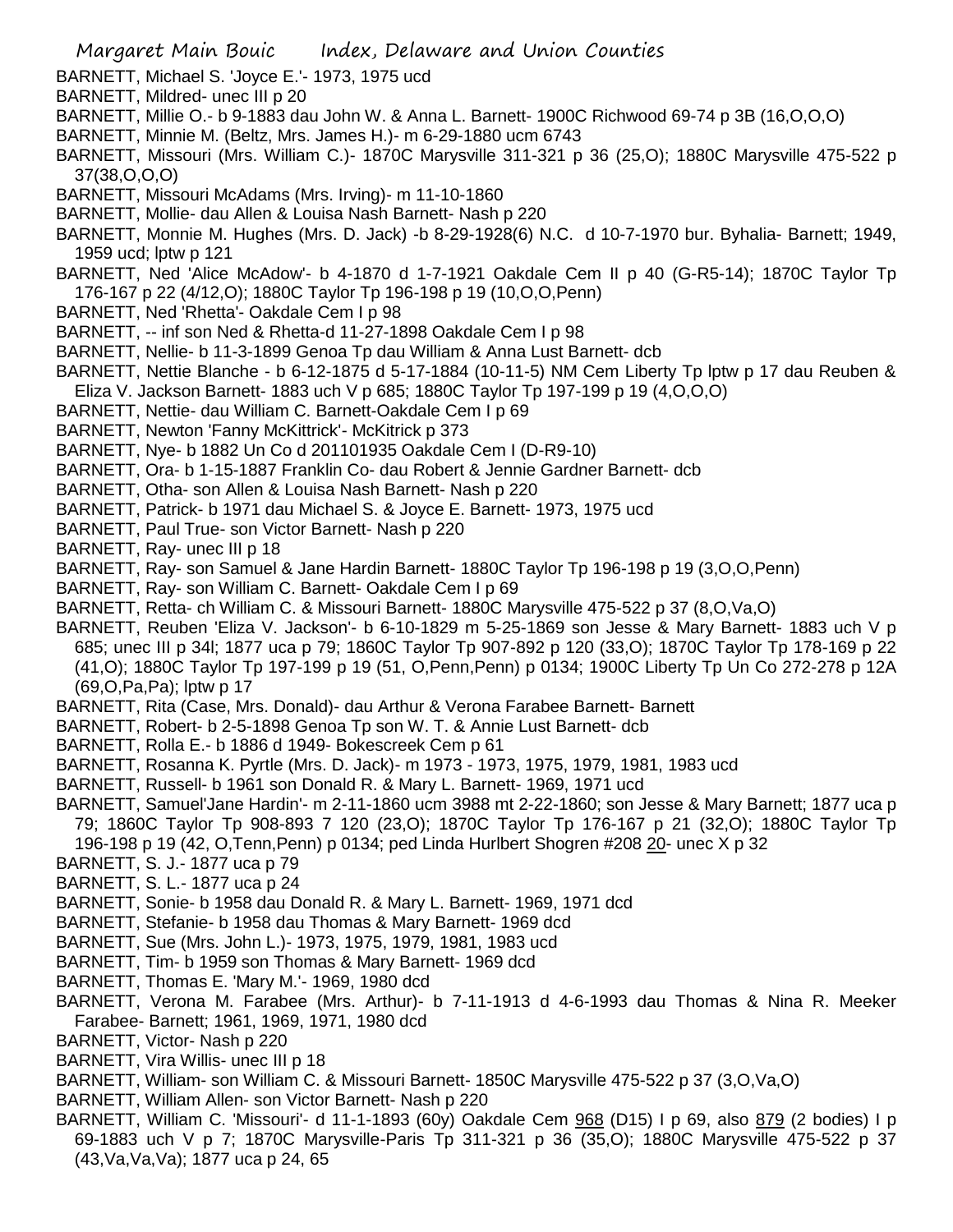- BARNETT, William. E.'Alnetta Shirk'- b 3-30-1870 d 1950 Oakdale Cem II p 40 (G-R5-14); son Reuben & Eliza V. Jackson Barnett- 1883 uch V p 685; 1870C Taylor Tp 178-169 p 22 (4/12,O); 1880C Taylor Tp 197-199 p 19 (10,O,O,O); 1900C Liberty Tp 272-278 p 12A (31,O,O,O) m 6y; 1949 ucd
- BARNETT, William- b 7-1897 son John W. & Anna L. Barnett- 1900C Richwood 69-74 p 3B (2,O,O,O)
- BARNETT, Mrs. William- d 3-30-1968 Oak Grove Cem Barnett
- BARNETT, Wilma (Chapman, Mrs. Dan) (Hadder, Mrs. Wayne)- dau Jack & Monnie Hughes Barnett- 1959 ucd (9); Barnett
- BARNETT, Wilma (Oberdier, Mrs. George)- dau Max S. & Mary Phelps Barnett- Barnett
- BARNETTE, Amelia Vera b 1-20-1901 Delaware Tp colored- dau Jefferson & Amelia Daisy Brnette- dcb
- BARNETTE, Arnold E. 'Roberta K.'- 1959, 1967 ucd
- BARNETTE, Brett b 1963 son Arnold E. & Roberta K. Barnette- 1967 ucd
- BARNETTE, Ellis- Sbc p 32
- BARNETTE, Gertrude I. (Otte, Mrs. William C.)- m 11-12-1960 Otte
- BARNETTE, Jake- 1975 ucd
- BARNETTE, Lareva- Sbc p 32
- BARNETTE, Robin- b 1961 ch Arnold E. & Roberta K. Barnette- 1967 ucd
- BARNETTE, Roberta K. (Mrs. Arnold E.)- 1959, 1967 ucd
- BARNETTE, Wendolyn b 1960 ch Arnold E. & Roberta K. Barnette- 1967 ucd, BARNEWELL, Patrick- Nash p 379
- BARNEY, ----1915 uch p 503; 1883 uch V p 603
- BARNEY, Adam- dumch p 77
- BARNEY, Ann Witt (Mrs. Jacob)- m 4-26-1660 dau John & Sarah Witt- dcc Maxson Greene 403
- BARNEY, Anna M.- 1979, 1981, 1983 ucd
- BARNEY, Anna Rorer (Mrs. F. A.)- 1961, 1969 dcd; Barney
- BARNEY, Anna (Woods, Mrs. )- dau Nellie Barney- Barney
- BARNEY, Charles E.'Helen'-- son Nellie Barney- Barney; Sunbury p 91, 107; 1969, 1971, 1980 dcd
- BARNEY, Donald- b 1959 son Charles E. & Helen Barney- 1969, 1971 dcd
- BARNEY, Edna (Kidwell, Mrs. )- dau Nellie Barney- Barney
- BARNEY, Edward, Sir 'Isbell Rooles'- dcc Maxson Greene 3208
- BARNEY, E. E.- 1880 dch p 274
- BARNEY, Elizabeth (Mrs. Jacob)- dcc Maxson Greene 1605
- BARNEY, Elizabeth (Jackson, Mrs. John W.)- Newhouse p 80
- BARNEY, Elvin- 1880C Claibourne Tp 300-317 p 28 (4,O,penn,O) p 204A step son of W. H. Moses
- BARNEY, Eppie 'Marlena'- 1981, 1983 ucd
- BARNEY, F. Ashbrook 'Anna Rorer'- d 4-7-1969 (75) bur. Ky.- Barney; 1961, 1969 dcd
- BARNEY, Frances (Boyer, Mrs. )- dau Nellie Barney- Barney
- BARNEY, Hannah (Clark, Mrs. Shepherd)-m 8-16-1855 ucm 2315 d 1866- dau Adam Barney-1915 uch p 919; unec VIII p 34
- BARNEY, Helen (Mrs. Charles E.)- 1969, 1971, 1980 dcd
- BARNEY, Isbell Rooles (Mrs. Sir Edward)- dau John Rooles- dcc Maxson Greene 3209
- BARNEY, Jacob 'Elizabeth'- m 4-26-1660 d 2-12-1692/3 son Jacob & Elizabeth Barney- dcc Maxson Greene 802
- BARNEY, Jacob 'Elizabeth'- b 1601 d 4-28-1673 son Sir Edward & Isbell Rooles Barney- dcc Maxson Greene 1604
- BARNEY, Jayne- dau Mary Ann Kerns Barney- Barney
- BARNEY, John- 1850C Orange Tp 1775 (21)
- BARNEY, Keith b 1961 son Charles E. & Helen Barney- 1969, 1971, 1980 dcd
- BARNEY, Lori- b 1965 dau Charles E. & Helen Barney- 1969, 1971, 1980 dcd
- BARNEY, Marlena (Mrs. Eppie)- 1981, 1983 ucd
- BARNEY, Mary Alice (Mayhew, Mrs. )- dau Nellie Barney- Barney
- BARNEY, Mary Ann Kerns (Mrs. )(Bothel, Mrs. Robert)- m(2) 12-27-1980- Barney; 1971 dcd
- BARNEY, Mary (Carpenter, Mrs. Benjamin)- b 2-5-1681 m 1-23-1706 dau Jacob & Ann Witt Barney- dcc Maxson Greene 401
- BARNEY, Nellie M. (Mrs. )- d 9-18-1977 (73) bur. Sunbury Mem. Pk.- Barney; 1969, 1971 dcd
- BARNEY, Steven- b 1962 son Charles E. & Helen Barney- 1969, 1971, 1980 dcd
- BARNEY, William F.- son Nellie Barney- Barney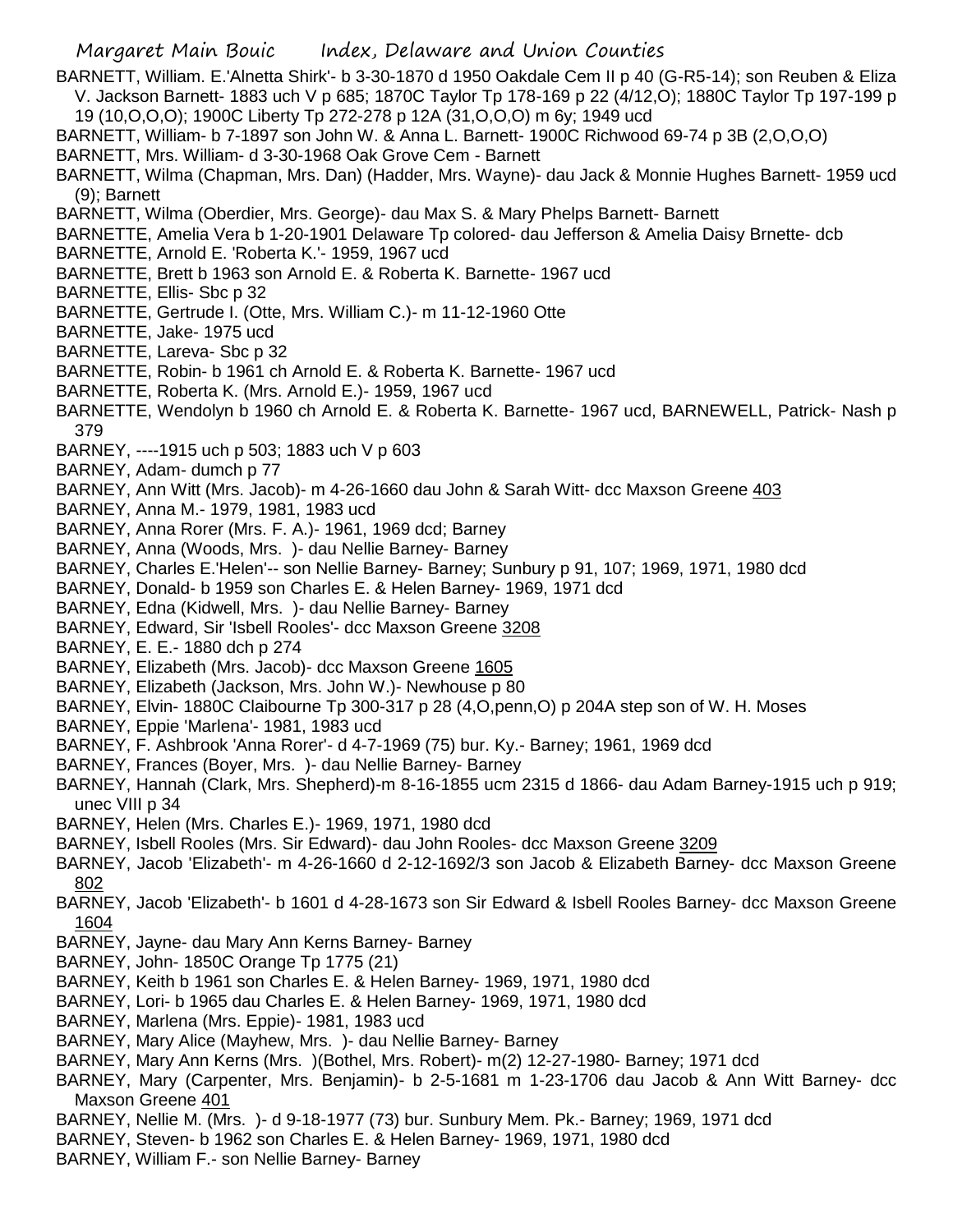- Margaret Main Bouic Index, Delaware and Union Counties BARNEY, Zoe- ch Eppie & Marlena Barney- 1981, 1983 ucd BARNHAM, D. & CO- unec X p 51 BARNHAM, George B.- 1915 uch p 144; 1877 uca p 44 BARNHARD, B.- unclaimed letter 1863 delge VII p 10 BARNHARD, Esther Rausch (Mrs. Pearl)- b 10-8-1900 m 1929 dau John A. W. & Magdalena Moder Rausch-Rausch 1315, II p 264 BARNHARD, Etta (Mrs. Ray)- 1961 dcd BARNHARD, Francis- b 10-1-1811 Genoa Tp son John & Sarah Whitehouse Barnhard- dcb BARNHARD, Gary- b 1958 son J. Vaughn & Margaret Barnhard-1961, 1969, 1971 dcd BARNHARD, James V. 'Judith'-1961, 1969, 1971, 1980 dcd BARNHARD, James- b 1964 son James V. & Judith Barnhard- 1969, 1980 dcd BARNHARD, Janet- 1961 dcd BARNHARD, Judith (Mrs. James V.)- 1969, 1971, 1980 dcd BARNHARD, Larry D.- b 1946 d 1955 Maskill Cem lptw p 1-1 BARNHARD, Lavina (Stewart, Mrs. Ezra)- m 1853 dau Nehemiah & Mary Austin Barnhard- Powell p 317 BARNHARD, Leta- 1969, 1980 dcd BARNHARD, Levitt 'Marcina'(Marsena)-1961, 1969, 1971 dcd BARNHARD, J. Levitte 'Lucille M.'- 1980 dcd BARNHARD, Marcina (Marsena) (Mrs. Levitt)-1961, 1969 dcd BARNHARD, Margaret (Mrs. J. Vaughn)-1961, 1969, 1971 dcd BARNGART, Mary Austin (Mrs. Nehemiah)- Powell p 317 BARNHARD, Mary A- b 1857 d 1929 Fancher Cem Powell p 129 BARNHARD, Mary Jeanne (Rider, Mrs. Floyd Lee)- b 12-27-1934 m 11-23-1957 dau Pearl & Esther Rausch Barnhard- Rausch 13151, III p 268 BARNHARD, Nehemiah 'Mary Austin'- Powell p 317 BARNHARD, Pearl 'Esther Rausch'- b 5-30-1897 d 10-2-1952- Rausch (1315) BARNHARD, Ray 'Etta'-1961, 1969, 1971 dcd BARNHARD, Sharon Louise- b 3-1-1942 dau Pearl & Esther Rausch Barnhard- Rausch 13152 BARNHARD, Thomas-son Vaughn J. & Margaret H. Barnhard- 1961 dcd (13), 1969 dcd BARNHARD, J. Vaughn 'Margaret'-1961 1969, 1971 dcd BARNHEART, Ambrose 'Elizabeth'- 1860C York Tp 1414-1424 p 191 (38, Pa) BARNHEART, Annie A.- dau Ambrose & ELizabeth Barnheart- 1860C York Tp 1414-1424 p 191 (4,O) BARNHART, Agnes M. Graf (McNamee, Mrs. John Henry)(Mrs. Robert)- b 4-8-1915 d 11-4-1991 bur St. Joseph Cem- dau Walter & Theresa Marren Graf- Barnhart BARNHART, Ameal- b 4-1881 step-son Martin Nicol- 1900C Darby Tp 190-197 p 9B (19, Ger,Ger,Ger) BARNHART, B.- uclaimed letter- unec XII p 58 BARNHART, Bonnie B. (Mrs. Ronald L.)- Barnhart; 1980 dcd BARNHART, Bonnie Louise- dau Marvin & Edith Sprague Barnhart- Barnhart BARNHART, Buddy- b 1965 ch LeRoy & Maxine G. Barnhart- 1967 ucd BARNHART, Carrol E. 'Doris L.'- b 1930 Oakdale Cem II p 158 (M-R23-7) BARNHART, Charlotte Eliza- b 6-2-1872 d 8-20-1874 dau Van Rensselaer & Cordelia Charlotte Oakeley Barnhart- Weiser p 221 BARNHART, Cheryl Ann- b 12-23-1956 dau Earle & Nancy Marie Stouffer Barnhart-Weiser p 118 BARNHART, Christy (Freeman, Mrs. John J.)- b 1967 m 8-29-1987 dau Ronald L. & Bonnie B. Barnhart-Barnhart; 1980 dcd BARNHART, Clyde- 1961 dcd BARNHART, Cordelia Charlotte Oakeley (Mrs. Van Rensselaer)- b 8-25-1840 m 3-19-1861 dau George W. & Charlotte Francisca Richards Oakeley- Weiser p 221 BARNHART, D.- dentist- delge IX p 60 BARNHART, Dick- son Earle & Olive Foster Barnhart- Barnhart BARNHART, Earle Allan- b 9-12-1954 son Earle & Nancy Marie Stouffer Barnhart- Weiser p 118
- BARNHART, Doris L.(Mrs. Carroll E.)- b 1920 Oakdale Cem II p 158 (M-R23-7)
- BARNHART, Earle 'Nancy Marie Stouffer'- m 1-1-1954- Weiser p 118
- BARNHART, Eddie- b 1957 son LeRoy & Maxine G. Barnhart-Barnhart
- BARNHART, Edith Sprague (Mrs. Marvin)- b 7-29-1918 m 1937 d 1-22-1986 bur Union Cem Cols. dau A. M. & Nettie Sprague- Barnhart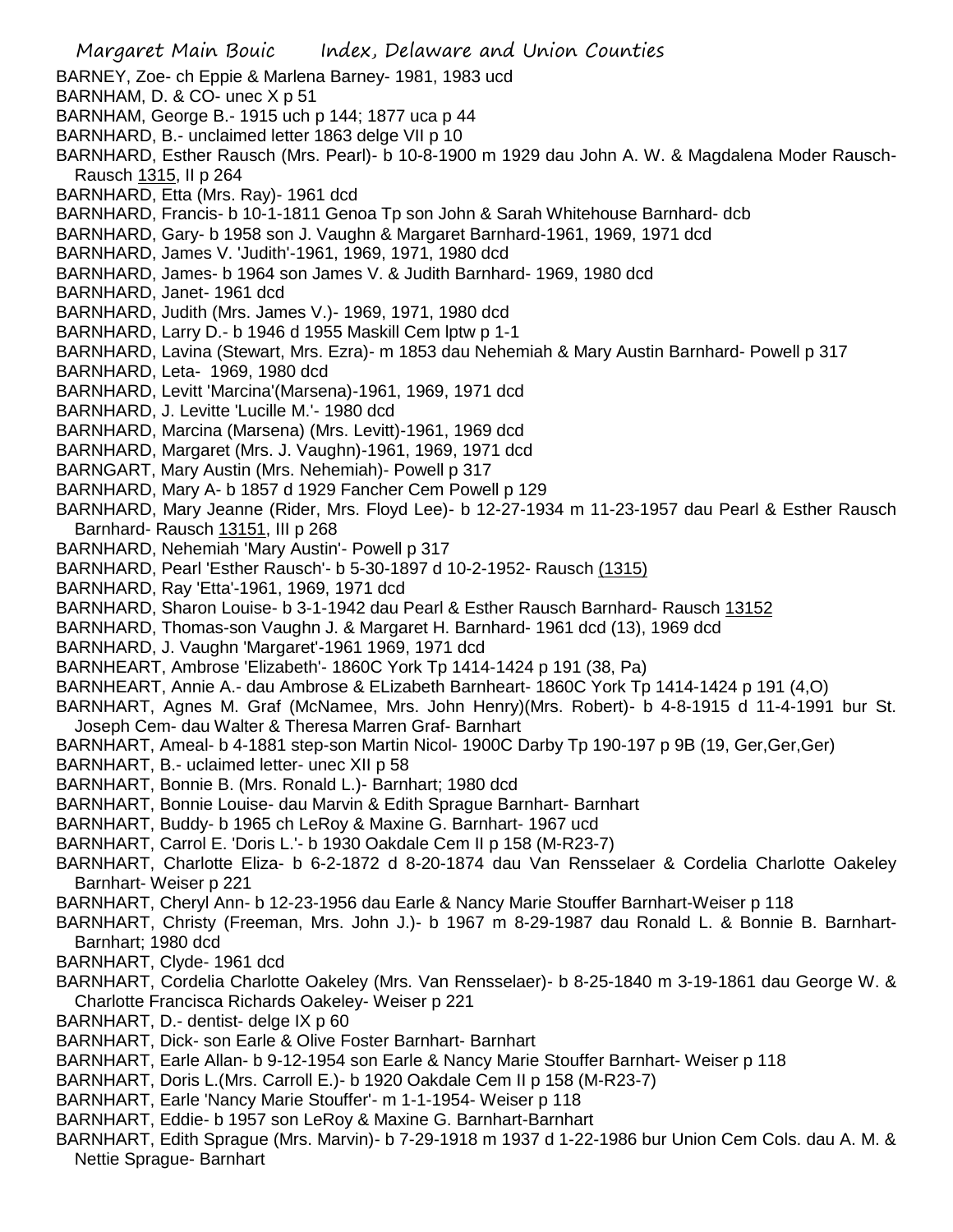Margaret Main Bouic Index, Delaware and Union Counties BARNHART, Elizabeth (Mrs. Ambrose)- 1860C york Tp 1414-1424 p 191 (36,Pa) BARNHART, Elizabeth Mary Strine (Mrs. Martin)- Powers Pat p 269 BARNHART, Ellen E. (Mrs. Steve K.)- 1973 ucd BARNHART, Elonadios 'Ethel L. Baughn'-- b Indiana m 12-30-1875 ucm 5817 mt 3-p 20 d 9-1-1938 (78) Oakdale Cem 4276 (E343) BARNHART, Eric- b 1960 son Phillip E. & Esther M. Barnhart- 1961, 1971 dcd BARNHART, Esther Barbara Rausch (Mrs. Pearl James)- b 10-8-1900 d 6-10-1969 St. John's Cem D J Cem p 71 dau John & Magdalena Mader Rausch- Barnhart BARNHART, Esther M. (Mrs Phillip E.)- 1961, 1969, 1971, 1980 dcd BARNHART, Ethel L. Baughn (Mrs. Elonadios)- m 12-30-1875 ucm 5817; mt 3 p 20 BARNHART, Florence E. Smith (Mrs. Jesse L.)- b 9-8-1896 d 12-16-1982 dau Orson E. & Martha Baldwin Smith- Barnhart BARNHART, Fred 'Jennie M.'- Barnhart BARNHART, George Philip 'Henrietta Hess'- b 12-14-1861 m 1-5-1882 son Van Rensselaer & Cordelia Charlotte Oakeley Barnhart- Weiser p 221 BARNHART, Grace- 1969, 1971 dcd BARNHART, Harriet Elizabeth King (Mrs. John)- b 1-14-1828 m 4-17-1845 d 12-15-1892 dau Titus & Margaret Storm King- Powers Pat p 269 BARNHART, Henrietta Hess (Mrs. George Philip)- b 6-2-1864 m 1-5-1882- Weiser p 221 BARNHART, Henry- brother Margaret Barnhart King- Powers Pat p 272 BARNHART, Jack- brother Ralph Barnhart- Barnhart BARNHART, Mrs. Jack- d 9-5-1968 bur Maine- step dau Mrs. Frank Bryant-Barnhart BARNHART, Jackie- b 1954 ch LeRoy & Maxine G. Barnhart- 1967 ucd BARNHART, James- qaurey- delge VI p 61 BARNHART, James 'Patricia'- 1981 ucd BARNHART, James M.- son Jesse L. & Florence E. Smith Barnhart- Barnhart BARNHART, James P.- researching Edward Lyman & W. H. Seabrook- delge IV p 36, 60 BARNHART, James W.- 1860C York Tp 1414-1424 p 191 (14,O) BARNHART, Jari- b 1964 ch LeRoy & Maxine G. Barnhart- 1967 ucd BARNHART, Jay H.- d 3-13-1929(80) Oakdale Cem 4122 (E343); uninf p 19 BARNHART, Jennie- b 1958 dau LeRoy & Maxine G. Barnhart- 1967 ucd BARNHART, Jennie M. (Mrs. Fred)- d 3-21-1967 bur. Forest Lawn- Barnhart BARNHART, Jill (Catrow, Mrs. )- dau Ralph J. & Rose Anna Arthur Barnhart- Barnhart BARNHART, Jesse L. 'Florence E. Smith'- d 4-14-1981- Barnhart BARNHEART, John- son Ambrose & ELizabeth Barnheart- 1860C York Tp 1414- 1424 p 191 (12,O) BARNHART, John 'Harriet Elizabeth King'- m 4-17-1845- Powers Pat p 269 BARNHART, Karl- Barnhart BARNHART, Karla Sue- dau Karl E. Barnhart- Barnhart BARNHART, Kate- b 8-22-1974 dau Steven Barnhart- Barnhart BARNHART, Larine- b 1964 dau Phillip E. & Esther M. Barnhart- 1971, 1980 dcd BARNHEART, Leonadus, son Ambrose & ELizabeth Barnhert- 1860C York Tp 1414-1424 p 191 (8,O) BARNHART, LeRoy 'Maxine G.'- 1967 ucd BARNHART, Lewis Barnbart- son W. & P.- d 5-26-1861 (1m 16d) Milford Cem Un Al p 23 BARNHART, Linda (Lowry, Mrs. James)- b 4-30-1947 m 2-27-1971- dcc James Harold Lowry 1 BARNHART, Lowell E.- son Fred & Jennie Barnhart-Barnhart BARNHART, Marcella Evelyn (Phelps, Mrs. Judson Orlando)- b 1-25-1836 d 9-7-1874- dcc Gerald Phillips 21 BARNHART, Margaret (King, Mrs. George Titus)- Powers Pat p 269, 271, 272 BARNHEART, Margines- son Ambrose & ELiabeth Barnheart- 1860C York Tp 1414- 1424 p 191 (6,O) BARNHEART, Maria E.- dau Ambrose & ELizabeth Barnheart- 1860C York Tp 1414-1424 p 191 (13,O) BARNHART, Maria Minerva (Bevis, Mrs. John W.)- m 11-29-1859 dcm BARNHART, Martin 'Elizabeth Mary Strine'- Powers Pat p 369 BARNHART, Mary (Allard, Mrs. )- sister Ralph Barnhart- Barnhart BARNHART, Mary E. (Mrs. T. M.)- b 1866 d 1926 Broadway Cem II R9 lptw p 75 BARNHART, Marvin 'Edith Sprague'- m 1937 d 12-11-1970 (55) bur. Union Cem, Cols.- son Earl & Olive Foster Barnhart- Barnhart BARNHART, Mary Jeanne (Rider, Mrs. )- dau Pearl James & Esther Barbara Rausch Barnhart- Barnhart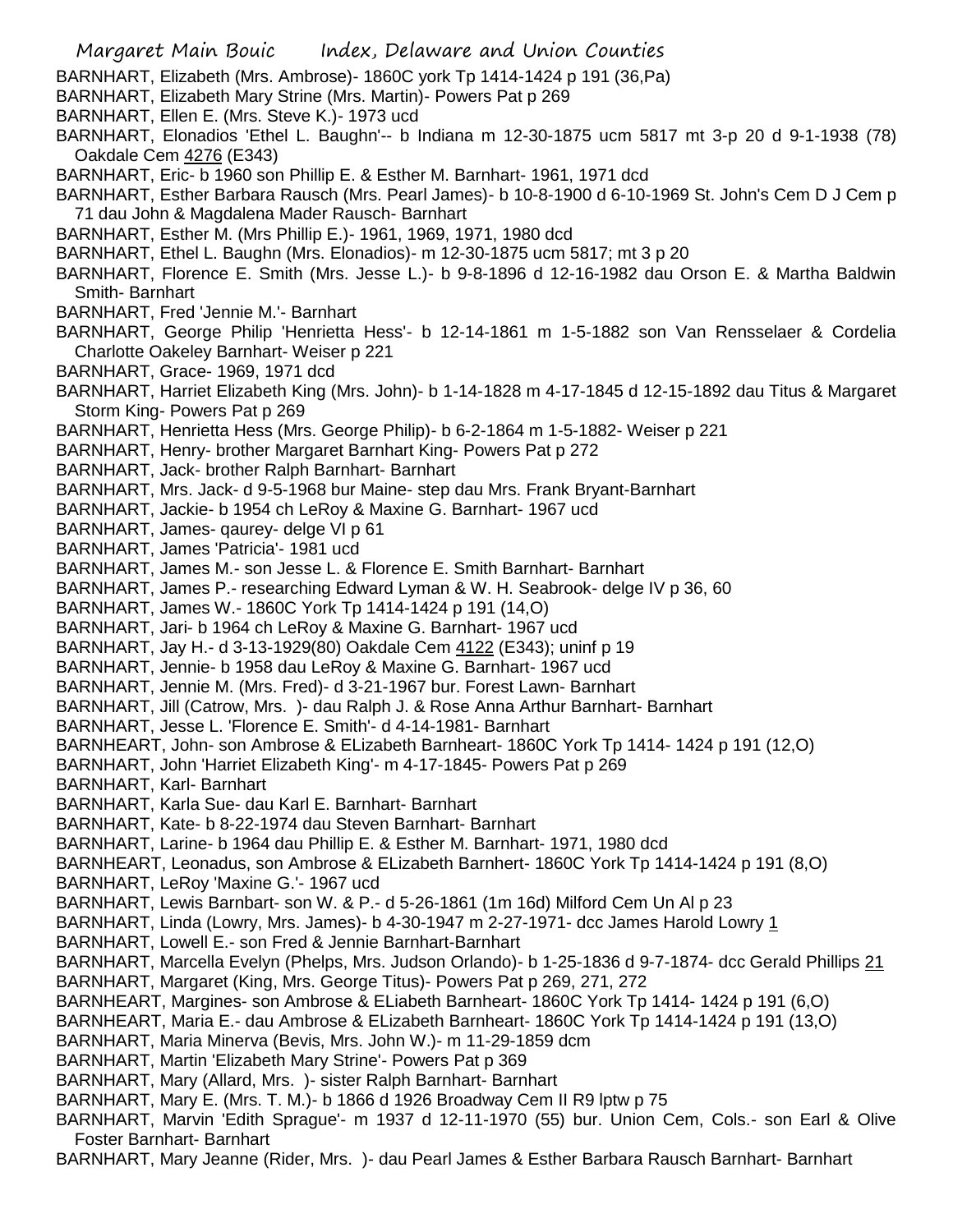- Margaret Main Bouic Index, Delaware and Union Counties BARNHART, Maxine G. (Mrs. LeRoy)- 1967 ucd BARNHART, Michael Eugene'Shannon Lorraine Yoder'- m 12-13-1986 son Donald Barnhart- Barnhart BARNHART, Mildred Dianne Shope (Mrs. Ned Thomas)- m 2-13-1960 dau Charles H. Shope- Barnhart BARNHART, Mildred (McKitrick, Mrs. Richard)- McKitrick p 92 BARNHART, Mildred (Mrs. )- Barnhart; 1961 dcd BARNHART, Nancy Marie Stouffer (Mrs. Earle)- b 5-14-1937 m 1-1-1954 dau George Albert & Anna Maria Guyer Stouffer- Weiser p 118 BARNHART, N. C.- 1883 uch IV p 520 BARNHART, Ned Thomas 'Mildred Dianne Shope'- son Ralph J. & Rose Anna Arthur Barnhart-Barnhart BARNHART, Norman O.- son Fred & Jennie M. Barnhard- Barnhart BARNHART, Opal (Dutton, Mrs. )- dau A. M. & Nettie Sprague Barnhart- Barnhart BARNHART, Ora Lee (Thompson, Mrs. Russell)- d 5-29-1983 Oakdale Cem -Barnhart; Thompson 1785 BARNHART, Orange- 1880C Jerome Tp p 151A BARNHART, Pat ' Crump'- son Ralph & Rose Anna Arthur Barnhart- Barnhart BARNHART, Patricia (Farrington, Mrs. Bradley)- 1985 uch p 133 BARNHART, Patricia (Mrs. James)- 1981 ucd BARNHART, --Crump (Mrs. Pat)- dau Charles Crump- Barnhart BARNHART, Patrick 'Rae Jean Travis'- b 1969 m 5-20-1989 son Raymond Patrick & Phyllis A. Barnhart- 1980 dcd BARNHART, Pearl James 'Esther Barbara Rausch'-b 1895 d 1952 St. John's Lutheran Cem D J Cem p 71 BARNHART, Petey- b 1951 ch LeRoy & Maxine G. Barnhart- 1967 ucd BARNHART, Phillip E. 'Esther M.'- 1961, 1969, 1971, 1980 dcd BARNHART, Phyllis J. (Mrs. Raymond P.)- 1980 dcd BARNHART, Rae Jean Travis (Mrs. Patrick)- m 5-20-1989 dau D. C. & Joan Travis- Barnhart BARNHART, Ralph J. 'Rose Anna Arthur'- b 5-22-1915 m 6-9-1937 d 12-20-1987 bur St. Marys'- Barnhart BARNHART, Randy- son Mildred Barnhart- Barnhart; 1961 dcd (5m) BARNHART, Raymond P.'Phyllis J.'- 1980 dcd; Barnhart BARNHART, Rhonda Jo (Huffman, Mrs. James Michael)- m 6-23-1979 dau Raymond P. Barnhart- Barnhart BARNHART, Robert 'Agnes M. Graf'- Barnhart BARNHART, Roberta- b 1963 dau Ronald L. & Bonnie B. Barnhart- 1980 dcd BARNHART, Rodger- b 1960 son LeRoy & Maxine G. Barnhart- 1967 ucd BARNHART, Rodney- b 1960 son LeRoy & Maxine G. Barnhart- 1967 ucd BARNHART, Ronald L. 'Bonnie B.'- 1980 dcd BARNHART, Rose Anna Arthur (Mrs. Ralph J.)- m 6-9-1937- Barnhart BARNHART, Shannon Lorraine Yoder (Mrs. Michael Eugene)- m 12-13-1986- Barnhart BARNHART, Sharon Louise (Brown, Mrs. Gene Arnold)- m 2-14-1965 dau Pearl & Esther Barnhart-Barnhart BARNHART, Sherry L.- dau Ronald L. & Bonnie Barnhart- Barnhart- engaged to Raymond Bramfield BARNHART, Steven- Barnhart BARNHART, Steve K. 'Ellen E.'- 1973 ucd BARNHART, Susan Leigh- d 10-10-1966 dau Norman O. & --Friar Barnhart- Barnhart BARNHART, Thomas- son Ambrose & Elizabeth Barnhert- 1860C York tp 1414-1424 p 191 (2,O) BARNHART, Thomas B.- b 4-26-1874 Genoa Tp son J. W. & Sarah Whitehead Barnhart- dcb BARNHART, T. M. 'Mary E.'- ltw p 75 BARNHART, Van Rensselaer 'Cordelia Charlotte Oakeley'- b 10-30-1834 m 3-19-1861- Weiser p 221 BARNHART, Verna (Houser, Mrs. )- dau A. M. & Nettie Srague Barnhart- Barnhart BARNHART, Walter L.- d 3-29-1898 (305019) Broadway Cem lyw p 75 son T. M. & M. E. BARNHILL, Adeline May (Grazier, Mrs. Dennis)(Reish, Mrs. Roy)- b 12-12-1895 dau Henry Clay & Grace Shettel Barnhill- Weiser p 462 BARNHILL, Bessie Mildred Houch (Mrs. Levi Henry)- m 1914- Weiser p 462 BARNHILL, Donald Henry- b 1915 m 2-14-1936 son Levi Henry & Bessie Mildred Houch Barnhill- Weiser p 462 BARNHILL, Edna Griffith (Mrs. Luther Labin)- b 12-1-1899 m 7-7-1917- Weiser p 461 BARNHILL, Eliza Jane (Longbrake, Mrs. Moses Roscoe)- m 1-18-1872- Longbrake p 32 BARNHILL, George Labin- b 12-16-1922 son Luther Labin & Edna Griffith Barnhill- Weiser p 461
- BARNHILL, Grace Shettel (Mrs. Henry Clay)- b 8-7-1872 m 12-29-1893 dau Levi Merkel & Lydia Ann Snavely Shettel- Weiser p 461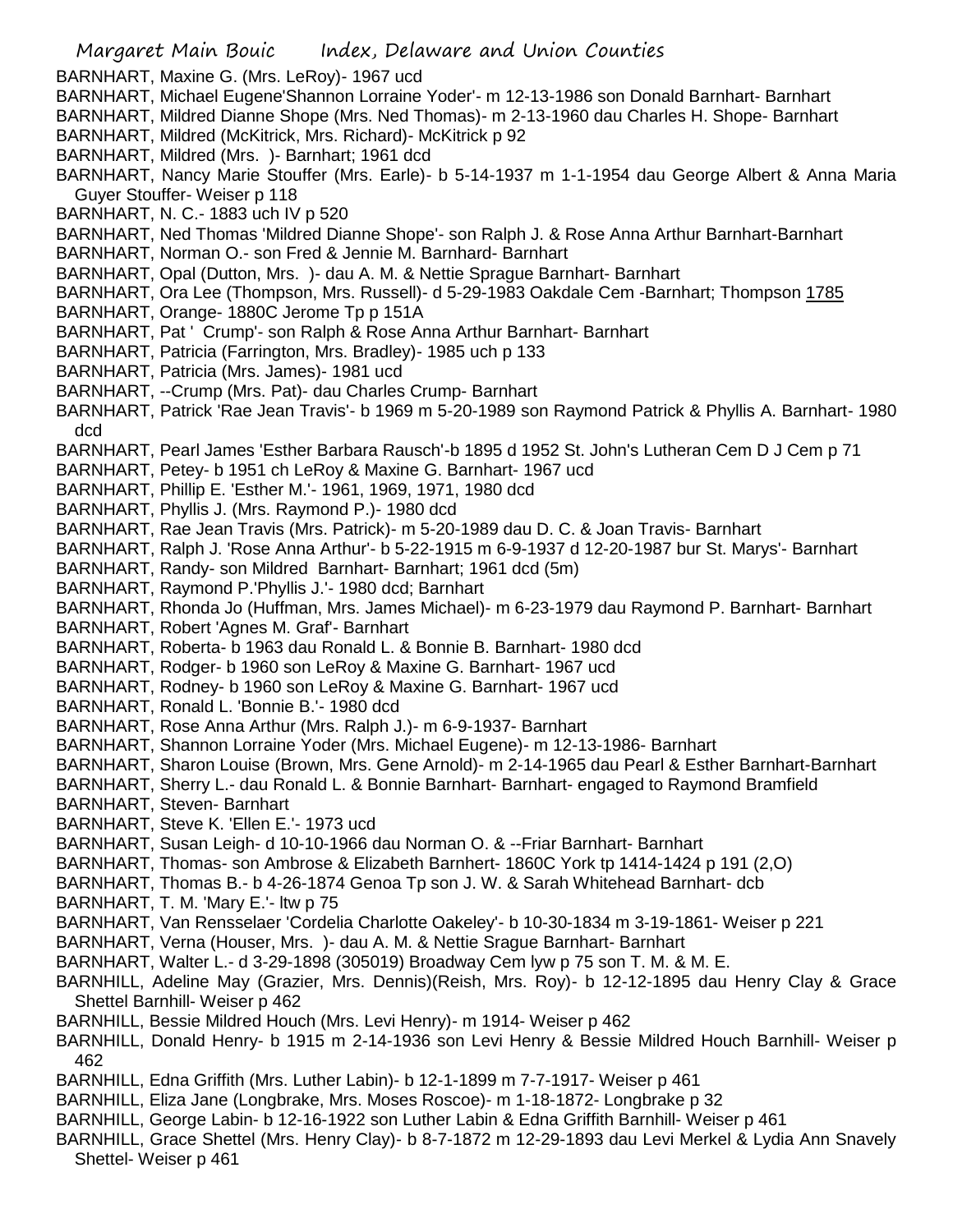Margaret Main Bouic Index, Delaware and Union Counties BARNHILL, Harry Griffith- b 1-20-1919 son Luther Labin & Edna Griffith Barnhill- Weiser p 461 BARNHILL, Henry Clay 'Grace Shettel'- m 12-29-1893- Weiser p 461 BARNHILL, Levi Henry 'Bessie Mildred Houch'- b 3-29-1897 m 1914-son Henry Clay & Grace Shettel Barnhill-Weiser p 462 BARNHILL, Luther Labin 'Edna Griffith'- b 10-17-1894 m 7-7-1917 son Henry Clay & Grace Shettel Barnhill-Weiser p 461 BARNHILL, Lydia Grace (Hunt, Mrs. William)- b 2-4-1918 m 3-13-1933 dau Luther Labin & Edna Griffith Barnhill- Weiser p 461 BARNHILL, Lydia Marie (Gates, Mrs. Frank)(Curtis, Mrs. )- b 9-30-1898 dau Henry Clay & Grace Shettel Barnhill- Weiser p 462 BARNHILL, Robert Lincoln- b 2-15-1920 son Luther Labin & Edna Griffith Barnhill- Weiser p 461 BARNHILL, Wendell Earl- b 1925 son Levi Henry & Bessie Mildred Houch Barnhill- Weiser p 462 BARNHORST, Cleona (Mrs. William)- Barnhorst BARBHORST, Grant Gregory- b 5-29-1993 son Jeffrey & Valerie Selig Barnhorst- Barnhorst BARNHORST, Gregory Michael- d 1-14-1989 (26) Hawii bur Springield- son Lt. Col. William H. & Jean Barnhorst- Barnhorst BARNHORST, Jean (Mrs. Lt. Col William H.)(Vertrees, Mrs. Donald W.)- Barnhorst BARNHORST, Jeffrey 'Balerie Selig'- son Lt. Col. William H. & Jean Barnhorst- Barnhorst BARNHORT, Valerie Selig (Mrs. Jeffrey)- dau Jeannette Selig- Barnhorst BARNHORST, William 'Cleona'- Barnhorst BARNHORST, Lt. Col William H. 'Jean'- son William & Cleona Barnhorst- Barnhorst BARNHOUSE, Betty (Mrs. Robert)- Barnhouse BARNHOUSE, Mary Ann (Mitchell, Mrs. William)- Barnhouse; Agler BARNHOUSE, Robert 'Betty'- Barnhouse BARNHOUSE, Vonda Lynn (Seymour, Mrs. Ronald E.)- m 1-15-1986- dau Robert & betty Barnhouse-**Barnhouse** BARNITZ, Catherine- b 1803 d 1886- Nash p 406 BARNITZ, Edwin A. 'Mary Julia Weiser'- m 11-18-1926- Weiser p 802 BARNITZ, John- b 1770 m 1779 d 1848- Nash p 406 BARNITZ, Mary Julia Weiser (Mrs. Edwin A.)- b 12-25-1895 m 11-18-1926 dau William Franklin & Nettie Virginia Smyser Barnitz- Weiser p 802 BARNITZ, S. B.- Pabst 2 p 104 BARNS, --- unec XII p 51 BARNS, Abigail (Mrs. Henry B.)- desertion dcga p 29 Del Pat & Fr Chron 7-21-1825 BARNS, Amanda- b 1971 lived with Campbell C. & Martha E. Crist- 1983 ucd BARNS, Beverly A.(Mrs. Donald)- 1975, 1979, 1981 ucd BARNS, Cumfort- delge II p 10 BARNS, Cynthia (Kilbourn, Mrs. James)- m 6-5-1808 onwq I BARNS, Danny J.- b 1962 son Donald & Beverly A. Barns- 1975, 1979, 1981 ucd BARNS, Dennis- b 1963 son Donald & Beverly A. Barns- 1975, 1979, 1981 ucd BARNS, Dwayne Todd- b 1969 son Donald & Beverly A. Barns-1975, 1979, 1981 ucd BARNS, Donald 'Beverly A.'- 1959, 1975, 1979, 1981 ucd BARNS, Emanuel- 1877 uca p 59 BARNS, George- Pabst 3 p 21; Maugans Anc p 28 BARNS, Henry B. 'Abigail'- dcga p 29 Del Pat & Fr Chron 7-21-1825 BARNS, James A.- Pabst 8 p 81; 1880C Delaware Town p 507C BARNS, John Paul- b 1866 d 1877 Oak Grove Cem Powell p 428 BARNS, Joseph- Genther p 39 BARNS, Lucy (Hager, Mrs. Joel)- m 9-21-1784- Genther p 162 BARNS, Margaret Ellen (Shaffer, Mrs. Rev. J. F.)- 1908 dch p 586 BARNS, Mary A. d 1-8-1913 (52y llm) Oakdale Cem 2515 (B73) BARNS, Rebecca- b 1973 lived with Campbell C. & Martha E. Crist- 1983 ucd BARNS, Susana (Orahood, Mrs. Samuel)- unec XII p 30 BARNSIDE, N.- 1877 uca p 101 BARNUM, Augustine C. 'Lucy Orcutt'- m 1-7-1855 dcm BARNUM, Caroline (Thompson, Mrs. David W.)- dau Phineas Taylor Barnum- picture Barnum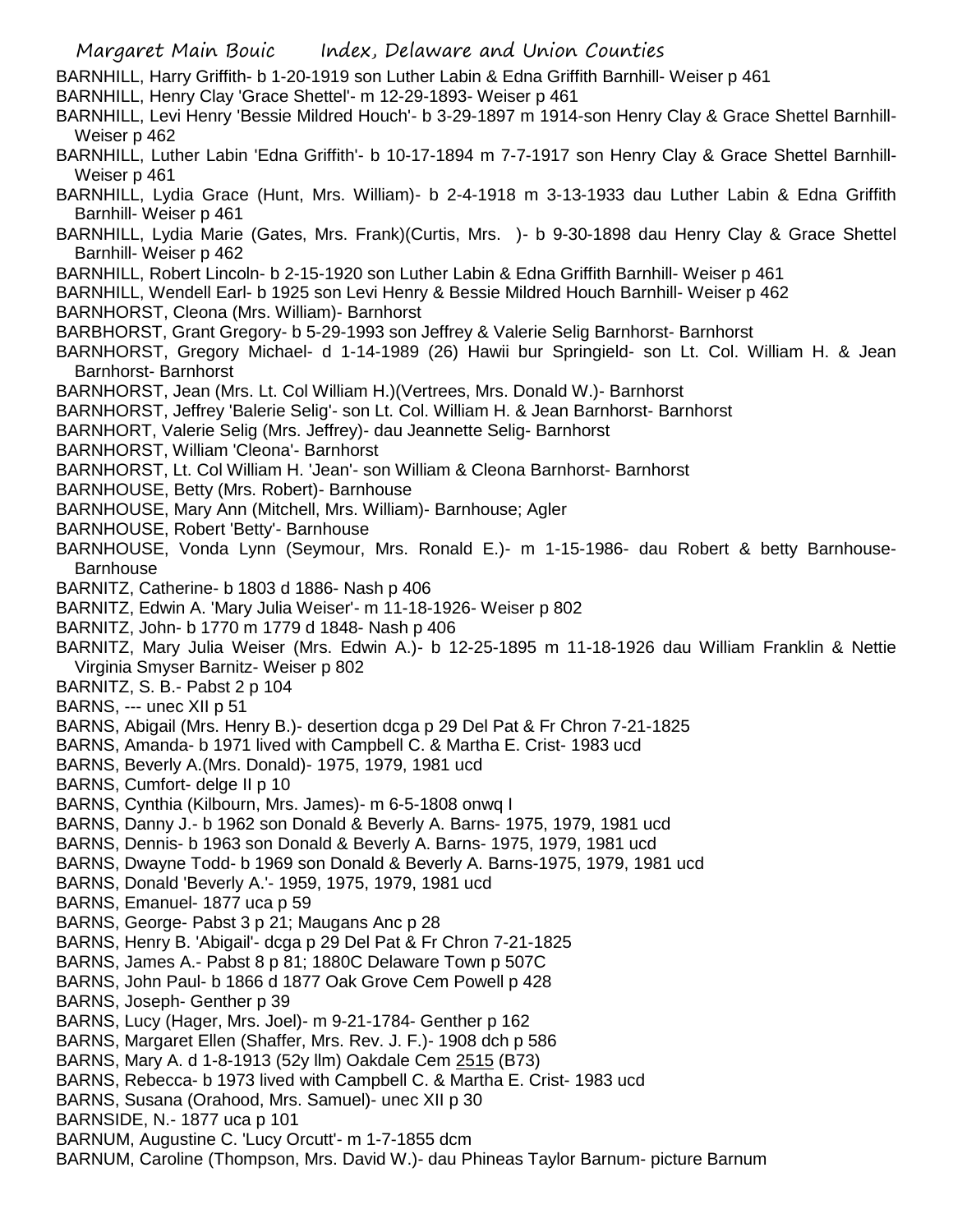BARNUM, Pauline (Seeley, Mrs. Nathan)- dau Phineas Taylor Barnum- Barnum picture

- BARNUM, Phineas Taylor ' ' 'Nancy Fish'- Marysville p 60; picture Barnum; Pabst 2 p 66; 1915 uch p 528
- BARNUM, R. C.- 1880 dch p 611; 1908 dch p 132
- BARNVILLE, Patrick- 1850C Berlin Tp 1847 (27, Ireland)
- BARNWELL, Ann- dau Patrick & Julia Mahoney Barnwell- dcw Bk 4 p 401(42)
- BARNWELL, Babie- b 3-17-1883 Orange Tp son Mike & Fanny Dvis Barnwell dcb
- BARNWELL, Bertha Dolores- b 3-17-1881 Berlin Tp dau Michael & Fanny Davis Barnwell- dcb
- BARNWELL, Catherine (Colflesh, Mrs. John E.)- b 4-6-1856 d 6-7-1929 dau Patrick & Julia Mahoney Barnwelldcq Mary Colflesh Miller 3
- BARNWELL, C. H.- Pabst 7 p 101
- BARNWELL, Frances- b 10-31-1879 Berlin Tp dau M. & Frances Davis Barnwell- dcb
- BARNWELL, Gideon L. 'Thelma D.'- 1961 dcd
- BARNWELL, Harry- brother Walter Barnwell- Barnwell
- BARNWELL, Julia Mahoney (Mrs. Patrick)- b 5-3-1837 d 11-8-1891- dcq Mary Colflesh Miller *T*; dcw Bk 4 p 401(42)
- BARNWELL, Julia- b 1822 d 1891 Oak Grove Cem Powell p 428; 1880C Berlin Tp p 360A
- BARNWELL, Kate- dau Patrick & Julia Mahoney Barnwell- dcw Bk 4 p 410(42)
- BARNWELL, Kathy- dau Gideon L. & Thelma D. Barnwell- 1961 dcd (7)
- BARNWELL, Maggie- grad Delaware HS 1883- delge VII p 6
- BARNWELL, Margaret- dau Patrick & Julia Mahoney Barnwell- dcw Bk 4 p 401(42)42
- BARNWELL, Michael- son Patrick & Julia Mahoney Barnwell- dcw Bk 4 401(42); 1880C Berlin Tp p 360A
- BARNWELL, Patrick 'Julia Mahoney'- b 10-17-1834 or 24;d 9-9-1867 dcq Mary Colflesh Miller 6-b 1821 d 1868 Oak Grove Cem Powell p 428; dcw Bk 4 p 401(42); Naturalized 2-27-1855 from Ireland- delge VIII p 57
- BARNWELL, Sulla ch Gideon L. & Thelma D. Barnwell- 1961 dcd (11)
- BARNWELL, Thelma D. (Mrs. Gideon L.)- 1961 dcd
- BARNWELL, Walter- bur Sunbury Mem.- Barnwell
- BARNWELL, Wanda- dau Gideon L. & Thelma D. Barnwell- 1961 dcd (13)
- BAROFF, Jerry L. 'Margaret'-1981, 1983 ucd
- BAROFF, Margaret (Mrs. Jerry L.)-1981, 1983 ucd
- BAROFF, Rebecca- b 1967 dau Jerry L. & Margaret Baroff-1981, 1983 ucd
- BAROFF, Todd- b 1970 son Jerry L. & Margaret Baroff-1981, 1983 ucd
- BARON, Alfred L. 'Ruth Wilson'- d 7-2-1973 (64)-son Carl S. Baron- Baron
- BARON, Carl S. 'Charline McClure'- d 1936- Baron
- BARON, Charles 'Mabel'-d 1932- Baron
- BARON, Charles S. 'Lina'- b 1923 d 11-1965 son Charles & Mabel Baron- Baron
- BARON, Charles Steven- son Charles S. & Lina Baron-Baron
- BARON, Charline Mcclure (Mrs. Carl S.)- d 6-23-1971 (75) Oak Grove Cem sister John McClure -Baron
- BARON, David A.- son Alfred L. & Ruth Wilson Baron- Baron
- BARON, David Wood- b 1972 son Raymond & Elizabeth Baron- 1975 ucd
- BARON, Elizabeth (Mrs. Raymond)-1971, 1973, 1975 ucd
- BARON, Jack-d 1958 son Charles & Mabel Baron- Baron
- BARON, James- b 1961 son Raymond & Elizabeth Baron- 1975 ucd
- BARON, Janet- dau Charles & Mabel Baron- Baron
- BARON, Jean- dau Charles & Mabel Baron- Baron
- BARON, John 'Marion McCall'- Maugans Anc p 45
- BARON, John McCall- b 3-20-1947 son John & Marion McCall Baron- Maugans Anc p 45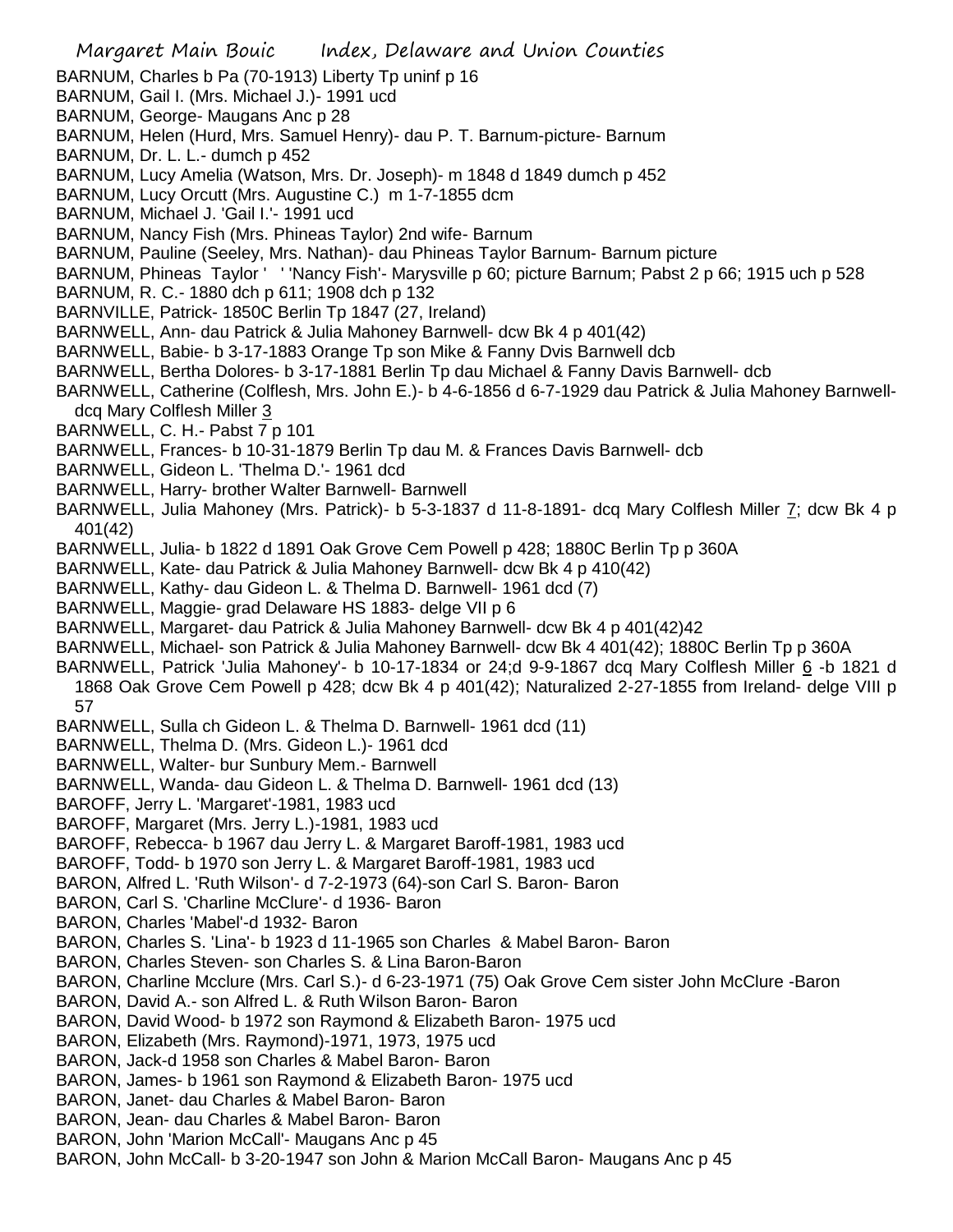Margaret Main Bouic Index, Delaware and Union Counties BARON, Laurel Lee- dau Charles S. & Lina Baron- Baron BARON, Lee Woods- ch Charles S. & Lina Baron- Baron BARON, Mabel (Mrs. Charles)- d Jan 1976 bur. Fremont- Baron BARON, Marion McCall (Cantellas, Mrs. Robert)(Mrs. John)- b 7-22-1920 dau Max & Ione Woodruff McCall-Maugans Anc p 45 BARON, Raymond 'Elizabeth-1971, 1973, 1975 ucd BARON, Richard- son Charles & Mabel Baron- Baron BARON, Rocky Price- b 1962 son Raymond & Elizabeth Baron- 1975 ucd BARON, Rose (Palardy, Mrs. Michael)- ped Arthur Francis Palardy 9- delge IV p 38, 71, V p 73 BARON, Ruth Wilson (Mrs. Alfred L.)- Baron BARON, Thomas B.- son Alfred L. & Ruth Wilson Baron- Baron BARON, Tracie Burns- b 1971 ch Raymond & Elizabeth Baron- 1975 ucd BARONE, Beverly (Pence, Mrs. Roger)- m 8-17-1968-dau Virgil Barone, granddau Rosa Blumenschein-Blumenschein BAROWAY, Malcolm S. -Baroway BAROWS, Renzo- 1880c Berlin Tp p 373C BARR, --delge I p 7 (Spartach) BARR, --Cahill (Mrs. )- dau John Cahill- 1915 uch p 1037 BARR, Abigail (Baldwin, Mrs. Joseph)- d 6-5-1778 Asp p 106 BARR, Abigail (Butler, Mrs. David)- b c 1787 m 1805 Maine- delge II p 5, IV p 37, 74, VI p 27 BARR, Alfredia (Mrs. Homer J.)- 1980 dcd BARR, Andrew- 1880 dch p 655; Powers Pat p 171 BARR, Andrew J. 'Emma Van Kirk'- Barr BARR, Andy- b 1965 son John W. & barbara M. Barr- 1969 dcd BARR, Ann (Mrs. J. H.)- b 12-6-1823 d 9-29-1861 Hunt Cem- Powell p 139 BARR, Anna- dau Samuel & Elizabeth Steely Barr- 1880 dch p 655 BARR, Anna (Mrs. James)- d 3-21-1884 (63-10-27) Hunt Cem Powell p 139; 1880C Harlem Tp p 442C BARR, Anna (Tyler, Mrs. )- sister William H. Barr- Barr BARR, Ann Elizabeth Munch (Mrs. Francis M.)- m 7-19-1863 dcm BARR, Anne- b 1967 dau Delsie D. Barr- 1973 ucd BARR, Artilla- 1850C Berkshire Tp 273 BARR, Barbara M. (Mrs. John W.)-1969, 1980 dcd BARR, Becky- b 1967 dau James R. & Sue E. Barr- 1980 dcd BARR, Betty (Kimes, Mrs. )- sister William H. Barr- Barr BARR, Bryan Andrew- b d 6-4-1993 Fairview Mem. Pk.- son Jason & Stacie Cook Barr- Barr BARR, Carl- son Samuel E. & Rose Barr- Barr BARR, Carol S. (Mrs. Roy D.)- 1991 uc d BARR, Caroline Bess (Milligan, Mrs. George William)- b 1848 d 1903 dau John B. & Elizabeth Bahr; ped Dick Shover #197 13- unec X p 22 BARR, Catherine (Mrs. Frank H.)- 1961 dcd BARR, Charles- unec XII p 66, 1843 BARR, Charles W.'Clara Rachael'- 1969, 1971, 1980 dcd BARR, Christy- b 1961 dau John W. & Barbara M. Barr- 1969 dcd BARR, Clara Genevieve (Richards, Mrs. Harry)(Evans, Mrs. Leonard Owen)- b 7-4-1907 m(2) 8-6-1937 d 6-22-1956 dau Frank & Minnie Bush Barr- Cowgill p 44 BARR, Clara R. (Mrs. Charles W.)- 1969, 1971, 1980 dcd BARR, Cora D. (Robinson, Mrs. Adam W.)- m 5-5-1891 unec VIII p 40 BARR, Cora- dau Liman P. & Jennie Barr- 1880C Leesburg Tp 263 p 187B (10, Missouri,O,O,) BARR, Daniel- Pabst 6 p 6l BARR, Darrell 'Delsie'- div ll-1973- Barr BARR, David- b 1968 son Robert H. & Doris Barr- 1971 dcd BARR, David T.- mt 3 p 18 BARR, David- 1870C Union Tp 53 p 8 (30,O) BARR, Della (Estavanko, Mrs. )- sister William H. Barr- Barr BARR, Delsie D. (Mrs. Darrell)- div 11-1973 -Barr; 1973 ucd BARR, Donna (tewart, Mrs. )- dau Miriam Marie Barr- Barr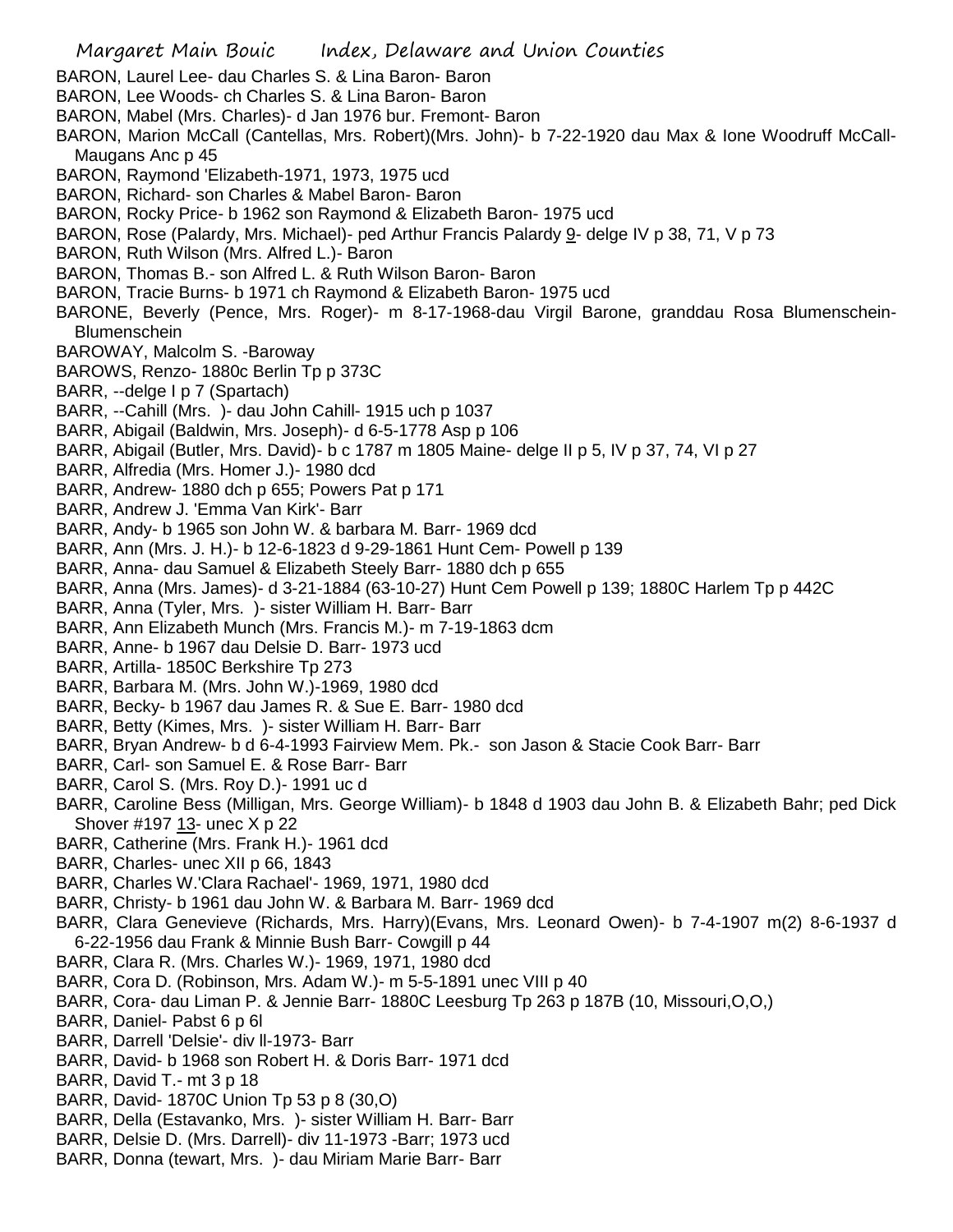- BARR, Doris (Mrs. Robert H.)- 1971 dcd
- BARR, Earl- b 4-1887 son Lymon P. Barr- 1900C Leesburg Tp 256-259 p 11A (13,O,Pa,O)
- BARR, Edward- son Samuel E. & Rose Barr- Barr
- BARR, Elizabeth Steely (Mrs. Samuel)-d 3-7-1881 (39-6-13) Powell Cem Powell p 163- dau John & Moore Steely- 1880 dch p 655
- BARR, Elizabeth (Mrs. William)- d 12-9-1873 (75-11-5) Hunt Cem Powell p 139
- BARR, Emma M.- b 2-17-1895 d 10-2-1982 Oakdale Cem II p 84 (H-R19-12)- dau Samuel & Mary Richards Barr bur Oakdale Cem II p 84 (H-R19-12)-Barr
- BARR, Emma Van Kirk (Mrs. Andrew J.)- Barr
- BARR, Rev. Erastus 'Harriet Griswold'- m 2-7-1833 dcga p 59; Ohio State Gaz
- BARR, Ethel E.- b 1-7-1881 Liberty Tp dau Nancy Barr- dcb
- BARR, Eugene W.- b 12-1878 son Lymon P. Barr- 1900C Leesburg Tp 256-259 p 11A (21,O,Pa,O)
- BARR, Francis- d 3-7-1844(64) Hunt Cem- Powell p 139
- BARR, Francis M. 'Ann Elizabeth Munch'- m 7-19-1863 dcm
- BARR, Frank H. 'Catherine'- 1961 dcd
- BARR, Frank 'Minnie Bush'- Cowgill p 44
- BARR, George- d 9-14-1969 (74) bur Trenton Cem- Barr; 1961, 1969 dcd
- BARR, George C. 'Nettie- d 1930- Barr
- BARR, Grace (Darnall, Mrs. )- dau George C. & Nettie T. Barr- Barr
- BARR, Hannah- dau Samuel & Elizabeth Steey Barr- 1880 dch p 655
- BARR, Hannah J. (Miller, Mrs. John- m 12-21-1862 dcm
- BARR, Harriet Griswold (Mrs. Rev. Erastus)- m 2-7-1833 dcga p 59 dau Ezra Griswold- Ohio State Gaz.
- BARR, Rev. Harry- dpc p 61
- BARR, Hattie (Cochrell, Mrs. Lewis A.)- 1880 dch p 841
- BARR, Hazel (Coonfare, Mrs. )- sister George Barr- Barr
- BARR, Homer J. 'Alfredia'-brother William H.Barr-Barr; 1980 dcd
- BARR, Jacob A.- 1908 dch p 387; delge X p 76
- BARR, Jack W. 'Susan A.'- 1980 dcd
- BARR, James- d 7-9-1864 (44-8-15) Tenn- Hunt Cem Powell p 139; 1908 dch p 387; delge X p 76
- BARR, James- Nash p 32, 248
- BARR, James H.- b 9-1880 son Lyman P. Barr- 1900C Leesburg Tp 256-259p 11A (19,O,Pa,O)
- BARR, James- son Samuel E. & Rose Barr- Barr
- BARR, James R. 'Sue E.'- 1980 dcd
- BARR, Janan (Mrs. William E.)- 1975, 1979 ucd
- BARR, Jane (Nash, Mrs. Richard)- dau John Barr- Nash p 242, 257, 305
- BARR, Jane Robertson (Mrs. John H.)- m 3-29-1863 dcm
- BARR, Jane (Smith, Mrs. Andrew)- 1883 uch V p 441
- BARR, Jason Daniel- b 8-18-1972 son Ross Alvin Barr- St. Paul p 19, 87
- BARR, Jason 'Stacie Cook'- son Nancy Barr- Barr
- BARR, Jeff- b 1970 son Robert H. & Doris Barr- 1971 dcd
- BARR, Jennie (Mrs. Liman P.)- 1880C Leesburg Tp 263 p 187B (27,O,O,O)
- BARR, Joan- b 1959 dau John W. & Barbara M. Barr- 1969 dcd
- BARR, Jodi- b 1971 dau Jack W. & Susan A. Barr- 1980 dcd
- BARR, John David- b 2-12-1971 son Ross Alvin Barr- St. Paul p 19, 87
- BARR, John 'Mary Patchel'- 1985 uch p 128
- BARR, John W. 'Barbara M.'- 1969, 1971,1980 dcd
- BARR, John- 1908 dch p 98
- BARR, John- Nash p 257
- BARR, John A. 'Maud'- 1961 dcd
- BARR, John H. 'Jane Robertson'- m 3-29-1863 dcm
- BARR, --b 9-18-1867 Kingston Tp son John & R. Barr- dcb
- BARR, John 'Mary Patchel'- 1985 uch p 128
- BARR, Joni Hoffman (Mrs. Robert M.)- Barr
- BARR, Joseph- d 1-13-1852 (9-3-12) Hunt Cem Powell p 139
- BARR, Judith (Longshore, Mrs. Phillip)- dau William H. Barr- Barr
- BARR, Judson- son Robert M. & Joni Hoffman Barr- Barr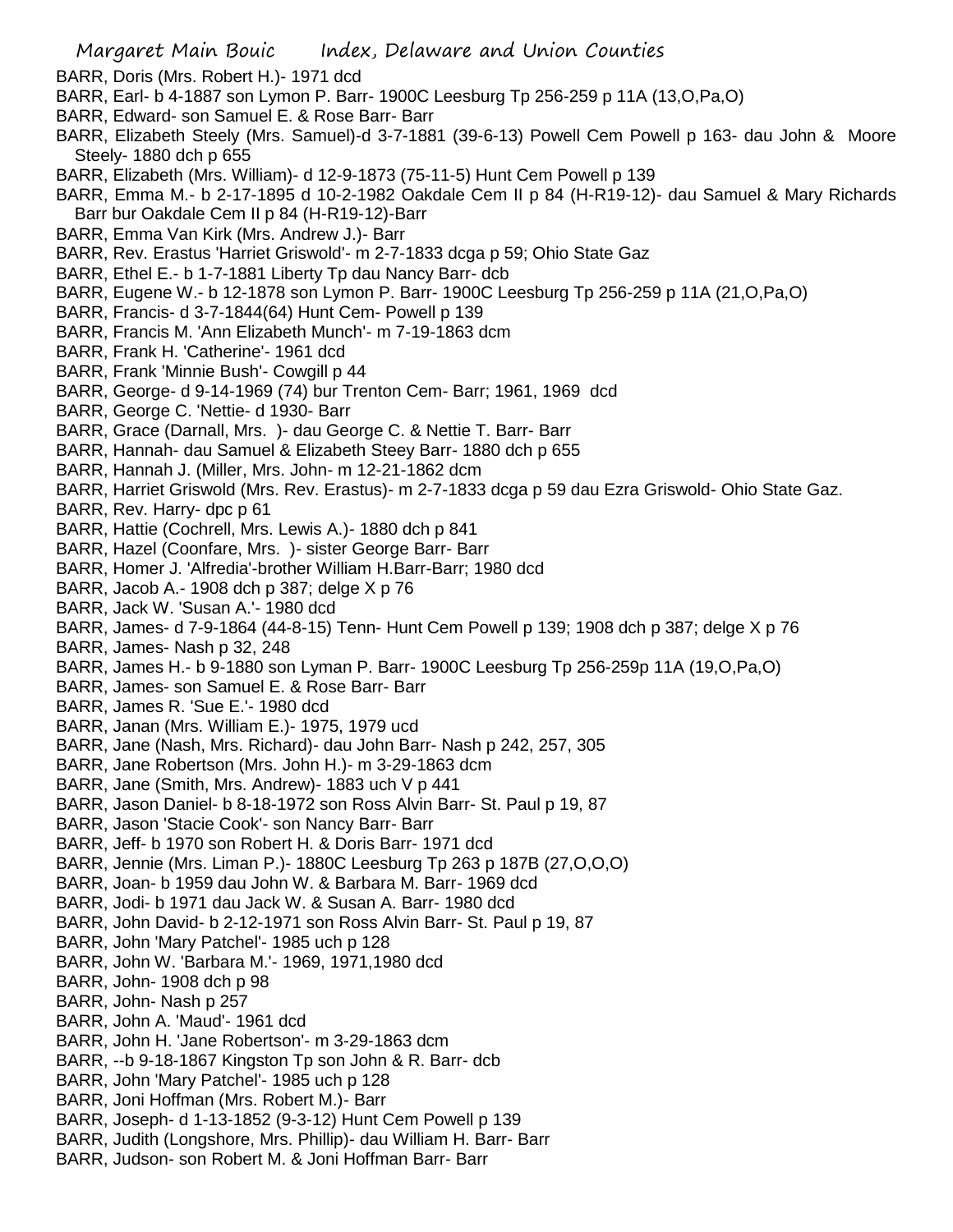- BARR, Kyla- b 1966 ch Delsie D. Barr- 1973 ucd
- BARR, Lani- b 1969 ch Delsie D. Barr- 1973 ucd
- BARR, Laura May- b 5-12-1872 Harlem Tp dau Jas. A. & Ada Sprange Barr- dcb
- BARR, Liman P.'Jennie'- son Thomas Barr- 1880C Leesburg Tp 163 p 187B (35,O,O,Pa)
- BARR, Lois Ruth Morse (Mrs. Ross)- b 6-24-1941 m 8-4-1979 dau Joe Parthemore & Minnie Lillia Clara Burns Morse- 1985 uch p 99; St. Paul p 19, 87
- BARR, Louie (Ellis, Mrs. Henry B.)- b 1-9-1882 d 5-13-1917 Jeromie IOOF D J Cem p 108
- BARR, Lucile (Snyder, Mrs. )- sister George Barr- Barr
- BARR, Lucinda (Hendren, Mrs. Dr. William)- Fowler p 116
- BARR, Lucinda P.- b 1-1882 dau Lymon P. Barr- 1900 Leesburg Tp 256-259 p 11A (18,O,Pa,O)
- BARR, Lymon P.- b 6-1844 1900C Leesburg Tp 256-59 p 11A (55,Pa,O,Pa) wid
- BARR, McKinley- brother Sarah Barr Kalteis- 1900C Millcreek Tp 32 p 2A (6,O,O,O)
- BARR, McKinley B.- b 10-1894 son Lymon P. Barr- 1900C Leesburg tp 256-259 p 11 A. (5,O,Pa,O)
- BARR, Margaret J. (Longbrake, Mrs. William Van Fleet)- b 11-15-1909 m 5-11-1935- Longbrake p 77
- BARR, Martha (Glenn, Mrs. Alexander)- b 3-10-1793 dau John & Mary Patchel- 1985 uch 128
- BARR, Martha (Stephenson, Mrs. James)- Powers p 87
- BARR, Mary- Pabst I p 10
- BARR, Mary (Leffingwell, Mrs. John)- dau Samuel E. & ROse Barr- Barr
- BARR, Mary C.- dau Samuel & Elizabeth Steely Barr- 1880 dch p 655
- BARR, Mary E.-d 4-1-1861 (16-6-9) Hunt Cem Powell p 139- dau James & Anna Barr
- BARR, Mary Elizabeth (Timmons, Mrs. Jas.)- m 3-16-1848 Madison Co- unec X p 64
- BARR, Mary (Meikle, Mrs. Thomas)- b 1795 d 1883 ped Leitha Scott Trefren #251 19; unec XI p 17
- BARR, Mary Patchel (Mrs. John)- 1985 uch p 128
- BARR, Mary Richards (Mrs. Samuel)- b 1871 m 12-28-1893 d 1945 Oakdale Cem II p 84 (H-R19-12)- Barr
- BARR, Mary (Ruscilli, Mrs. )- sister William H. Barr-Barr
- BARR, Maud (Mrs. John A.)- 1961 dcd
- BARR, Maud (Shaver, Mrs. Roscoe Guy)- McKitrick p 129
- BARR, Michael D.- d 4-24-1846 (35-5-2) Westfield Cem Powell p 361- 1840C Marlborough Tp p 252 (20-30)
- BARR, Minnie Bush (Mrs. Frank)- Cowgill p 44
- BARR, Minnie M.- 1980 dcd
- BARR, Miriam Marie Martin (Mrs. )- b 2-15-1924 d 9-30-1989 (65)- Barr
- BARR, Nancy- dau Samuel & Elizabeth Steely Barr- 1880 dch p 655
- BARR, Nancy Ball (Mrs. Andrew)- 1908 dch p 655
- BARR, Nancy (Mrs. F.)- d 12-7-1867 (86) Hunt Cem Powell p 139
- BARR, Nettie T. (Mrs. George C.)- d 8-16-1971 (93) bur. Madisonville- Barr
- BARR, Norma- dau Liman P. & Jennie Barr- 1880C Leesburg Tp 263 p 187B (8,Iowa,O,O,)
- BARR, Pauline (Richey, Mrs. )- sister George Barr- Barr
- BARR, Permelia (Hoover, Mrs. William)- m 1-11-1866 ucm 3895; 1860C York tp 1372-1382 p 185 (16,O)
- BARR, Robert- 1983 ucd
- BARR, Robert- b 1967 son Jack W. & Susan A. Barr- 1980 dcd
- BARR, Robert H. 'Doris'- 1971 dcd
- BARR, Robert M. 'Joni Hoffman'-Barr
- BARR, Mrs. Robert- Pabst 8 p 42
- BARR, Rose (Mrs. Samuel E.)- Barr
- BARR, Ross 'Lois Ruth Morse'- b 5-26-1940 m 8-4-1979 d 5-22-1982- 1985 uch p 99; St. Paul p 19, 87
- BARR, Roy D. 'Carol S.'- 1991 ucd
- BARR, Ruth dau Samuel F. & Mary Richards Barr-b 1896 d 1975 Oakdale Cem II p 84 (H-R19-12)- Barr
- BARR, Ruth (Firestone, Mrs. Richard)- dau George C. & Nettie T. Barr- Barr
- BARR, Samuel- 1835 men 39 #51 p 70 Lincoln Tp; delge VII p 40
- BARR, Samuel- 1880C Liberty Tp Del. Co p 313C
- BARR, Samuel 'Elizabeth Steely'- son Andrew & Nancy Barr- 1880 dch p 655
- BARR, Samuel F. 'Mary Richards'- b 12-10-1870 m 12-28-1893 d 3-17-1959 Oakdale Cem II p 84 (H-R19-12) son Andrew J. & Emma Van Kirk Barr- Barr
- BARR, Samuel E.'Rose'- d 8-13-1974 bur Green Lawn- Barr
- BARR, Sandra (Crist, Mrs. )- dau Miriam Marie Barr- Barr
- BARR, Sarah B.- dau Liman P. & Jennie Barr- 1880C Leesburg Tp 263 p 187B (2,O,O,O)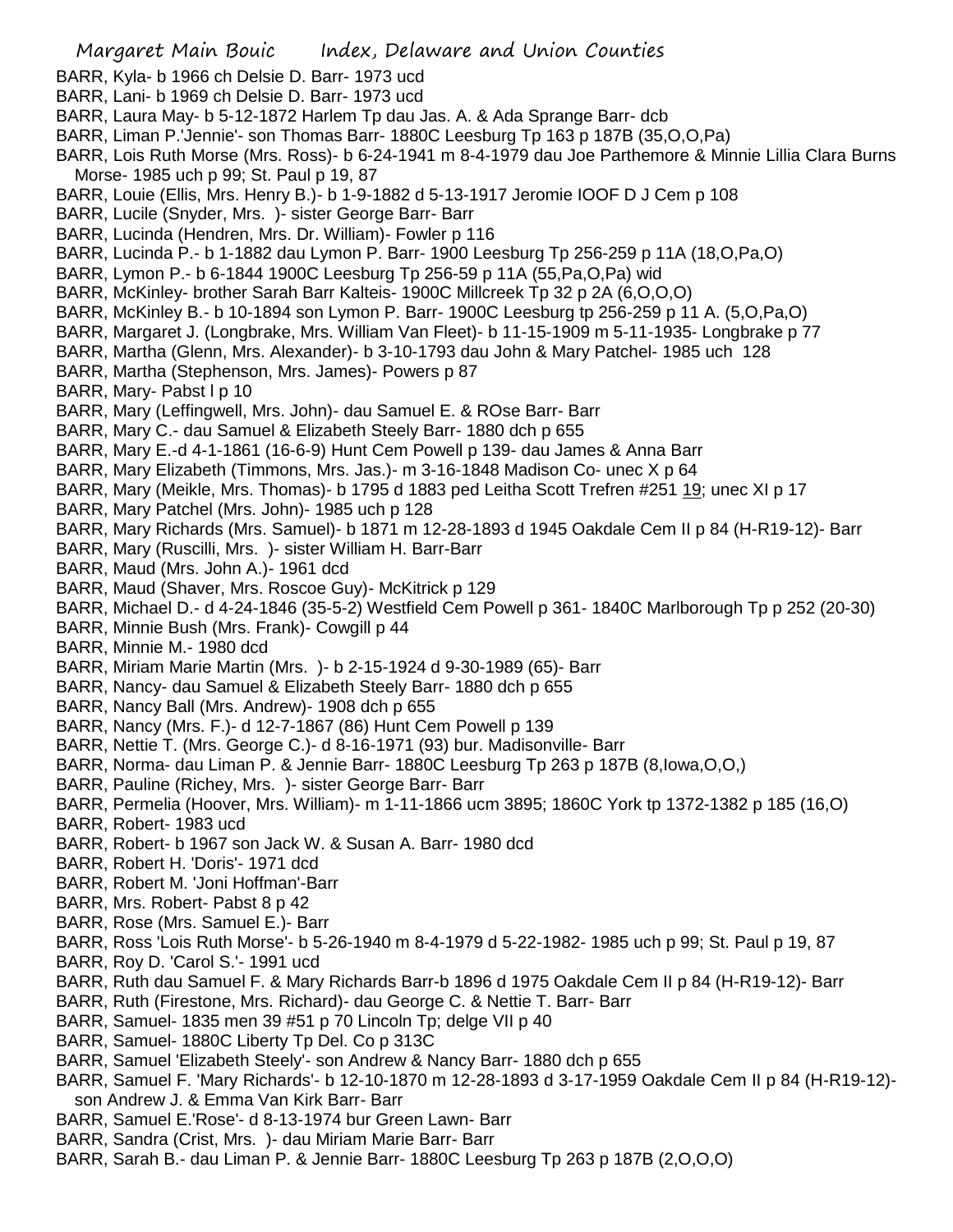Margaret Main Bouic Index, Delaware and Union Counties BARR, Sarah (Kalties, Mrs. L. J.)- sister McKinley Barr- see Ban- unec VIII p 70; 1900C Millcreek Tp 32 p 2A (20,O,O,O) m 3y, 1 child, 0 living BARR, Sarah (Woodburn, Mrs. Robert)-b 1773 d 1851- 1915 uch p 889; 1883 uch V p 153; ucc Mary Woodborn Ruggles  $17$ ; ucc Mary T. Kuckelman  $21$  un co gen soc #57 unec IV p 3, V p 30 BARR, Sarah (Mrs. Samuel)- d 10-14-1846 (46) Hunt Cem Powell p 139 BARR, Stacie Cook (Mrs. Jason)- dau Carl & Robert Cook- Barr BARR, Steve- 1983 ucd BARR, Sue E. (Mrs. James R.)- 1980 dcd BARR, Susan A. (Mrs. Jack W.)- 1980 dcd BARR, T.-Nash p 77 BARR, Tamara- b 1969 dau James R. & Sue E. Barr- 1980 dcd BARR, Thomas- 1880C Leesburg Tp 263 p 187B (65,O,Pa,Pa) p 187A BARR, Tommy- b 1976 son James R. & Sue E. Barr- 1980 dcd BARR, Viene? W.- son Liman P. & Jennie Barr- 1880C Leesburg Tp 263 p 187B (1,O,O,O) BARR, Wendy, Junior member- unec VII p 55 BARR, William- Pabst I p 10 BARR, William- delge X p 73, 1820 BARR, William Sr.- Pabst I p 10 BARR, William 'Elizabeth d 1-21-1873 (77-4-2) Hunt Cem Powell p 139 BARR, William E. 'Janan'- 1975, 1979 ucd BARR, W. F.- 1880 dch p 300 BARR, William F.- 1883 uch IV p 508 BARR, William H.- d 6-9-1981(67) bur Trenton Cem- Barr BARRA, Jo Anna- b 3-14-1982 dau Vince Barra- Barra BARRA, Vince- Barra BARRARD, Wesley- 1877 uca p 65 BARREATTE, Lily- 1983 ucd BARRACK, John- d 6-16-1912(58y8m) b Licking co akdale Cem 2467 (93C) BARRACK, Lillie- d 3-21-1914 (58y 3m) Oakdale Cem 2645 (C73) BARRACK, Ruth E.- d 8-7-1888 (1y 10m) Oakdale Cem 407 BARRANDA, Alberto- Baranda BARRANDA, Alberto Rafall 'Sandra Nicol'- m 6-16-1984 son Alberto M. Barrands- Barranda BARRANDA, Mark Allen- b 2-18-1988 son Alberto & Sandra Nicol Barranda- Barranda; Nicol BARRANDA, Sandra Nicol (Mrs. Alberto)- m 6-16-1984 dau Donald Nicol- Barranda; Nico; BARRASS, Susannah (Clark, Mrs. David)- m 6-10-1859 dcm BARRCLIFF, Ferman- 1870C Union Tp 68-67 p 10 (25,NY) BARREATE, Lily- 1983 ucd BARREL. Abigail Matilda (Taylor, Mrs. Henry)- b 1841 m 10-2-1864 d 5-7-1912 dau William & Abigail Sedwick Barrell- dcc Frederick Lon Lowry 29 BARRELL, Abigail Sedwick (Mrs. William)- dcc Frederick Lon Lowry 59 BARRELL, John- 1883 uch V p 416; 1877 uca p 75 BARRELL, William 'Abigail Sedwick'- dcc Frederick Lon Lowry 58 BARRENS & BARICKMAN- delge V p 72 BARRERE, J. M.- 1880 dch p 216 BARRERE, Nelson- 1883 uch III p 349, V p 73, 237, 287, 415, 486, 515, 558, 662 BARRET, Bennett 'Mary Ann Baughan'- m 7-16-1849 ucm 1450; unec VII p 46 see Barnet, Bennet BARRET, John Wesley- b 7-15-1887 Radnor Tp sonb John Wesley & Agnes Fryman Barret- dcb BARRET, Dec. Joseph 'Sally Hagar'- m 5-5-1830- Genther p 169 BARRET, Mary Ann Baughan (Mrs. Barret)- m 7-16-1849 ucm 1450- unec VII p 46 BARRET, Nancy (Rodgers, Mrs. Clark)- m 12-13-1832 Madison Co unec VII p 9 BARRET, Sally Hagar (Mrs. Dec. Joseph)- b 4025-1873 m 5-5-1930 dau Jonathan & Sarah Mixer Hagar-Genther p 169 BARRET, Thomas- unec XI p 66, Paris Tp, 1843 BARRET, wool facotry- delge IX p 53 BARRETT, Mrs.- rtc p 10 BARRETT & Cowles- 1976 dch p 262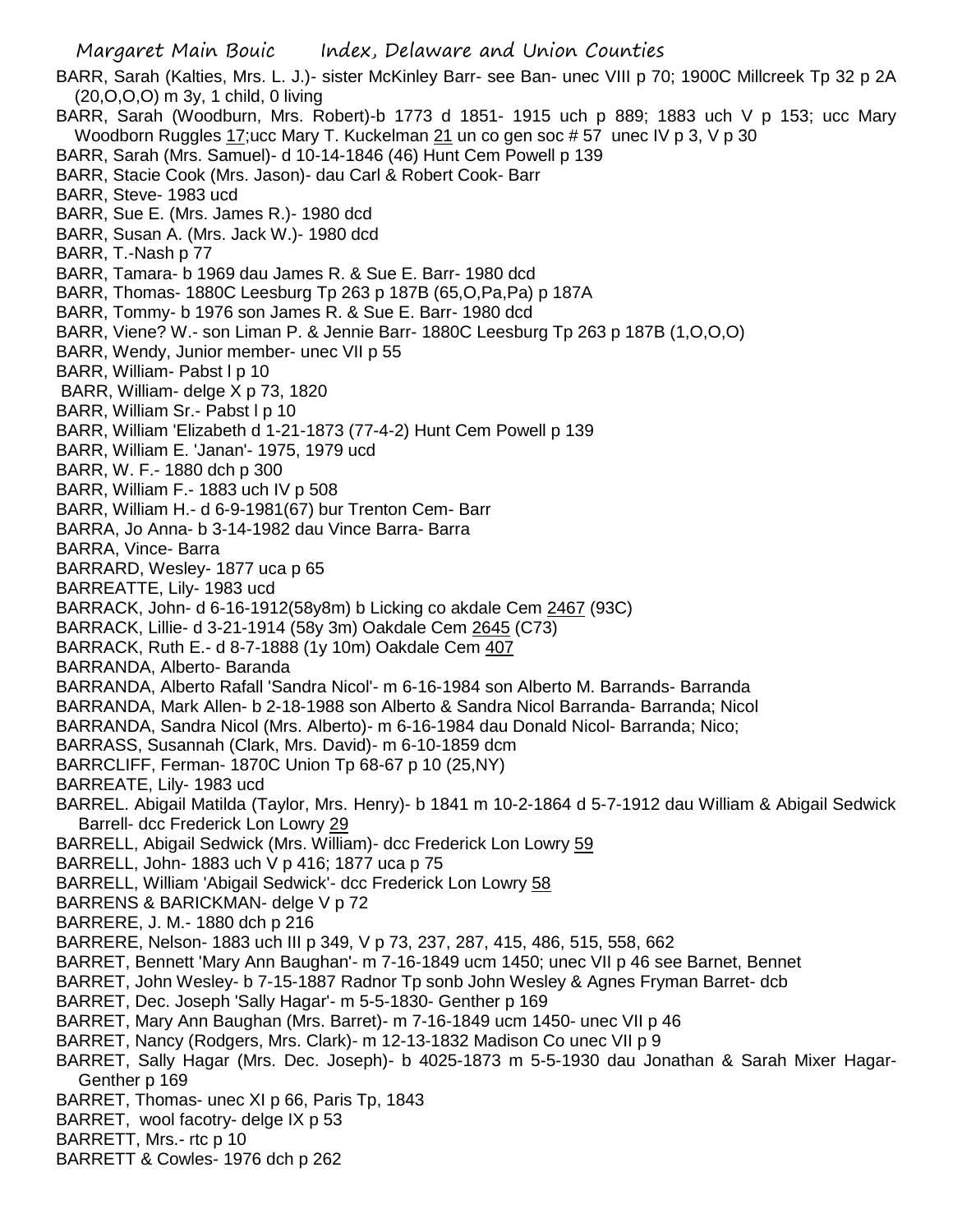- BARRETT, Alice Allettia Main (Mrs. John P.)- b 12-15-1849 m 3-1-1876 d 11-29-1940 Mlb p 187;dau Jonas & Mary Martin Main; Asp 1892; dcq Paul Barrett5; delge VI p 48
- BARRETT, Alice Viola Talbott (Mrs. Altis Cooper)- b 12-12-1919 d 2-16-1990 (70) bur Chesterville- Barrett BARRETT, A. Bud 'Mernie A.- Barrett
- BARRETT, Alvin- son Donna Barrett- Barrett- engaged to Joyce Loraine Hoffman
- BARRETT, Annie (Mrs. Rev. Charles)- Barrett
- BARRETT, Audrey L. Markley (Mrs. Wilfred J.)- dau John R. & Fannie M. Ketch Markley- Mitchell 112(12)132
- BARRETT, Beatrice E. Hylton (Mrs. Earl T.)- b 1-4-1908 d 11-28-1990 (82) Rdnor Cem- dau Arch & Bertha Hylton- Barrett
- BARRETT, Brian James 'Janice Margaret Bouic'- b 3-26-1968 m 5-1-1993- son David & Fridel Rentjens Barrett- Barrett; St. Paul p 114, 123
- BARRETT, Caleb- d 5-5-1868 (56y11m) Plain City Cem unec VII p 51
- BARRETT, Calista (Mrs. Elisha)- d age 29 dcga p 38 Del Pat & Fr Chron 8-16-1827
- BARRETT, Candy Sue- b 8-29-1956 dau Harold Roy & Shirley Ann Winkleman Barrett- Weiser p 762
- BARRETT, Carol Morrow (Mrs. Ronald William)- dau Jack D. Morrow- Barrett
- BARRETT, Catherine- d 8-27-1970 (78) bur. Green Mound, Kilbourne- Barrett; 1969 dcd
- BARRETT, Cenia (Gordon, Mrs. )- sister Ottis C. Barrett- Barrett
- BARRETT, Rev. Charles 'Annie'- Barrett
- BARRETT, Charles- son Wilbur P. Barrett- Barrett
- BARRETT, Charles- brother Joel V. Barrett- Barrett
- BARRETT, Cindy Ann- b 8-24-1953 dau Harold Roy & Shirley Ann Winkleman Barrett-Weiser p 762
- BARRETT, Cora (Decker, Mrs. Fred)- opc 501
- BARRETT, Dale- son A. Bud & Mernie A. Barrett- Barrett
- BARRETT, David- son David & Fridel Rentjens Barrett- Barrett
- BARRETT, David- son Earl T. & Beatrice E. Hylton Barrett- Barrett
- BARRETT, David 'Fridel Rentjens'- m 7-1954- Barrett
- BARRETT, Debby- b 1964 dau Phillip & Margaret Ann Coulter Barrett- McKitrick p 106
- BARRETT, Deborah Ann- dau Richard & Jeannie W. Barrett- Barrett; 1961 dcd (12). 1969 dcd
- BARRETT, Deborah (Parry, Mrs. Llewellyn)- b 12-17-1756 m 1777 d 9-5-1819 dcc Herbert Eagon 25
- BARRETT, Debra J.- 1979, 1981, 1983 ucd
- BARRETT, Dominick- b Irel. naturalized 11-6-1893 to US 4-1884- delge VIII p 57
- BARRETT, Donna- 1981, 1983 ucd
- BARRETT, Dorothy (Alexander, Mrs. )- dau Rev. Charles & Annie Barrett- Barrett
- BARRETT, Dorothy (Jacobs, Mrs. Alfred)- Weiser p 377
- BARRETT, E.- 1880 dch p 329; 1908 dch p 142; Powers Pat p 268
- BARRETT, Earl T. 'Beatrice E. Hylton'- Barrett
- BARRETT, Edwin- b 1898 d 1934 Milford Cem Un Al p 50
- BARRETT, Elisha 'Calista'- dcga p 38 Del Pat & Fr Chron 8-16-1827; delge V p 66
- BARRETT, Eliza Viola Jackson (Mrs. Reubin)- m 5-24-1868 ucm 4393
- BARRETT, Elizabeth J.- dau Wilfred J. & Audrey L. Markley Barrett- Mitchell 112(12)1321
- BARRETT, Elizabeth Wisler (Mrs. Immer)- Barrett
- BARRETT, Elaner Galleher (Mrs. T. J.)- d 1864(0)- dcq Paul Barrett 9
- BARRETT, Emma Ruth- d 8-7-1888 (1y10m) Oakdale Cem I p 100 (C-13)
- BARRETT, Esther J. (Vorhies, Mrs. Jonathan H(A)- m 8-18-1846 dcm
- BARRETT, Florence (Howald, Mrs. William)- dau John & Alice Lettia Main Barrett- Asp 2397ab; delge VI p 48
- BARRETT, Forest- b 6-14-1874 Berlin Tp son Alonzo & Zelia Barrett- dcb
- BARRETT, Fred 'Mildred G. Legg'- Barrett
- BARRETT, Friedel Rentjens (Mrs. David)- m 7-1954 Barrett
- BARRETT, Geroge H.- delge V p 33
- BARRETT, George W. 'Lucy Palmyra Crandall'-m 10-8-1855- Asp (1009)
- BARRETT, Goldie (Grogan, Mrs. )- sister Ottis C. Barrett- Barrett
- BARRETT, Greg- son A. Bud & Mernie A. Barrett- Barrett
- BARRETT, --(Althouser, Mrs. Darrell)- dau A. Bur & Mernie A. Barrett- Barrett
- BARRETT, Gypsy (Matney, Mrs. )- dau Ottis Cooper & Alice Viola Talbott Barrett- Barrett
- BARRETT, Hannah (Walker, Mrs. William)- m 4-8-1824 dcga p 23; Del Pat & Fr Chron
- BARRETT, Harold Roy 'Shirley Ann Winkleman'- b 10-30-1931 m 1-19-1950-Weiser p 762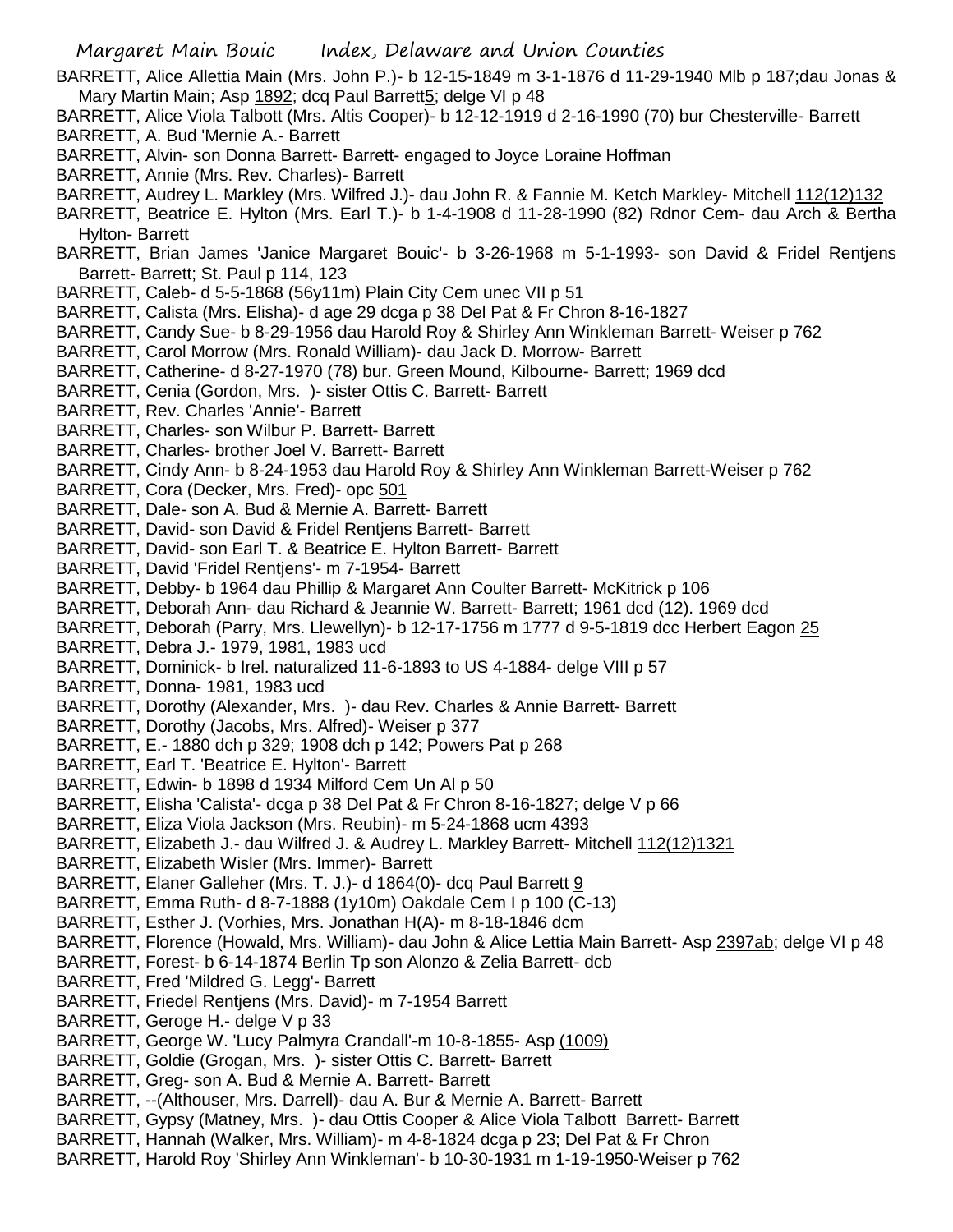- BARRETT, Harold Roy- b 7-4-1959 son Harold Roy & Shirley Ann Winkleman Barrett- Weiser p 762
- BARRETT, Harold- son Herbert & Nettie Crawford Barrett- Barrett
- BARRETT, Herbert- son Herbert & Nettie Crawford Barrett- Barrett
- BARRETT, Herbert 'Nettie Crawford'- b 2-6-1871 m 1904 d 12-6-1969 bur. E. Liberty- son Immer & Elizabeth Wissler Barrett- Barrett
- BARRETT, Hope (Carroll, Mrs. )(Andrews, Mrs. )- dau Ottis Cooper & Alice Talbott Barrett- Barrett
- BARRETT, Immer 'Elizabeth Wisler'- Barrett
- BARRETT, Inez Valerie Willey (Mrs. Lawrence H. )- b 10-3-1887 m 6-4-1907 d 11-12-1984 bur Marlborough Cem.-dau Ephraim & Catharine Ann Meeker Willey- Weiser p 19; Asp 2397a; Barrett
- BARRETT, J.- 1890 Scioto Tp- delge IV p 1i
- BARRETT, Jacqueline- dau Ottis C. & Alice Viola Talbott Barrett- Barrett
- BARRETT, James M.- 1908 dch p 387; lpc p 4; Powers p 279;Oak Grove Cem Powell p 427
- BARRETT, Janice Margaret Bouic (Mrs. Brian James)- b 7-3-1971 m 5-1-1993 dau donald Eugene & Phyllis Loschky Bouic- Barrett; Bouic 129423; Graham 16141123, 1819423; Lakin 128629423; Main 131615421123; Rausch 14614213; Taylor 1171123' Macklin p 111; Genther p 102; 1985 uch p 15; St. Paul p 114, 123; Ferguson; Wilson; Weaver 129(10)42; 1973, 1975, 1977, 1979, 1981, 1983, 1991 ucd
- BARRETT, Jeanne (Mrs. Richard H.)- 1961, 1969 dcd
- BARRETT, Jennifer (Coy, Mrs. )- dau Ottis Cooper & Alice Viola Talbott Barrett- Barrett
- BARRETT, Joel V. M. 'Marian'- d 8-23-1970(56) bur Marlboro Cem- Barrett
- BARRETT, John- Barrett
- BARRETT, John- 1883 uch V p 197
- BARRETT, John- son William Barrett- Powers Pat p 137, 138
- BARRETT, John Paul 'Alice Allettia Main'- b 12-1852 m 3-1-1876 d 11-1-1929 Mlb p 187 son Thomas Joseph & Elaner Gallegher Barrett- dcc Paul Barrett4; 1880 dch p 536; 1880C Troy Tp p 340C; delge VI p 48; Asp (1892)
- BARRETT, John R. 'Lillie E.' b 1854 Licking Co. d 6-16-1912 (58y 8m) Oakdale Cem I p 160 (C-13)
- BARRETT, John W.'Louise' son Fred & Mildred G. Legg Barrett- Barrett; 1980 dcd
- BARRETT, John W. R.- 1880C Troy Tp p 334C
- BARRETT, Jonathan Robert- d 8-6-1999 (6 da) bur. Alum Creek Friends Cem- son Robert Barrett- Barrett
- BARRETT, Joseph- Powell p 103; hadc
- BARRETT, Joseph- b 1804 d 1884 Oak Grove Cem Powell p 42; delge VIII p 26
- BARRETT, Joseph- Powers Pat p 198
- BARRETT, Joseph J.- d 1864 Oak Grove Cem Powell p 427; 1908 dch p 387
- BARRETT, Joseph S.- b 5-3-1889 Radnor Tp son John W. & Agnes Fryon Barrett- dcb
- BARRETT, Joyce Lee Rounsley (Mrs. Peter Hazard)- b 7-14-1936 m 5-4-1935 dau Edgar Stuart & Mary Ella Eppley Rounsley- Weiser p 474
- BARRETT, Judith (Middelsworth, Mrs. )- dau Earl T. & Beatrice E. Hylton Barrett- Barrett
- BARRETT, June A.- dau Willfred & Adugrey L. Markley Barrett- Mitchell 112(12)1322
- BARRETT, Lawrence 'Linda Lou McGlothlin'- b 7-22-1943 m 6-6-1964 div 12-1969 son Paul Weiser & Mabel G. Blaine Barrett- dcq Paul Barrett 1; Weiser p 81; Asp 2397aa1-2
- BARRETT, Lawrence H. 'Inez Valarie Willey'- b 1-30-1880 d 8-12-1962 bur. Marlborough Cem;son John & Alice Allettia Main Barrett; Asp 2397; Weiser p 19; Powers Pat p 118; delge VI p 48
- BARRETT, Lee Anna Gay Breece (Mrs. Thomas Allan)- m 11-17-1974 dau Gayland Norma Breece- Barrett; Breece
- BARRETT, Leona (Keen, Mrs. )- sister Ottis C. Barrett- Barrett
- BARRETT, Leroy 'Marjorie Barber'- d 8-12-1987 (58) Okla- Barber
- BARRETT, Lester W.'Lillie Eirich'- b 1892 d 1956 Oakdale Cem II p 102 (H-RG-15); Barrett
- BARRETT, Lettie Florence Weiser (Mrs.Thomas J.)- b 11-13-1883 m 11-3-1910 d 6-3-1958 dau George & Rose (Rosanna) Howard Barrett- dcq Paul Barrett 3; Asp (2397aa)
- BARRETT, Lilly B.Eirich (Rausch, Mrs. )(Mrs. Lester W.)-b 1-26-1906 d 1-16-1992 (85) Oakdale Cem II p 102 (H-G-15); dau John & Anna Barbara Burns Eirich- Barrett; 1973, 1975, 1979 ucd
- BARRETT, Lillie E. (Mrs. John R.)- b 1855 d 3-21-1914(58y 3m) Oakdale Cem I p 160 (C-15)
- BARRETT, Linda Lou McGlothlin (Mrs. Lawrence Weiser)- m 6-6-1964 dau William A. McGlothlin- Barrett; 1979, 1981, 1983 ucd
- BARRETT, Lizzie- b 1861 d 1929- Fairview Cem p 5
- BARRETT, Lou Ann (Hudson, Mrs. James Franklin)(McNamara, Mrs. )- b 10-31-1941m 11-1961- dau Paul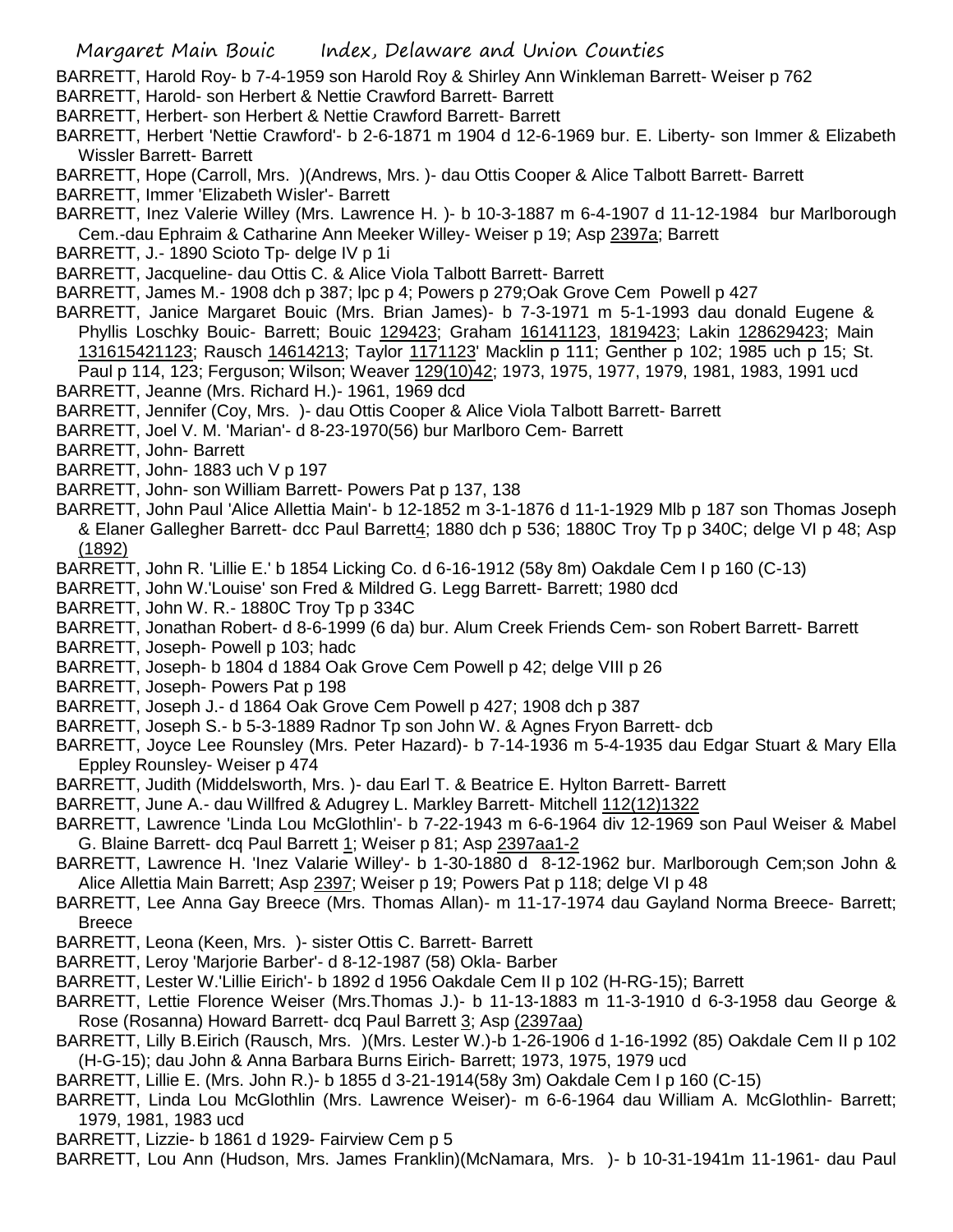- Weiser & Mabel G. Blaine Barrett- Weiser p 81; Asp 2397aa-1; Barrett
- BARRETT, Louise (Mrs. John W.)- Barrett
- BARRETT, Lucy Palmyra Crandall (Mrs. George W.)- b 6-2-1836 m(1) 10-8-1855 (2) 2-14-1868 dau Joseph & Susan P. Main- Asp 1099
- BARRETT, Lydia- dau William Barrett- Powers Pat p 137, 138
- BARRETT, Mabel G. Blaine (Mrs. Paul Weiser)- dcq Paul Barrett1; Asp (2397aa-1)
- BARRETT, Malinda (Heath, Mrs. James)- m 9-16-1849 Madison Co unec XI p 44
- BARRETT, Margaret Ann Coulter (Mrs. Philip)- m 1939 dau Dr. Thayne A. & Margaret Larson Coulter-McKitrick p 106
- BARRETT, Marian Lucille Raines (Mrs. Joel V. M.)-d 6-10-1981 bur Mlb.sister Harold Raines- Barrett
- BARRETT, Mary (Taylor, Mrs. )- sister Wilbur P. Barrett- Barrett
- BARRETT, Megan Elizabeth- b 10-8-1983 dau Ron Barrett- Barrett
- BARRETT, Melissa Sue- b 2-17-1983 dau Alvin & Hoffman Barrett- Barrett
- BARRETT, Mernie A. Sufgar (Mrs. A. Bud)- d 9-21-1977 (55) bur. Prospect dau Winifred Sufgar- Barrett
- BARRETT, Michael- 1980 dcd
- BARRETT, Mike- b 1961 son Phillip & Margaret Ann Coulter Barrett- McKitrick p 106
- BARRETT, Mildred G. Legg (Mrs. Fred)- d 2-1-1976(82) bur. Union Cem. Cols.- Barrett
- BARRETT, Nettie Crawford (Mrs. Herbert)- m 1904- Barrett
- BARRETT, Nora (Richter, Mrs. John)- b 1870 d 1956 Milford Cem Un Al p 50
- BARRETT, Ottis Cooper 'Alice Viola Talbott'- d 12-13-1969 (57) bur Mt. Gilead- Barrett
- BARRETT, Pamaela Myers (Mrs. )- Genealogy Primer- delge X p 25
- BARRETT, Patricia- dau David Barrett- Barrett
- BARRETT, Patricia Lee (Galliers, Mrs. Don Lee)- m 2-15-1969 dau Richard H. & Jeanne W. Barrett- Barrett; 1961 dcd (14)
- BARRETT, Patricia Sue (Johnson, Mrs. William Craig)- m 5-17-1969 dau John W. Barrett- Barrett
- BARRETT, Patrick- son David & Fridel Rentjens Barrett- Barrett
- BARRETT, Paul- brother Wilbur P. Barrett- Barrett
- BARRETT, Paul Weiser 'Mabel G. Blaine'- b 2-16-1912 m 10-5-1940 d 9-30-1985 (73) bur Mlb son Thomas J. & Lettie Florence Weiser Barrett- dcq Paul Barrett 1; Weiser p 81;1976 dch p 7, 47, 289
- BARRETT, Peter Hazard 'Joyce Lee Rounsley'- b 5-4-1935 m 3-7-1956- Weiser p 474
- BARRETT, Peter Ronald- b 4-26-1979 son Ronald William & Carol Morrow Barrett- Barrett
- BARRETT, Philip- son Richard H. & Jeanne W. Barrett- 1961 dcd (18)
- BARRETT, Phillip 'Margaret Ann Coulter'- McKitrick p 106
- BARRETT, Rebecca (Taylor, Mrs. )(Furniss, Mrs. )- dau Ottis Cooper & Alice Viola Talbott Barrett- Barrett
- BARRETT, Reuben 'Eliza Viola Jackson'- m 5-24-1868 ucm 4393
- BARRETT, Richard H. 'Jeanne W. 1961, 1969, 1971 dcd
- BARRETT, Richard A. b 1849 d 1925 Fairview Cem p 5
- BARRETT, Robert- Nash p 107
- BARRETT, Robin Kay- b 3-15-1955 dau Harold Roy & Shirley Ann Winkleman Barrett- Weiser p 762
- BARRETT, Ronald William 'Carol Morrow'- son John W. Barrett- Barrett
- BARRETT, Sarah d 1840 (10) Oak Grove Cem Powell p 100; dbg p 21
- BARRETT, Sharon (Betts, Mrs. )- dau Ottis & Alice Viola Talbott Cooper Barrett- Barrett
- BARRETT, Shirley Ann Winkleman (Mrs. Harold Roy)- b 10-29-1932 m 1-19-1950 dau Guy Tressley & Gertrude McGonigal Winkleman- Weiser p 762
- BARRETT, Sue Lynn (Brown, Mrs. )- dau Wilbur P. Barrett-Barrett
- BARRETT, Susan- dau David Barrett- Barrett
- BARRETT, Sybil (Lewis, Mrs. )- sister Ottis C. Barrett- Barrett
- BARRETT, Thomas Allan 'Lee Anna Gay Breece'- m 11-17-1974 son John Barrett- Barrett
- BARRETT, Thomas Joseph 'Elnor Galleher'- d 1863- dcq & dcc Paul Barrett 8
- BARRETT, Thomas Joseph 'Lettie F. Weiser'- b 3-21-1882 m 11-3-1910 d 8-31-1966 son John Paul & Alice Allettia Main Barrett- dcc & dcq Paul Barrett 2;Asp 2397aa; Weiser p 81; delge VI p 48
- BARRETT, Thomas T.- Hutchisson p 9
- BARRETT, Virgina Kathleen (Fry, Mrs. J. Smith)- b 9-13-1917 m 2-16-1843 dau Lawrence H. & Inez Valarie Willey Barrett- Weiser p 19; Asp 2397z-1; Barrett
- BARRETT, Virginia (Zollinger, Mrs. Paul)- dau Fred & Mildred G. Legg Barrett- Barrett
- BARRETT, Vivian (Mrs. Wilbur P.)- Barrett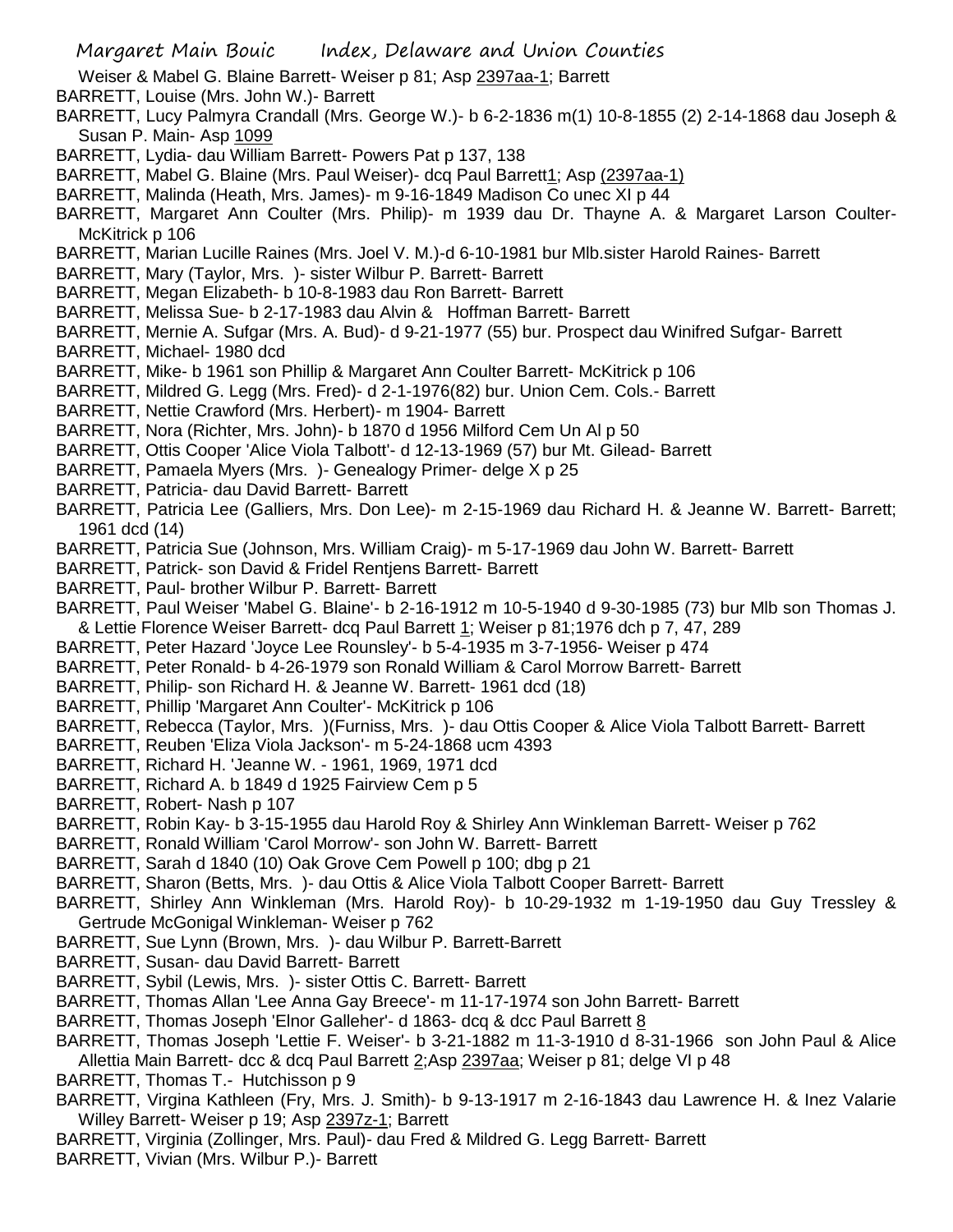- BARRETT, Wilbur P. 'Vivian'- d 10-30-1968 bur. Oak Grove- Barrett
- BARRETT, Willfred E.- son Willfred J. & Audrey L. Markley Barrett- Mitchell 112(12)1324
- BARRETT, Willfred J. 'Audrey L. Markley'- Mitchell (112(12)132
- BARRETT, William W.- 1908 dch p 387
- BARRETT, William- son-in-law John & Margaret Poole- Powers Pat p 137, 138
- BARRETT,Winifred L.- dau Willfred J. & Audrey L. Markley Barrett- Mitchell 112(12)1323
- BARRETT, Rev. Dr. William L.- dpc p 44, 49
- BARRETT, Zalia M. (Mrs. A. L.)- d 3-12-1876 (22y 26 d) Cheshire Cem; Powell p 60a
- BARREY, --letter 1843, unec XII p 64
- BARRICK, Aleatha- dau Daniel & Hannah Barrick- 1850C Harlem Tp 542 (15,O)
- BARRICK, Angelina- b 3-21-1903 d 12-21-1993 (90) cremated- dau William & Ina Ballinger Barrick- Barrick; 1985 uch p 94
- BARRICK, Betty (Harmon, Mrs. Owen E.)- d 2-12-1983 (60) sister Kirby Barrick- body donated to Osteopathic Me.- Barrick
- BARRICK, Daniel'Hannah'- 1850C Harlem Tp 542 (54, Pa)
- BARRICK, Diannah- dau Daniel & Hannah Barrick- 1850C Harlem Tp 542 (20 O)
- BARRICK, Elnora (Mrs. Robert)- b 11-1835; 1900C Jerome Tp 86-93 p 4A (64,Va,Va,Va), m 34y, 3 children
- BARRICK, Hannah (Mrs. Daniel)- 1850C Harlem Tp 542 (40, Pa)
- BARRICK, Ina Ballinger (Mrs. William)- Barrick
- BARRICK, James 'Ruth Cross'- dumch p 139; Edwards
- BARRICK, Joseph- son Daniel & Hannah Barrick- 1850C Harlem Tp 542(17,O)
- BARRICK, E. Kermit- b 7-3-1904 d 7-13-1987 bur Trenton Cem- Barrick
- BARRICK, Kirby- brother Betty Harmon- Barrick
- BARRICK, Lydia Iola Ballinger (Ms. William P.)- dau Oliver & Louisa Garwood Ballinger- 1985 uch p 94
- BARRICK, Marjorie- 1969 dcd
- BARRICK, Maxine (Burns, Mrs. )- dau Thomas Logan Barrick- Barrick
- BARRICK, Michael- 1980 dcd
- BARRICK, Naomi Jane (Edwards, Mrs. Rosel)- dau James & Ruth Cross Barrick- dumch p 139; Edwards
- BARRICK, P.- hadc p 28 Harlem Tp
- BARRICK, Rebecca (Sicle, Mrs. Cornelius)- b 6-2-1808 m 4-27-1826 d 8-14-1891 bur Hanover Cem- Shipps p 17
- BARRICK, Robert 'Elnora'- b 10-1831; 1900C Jerome Tp 86-93 p 4A (68,Va,Va,Va); m 34y
- BARRICK, Ronald 'Sandra'- Barrick
- BARRICK, J. Russell- son Thomas Logan Barrick- Barrick
- BARRICK, Ruth Cross (Mrs. James)- dumch p 139; Edwards
- BARRICK, Sadie M. (Mrs. Thomas Logan)- 1961 dcd; Barrick
- BARRICK, Sandra (Mrs. Ronald)- Barrick
- BARRICK, Thomas Logan 'Sadie M.'- d 5-10-1965-1961 dcd- Barrick
- BARRICK, Thomas Mitchell 'Kim Dale Benedict'- m 7-19-1986 son Ronald & Sandra Barrick- Barrick; Benedict
- BARRICK, William P. 'Lydia Iola/Ina Ballinger'- 1985 uch p 94; Barrick
- BARRICKMAN, W. H.- delge V p 52
- BARRICKS, Ida (Scott, Mrs. John A)- m 10-16-1879 ucm 6565
- BARRIE- Charles- son Rev. Robert & Charline Barrie- Barrie
- BARRIE, Charline (Mrs. Rev. Robert)- Barrie
- BARRIE, Paul- son Rev. Robert & Charline Barrie- Barrie
- BARRIE, Ralph- son Rev. Robert & Charline Barrie- Barrie
- BARRIE, Rev. Robert 'Charline'- Barrie
- BARRIE, Robert- son Rev. Robert & Charline Barrie- Barrie
- BARRIE, Susan (Krammes, Mrs. )- dau Rev. Robert & Charline Barrie- Barrie
- BARRIE, Tom- son Rev. Robert & Charline Barrie- Barrie
- BARRIGA, Eleanor M. Felkner (Mrs. Juan)- b 10-28-1921 div 1950- dau George Westlake & Eleanora E. Reiss Felkner- Hutchisson p 24
- Pabst Pion II p
- BARRIGA, John Danny- b 1-2-1947 son Juan & Eleanor M. Felkner Barriga- Hutchisson p 24
- BARRIGA, Juan 'Eleanor M. Felkner'- Hutchisson p 24
- BARRINGER & THURSTON- 1858 delge VII p 39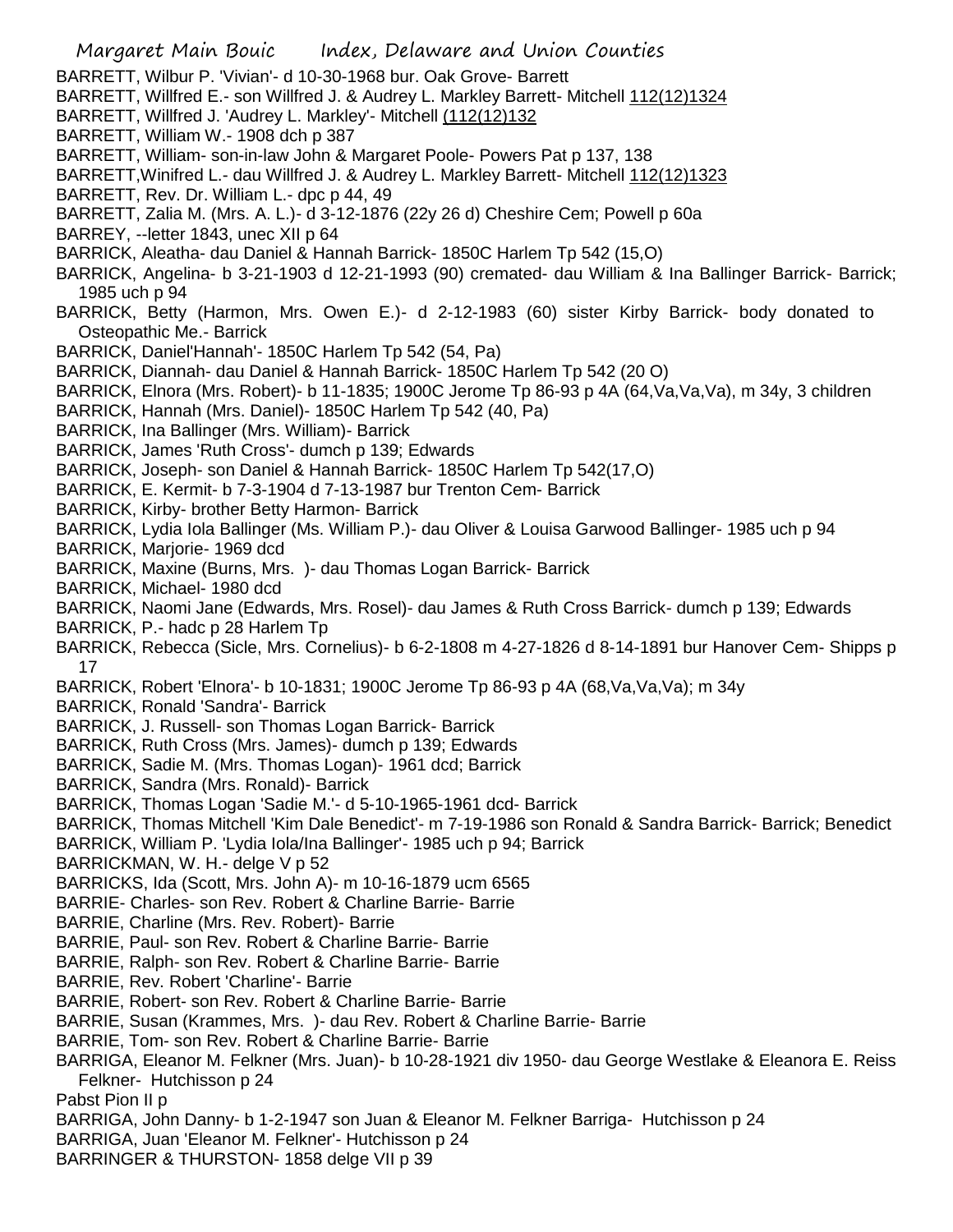Margaret Main Bouic Index, Delaware and Union Counties BARRINGER,--familyof lavonne Hepsher BARRINGER, Aaron- son Nancy Barringer- 1850C Liberty Tp Del Co (10,O) BARRINGER, Betty (Huffman, Mrs. )- sister Leonard Boyd Barringer- Barringer BARRINGER, Dale- son Leonard Boyd & Murna Barringer- Barringer BARRINGER, Don- son Leonard Boyd & Murna Barringer- Barringer BARRINGER, Doris (Rowland, Mrs. )- sister Leonard Boyd Barringer- Barringer BARRINGER, Edith (Tatman, Mrs. )- sister Leonard Boyd Barringer- Barringer BARRINGER, Elizabeth Ellen Howard (Mrs. William)-b 1837 m 11-26-1857 dcm d 1913 Powell Cem Powell p 164; 1880 dch p 654 BARRINGER, Eugene 'Pamela'- 1961, 1969 dcd son Leonard Boyd & Murna Barringer- Barringer BARRINGER, Fred- Sunbury p 68 BARRINGER, George 'Gertrude Thompson'- b 1884 d 10-25-1962 Claibourne Cem p 50; Hagenlocker 2; Thompson (17152) BARRINGER, Gertrude Thompson (Lowe, Mrs. Frank E.)(Mrs. George)- b 12-7-1881 m 3-14-1903 d 9-3-1959 bur Claibourne p 50- dau William Orlando & Fredrica Hagenlocker Thompson- Hagenlocker 2; Thomspon 17152; Sbc p 39; Weaver (12581) BARRINGER, Harold- brother Leonard Boyd Barringer- Barringer BARRINGER, Helen S. (Davis, Mrs. )(Bushong, Mrs. Clair)- b 1-27-1897 d 2-10-1983 (86) bur W. Liberty dau William Barringer- Barringer BARRINGER, James 'Nancy Leasure;- d 1844- 1880 dch p 654 BARRINGER, James F.- b 6-1859 d 1909 son William & Elizabeth Ellen Howard Barringer- 1880 dch p 65; Powell Cem Powell p 164 BARRINGER, Jehu 'Louisa Billingsley'- m 2-15-1866 dcm 775 BARRINGER, John- son Nancy Barringer- 1850C Liberty Tp 1565 (18,O) BARRINGER, Judi (Hunter, Mrs. )- dau Leonard Boyd & Murna Barringer- Barringer BARRINGER, Lawrence- brother Leonard Boyd Barringer- Barringer BARRINGER, Leonard Boyd 'Murna'- d 1-12-1982 (72) bur Givisonville- Barringer BARRINGER, Lizzie (Harrop, Mrs. )- sister George D. Barringer- Barringer BARRINGER, Lloyd- son George D. Barringer- Barringer BARRINGER, Loisa- 1850C Delaware Tp 1410 (23, Pa) BARRINGER, Louisa Billingsley (Mrs. Jehu)- m 2-15-1866 dcm 775 BARRINGER, Louise (Burgett, Mrs. )- sister Leonard Boyd Barringer- Barringer BARRINGER, Luann (Maisenbacker, Mrs. Dean)- m 7-21-1990- dau Eugene & Pamela Barringer- 1961, 1969 dcd BARRINGER, Lucille (Culbertson, Mrs. )- sister Leonard Boyd Barringer- Barringer BARRINGER, Mabel (Slavik, Mrs. ) sister Leonard Boyd Barringer- Barringer BARRINGER, Margrett- b 10-8-1899 Delaware Town dau W. A. & Margrett Anan Barringer- dcb BARRINGER, Margie (Davis, Mrs. )- sister Leonard Boyd Barringer- Barringer BARRINGER, Mary Helen- b 1-8-1898 Delaware Town dau William & Maggie Amann Barringer- dcb BARRINGER, Mary (Kreachbaum, Mrs. )- sister Leonard Boyd Barringer- Barringer BARRINGER, Mattie(Harrop, Mrs. )- sister George D. Barringer- Barringer BARRINGER, Murna (Mrs. Leonard Boyd)- Barringer BARRINGER, Nancy Leasure (Mrs. James)- dau William B. Leasure; unec XII p 27; 1880 dch p 654; 1850C Liberty Tp 1565 (33, Pa) BARRINGER, Pamela (Mrs. Eugene)- 1961, 1969 dcd BARRINGER, Robert- son Leonard Boyd & Murna Barringer- Barringer BARRINGER, Sandy- dau Eugene & Pam Barringer- 1961, 1969 dcd BARRINGER, Sarah E.- b 4-2-1862 dau William & Elizabeth E. Howard Barringer- 1880 dch p 654 BARRINGER, Sidney- granddau George D. Barringer- Barringer BARRINGER, Terri L.(Marburger, Mrs. Mark A.)- m 6-21-1986- dau Eugene & Pamela Barringer- Barringer; 1961, 1969 dcd BARRINGER, Thelma (Lehman, Mrs. )- sister Leonard Boyd Barringer- Barringer BARRINGER, Wesley- grandson George D. Barringer- Barringer BARRINGER, William 'Elizabeth Ellen Howard'- b 2-15-1835 m 11-26-1857 dcm- son James & Nancy Leasure Barringer- 1880 dch p 654; 1850C Liberty Tp Del. Co 1565 (14,O); 1880C Liberty Tp p 319C

BARRINGER, William- Barringer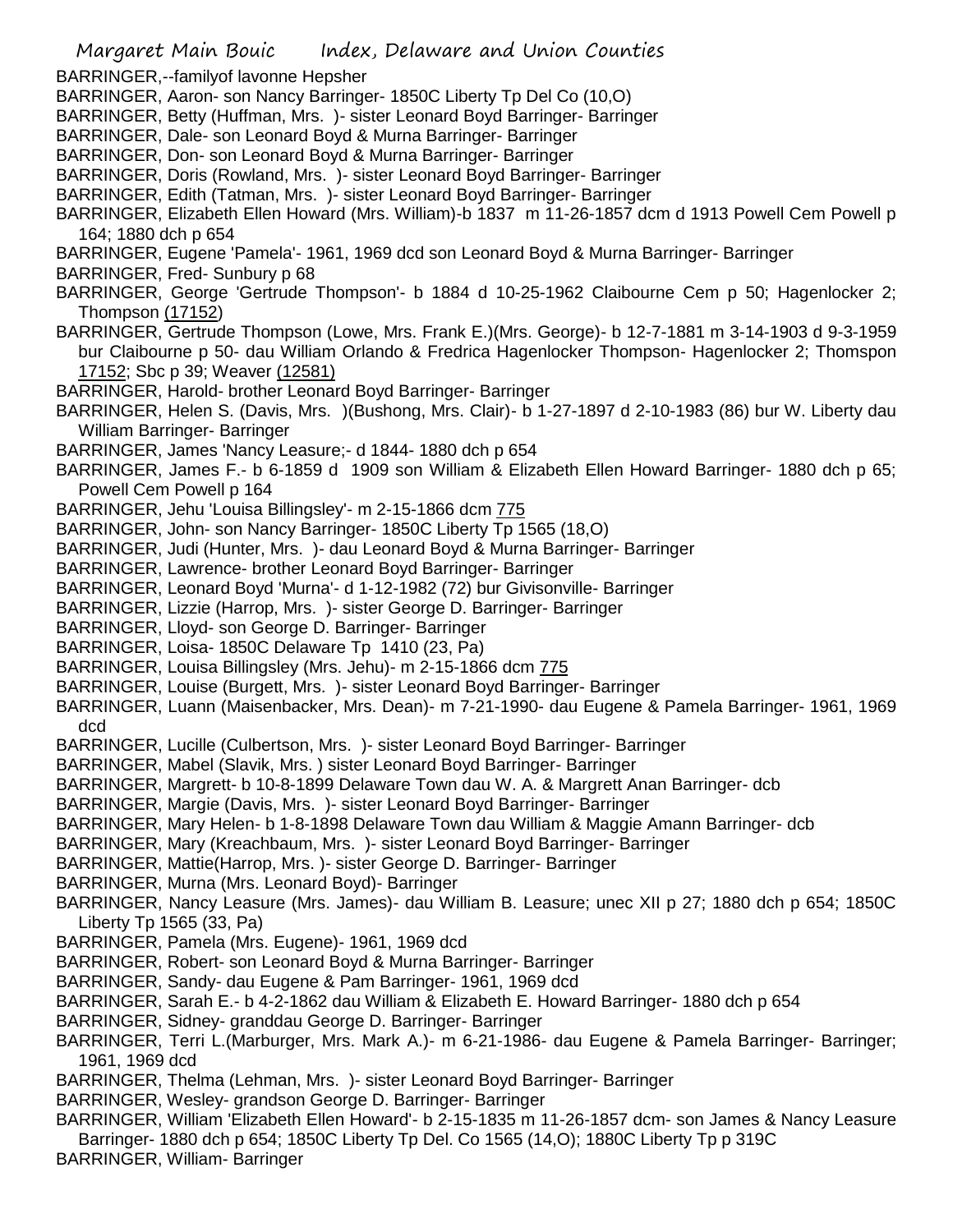- Margaret Main Bouic Index, Delaware and Union Counties BARRINGER, William 'Ellen E.'- b 1835 d 1908 Powell Cem Powell p 164 BARRINGER, William O- 1850C Delaware Tp 1410 (4,O) BARRINGTON, A. R.- dg 1-3-1902 delge VII p 23 BARRINGTON, Caroline (Mrs. John)- 1860C York Tp 1221-1231 p 165 (28,O) BARRINGTON, John 'Caroline'- 1860C York Tp 1221-1231 p 165 (27,O) BARRINGTON, Margaret E.- dau John & Caroline Barrington- 1860C York Tp 1221-1231 p 165 (6/12,O) BARRINGTON, Phoeby A. - dau John & Caroline Barrington- 1860C York Tp 1221-1231 p 165 (6,O) BARRINGTON, William H.- son John & Caroline Barrington- 1860C York Tp 1221-1231 p 165 (5,O) BARRIOLA, Judson 'Maria Matilda O'Gorman'- Genther p 75 BARRIOLA, Maria Elena (Mrs. Judson)- b 1897 m 11-11-1923 dau Judsonn & Maria Matilda O'Gorman Barriola- Genther p 75 BARRIOLA, Maria Matilda O'Gorman (Mrs. Judson)- Genther p 75 BARRIS, A.- 1877 uca p 59 BARRIS, Chester 'Vivien'- Barris BARRIS, Joan (LaNoue, Mrs. Terence)- m 9-18-1965 dau Chester & Vivien Barris- Barris BARRIS, 1877 uca p 59 BARRIS, Peter- d 8-27-1967(22) son Chester & Vivien Barris- Barris BARRIS, Vivien (Mrs. Chester)- Barris BARRISS, Margaret (Richardson, Mrs. James)- m 5-21-1836 Madison Co- unec VII p 24 BARRON, Concepcion (Mrs. Darrell Holman'- b 1928 dau Alejos F. & Ventura Longoria Cavazos- ped Diana Barron Wetzel 3; unec V p 51 BARRON, Darrell Holman'Concepcion Cavazos'- b 1910 d 1966 son Reese Owens & Margarette Analiza McAdams Barron- ped Diana Barron Wetzel2 unec V p 51 BARRON, Diana Linda (Wetzel, Mrs. Ronald Joseph)- b 1949 dau Darrell Holman & Concepcion Cavazos Barron- ped 1 Diana Wetzel #63 un co gen soc- unec V p 51p BARRON, Disara- b 1970 ch Raymond & Elizabeth Barron- 1971 ucd BARRON, Elizabeth Jane (Dagley, Mrs. John? Boyd?)- b 1825 d 1898 ped Sandra Morris Lowther #211 19unec X p 58 BARRON, Elizabeth Jane Frazier (Mrs. Raymond)- m 9-2-1956; Barron; 1959,1979, 1981 ucd see Baron BARRON, Emily (Bicknell, Mrs. )- dau Thomas Earl & Grace Gartin Barron- Barron BARRON, Emma Grace Reese (Mrs. John)- b 1834 ped Diana Barron Wetzel<sub>9</sub> unec V p 51 BARRON, Geneva (Dawson, Mrs. )- dau Thomas Earl & Grace Gartin Barron- Barron BARRON, Grace Gartin (Mrs. Thomas Earl)- Barron BARRON, Hannah McClanahan (Mrs. Joseph)- b 1794 d 1856 ped Diana Barron Wetzel 17 unec V p 51 BARRON, Hazel (Cales, Mrs. )- dau Thomas Earl & Grace Gartin Barron- Barron BARRON, Irma (Russell, Mrs. )- dau Thomas Earl & Grace Gartin Barron- Barron BARRON, James Ray- son Raymond & Elizabeth Jane Frazier Barron- Barron; 1979 ucd BARRON, John 'Emma Grace Reese'- b 1823 d 1909 son Joseph & Hannah Mcclanahan Barron- ped Diana barron Wetzel 8 unec V p 51 BARRON, Joseph 'Hannah McClanahn'- b 1787 d 1850 ped Diana Barron Wetzel 16 unec V p 51 BARRON, Lucy Laws (Mrs. William)(Cornelius, Mrs. Omer)- b 1870 d 1912 dau Joseph & India Colvin Laws-Howison 628 BARRON, Margaretta Analiza (Mrs. Reese Owens)- b 1871 d 1946 dau John Jr. & Mary Frances Bankhead McAdams- ped Diana Barron Wetzel 5; unec V p 51
- BARRON, Michael Glenn/Allen son Raymond & Elizabeth Jane Frazier Barron- Barron; 1959 ucd (4);1979, 1981 ucd
- BARRON, Michael F. 'Nancy L.'- 1980 dcd
- BARRON, Nancy L. (Mrs. Michael F.)- 1980 dcd
- BARRON, Raymond 'Elizabeth Jane Frazier'- b 4-10-1926 m 9-2-1956 d 7-17-1992 (66) Claibourne Cem- son Thomas Earl & Grace Gartin Barron- Barron; 1959,1979, 1981 ucd
- BARRON, Reese Owens 'Margarette Analiza'- b 1865 d 1957 son John & Emma Grace Reese Barron- ped Diana Barron Wetzel 4; unec V p 51
- BARRON, Stephen- b Irel. naturalized 10-4-1876 to US 8-1866, delge VIII p 57
- BARRON, Thomas Earl 'Grace Gartin'- Barron
- BARRON, William 'Lucy Laws'- Howison (628)
- BARROW, ---btp p 14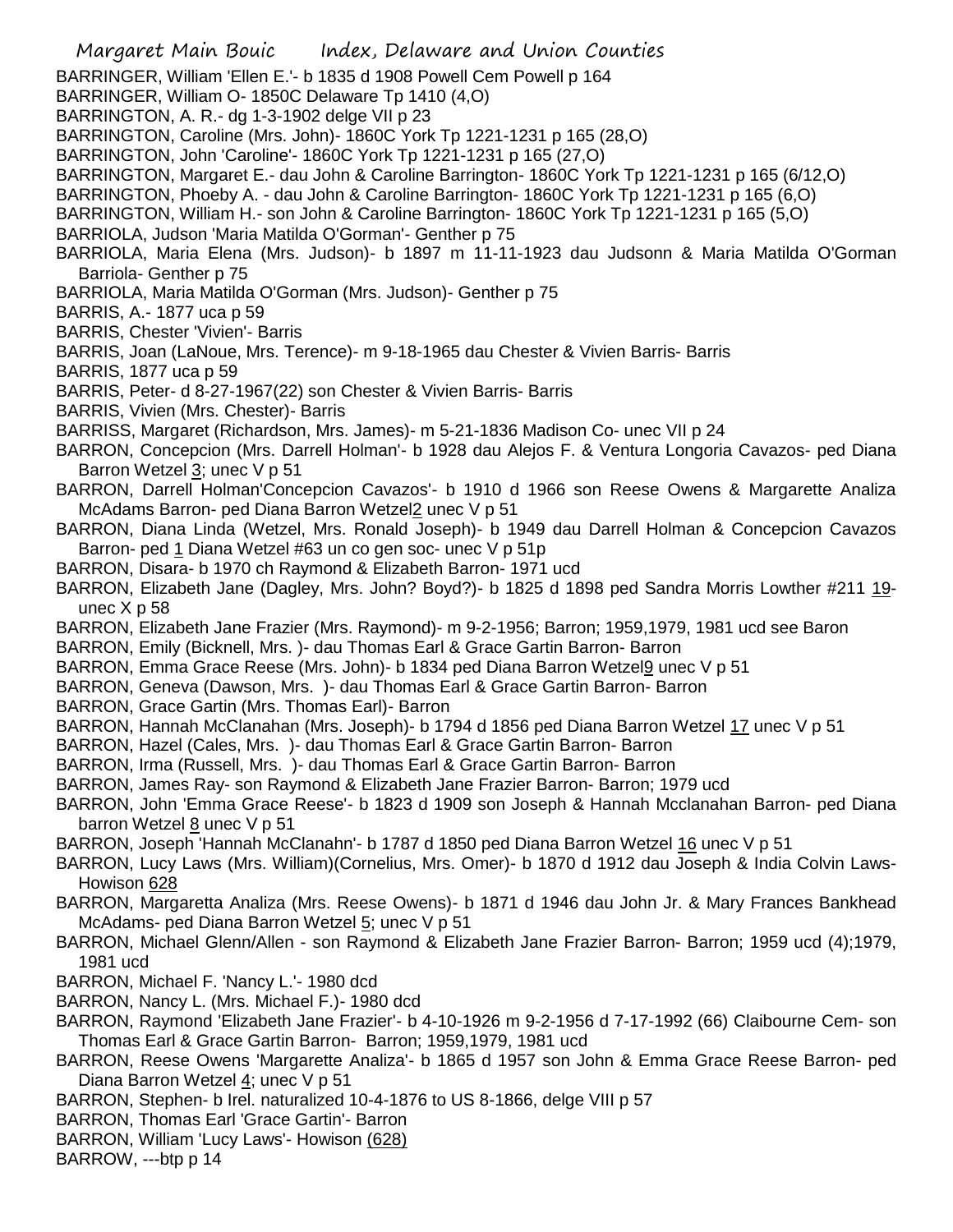- Margaret Main Bouic Index, Delaware and Union Counties BARROW, Mrs.- Pabst 3 p 35 BARROW, Cornelius B. 'Emma J.'- 1969, 1971, 1980 dcd BARRIW, David- b 1955 son Millard A. & Emma I. Barrow- 1971 dcd BARROW, David 'Martha J.'- 1980 dcd BARROW, Ella b 1959 dau Cornelius B. & Emma Barrow- 1969 dcd BARROW, Emma (Mrs. Cornelius B.)- 1969, 1980 dcd BARROW, Emma I. (Mrs. Millard A.)- 1971 dcd BARROW, James S. 'Lora Rausch'- b 1984- Rausch (13846) II p 266 BARROW, Kathleen- b 1961 dau Cornelius B. & Emma Barrow- 1969 dcd BARROW, Lora (Lorabell) Rausch (Mrs. James S.)(Frezorrow, Mrs. )- dau Arthur J. & Rachel Nicol Rausch-Rausch 13846 II p 266 BARROW, Marilyn- b 1980 dau David & Martha J. Barrow- 1980 dcd BARROW, Martha J. (Mrs. David)- 1980 dcd BARROW, Millard A. 'Emma I.'- 1971dcd BARROW, Pam- b 1958 dau Millard A. & Emma I. Barrow- 1971 dcd BARROW, Ricky- b 1962 son Millard A. & Emma I. Barrow- 1971 dcd BARROW, Robert- b 1956 son Cornelius B. & Emma Barrow- 1969 dcd BARROW, Russell- b 1963 son Cornelius B. & Emma Barrow- 1969 dcd BARROW, Stephen- 1908 dch p 433 BARROWS, --delge VI p 27; family of Judie P. Clark #636, delge X p 19 BARROWS, Mrs.- Pabst 6 p 15 BARROWS, Adline- b 12-8-1898 Orange Tp du Dorton S. & Chloe Wilcox Barrows- dcb BARROWS, Albert C.- 1908 dch p 428, 475; 1880C Orange Tp p 377A BARROWS, Albert 'Jo'- d 4-8-1970(50) son Kyle & Laura Stout Barrows- Barrows BARROWS, Amelia Ann (Hall, Mrs. )- dau Kyle & laura Stout Barrows- Barrows BARROWS, Ann M. (Campbell, Mrs. Prescarr S.)- m 5-31-1838 dcm BARROWS, Anna- dau Blake W. & Charlotte Janes Barrows; 1850C Orange Tp 1652 BARROWS, Ariel Freeman (Jones, Mrs. Freeman) d 3-17-1986 (90) bur Cheshire Cem- dau Wesson Orrin & Eva L. Irwin Barrows- Barrows BARROWS, Asa 'Eleanor'- Pabst l p 42; Nash p 321; 1850C Berlin Tp 1956 (68, Conn) BARROWS, Barbara (Mrs. Robert G.)- Barroes; 1980 dcd BARROWS, Blake W. 'Charlotte Janes'- m 4-16-1840 dcm; 1850C Orange Tp 1652 (30, Ct); delge V p 45 BARROWS, Catherine C. (Piatt, Mrs. Frank)- b 10-28-1852 m 10-6-1872 dau Solomon & Mary E. Nash Barrows- Nash p 320, 321, 322 BARROWS, Chester 'Olive E. Thrasher'- m 9-28-1845 dcm BARROWS, Charlotte Janes (Mrs. Blake W.)- m 4-16-1840 dcm; 1850C Orange Tp 1652 (30, Vt) BARROWS, Christina- dau John Howald & Susan Bernice Jones Barrows- Barrows BARROWS, Clara J.- b 11-6-1884 Orange Tp dau Dostin & Chloe Wilcox Barrows- dcb BARROWS, Cyrus- 1880C Brown Tp p 382B (24)- delge III p 15, X p 72 BARROWS, David- son Gaylord W. & Mary Frances Barrows- Barrows BARROWS, Diane (Sullivan, Mrs. Mike)- dau Gaylord W. & Mary Frances Barrows- Barrows BARROWS, Donita Lorraine Boetcher (Mrs. James Kyle)- m 5-6-1988- dau Donald & Constance Boetcher-Barrows BARROWS, Dorothy (Breening, Mrs. )- dau Nina Sager Barrows- Maugans Anc p 217 BARROWS, D. S.- b 2-9-1879 Orange Tp son D. S. & Chloe Wilcox Barrows- dcb BARROWS, Eileen (Lagendyk, Mrs. )- d 9-4-1989 dau Kyle & Laura Stout Barrows- Barrows BARROWS, Eleanor (Mrs. Asa)-d 9-23-1863 (\*0-3-13) Blockhouse Cem- Powell p 51 Pabst l p 42; Nash p 321; 1850C Orange Tp 1956 (67, Ct) BARROWS, Ellen- dau Blake & Charlotte Barrows- 1850C Orange Tp 1652 (7,O) BARROWS, Eva L. Irwin (Mrs. Wesson Orrin)- m 10-27-1887; Pabst l p 29 BARROWS, Evalene (McLeod, Mrs. )- dau Albert Barrows- Barrows BARROWS, Floyed- b 12-27-1892 Orange Tp son Dorton S. & Chloe Willcox Barrows- dcb BARROWS, Gaylord O. 'Orpha'- b 4-22-1908 Berlin Tp d 9-6-1987 (79) Oak Grove Cem -son Henry Paul & Gracie Barler Barrows- Barrows; 1961, 1969, 1971, 1980 dcd BARROWS, Gaylord W. 'Mary Frances'- d 9-1975 (58)- 1971 dcd; Barrows
- BARROWS, Gracie Barler (Mrs. Henry Paul)- barrows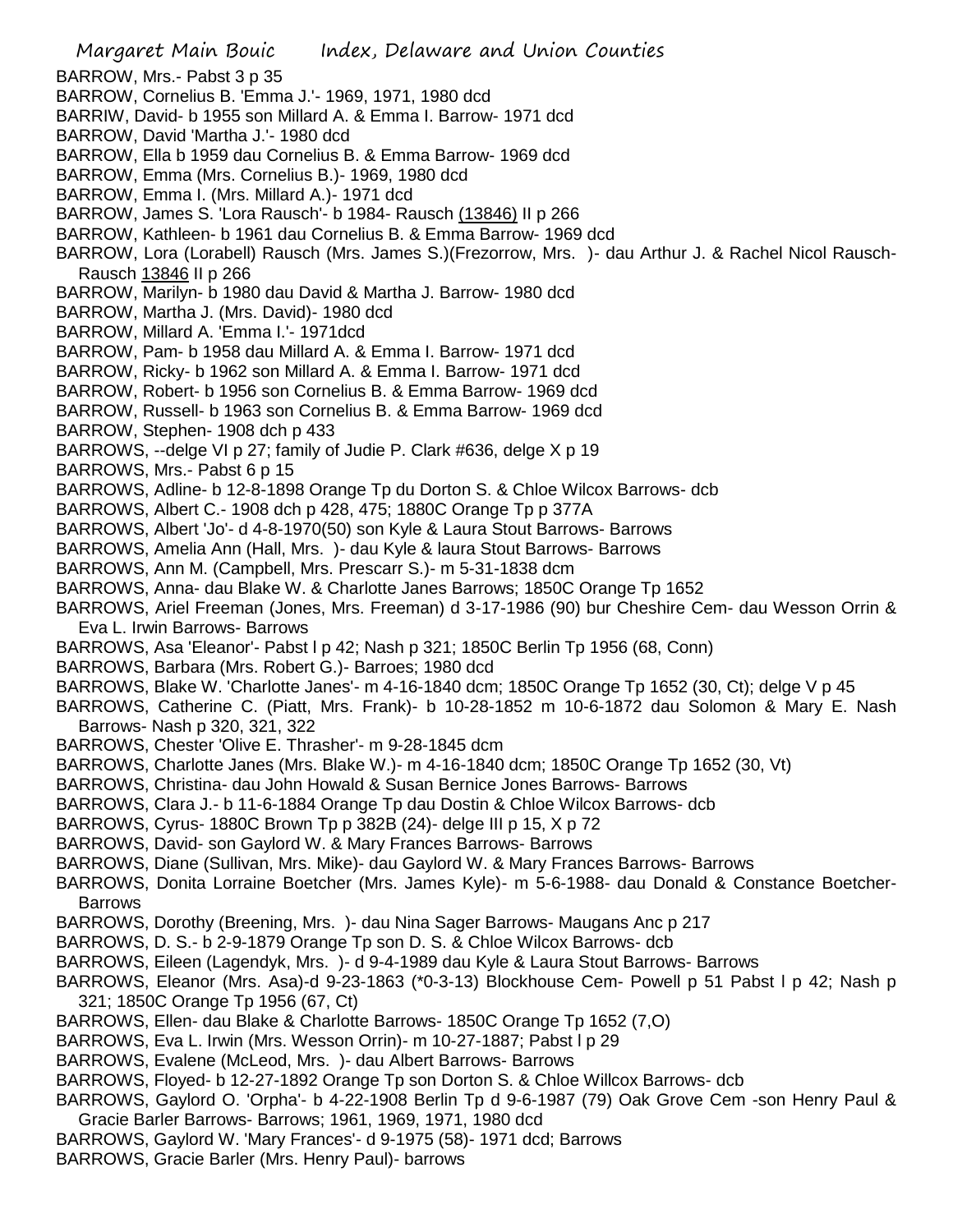BARROWS, Hannah P. Clark (Mrs. Philo F.)- m 1-12-1854 dcm

- BARROWS, Harriet (Havens, Mrs. Gustin)- b 3-27-1828 m 11-25-1847 dcm dau Nathaniel W. & Mary Barrows-dg 3-6-1903
- BARROWS, Henry Paul 'Gracie Barler'- Barrows; dg 1-7-1908, delge VIII p 12
- BARROWS, H. H.- CCC (1875 Orange Tp)
- BARROWS, Howard E.- b 1-17-1902 d 4-19-1992 (90) Oak Grove Cem- son Henry Paul & Gracie Barler Barrows- Barrows; 1961, 1969, 1971, 1980 dcd
- BARROWS, Jane (Bockoven, Mrs. William)-b Orange Tp 10-3-1825 m 4-26-1849 dcm dau Nathaniel & Mary Barrows- 1880 dch p 707; dg 4-23-1907
- BARROWS, Jerusha E. (Waters, Mrs. William E.)- m 12-1-1842 dcm
- BARROWS, Johnathan- son John Howald & Susan Bernice Jones Barrows- Barrows
- BARROWS, John Howard 'Susan Bernice Jones'- m 5-9-1970 d 4-28-1977 (31) bur. Cheshire Cem-son Gaylord O.& Orpha Cowgill Barrows- Barrows; 1961 dcd (15), 1969, 1971 dcd
- BARROWS, Kyle P. 'Laura C. Stout' m 10-27-1918 d 5-15-1975 (84) bur Cheshire- son Wesson Orrin Barrows- Barrows; 1961, 1969, 1971, 1980 dcd
- BARROWS, James Kyle 'Donita Lorraine Boetcher'- b 1968 m 5-6-1988 son Robert G. & Barbara Barrows-1980 dcd see Kyle; Barrows
- BARROWS, Kyle b 2-9-1891 Orange Tp son Warren & E. L. Erwin Barrows- Barrows; dcb
- BARROWS, Laura C. Stout (Mrs. Kyle P.) b 9-26-1897 m 10-27-1918 d 10-4-1989 (92) bur Cheshire Cem- dau Dennie & Bertha Ferson Stout- Pabst l p 26, l05; 7 p 105; 1961, 1969 dcd
- BARROWS, Lena J.- b 1-2-1898 d 7-31-1990 (92) Oak Grove Cem dau Henry Paul & Gracie Barler Barrows-Barrows; 1961, 1969, 1971, 1980 dcd
- BARROWS, Lois Lumbard (Mrs. William S.) m 6-13 dau Mrs. G. V. Travis- Barrows
- BARROWS, Loran Ray- b 2-1-1896 Berlin Tp son Henry P. & Grace A. Barler Barrows- dcb
- BARROWS, Loren- son Asa & Eleanor Barrows- Nash p 321
- BARROWS, Lorenia- Pabst 1 p 42
- BARROWS, Lorenzo- 1850C Berlin Tp 1956 (38, Vt); 1880C Brown Tp p 382A (67, NY,NY,NY); delge X p 72
- BARROWS, Louisa A. (Lincoln, Mrs. George W.)- m 8-26-1850 dcm dau Orrin & Sarah Barrows- dcw Bk 4 p 164(18); 1850C Orange Tp (36)
- BARROWS, L. Ray- 1961, 1969, 1971, 1980 dcd
- BARROWS, Mary A.- d 8-19-1854 (15-8-15) -dau Nathaniel & Mary Barrows- Africa Cem
- BARROWS, Mary Ann Berleen (Mrs. Solomon)- m 3-26-1855 dcm
- BARROWS, Mary A. Wadsworth (Mrs. Orville B.)- m 9-28-1844 dcm
- BARROWS, Mary E. Nash (Mrs. Solomon)-b 7-21-1829 m 8-31-1851 dcm;dau Samuel W. & Mary Catherine Early Nash- Nash p 320
- BARROWS, Mary (Mrs. Solomon)- m 3-22-1855- Pabst 8 p 49, 62, 65
- BARROWS, Mary Frances (Mrs. Gaylord W.)-Barrows
- BARROWS, Mary (Mrs. Nathaniel W.)- d 4-29-1862 (69-14-4) Africa Cem; 1850C Orange Tp 1653 (57,O); Powell p 52; delge VIII p 2
- BARROWS, Mary- d 8-19-1854 )15-8-15) dau Nathaniel W. & Mary Barrows- Powell p 51
- BARROWS, Mary (Viers, Mrs. )- dau Kyle P. & Laura C. Stout Barrows- Barrows
- BARROWS, Minnie- b 12-27-1881 Kingston Tp dau C. A. & Hattie Hubbel Barrows- dcb
- BARROWS, Mort- Pabst 8 p 103
- BARROWS, Nathaniel- d 4-13-1844 (22-2-5)- Africa Cem; Powell p 51
- BARROWS, Nathaniel W. 'Mary'- d 2-18-1856or 1836 (48-1-1) Africa Cem; 1880 dch p 707; delge VI p 71, VII p 7; 1820C Orange Tp; 1835 men 45 #1 p 82 Orange Tp; Powell p 51; delge VII p 7, VIII p 2
- BARROWS, Nina (Sager, Mrs. )- dau Dr. Henry W. & Flora Langstaff Sager- Maugans Anc p 217
- BARROWS, O. Lanman- d 8-26-1848 (31) Africa Cem; Powell p 51
- BARROWS, Orisel- 1820C Orange Tp; Pabst 7 p 2
- BARROWS, Orlando- Pabst 8 p 104, 105, 106, 107, 108
- BARROWS, Orlie- Pabst 8 p 103
- BARROWS, Orin 'Sarah'- d 1-15-1864 (73-3-10) Powell p 51; 1950C Orange Tp 1651 (59, Ct) hadc p 111; CCC; delge VI p 71, VII p 7, 27
- BARROWS, Orpha L. Cowgill (Mrs. Gaylord O.)- b 10-8-1904 d 10-11-1994 (90) Oak Grove Cem- daau Howard & Carrie Walter Cowgill- Barrows
- BARROWS, Orril S. (Harris,(Farris) Mrs. Sumner)- m 5-2-1844 dcm; dcw Bk 4 p 164(18)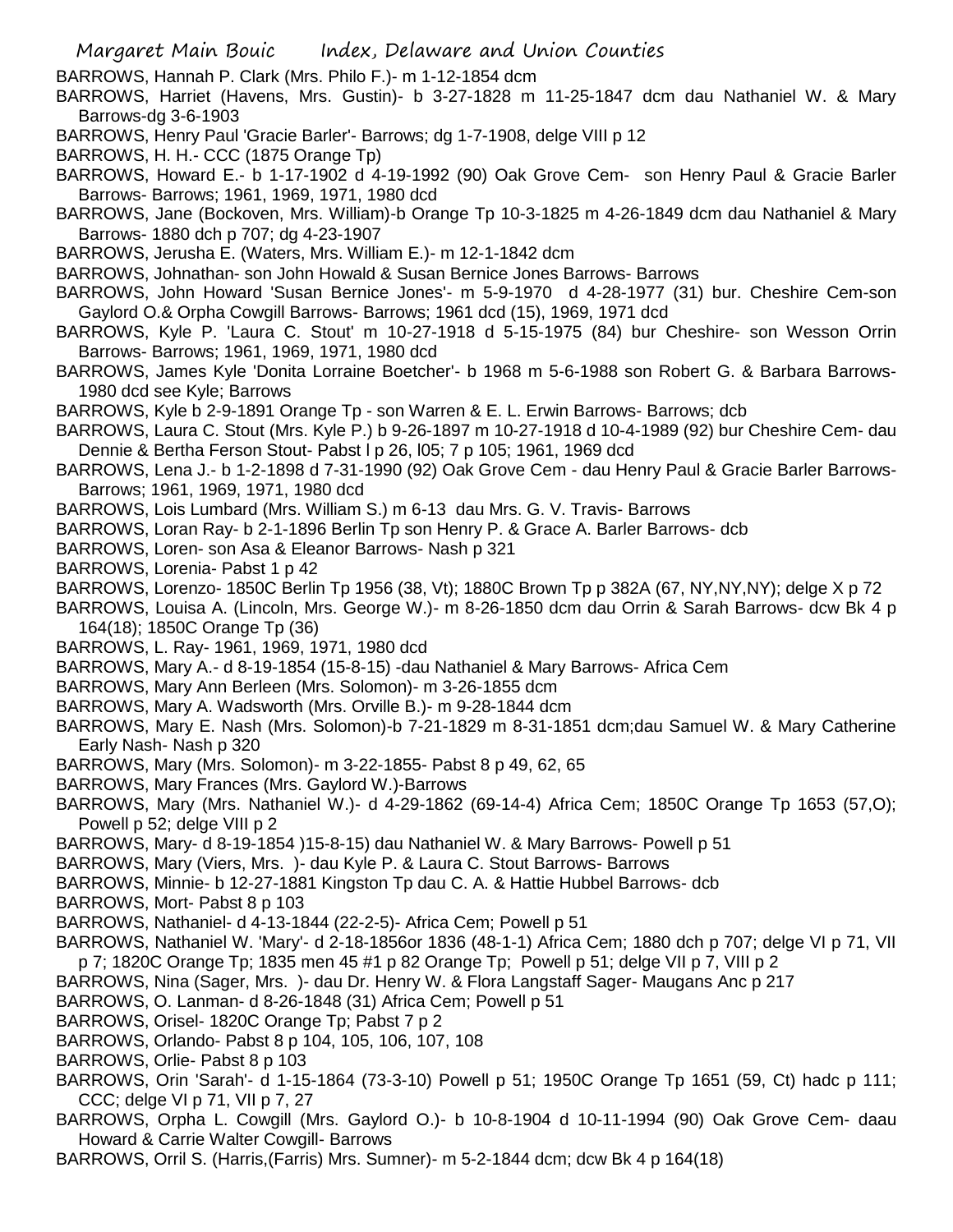- BARROWS, Orvil- delge V p 45, 46
- BARROWS, Orville B. 'Mary A. Wadsworth'- m 9-28-1844 dcm; Orville H. hadc p 40 (Orange Tp 1849)
- BARROWS, Orville M.- d 9-18-1919 (10m) son Orrin & Sarah Barrows- Africa Cem Powell p 51
- BARROWS, Philo F. 'Hannah P. Clark'- m 1-12-1854 dcm; son Orrin Barrows- 1850C Orange Tp 1651 (21,O); 1880C Orange Tp p 377A; hadc p 111; CCC; dcw Bk 4 p 164(18, 21) wit.
- BARROWS, Prudence (Mrs. Solomon)- d 1-12-1826 (67-0-12); Powell p 51
- BARROWS, Raymond L.- d 5-16-1986 (90) Oak Grove Cem -son Henry Paul & Gracie A. Barler Barrows-Barrows
- BARROWS, Rebecca- dau Albert Barrows- Barrows
- BARROWS, Robert G. 'Barbara'- son Gaylord O. & Orpha Barrows- 1961 dcd (17); 1980 dcd; Barrows
- BARROWS, Salome (Frost, Mrs. William)- dcq Marjorie Norris Wenger 27
- BARROWS, Sarah (Mrs. Orin)- d 9-18-1854 (61-8-7) Africa Cem Powell p 51; 1850C Orange Tp 1651 (56, Ct)
- BARROWS, Sheila- dau Wesson O. Barrows- Barrows 1980 dcd
- BARROWS, Solomon 'Mary E. Nash'-m 8-31-1851- son Asa & Eleanor Barrows- 1850C Berlin Tp 1956 (26, NY); CCC Berlin Tp 1875; Pabst 8 p 50; Nash p 320
- BARROWS, Solomon 'Prudence- d 10-13-1825 (70) Africa Cem; rs p 8; Nash p 321, 322; Powell p 51
- BARROWS, Sple- 1880C Berlin Tp p 360A
- BARROWS, Susan Bernice Jones (Mrs. John Howard)- m 5-9-1970 dau Clarence E. R. Jones- Barrows
- BARROWS, Syrus- Pabst 8 p 52
- BARROWS, Terry- b 1970 ch Robert G. & Barbara Barrows- 1980 dcd
- BARROWS, Virginia (Drake, Mrs. )- dau Nina Sager Barrows- Maugans Anc p 217
- BARROWS, Wesson Orrin 'Eva L. Irwin'- b 3-24-1865 m 10-27-1887 d 9-4-1944 son Philo & Hannah Clark Barrows- Barrows
- BARROWS, Wesson Jr.- son Kyle P. & Laura C. Stout Barrows- Barrows
- BARROWS, Willie- Pabst 2 p 61; Pabst 8 p 103, 104, 105, 106, 107, 108
- BARROWS, William W.- b 11-22-1873 Berlin Tp son Solomon & Mary Barrows- dcb
- BARRY, Agnes (Collins, Mrs. )- dau Denver & Lelah Arnold Barry-Barry
- BARRY, Alan- son Robert & Patricia Rife Barry- 1985 uch p 8
- BARRY, Alberta Coder (Mrs. Carl Dallas)- 1959, 1983 ucd; BARRY,
- BARRY, Alma Pounds (Mrs. Loren)-b 6-22-1883 d 6-14-1924- dau Jacob M. & Barbara Stockton Pounds-Pounds 14225
- BARRY, A. M.- Pabst Pion II p 213; uccp j4 p 32 40, 41
- BARRY, Andrew- son James D. & Linda Moder Barry- Barry
- BARRY, Andrew Jackson- brother Armistead Barry- dcw Bk 2 p 304; uccp j4 p 32, 40, 41; unclaimed letter unec XI p 29
- BARRY, Andrew Michall- Powers p 153
- BARRY, Anita (Sturgeon, Mrs.Arnold)- dau Denver C.& Lelah Arnold Barry- Barry
- BARRY, Armistead (Ky)- dcw Bk 2 p 304; unec III p 48
- BARRY, Barbara- b 1971 dau Michael F. & Susan K. Barry- 1979, 1983 ucd
- BARRY, Barbara (Mrs. James)- 1969 dcd
- BARRY, Barbara Nadine (Scheufler, Mrs. Max)- dau William Bryan & Mary Pauline Sterling Barry- Maugans Anc p 20
- BARRY, Barbara Sue (Wilson, Mrs. Timothy Aaron)- m 4-9-1993 dau Mike & Sue Barry- Barry
- BARRY, Barry- son E. Eugene & Gladys Barry- 1961 dcd (13 mos)
- BARRY, Basil- dcc Richard Gillette 80
- BARRY, Bessie Huey (Mrs. William R.)- b 2-18-1881 d 9-2-1968 bur. Raymond- Barry; lptw p 40
- BARRY, Betty (Patch, Mrs. )- dau Denver & Lelah Arnold Barry- Barry
- BARRY, Betty Pauline (Wenke, Mrs. )- b 11-8-1932 dau William Bryan & Mary Pauline Sterling Barry- Barry
- BARRY, Bobbi (Hester, Mrs. Robert)- dau Robert M. & Dorothy M. Epps Barry- Barry
- BARRY, Capitola (Miller, Mrs. Lawrence)- dau Denver & Lelah Arnold Barry- Barry; unec VIII p 28
- BARRY, Carl Dallas 'Alberta Coder'- b 2-10-1917 d 3-27(24)-1969 Oakdale Cem II p 124 (K-R8-11) son Denver & Lelah Arnold- 1959 ucd
- BARRY, Carola (McMahan, Mrs. Edgar)- m 8-20-1961- dau W. D. Barry- Barry
- BARRY, Catharine A.- 1845; unec XI p 30
- BARRY, Catherine (Hicky, Mrs. ) mother Armistead Barry- uccp j4 p 40, 41; dcw Bk 2 p 304
- BARRY, Catherine (Mrs. Michael)- 1850C Oxford Tp 2749 (29, Ireland)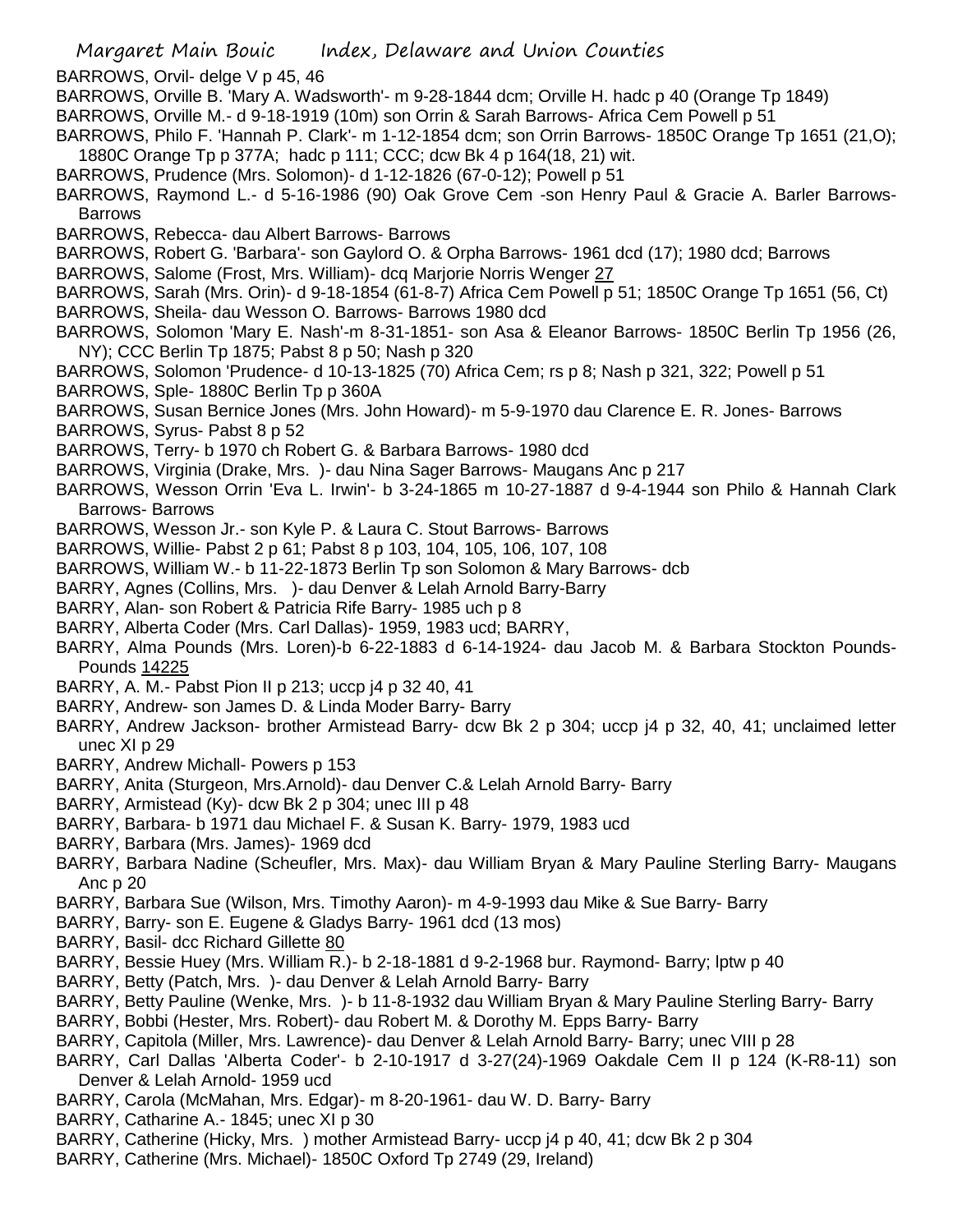- BARRY, Cathrine Mason (Mrs. )- uccp p 14, 47 (1837) dau Stephen Thompson Mason
- BARRY, Charles B. 'Francilla Emery'- b 10-29-1856 m 9-23-1880- son Y. P. & Hannah Benedict Barry- dumch p 283, 497
- BARRY, Charles Melvin 'Lynn L.Morris'- b 10-7-1941 m 10-5-1963 son Melvin E. & Virginia Snowden Barry-1985 uch p 8, 175, 179; Barry; 1949, 1959, 1971, 1973, 1975, 1979, 1981, 1983, 1991 ucd
- BARRY, Charles Victor 'Stephanie Hillard'- b 10-7-1898 m 2-20-1931- Weiser p 92
- BARRY, Danielle- twin dau Robert & Patricia Rife Barry- 1985 uch p 8
- BARRY, David J.- b 11-12-1958 d 9-28-1979 (20) Jerome IOOF D J p 118- son John W. & Donnalene Seeley Barry- Barry; 1959 ucd (7 mo)
- BARRY, Dawn- twin dau Robert & Patricia Rife Barry- 1985 uch p 8
- BARRY, Denver C.''Lelah Arnold''Fannie Fay Turner'b 6-4-1889 m(2)8-20-1923 or 4-16-1924 d 8-26(27)-1975 bur Oakdale Cem II p 139 (M-R5-9)- son Samuel & Elizabeth Copeland Barry- Barry
- BARRY, Donna- dau John William & Donnalene Seeley Barry- 1959 ucd (2)
- BARRY, Donnalene Seeley (Mrs. John William)- 1959 ucd; Barry
- BARRY, Dorothy Marie (Churchill, Mrs. )- b 9-20-1927 dau William Bryan & Mary Pauline Sterling Barry-Maugans Anc p 20
- BARRY, Dorothy M. Epps (Mrs. Robert M.)- b 7-3-1927 m 9-1947 d 1-20-1990 Oakdale Cem- dau Everett & Lyla Schertzer Epps- Barry; 1949, 1959, 1967,1971, 1975, 1979,1981, 1983 ucd
- BARRY, Eli E.- son Yalveston P. & Hannah E. Benedict Barry- dumch p 283, 497
- BARRY, Elish 'Sarah Campbell'- m 11-13-1840 dcm
- BARRY, Capt. Elisha 'Rachel Lucas''Sarah Allen'- b 9-4-1787 d 6-7-1874 Shawtown Cem Powell p 361, 366, 368- son Jacob & Mary Disney War 1812; dumch p 282, 496- 1835 men #14 p 1 Berkshire Tp; dcc Richard Gillette 20
- BARRY, Eliza- dau Elisha & Rachel Lucas Barry- dumch p 497
- BARRY, Eliza (Ruggles, Mrs. Alfred)- m 12-21-1838 dcm
- BARRY, Elizabeth Copeland (Mrs. Samuel)- Barry
- BARRY, Elizabeth Rachel (Gillett, Mrs. James W.)-b 9-6-1858 m 12-25-1878 d 7-24-1943 dau Yalveston(Yelverton Peyton) & Hannah Elizabeth Benedict Barry- dumch p 497; Richard Gillette 5; dumch p 283, 497
- BARRY, Elizabeth R. (Dutcher, Mrs. Claude Merrick)- b 4-7-1918 Marysville m 7-19-1937- Zimmerman (.35131) p 241
- BARRY, Ellen- dau James & Julia Barry- 1850C Berlin Tp 1848 (8, Ireland)
- BARRY, Ellen (Smith, Mrs. Barholemew)- m 2-6-1855 dcm
- BARRY, Elsie (Coulter, Mrs. Thayne A. Jr.)- m 1967- McKitrick p 106
- BARRY, Emma Probst (Mrs. Sylvanus L.)- Barry
- BARRY, Ervin 'Leola'- son William R. & Bessie Huey Barry- Barry; 1981, 1983 ucd
- BARRY, Esthel L Staley (Mrs. Ivan J.)- b 1912 Oakdale Cem II p 97 (H-RB-1)
- BARRY, E. Eugene 'Gladys'- 1961 dcd
- BARRY, Fannie Fay Turner (Mrs. Denver C.)- b 3-27-1888 m 4-16-1924 d 8-5-1976 Oakdale Cem II p 139 (M-R5-9) dau A. W. & Hulday Jewell Turner- Barry
- BARRY, Fay Grace- b 1982 twin dau James D. & Linda Moder Barry- Barry
- BARRY, Frances (Mrs. John A.)-b 1912- 1959, 1967, 1971, 1973, 1975, 1975, 1981 1991 ucd; D J Cem p 118, 121
- BARRY, Frances Turnmire b 1915 Oakdale CemI p 65 (O-R2-2)
- BARRY, Francilla Emery (Mrs. Charles B.)- m 9-23-1880 dau A. G. Emery- dumch p 497
- BARRY, Frank- son Charles B. & Francilla Emery Barry- dumch p 497
- BARRY, Frank O.- b 12-21-1832 d 8-27-1918 Shawtown Cem Powell p 357
- BARRY, Fred- son Denver & Lelah Arnold Barry- Barry
- BARRY, George W.- 1908 dch p 341
- BARRY, Gladys (Mrs. E. Eugene)- 1961 dcd
- BARRY, Glenda (Croy, Mrs. )- dau William R. & Bessie Huey Barry- Barry
- BARRY, Hannah Elizabeth Benedict (Mrs. Yalveston P.or Yelverton Peyton)- b 12-15-1832 m 10-17-1850-d 2-10-1905 dau Eli & Elizabeth Shaw Benedict- dumch p 283, 301, 497; dcc Richard Gillette 11
- BARRY, Harriet Ann- d 2-22-1851(20-5-27) Shawtown Cem Powell p 360 dau Caleb & Elizabeth Barry
- BARRY, Ivan J. 'Ethel L. Staley)- b 7-17-1908 Hardin Co d 6-24-1947 Oakdale Cem II p 97(H-RB-1); lptw p 45 BARRY, Jacob - 1908 dch p 496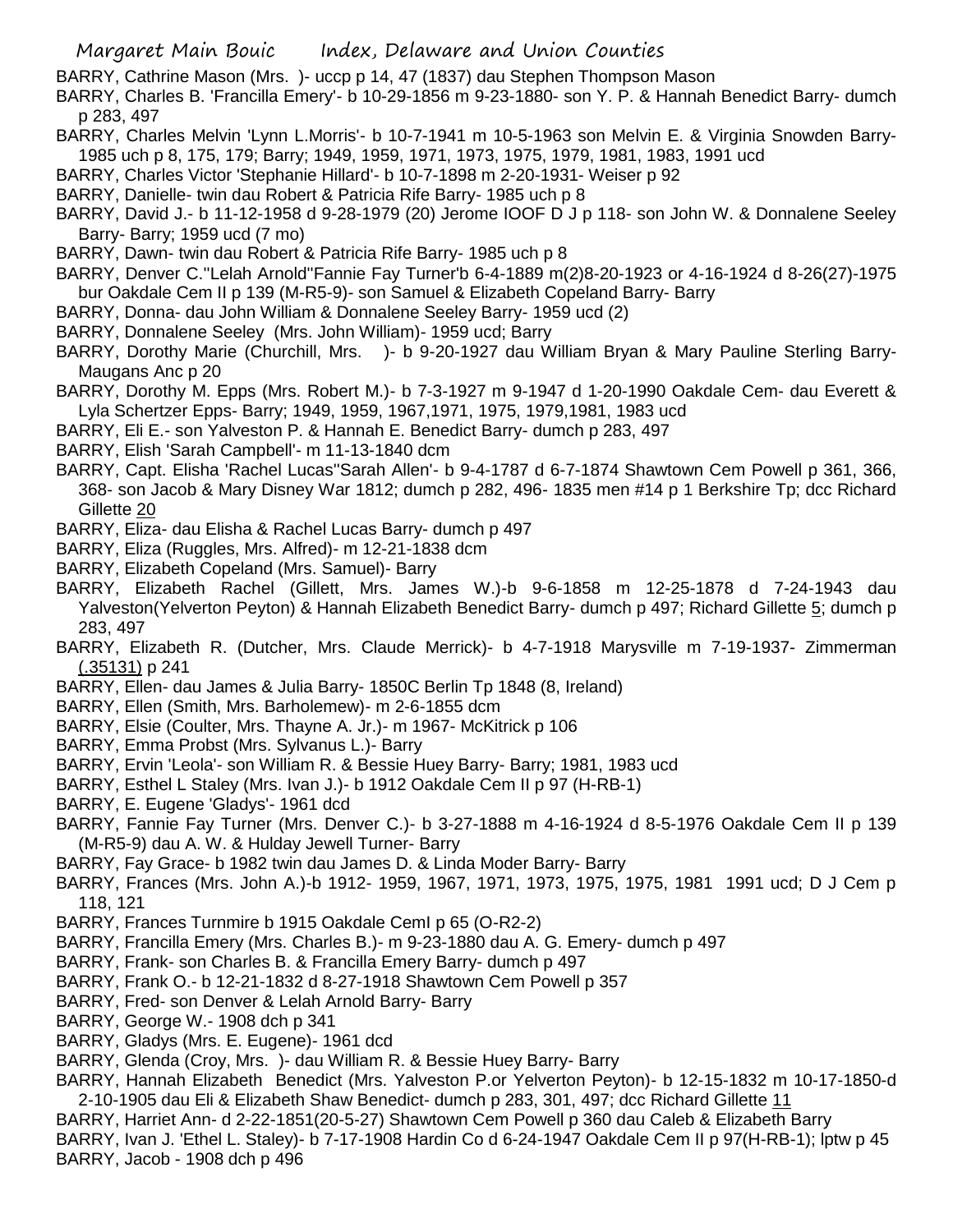- BARRY, Jacob 'Mary Disney'- b 1754 d 3-1830 son Basil Barry- dcc Richard Gillette 40
- BARRY, James 'Barbara'- 1969 dcd
- BARRY, James 'Julia'- 1850C Berlin Tp 1848 (45, Ireland)
- BARRY, James R.- son Robert M. & Dorothy Epps Barry- Barry; 1949 ucd
- BARRY, James 'Linda Moder'- Barry
- BARRY, Jane (Brenizer, Mrs. Elliott)- dau Yalvesten P. & Hannah E. Benedict Barry- dumch p 497
- BARRY, Janice (Swinning, Mrs. )- dau Denver C. & Fannie Fay Turner Barry- Barry
- BARRY, Jessie 'Myrtle Thompson'- b 1884 d 1930 NM p 27; 1985 uch p 8
- BARRY, Joann- dau Denver & Fannie Barry- b 5-28-1929 d 9-13-1929 Oakdale Cem I p 4 (E-R2-3)
- BARRY, Joann (Stage, Mrs. Thomas)- m 12-20-1980 dau Melvin E. & Virginia Snowden Barry- 1959 ucd (1 1/2); 1985 uch p 8
- BARRY, Jody- b 1958 dau Melvin E. & Virginia Barry- b 1957-1967, 1971,1975 ucd
- BARRY, John- 1850C Orange Tp 1777 (28)
- BARRY, John- brother Armistead Barry- dcw Bk 2 p 304
- BARRY, John- son Ralph Leroy Barry- Barry
- BARRY, John A. 'Frances'-b 3-22-1904 d 10-26-1978 bur Jerome IOOF D J Cem p 118, 121- son Sylvanus S. & Emma Probst Barry- 1959, 1967, 1971,1973, 1975, 1979 ucd
- BARRY, John L. 'Rachel Shaw'- m 8-23-1846 dcm- son Elisha & Rachel Lucas Barry- dumch p 497
- BARRY, John William 'Donnalene Seeley'- son John A. & Frances Barry- Barry; 1959 ucd
- BARRY, John W.- b 12-17-1852 m 10-2-1873 son Yalveston P. & Hannah E. Benedict Barry- dumch p 282, 497
- BARRY, Joshua' Sarah Kenslar'- m 3-4-1841 dcm son Elisha & Rachel Lucas Barry- 1908 dch p 387; dumch p 283, 497
- BARRY, Joyce Ann- dau Carl Dallas & Alberta Coder Barry- Barry; 1959 ucd
- BARRY, Julia (Mrs. James)- 1850C Berlin Tp 1848 (40, Ireland)
- BARRY, J. Walters- son Elisha & Rachel Lucas Barry- dumch p 497
- BARRY, Kathleen Sue- (Alexander, Mrs. Jeffrey L.)- b 1954 m 6-22-1973 dau Robert & Dorothy M. Barry-Barry; 1959, 1967, 1971 ucd
- BARRY, Kathy (Jamison, Mrs. Charles)- dau Robert M. & Dorothy M. Epps Barry- Barry
- BARRY, Kenneth- son Denver Barry- Barry
- BARRY, Kenneth- son Sylvanus S. & Emma Probst Barry- Barry
- BARRY, Katharyn Muladore (Schrader, Mrs. ) div (Mrs. Victor)(Kramer, Mrs. Ira) div- Pounds (142251); 1949, 1959, 1967, 1973, 1975, 1979 ucd; D J Cem p 120
- BARRY, Kristi- b 1978 dau Michael F. & Susan Barry- 1983 ucd
- BARRY, La Donna Sue Gullette (Mrs. Richard Scott)- m 5-27-1972 dau Ralph & Helen Gullette- Barry
- BARRY, La Donna (Rausch, Mrs. Lloyd)(Davie, Mrs. )- b 3-22-1936 m 1953- Rausch (142222), (19922), (1(10)3321)
- BARRY, Lawrence- Radnor Tp delge VII p 19
- BARRY, Leann- b 8-13-1964 dau Charles Melvin & Lyn Morris Barry- 1973, 1975, 1979, 1981 ucd; 1985 uch p 8
- BARRY, Lelia (Goolde, Mrs. Morton)- b 12-1-1933 m 10-19-1957 dau Charles Victor & Stephanie Hillard Barry-Weiser p 92
- BARRY, Leola/Leona (Mrs. Ervin)- Barry; 1981, 1983 ucd
- BARRY, Leslie- ch Robert & Patricia Rife Barry- 1985 uch p 8
- BARRY, Lila- dau Charles B. & Francilla B. Emery Barry- dumch p 497
- BARRY, Linda Moder (Mrs. James)- dau Paul Moder- Barry
- BARRY, Lloyd Kenneth- son Denver C. Barry- Barry
- BARRY, Lonny Bryan- b 2-21-1934 son William Bryan & Mary Pauline Sterling Barry- Maugans Anc p 20
- BARRY, Loren 'Alma Pounds'- d 9-23-1965(83) bur. NM son Samuel & Elizabeth Rose Copeland Barry-Pounds (14225); Barry; 1949, 1959 ucd
- BARRY, Loretta (Fitzpatrick, Mrs. Frank v.)- Barry; Fitzpatrick
- BARRY, Lori- dau Robert & Patricia Rife Barry- 1985 uch p 8
- BARRY, Lorinda Jane- see Jane Brenizer
- BARRY, Lucy C.- uccp p 32 (1846)
- BARRY, Lucy Katherine- dau John Barry- dcw Bk 2 p 304; uccp j4 p 40, 41
- BARRY, Lyn Morris (Mrs. Charles Melvin)-m 10-5-1963 dau John Morris- 1985 uch p 8, 175; 1971, 1973,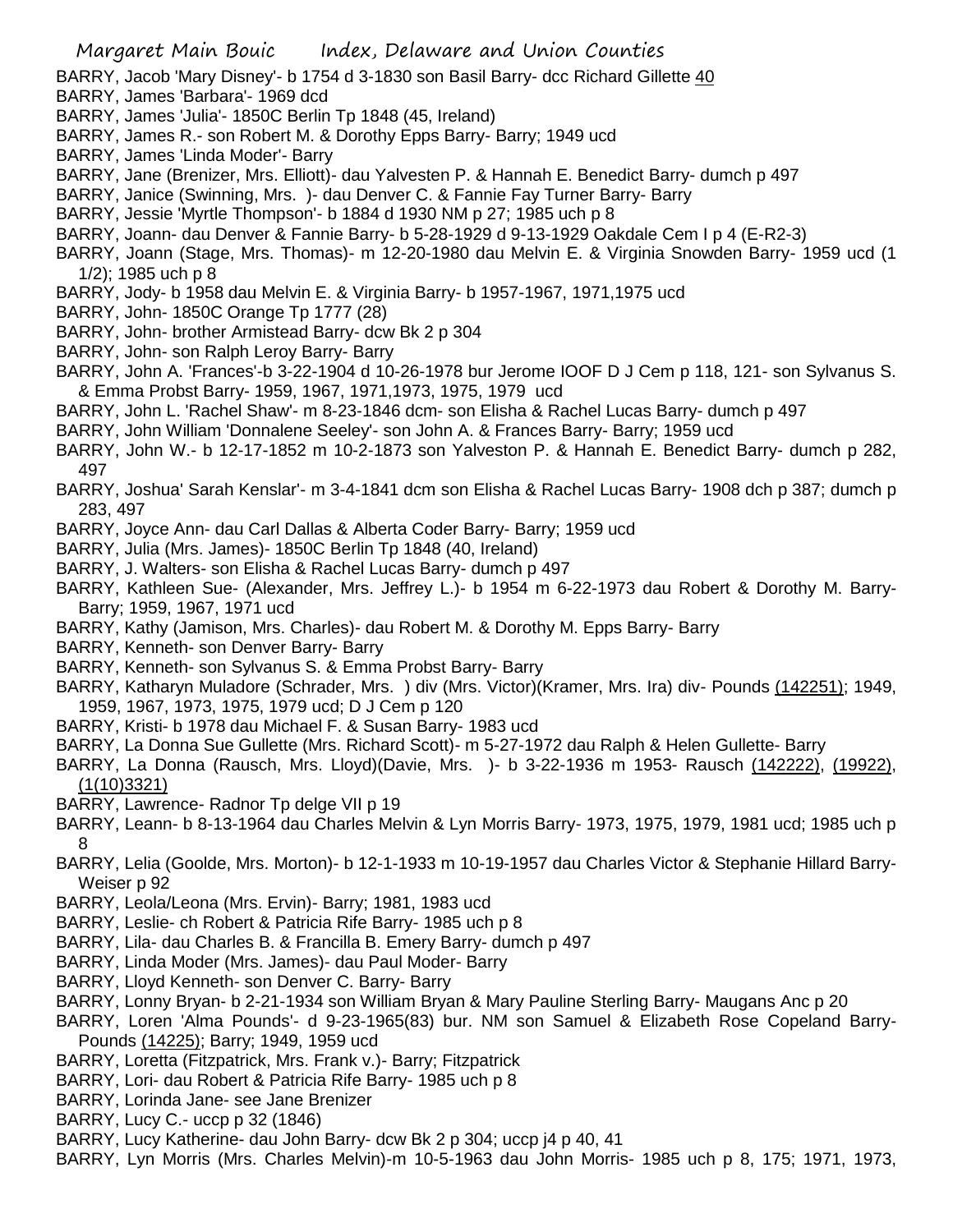1979, 1981, 1983, 1991 ucd

- BARRY, Margaret (Culp, Mrs. )- dau Sylvanus S. & Emma Probst Barry- Barry
- BARRY, Maria (Gattshall or Cutshaw, Mrs. Phillip)- m 10-22-1840 dau Elisha & Rachel Lucas Barry- dumch p 497
- BARRY, Mark Richard- 1-26-1982 d 3-27-1982 (2 mos)bur Oakdale Cem II p 139 (M-R5-9)- son James D. & Linda Moder Barry- Barry
- BARRY, Martha- b 5-5-1819 d 5-22-1907 Shawtown Cem Powell p 361- dumch p 497
- BARRY, Mary- Pabst O
- BARRY, Mary Ann (Shaw, Mrs. Jonathan Jr.)- b 9-7-1822 m 11-7-1839 dau Elisha & Rachel Lucas Barrydumch p 246, 302, 497; Pabst Pion II p 226
- BARRY, Mary Disney (Mrs. Jacob)- d 1843- dcc Richard Gillette 41
- BARRY, Mary Pauline Sterling (Mrs. William Bryan)- b 5-31-1909 m 11-22-1922 dau Frank & Ruth Marie Maugans Sterling- Maugans Anc p 20
- BARRY, Mary (Rockhold, Mrs. )- dau Denver C. & Fannie Fay Turner Barry- Barry
- BARRY, Mary Shively- dau John & Eliza B. Cooke Shiveley- 1908 dch p 844
- BARRY, Matthew James- b 4-7-1975 son James & Linda Moder Barry- Barry
- BARRY, Melvin E. 'Virginia E.Snowden'- b 6-26-1917 m 6-8-1940 son Jesse & Myrtle Thompson Barry- 1985 uch p 8, 130; 1949, 1959,1967, 1971, 1973,1975, 1979, 1981, 1983, 1991 ucd
- BARRY, Michael- b 1952 son Robert M. & Dorothy M. Barry- 1959, 1967, 1975 ucd
- BARRY, Michael 'Catherine'- 1850C Oxford Tp 2749 (26,Ireland)
- BARRY, Michael F. 'Susan K.'- 1979, 1983 ucd
- BARRY, Michael Paul- b 10-19-1971 son James & Linda Moder Barry- Barry
- BARRY, Minnie Ocker (Mrs. John W.)- m 10-2-1873 dau Thomas & Ann Silver Ocker- dumch p 283
- BARRY, Mordecai- son Elisha & Rachel Lucas Berry- dumch p 497
- BARRY, Myrtle Thompson (Mrs. Jesse)- b 1894 NM p 27; 1985 uch p 8
- BARRY, Nellie (Dillin, Mrs. )- dau Sylvanus S. & Emma Probst Barry- Barry
- BARRY, Norma (Mrs. Ralph Leroy)-d 10-1967- Barry
- BARRY, Oma (Kilfian, Mrs. Arbie Lewis)- Hoskins 5,6
- BARRY, Maj. P.- 1880 dch p 269
- BARRY, Patricia K. Rife (Mrs. Robert E.)- dau Stella Rife- Barry; 1985 uch p 8
- BARRY, Patrick Frank- b 9-5-1949 son William Bryan & Mary Pauline Sterling Barry- Maugans Anc p 20
- BARRY, Rachel- dau Elisha & Rachel Lucas Barry- dumch p 497
- BARRY, Rachel Lucas (Mrs. Elisha)- b 1-3-1798 Md. m 1-10-1816 d 6-10-1835(32) Shawtown Cem Powell p 366; dau John & Rachel Belt Marriott Lucas- dcc Richard Gillette 21
- BARRY, Rachel Shaw (Mrs. John L.)- m 8-23-1846 dcm
- BARRY, Ralph W.-b 9-9-1883 d 7-16-1886 Shawtown Cem Powell p 357- son Charles B. & Francilla Emery Barry- dumch p 497
- BARRY, Ralph Leroy 'Norma'- d 9-6-1960(60) bur. Kenton- Barry
- BARRY, Raymond A.- 1980 dcd
- BARRY, Raymond C.- son John A. & Frances Barry- 1959 ucd
- BARRY, Raymond- son Sylvanus S. & Emma Probst Barry- Barry
- BARRY, Richard- Powers p 8, 164
- BARRY, Richard- son Denver C. & Fannie Fay Turner Barry- Barry
- BARRY, Richard Thrall- son Robert & Dorothy Barry- 1949 ucd
- BARRY, Richard- son Michael & Catherine Barry- 1850C Oxford Tp 2749 (1,O)
- BARRY, Richard L.- 1967,1979, 1981, 1983, 1991 ucd
- BARRY, Richard Scott 'La Donan Sue Gullette'- m 5-27-1972 dau Ralph & Helen Gullette- Barry
- BARRY, Ricky- grandson Everett Epps- 1949 ucd (2)
- BARRY, Robert E.'Patricia K. Rife'- b 12-20-1945 m 9-3-1966 son Melvin E. & Virginia Snowden Barry- 1949, 1959 ucd(13); Barry;1985 uch p 8
- BARRY, Robert- son Denver Barry- Barry
- BARRY, Robert M. 'Dorothy M. Epps'- m 9-1947 Barry; 1949, 1959, 1967, 1971, 1975, 1979, 1981, 1983 ucd
- BARRY, Roberta Kay- b 1956 dau Robert M. & Dorothy M. Barry- 1959, 1967, 1971 ucd
- BARRY, Rosanna (Stickford, Mrs. George)- b 2-24-1943 m 9-14-1963 dau Melvin E. & Virginia Snowden Barry- 1949, 1959 ucd(16); 1985 uch p 8
- BARRY, Rose Elizabeth- dau Carl Dallas & Alberta Coder Barry- Barry; 1959 ucd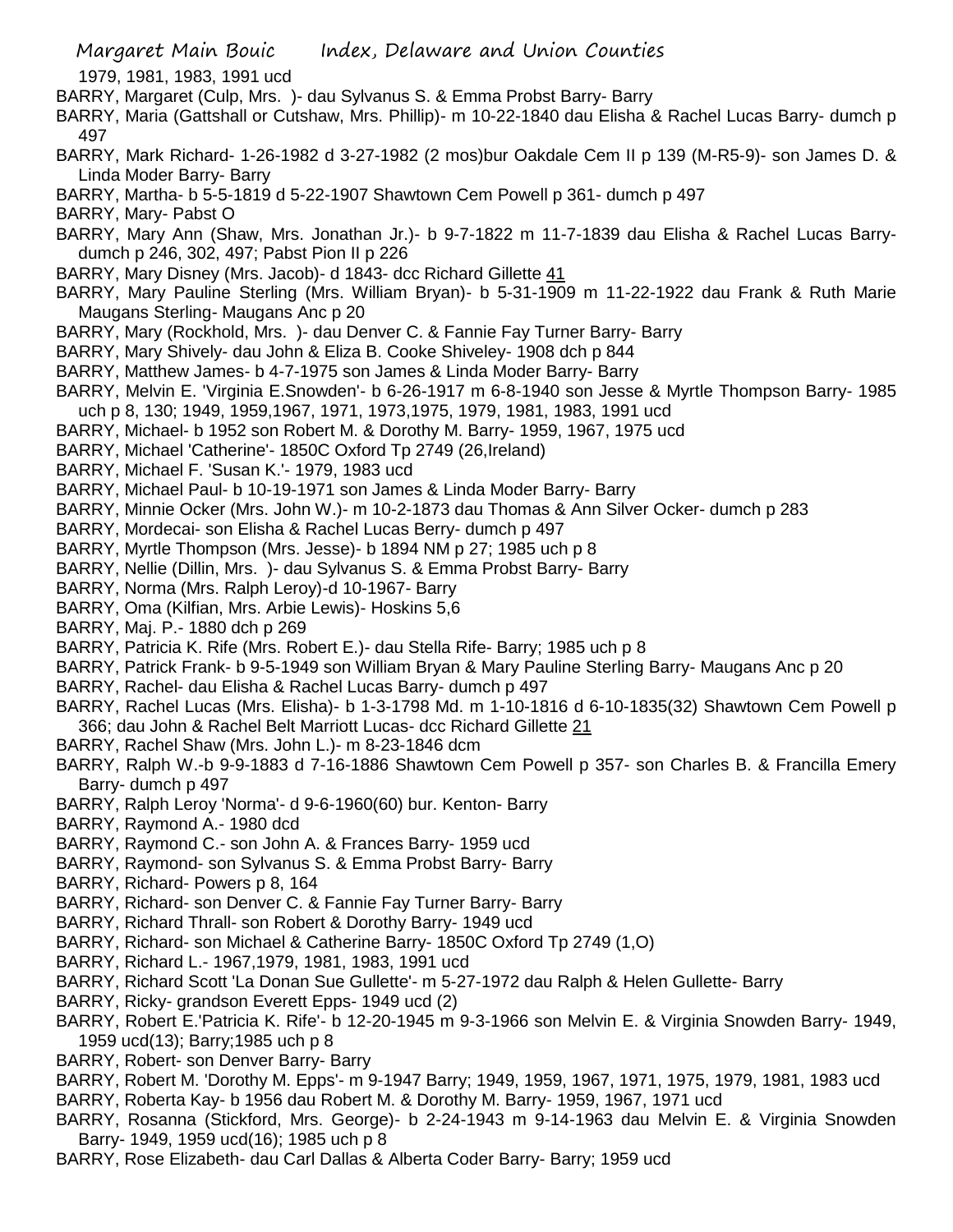- BARRY, Samuel 'Elizabeth Copeland'- Barry
- BARRY, Sarah Allen (Mrs. Elisha)- dumch p 496
- BARRY, Sarah- b 1-30-1826 d 3-3-1890 Shawtown Cem Powell p 361, 366 dau Elisha & Rachel Lucas Barrydumch p 496
- BARRY, Sarah Campbell (Mrs. Elish)- m 11-13-1840 dcm
- BARRY, Sarah Kenslar (Mrs. Joshua)- m 3-4-1841 dcm
- BARRY, Sharon (Higginbotham, Mrs. )- dau John A. & Frances Barry- 1959 ucd
- BARRY, Stephanie Hillard (Mrs. Charles Victor)- b 6-18-1906 m 2-20-1931 dau Harry Robert & Lillian Stevens Hillard- Weiser p 92
- BARRY, Susan- dau John A. & Frances Barry- 1959 ucd
- BARRY, Susan- dau James & Julia Barry- 1850C Berlin Tp 1848 (12,Ireland)
- BARRY, Susan (Gibson, Mrs. Martin Luther)- b 1828 dcc Susan Cain Jackson 59
- BARRY, Susan K. (Mrs. Michael F.)- 1979, 1983 ucd
- BARRY, Sylvanus S. 'Emma Probst'- Barry
- BARRY, Thomas- son James & Julia Barry0 1850c Berlin Tp 1848 (10, Ireland)
- BARRY, Timothy- b 5-15-1967 son Charles Melvin & Lynn Barry- 1973, 1975, 1979, 1981, 1983 ucd; 1985 uch p 8
- BARRY, Tracy- b 1975 son Michael f. & Susan K. Barry- 1979, 1983 ucd
- BARRY, Velma (Milligan, Mrs. Lester)- 1985 uch p 97
- BARRY, Victor Donald 'Katharyn Muiladore'- b 6-23-1913 d 1-5-1970 bur NM- JJerome IOOF DJ Dem p 110; Pounds 142251; 1949, 1959, 1967 ucd
- BARRY, Victoria (Wolford, Mrs. Ronald) div m(1) 7-1964 dau Victor & Katharyn Muladore Barry- Pounds 1422411; 1949, 195 ucd
- BARRY Vida- dau Charles B. & Francilla Emery Barry- dumch p 497
- BARRY, Virginia E. Snowden (Mrs. Melvin E.)- b 7-18-1920 m 6-8-1940 dau Charles B. & Blanche Richardson Snowden- 1985 uch p 8, 130; 1949, 1959, 1967, 1971, 1973, 1975, 1979, 1981, 1983, 1991 ucd
- BARRY, Virginia (Heil, Mrs. Thomas)- Barry; Heil
- BARRY, Walter W.- b 11-26-1887 d 5-10-1907 Shawtown Cem Powell p 357 son Charles B. & Francilla Emery Barry- dumch p 497
- BARRY, Wanda Jean- b 5-4-1940 dau Ervin & Leola/Leona Walker Barry- Barry
- BARRY, William Bryan 'Mary Pauline Sterling'- m 11-22-1922 Maugans Anc p 20; 1985 ucd p 161
- BARRY, William L.- 1880C Delaware Town p 533C
- BARRY, William R. 'Bessie Huey'- b 1878 d 1947 Raymond Cem lptw p 40
- BARRY,. Yalveston P. (Yelverton Peyton) 'Hannah Elizabeth Benedict'- b Licking Co 3-12-1832 m 10-17-1850 d 10-22-1904 son Elisha & Rachel Lucas Barry- dcc Richard Gillette 10 dumch p 282, 283, 496; Pabst Pion II p 226
- BARSDALE, William- unec XII p 41
- BARSEL/BIURSEL, Manerva (Mrs. William)- 1880C JacksonTp p 227 (48,O,O,O)
- BARSEL, William 'Manerva'- 1880C Jackson Tp p 0227 (49, Ger,Ger,Ger)
- BARSEL, William- son William & Manerva Barsel-1880C Jackson Tp p 227 (7,O,Ger,O)
- BARSHAM, Susanna (Capen, Mrs. John)- b 1-28-1642/3 m 11-19-1662 dau William & Annabella Barshamdcc Maxson Greene 641
- BARSON, David L.- dcw bk 4 p 38 (secur)
- BARSTOW, Corwin 'Rosie Irene Main'- Asp (1975)
- BARSTOW, Elizabeth (Randall, Mrs. William)- dau Mathew Barstow- Maugans Anc p 111
- BARSTOW, George- b 1814 son Mathew Barstow- Maugans Anc p 111
- BARSTOW, John- son Mathew Barstow- Maugans Anc p 111
- BARSTOW, Marcia (Mrs. Michael)- Maugans Anc p 111
- BARSTOW, Mathew- Maugans Anc p 111
- BARSTOW, Michael 'Marcia'- d 1676 son Mathew Barstow- Maugans Anc p 111
- BARSTOW, Rosie Irene Main (Mrs. Corwin)-b 5-7-1880 dau Eugene Frederic & Adelia Stillman Main- Asp 1975
- BARSTOW, Susan (Perry, Mrs. William)- dau Mathew Barstow- Maugans Anc p 110, 112
- BARSTOW, Susanna (Randall, Mrs. Isaac)- m 11-19-1686 d 2-16-1691/2- Maugans Anc p 115
- BARSTOW, William- son Mathew Barstow- Maugans Anc p 111
- BARTA, David- b 1973 son Wayne J. & Peggy A. Barta- 1980 dcd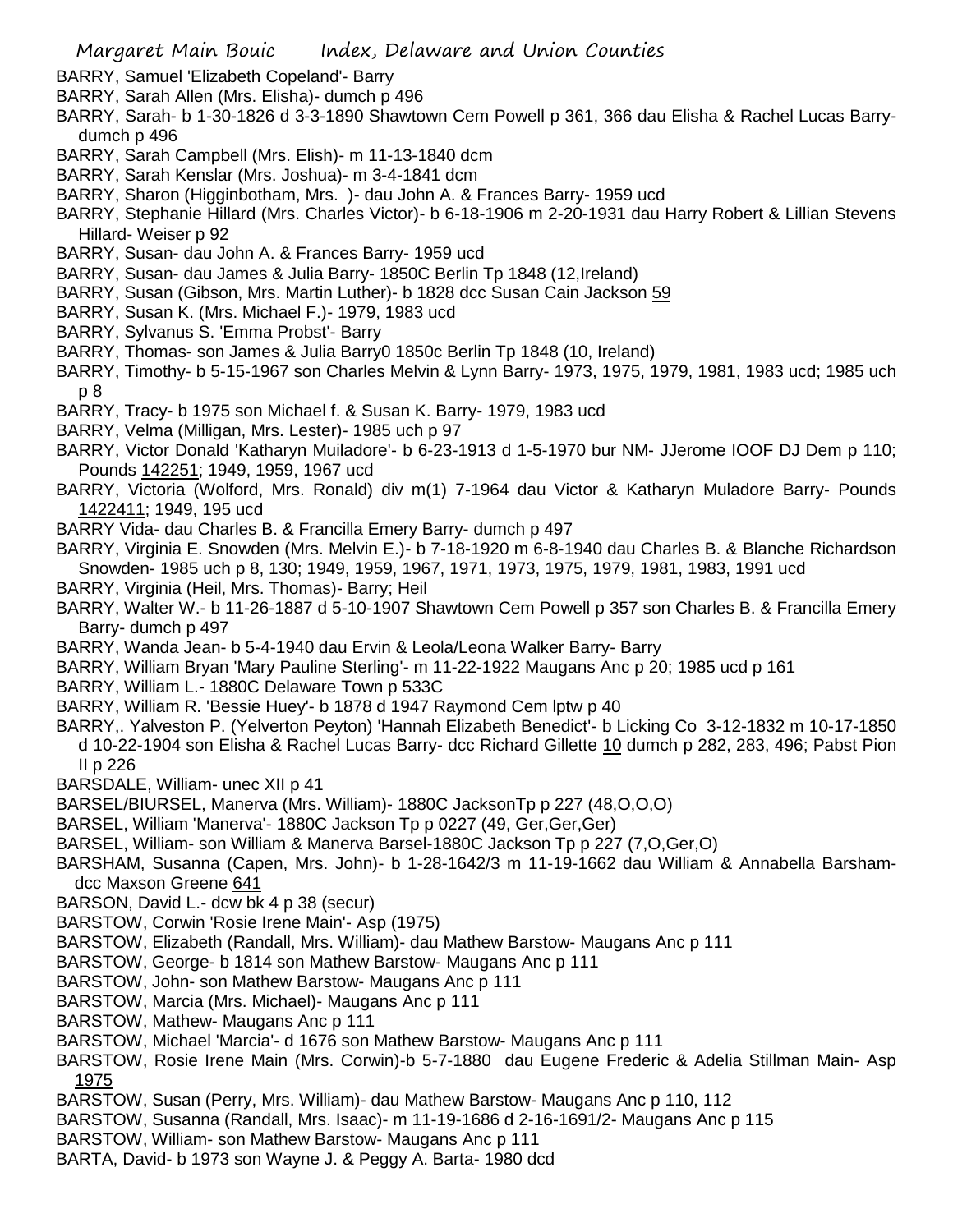Margaret Main Bouic Index, Delaware and Union Counties BARTA, Eric- b 1970 son Wayne J. & Marg Barta- 1971, 1980 dcd BARTA, Marg (Mrs. Wayne J.)- 1971, 1980 dcd BARTA, Wayne J.'Marg'- 1971, 1980 dcd BARTEL, Barbara A.- 1991 ucd BARTEL, Catherine Polver (Mrs. William C.)- m 12-26-1821 Madison Co- unec VII p 10 BARTEL, Emma Katherine (Burkholder, Mrs. John Henry)- b 7-30-1871 d 10-10-1955- Weiser p 124 BARTEL, William- 1959 ucd BARTEL, William C. 'Catherine Polver'- m 12-26-1821 Madison Co unec VII p 10 BARTELD, Diane A. (Mrs. Ralph T.)- 1967 ucd BARTELD, Doug- b 1957 son Ralph T. & Diane A. Barteld- 1967 ucd BARTELD, Janet- b 1966 dau Ralph T. & Diane A. Barteld- 1967 ucd BARTELD, Laura- b 1960 dau Ralph T. & Diane A. Barteld- 1967 ucd BARTELD, Mark- b 1956 son Ralph T. & Diane A. Barteld- 1967 ucd BARTELD, Paul- b 1962 son Ralph T. & Diane A. Barteld- 1967 ucd BARTELD, Ralph T. 'Diane A.'- 1967 ucd BARTELD, Ruth- b 1965 dau Ralph T. & Diane A. Barteld- 1967 ucd BARTELD, Susan- b 1953 dau Ralph T. & Diane A. Barteld- 1967 ucd BARTELD, Tim- b 1958 son Ralph T. & Diane A. Barteld- 1967 ucd BARTELD, William b 1954 son Ralph T. & Diane A. Barteld- 1967 ucd BARTELL, James R.- 1980 dcd BARTELLAS, Bertha (Mrs. William)- 1949 ucd BARTELLAS, Billy- son William & Bertha Bartellas- 1949 ucd BARTELLAS, Lewis- son William & Bertha Bartellas- 1949 ucd BARTELLAS, William 'Bertha'- 1949 ucd BARTELLAS, Wilma- dau William & Bertha Bartellas- 1949 ucd BARTELS, Barbara A. (Mrs. William J.)- 1967, 1971, 1973, 1975, 1979, 1981, 1983 ucd BARTELS, Barbara Ann- b 1-20-1948 dau William Bundy & Eugenie Marie Shrader Bartels- Weiser p 285 BARTELS, Bertha Helen Amarine (Mrs. W. Bundy)- b 3-11-1894 m 3-29-1917 dau Louis & Miriam Mabel Rhoads Amarine- Weiser p 284 BARTELS, Bertha Sigler (Mrs. William J.)- d 3-3-1952 York Cem p 90; Bartels BARTELS, Bertha- d 2-13-1959 dau William J. & Bertha Bartels- York Cem p 90 BARTELS, Catharine Warner (Witmer, Mrs. Franklin Irving)- b 7-1-1909 m 12-2-1939- Weiser p 401 BARTELS, Charles - son William & Bertha Sigler Bartels- Bartels BARTELS, Clara M.Hershberger (Mouser, Mrs. Herbert) (Mrs. Williams J.)- b 3-12-1907 d 3-31-1986 (79) Claibourne Cem- dau Daniel & Clara Slater Hershberger- Bartels; 1971, 1973, 1975, 1979, 1981, 1983 ucd BARTELS, Eugenie Marie Shrader (Mrs. William Bundy)- b 8-16-1925 m 9-16-1945- Weiser p 285 BARTELS, John R.- 1980 dcd BARTELS, Kenneth Alan- b 12-7-1951 son William Bundy & Eugenie Marie Shrader Bartels- Weiser p 285 BARTELS, Miranda- b 1990 dau Roland E. & Tammy L. Bartels- 1991 ucd BARTELS, Rol(l)and E.'Tammy L.'- b 1964 son William J. & Barbara A. Bartels- 1967, 1971, 1973, 1975, 1979, 1981, 1983, 1991 ucd BARTELS, Russ L.- son William & Barbara A. Shirk Bartels- Bartels

- BARTELS, Tammy L. (Mrs. Roland E.)- 1991 ucd
- BARTELS, William Bundy 'Eugenie Marie Shrader'- b 3-21-1923 m 9-16-1945 son W Bundy & Bertha Helen Amarine Bartels- Weiser p 285
- BARTELS, W. Bundy 'Bertha Helen Amarine'- b 7-17-1889 m 3-29-1917-Weiser p 285
- BARTELS, William J. 'Barbara A. Shirk'-b 8-9-1937 m 10-2-1962 d 7-26-1986 bur York Cem-son William J. & Bertha Sigler Bartels- Bartels; 1949, 1959, 1967, 1971, 1973, 1975, 1979, 1981, 1983 ucd
- BARTELS, William J.'Bertha Sigler''Clara'- b 6-7-1894 d 2-7-1969 WWI- York Cem p 90- Bartels
- BARTELS, Wilma Jean (Wood, Mrs. Roland)- b 8-9-1937 m 4-10-1955 d 11-8-1982 bur Prospect Cem dau William & Bertha Sigler Bartels- Bartels; Wood
- BARTELT, Carl Jane- b 5-1-1944 ch Harold Crist & Susan Marie Zuck Bartelt- Weiser p 121
- BARTELT, Deloris Jean- b 4-1-1936 cau Harold Crist & Susan Marie Zuck Bartelt- BARTELT, 121
- BARTELT, Harold Crist- 'Susan Marie Zuck'- b 5-22-1912 m 11-26-1932- Weiser p 121
- BARTELT, Mary Louise- b 11-29-1950 dau Harold Crist & Susan Marie Zuck Bartele- Weiser p 121
- BARTELT, Robert Dean 'Ruth Ann Shafer'- b 11-17-1933 m 6-1-1957 son Harold Crist & Susan Marie Zuck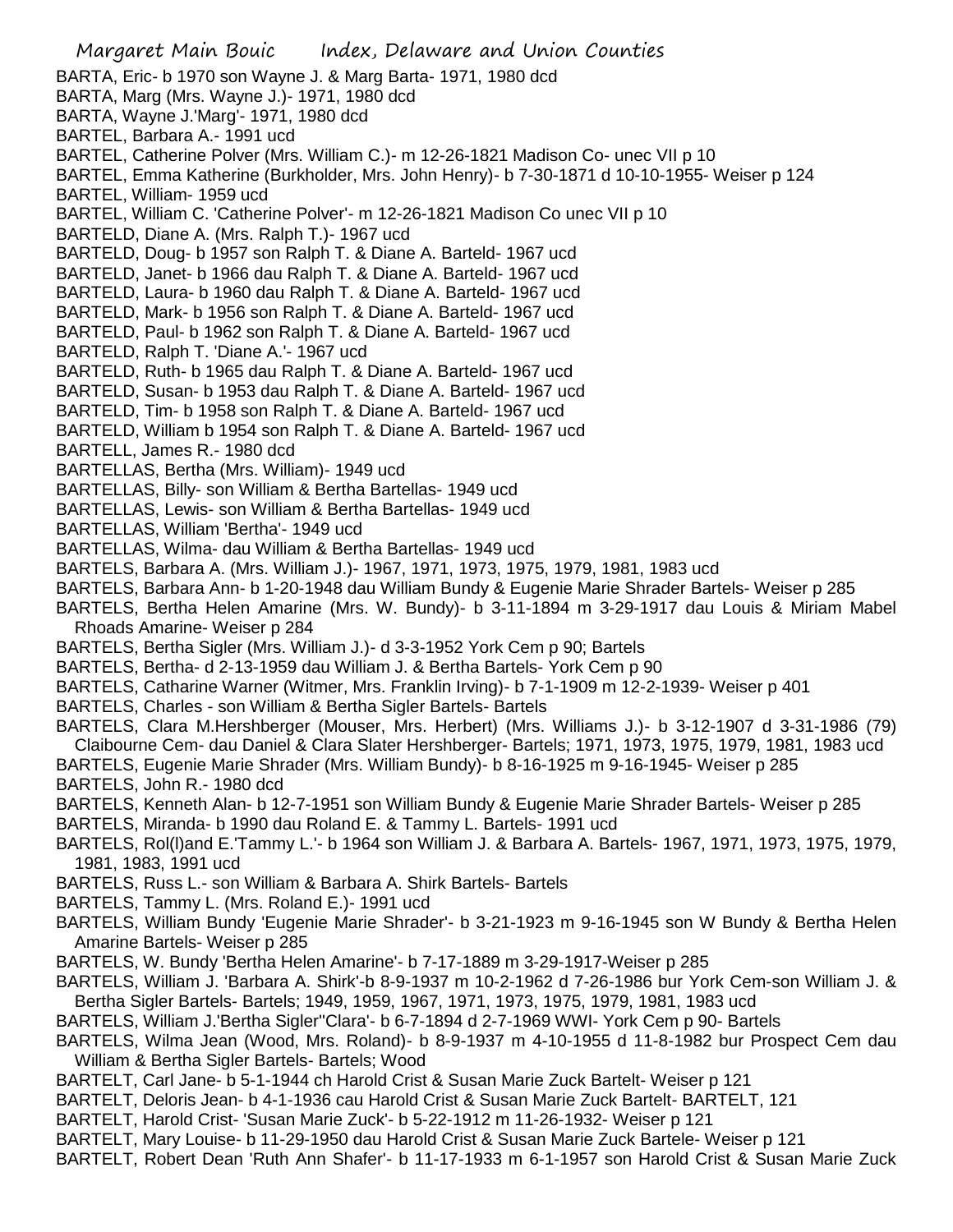- BARTELT, Ruth Ann Shafer (Mrs. Robert Dean)- b 11-30-1938 m 6-1-1957- Weiser p 121
- BARTEMUS, Jane- 1850C Delaware Town 983 (40, Wales)
- BARTEN, Floy Fay (Holman, Mrs. John Trice)- b 11-4-1915 m 11-22-1933 dau George Frank & Mallie Maude Ditmars- Weiser p 116
- BARTEN, George Frank 'Mallie Maude Ditmars'- b 12-13-1886 m 6-10-1908 d 9-4-1921- Weiser p 11
- BARTEN, Mallie Maude Ditmars (Marian)(Mrs. George Frank)- b 6-8-1883 m 6-10-1908- dau James Sherman & Mary Burkholder Ditmars- Weiser p 116
- BARTEN, Marion B.- b 3-12-1910 d 6-10-1910 ch George Frank & Mallie Maude Ditmars Barten- Weiser p 116 BARTEN, William- 1880C Trenton Tp p 459C
- BARTER, Alvin- son William & Hannah Barter- 1860C Union Tp 493-496 p 69 (21,O)
- BARTER, Elizabeth A.- dau William & Hannah Barter- 1860C Union Tp 493-496 p 69 (27,O)
- BARTER, Hannah (Mrs. William)- 1860C Union Tp 493-496 p 69 (63, Pa)
- BARTER, Harvey- son William & Hannah Barter- 1860C Union Tp 493-496 p 69 (29,O)
- BARTER(BANTER?), Henry- 1850C Delaware Tp (55, Ky)
- BARTER, Martha L.- 1860C Union Tp 658-664 p 92 (27,O)
- BARTER, Quincey- son William & Hannah Barter- 1860C Union Tp 493-496 p 69 (31,O)
- BARTER, William 'Hannah'- 1860C Union Tp 493-496 p 69 (57, Pa)
- BARTH, Amy J. (Mrs. G. F.)- d 12-3-1875 (35-2-25) Price Cem djlm p 22
- BARTH, Ann (Swain, Mrs. )- dau Frank & Mary Kearn Barth- barth
- BARTH, Anna- d 1875 (35) mt 3 p 29
- BARTH, Charles- son Henry & Christian Barth- 1860C Jackson Tp 1106-1120 p 147 (19, Ger); 1870C Jackson Tp 11 p 2 (30, Saxony); 1880C Jackson Tp p 222A (5, Ill, Bav,O); nephew William Bell
- BARTH, Charley H.- b 1875 d 1958 Price Cem djlm p 64
- BARTH, Christian (Mrs. Henry)- 1860C Jackson Tp 1106-1120 p 147 (54, Ger); 1870C Jackson Tp 11 p 2 (65, Saxony)
- BARTH, Donald- brother Vincent D. Barth- Barth
- BARTH, Duncan N. 'Marilyn Jo Matthews' -son Vincent D. & Norma Bell Barth- Barth; 1980 dcd
- BARTH, Flora (Mrs. Vincent D.)- Barth
- BARTH, Frank 'Mary Kearn'- Barth
- BARTH, Galin- son Frank & Mary Kearn Barth- Barth
- BARTH, George- Pabst 1 p 36
- BARTH, G. F. 'Amy J.'- djlm p 22
- BARTH, Henry- 1880C Delaware Town p 493A
- BARTH, Henry 'Christian'- 1860C Jackson Tp 1106-1120 p 147 (64, Ger); 1870C Jackson Tp 11 p 2 (73, Saxony)
- BARTH, Jack- brother Vincent D. Barth- barth
- BARTH, Jodi- dau Duncan & Marilyn Jo Matthews- Barth
- BARTH. Rev. John- 1880 dch p 402; 1908 dch p 250
- BARTH, Julia (Davis, Mrs. Roy)- dau Frank & Mary Kearn Barth- Barth
- BARTH, Lou (Kraby, Mrs. )- dau Frank & Mary Kearn Barth- Barth
- BARTH, Louisa Denzer (Mrs. )- sister Bernhard Denzel- Powell p 309
- BARTH, Marilyn Jo Matthews (Mrs. Duncan N.)- b 1946 m 1972 dau Ralph & Merle Ross Matthews- Barth; 1980 dcd
- BARTH, Mary Kearn (Mrs. Frank)- Barth
- BARTH, Mildred (Haugen, Mrs. )- dau Frank & Mary Kearn Barth- barth
- BARTH, Minnie L. (Kraby, Mrs. Clarence)- b 4-7-1898 m 1922d 1-15-1987 dau Frank & Mary Kearn Barth-Barth; Kraby
- BARTH, Norma Bell (Mrs. Vincent D.)- Barth
- BARTH, Regina Christina (Siegler, Mrs. Johann Michael)- b 1784 d 1823 ped Trella Hemmerly Romine #75 un co gen soc, unec VI p 34
- BARTH, Rose- dau Henry & Christian Barth- 1860C Jackson Tp 1106-1120 p 147 (21, Ger)
- BARTH, Scott- son Duncan & Marilyn Jo Matthews Barth- Barth
- BARTH, Vincent D. 'Norma Bell''Flora'- d 7-12-1990 (80) Walnut Grove Cem- Barth
- BARTH, W. Henry- b 6-17-1887 Delaware Town- son Henry & Augusta merton Barth- dcb
- BARTH, William- son Henry & Christian Barth- 1860C Jackson Tp 1106-1120 p 147 (14, Ger); 1870C Jackson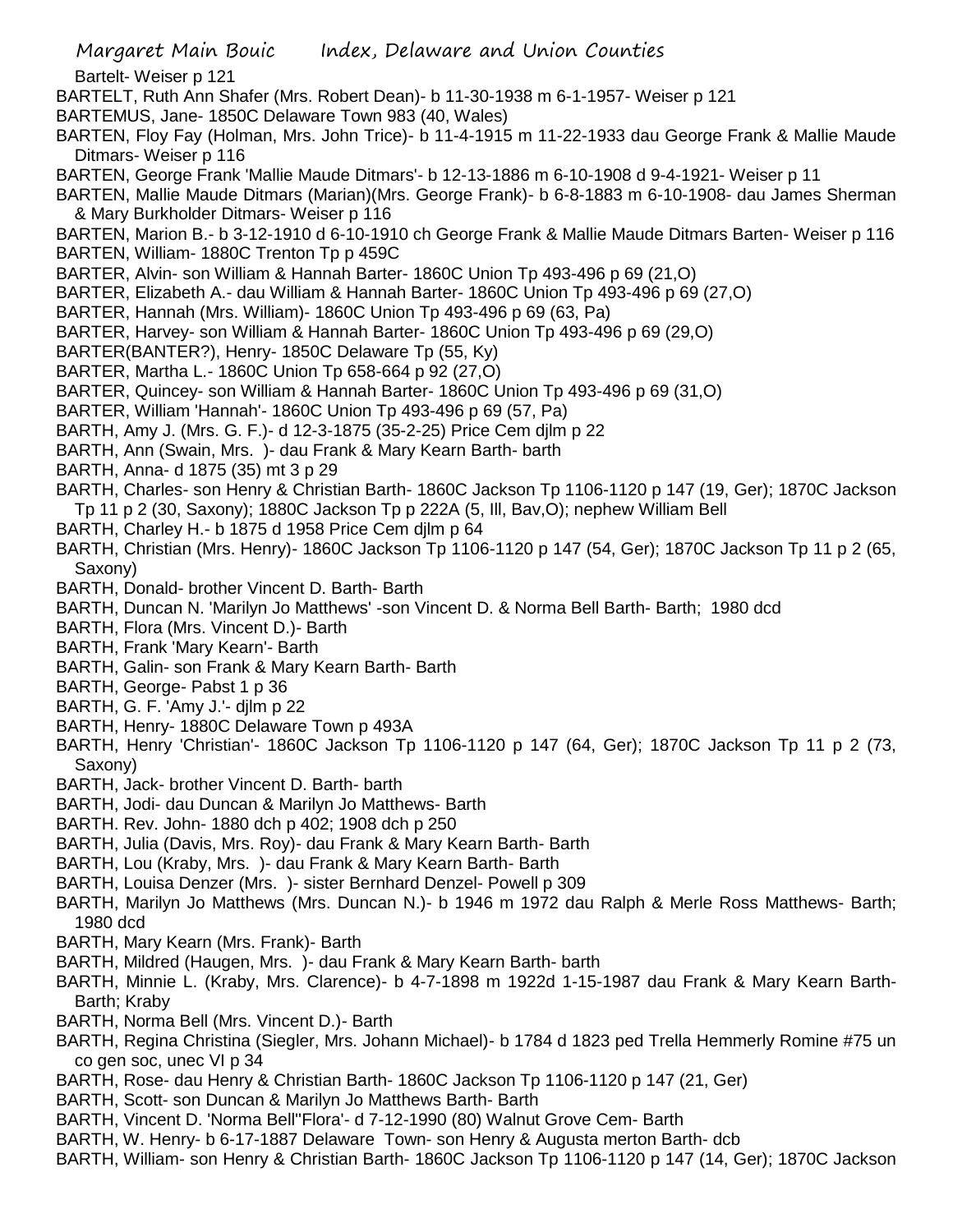- Tp 11 p 2 (22, Saxony); 1880C Jackson Tp p 0229; 1877 uca p 22,103
- BARTH, Winfield- son Frank & Mary Kearn Barth- Barth
- BARTHA, Daniel Stephen- b 6-20-1981 son James & Nancy R. Bartha- Bartha
- BARTHA, James S. 'Nancy R.'-1980 dcd; Bartha
- BARTHA, Jane Emily- b 9-7-1986 dau James S. & Nancy R. Bartha- Bartha
- BARTHA, Nancy R. (Mrs. James S.)- 1980 dcd; Bartha
- BARTHELMUS, Jean- 1980 dcd
- BARTHLETT, Amber Denise- b 9-18-1962 dau Rayford L. & Florence Elizabeth Charles Barthlett- Maugans Anc p 182
- BARTHLETT, Florence Elizabeth Charles (Mrs. Rayford L.)- b 1-10-1939 dau Paul Edward & Louisa Harriet Perry Charles- Maugans Anc p 182
- BARTHLETT, Rayford L. 'Florence Elizabeth Charles)- Maugans Anc p 182
- BARTHLEY, Jacob 'Sarah West'- m 5-22-1806 onwq I
- BARTHLEY, Sarah West (Mrs. Jacob)- m 5-22-1806 onwq I
- BARTHMUS, Brigitte- dau Johann Barthmus- Barthmus
- BARTHMUS, Hans 'Linda Kleiber'- son Johann Barthmus- Barthmus; Rausch (151441); 1973, 1975, 1979, 1981, 1983 ucd
- BARTHMUS, Herta (Mrs. John)- 1971, 1973, 1975 ucd
- BARTHMUS, James Christopher- b 9-11-1973 son Hans & Linda Kleiber Barthmus- Rausch 1514411; 1975, 1979, 1981, 1983 ucd
- BARTHMUS, John 'Herta'- 1967, 1971, 1973, 1975, 1979 ucd
- BARTHMUS, Jonathan- b 1980 son Hans J. & Linda M. Kleiber Barthmus- 1981, 1983 ucd
- BARTHMUS, Laura- b 1978 dau Hans J. & Linda M. Kleiber Barthmus- 1980 ucd
- BARTHMUS, Linda Kleiber (Mrs. Hans)- b 12-18-1946 dau Ernest & Frances A. B. Nicol Kleiber- Rausch 151441; 1973, 1975, 1979, 1981 ucd
- BARTHMUS, Linda M. b 1978 dau Hans & Linda Kleiber Barthmus- 1979 ucd
- BARTHMUS, Melissa- b 9-11-1973 dau Hans & Linda Kleiber Barthmus- Rausch 1514414; 1973, 1975, 1979, 1981, 1983 ucd
- BARTHOLEMIA, Arthur"Pickle"- b 1893 d 1954 Oakdale Cem II p 18 (B-R9-17)
- BARTHOLEMIA, Jacob-b 1875 Un Co d 10-15-1879 (4y 9m) Oakdale Cem II p 18 (B-R9-17)
- BARTHOLEMIA, Jacob- b 1881 Un Co d 8-20-1890 ((y 11m) Oakdale Cem II p 18 (B-R9-17)
- BARTHOLEMIA, John- b 12-17-1869 d 12-8-1895 Oakdale Cem II p 18 (B-R9-17)
- BARTHOLEMIA, Otto b 9-8-1880 d 8-1890 Oakdale Cem II p 18 (B-R9-18)
- BARTHOLEMY, John- 1830C Darby Tp (40); unec V p 49
- BARTHOLOMAI---illegiblle- b 4-7-1857 d 4-27-1862- D J Cem p 78; T.- 1877 uca p 65
- BARTHOLOMAI, Andrew- son Tobias & Margaret Scheiderer Bartholemia- 1870C Marysville-Paris Tp 297-305 p 34 (7,O); 1880C Marysville 136-151 p 5 (17,O,Bav,O)
- BARTHOLOMAI, Anna C. b 6-30-1859 d 12-19-1867 Trinity Lutheran Cem- D J Cem p 78; dau T.
- BARTHOLOMAI, Barbara (Mrs. T)- b 12-15-1836 d 11-27-1867 Trinity Cem- D J Cem p 78
- BARTHOLOMAI, Catharine (Lehner, Mrs. Leonard)- m 6-5-1851 ucm 1677; unec XIV p 52
- BARTHOLDMAI, Elizabeth- dau Tobias & Margaret Scheiderer Batholemia- 1870C Marysville-Paris Tp 297-305 p 34 (5,O); 1880C Marysville 136-151 p 5 (15,O,Bav,O)
- BARTHOLDMIA, Jennie- dau Tobias & Margaret Scheiderer Bartholemia- 1880C Marysville 136-151 p 5 (12,O,Bav,O)
- BARTHOLOMAS, Marie (Nicol, Mrs. George M.)- unec XII p 15
- BARTHOLOMIA, John- son Tobias & Margaret Scheiderer Bartholemia- 1870C Marysville-Paris Tp 297-305 p 34 (1,O)
- BARTHOLOMIA, Margaretta Scheiderer (Mrs. Tobias)- b 1845 Franklin Co m 2-12-1868 ucm 4342 d 1-2-1924 Oakdale CemII p 18 (B-R9-17); 1880C Marysville 136-151 p 5 (34,O,Bav,Bav)
- BARTHOLOMER, Tobias 'Margaretta Shiderer'-b b 1834 Ger d 4-13-1921 (86y11m) Oakdale CemII p 18 (B-R9 17; 1870C Marysville-Paris Tp 297-305 p 34 (36, Prussia); 1880C Marysville 136-151 p 5 (48, Ger,Bav,Bav)m 2-12-1868 ucm 4342
- BARTHOLOMEW, Mr.- 1835 men 37 #62 p 65 Liberty Tp Delaware Co
- BARTHOLOMEW,?BARTHOLDER?- Abraham- 1850C Harlem Tp 552 (13)
- BARTHOLOMEW,BARTHOLEMEW
- BARTHOLOMEW, Abigail Patchen (Mrs. Benjamin)- DDD p 65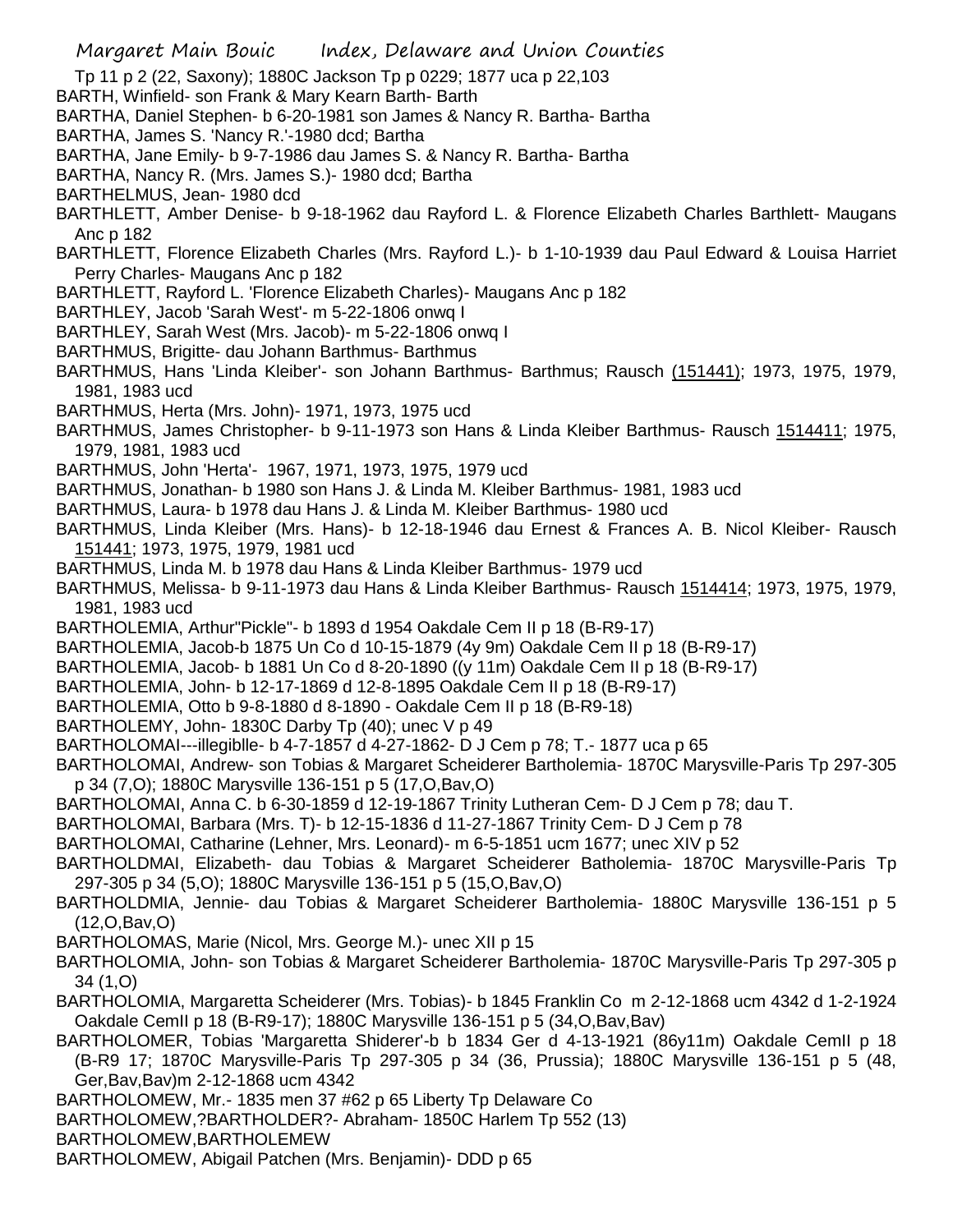BARTHOLOMEW, Abraham- son Moses & Elizabeth Sager Bartholomew- 1985 uch p 122

BARTHOLOMEW, Alan- b 6-3-1952 son Richard Edward & Barbara Ann Bohner Bartholomew- Weiser p 352 BARTHOLOMEW, Amanda Payne (Mrs. Benjamin F.)- dau Hiram Payne- 1880 dch p 654

BARTHOLOMEW, Amos- son Moses & Elizabeth Sager Bartholomew- 1985 uch p 122

BARTHOLOMEW, Ann- b 7-22-1948 dau Richard Edward & Barbara Ann Bohner Bartholomew- Weiser p 352 BARTHOLOMEW,or Barthony? Annie dau Tobias & Barbara Leaner Bartholomew- 1860C Marysville 1440-1430 p 190 (1,O)

BARTHOLOMEW, Augusta (Scharf?)(Mrs. Melvin)- d 11-10-1880 (25-9-13) Winsor Corners Cem Powell p 194 BARTHOLOMEW, Augustus 'Louisa Harvey'- b 1806 son Isaac & Sally Lewis Bartholemew- CCC p 65

BARTHOLOMEW, Barbara Ann Bohner (Mrs. Richard Edward)- b 5-30-1928 m 12-20-1947 dau Adan Ansver & Beatrice Helen Goldman Bohner- Weiser p 352

BARTHOLOMEW, Barbara Leaner (Mrs. Tobias)- lic 8-20-1856 ucm 2451; 1850C Marysville 1440-1430 p 190 (23, Europe)

BARTHOLOMEW, Baxter- 1880C Oxford Tp p 396C

BARTHOLOMEW, Benjamin- d 7-14-1857 (81) Old Liberty Churchyard- Powell p 150, 170; 1850C Liberty Tp Del Co 1525 (70, Conn); delge VI p 56, X p 33;War 1812

BARTHOLOMEW, Mrs. Benjamin (suicide) d June 1830 dcga p 50 Del Pat & Fr Chron 6-10-1850

BARTHOLOMEW, Benjamin 'Abigail Patchen'- d 1797 son Johan & Dorothy Bartholemew- CCC p 65

BARTHOLOMEW, Benjamin F. 'Amanda Payne'- b 1837 d 1888 Oak Grove Cem Powell p 428; son Benjamin & Roxie Hall Bartholemew- 1880 dch p 654; 1850C Liberty Tp Del Co 1523 (13,O); 1880C Liberty Tp p 314A

BARTHOLOMEW, Major Benjamin 'Roxie Hall'- d 10-29-1874 (67-10-16) Old Liberty Churchyard; Powell p 150; 1820C Liberty Tp; 1835 men 36 #36 p 64 Liberty Tp; 1850C Liberty Tp 1523 (40, Conn); 1880 dch p 194, 420, 423 picture, 654; 1908 dch p 468, 477; Pabst 7 p 1; hadc p 107, 111; Pabst Pion II p 50; delge V p 67, IX p 62, 63, X p 73

BARTHOLOMEW, Betsey (Harper, Mrs. col. Alexander)- dau Johan Barthome- CCC p 65

BARTHOLOMEW, Bradley- 1981 ucd

BARTHOLOMEW, C.- delge V p 33

BARTHOLOMEW, Catharine Louise Fasold (Mrs. Edward Fry)- b 4-20-1848 m 7-11-1872 d 6-20-1934 dau Henry & Catharine Weiser Fasold- Weiser p 442

BARTHOLOMEW, Chester 'Rose Ann'- d 11-23-1970(84)- Bartholomew bur. Glendale, Cardington

BARTHOLOMEW, Chester 'Sarah Claypool'- m 4-23-1842 dcm d 6-18-1864 (42y 1m)

Winsor Corners Cem Powell p 194, 368; 1908 dch p 387

BARTHOLOMEW, inf son of C. & S.- d 2-28-1843 Winsor Corners Cem Powell p 192

BARTHOLOMEW, Cotta- ch Edward Fry & Catharine Louise Fasold Bartholomew- Weiser p 442

BARTHOLOMEW, Dale Sidney- b 7-5-1905 d 5-15-1992 (86) Oak Grove Cem son Fred Ford & Louise Metzger Bartholemew- CCC p 67, 68, 72; musician-piano

BARTHOLOMEW, Dan- b 1-14-1955 son Richard Edward & Barbara Ann Bohner Bartholomew- Weiser p 352 BARTHOLOMEW, Della (Mrs. Fred Ford)- d 10-22-1962 (82)- Bartholomew

BARTHOLOMEW, Dorothy (Edwards, Mrs. Charles F.)- m 11-6-1930 d 1965 dau Fred Ford & Louise Metzger Bartholemew- CCC p 72

BARTHOLOMEW, Dorothy Marie (Mrs. Frank)- d 3-25-1963- Bartholomew

BARTHOLOMEW, Dorothy (Mrs. Johan)- CCC p 64

BARTHOLOMEW, Edward Fry 'Catharine Louise Fasold'- b 3-24-1846 m 7-11-1872 d 6-10-1946- Weiser p 442

BARTHOLOMEW, Elizabeth (Higginbothom, Mrs. Samuel)- m 3-28-1850 dcm

BARTHOLOMEW, Elizabeth Joslin (Mrs. Milton)- m 3-15-1821 d 7-16-1877 (75-2-6) Ashley Cem Powell p 189 dau Milton & Elizabeth Bartholomew- 1850C Oxford Tp 2716 (15,O) dcga p 14 Fr. Chronicle

BARTHOLOMEW, Elizabeth Sager (Mrs. Moses)-b 1773 d 1965 dau Dr. George & Elizabeth Sheets Sager; 1985 uch p 122

BARTHOLOMEW, Ella Lillian Leipold (Mrs. Frank Edward)- m 6-1-1904- Weiser p 443

BARTHOLOMEW, Emily- dau Milton & Elizabeth Bartholomew- 1850C Oxford Tp 2716 (15,O)

BARTHOLOMEW, Emily Jane (Case, Mrs. Miles S.)- m 4-5-1855 dcm dau Major Benjamin & Roxie Hall Bartholemew- 1880 dch p 654, 658; 1908 dch p 702; 1850C Liberty Tp Del Co 1523 (14,O)

BARTHOLOMEW, Emma (Cooper, Mrs. William)- Weiser p 563

BARTHOLOMEW, Frank A.- dpc p 82; 1880C Oxford Tp p 397A

BARTHOLOMEW, Mrs. F. A.- dpc p 81, 82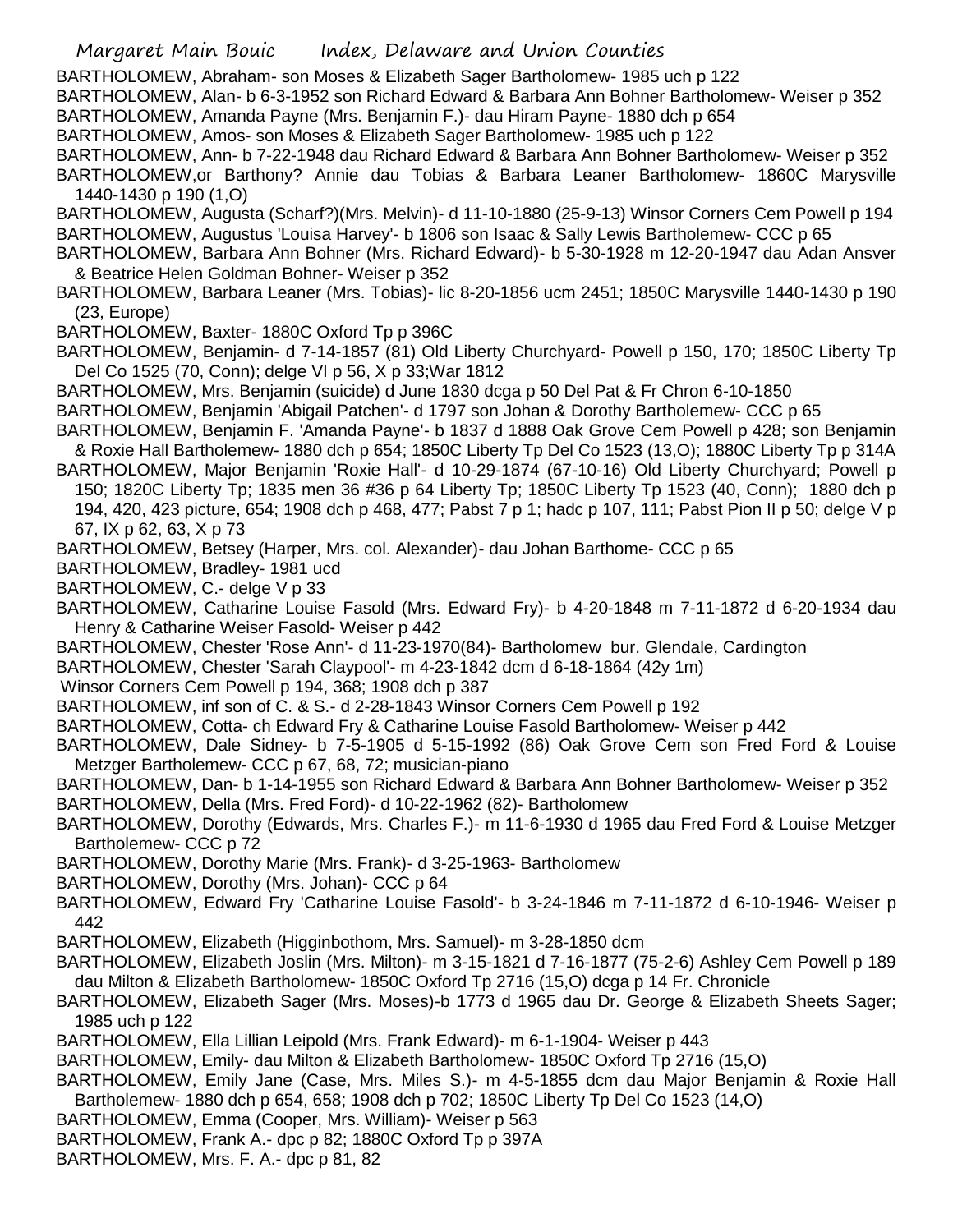BARTHOLOMEW, Frank Edward 'Julia Clark''Margaret Agnes Sketlon'- son George Edward & Ella Lillian Leipold Bartholomew- Weiser p 443

BARTHOLOMEW, Frank H.- b 6-20-1902 Delaware Town son F. A. & Harriett Church Bartholemew- dcb

BARTHOLOMEW, Frank Houghto- d 2-2-1967 bur Oak Grove Cem -Bartholomew

BARTHOLOMEW, Franklin'Loisa Riley'- b 1829 b 4-13-1848 dcm d 1875 Ashley Cem Powell p 187; 1850C Oxford Tp 2776 (21,O)

BARTHOLOMEW, Frank L.- b 1869 d 1888 Oak Grove Cem Powell p 428

BARTHOLOMEW, Frank Rollin- b 3-10-1875 d 3-12-1901 son Edward Fry & Catharine Louise Fasold Bartholomew- Weiser p 442

BARTHOLOMEW, Fred Ford 'Louise Metzger''Della'- son Sidney & Sarah A. Ford Bartholomew- CCC p 66, 67, 72, 90, 91; CCC Orange Tp 1875

BARTHOLOMEW, Fred Ford- b 1871 m 7-3-1894

BARTHOLOMEW, George Edward 'Ella Lillian Leipold'- b 12-2-1880 m 6-1-1904 son Edward Fry & Catharine Louise Fasold Bartholomew- Weiser p 442

BARTHOLOMEW, George 'Mary'- 1850C Harlem Tp 585 (26,O)

BARTHOLOMEW, George- son Moses & Elizabeth Sager Bartholomew- 1985 uch p 122

BARTHOLOMEW, George Wells- CCC p 64, 65

BARTHOLOMEW, Gerald Chinch- b 12-24-1895 Delaware Town son Frank A. & Harriet N. Chinch Bartholomew- dcb

BARTHOLOMEW, Grace E.- b 2-24-1887 Oxford Tp dau Reuben & Tabitha leonard Bartholemew- dcb

BARTHOLOMEW, H. 'Katherine Hutchinson'- Hutchisson p 72

BARTHOLOMEW, Hannah M.- d 8-27-1849 (9m 24d) Winsor Corners Cem Powell p 192- dau C. & S. Bartholomew

BARTHOLOMEW, Hannah (Rosannah) Sager (Mrs. John)- m 10-22-1822 ucm 37; 1883 uch III p 283; unec II p 13; 1830C Darby Tp 62

BARHTOLOMEW- Harry- b 4-29-1893 Delaware Town son G. C. & Minnie Sutton Bartholomew- dcb

BARTHOLOMEW, Helen Josephine (Atkinson, Mrs. Everett R.)- b 3-1-1913 m 9-18-1934 dau George Edward & Ella Lillian Leipold Bartholomew- Weiser p 443

BARTHOLOMEW, Henry I.- son George & Mary Bartholomew- 1850C Harlem Tp 585 (7,O)

BARTHOLOMEW, Henry- son Moses & Elizabeth Sager Bartholomew- 1985 uch p 122

BARTHOLOMEW, Ida- b 1860 d 1880 Ashley Cem- Powell p 187

BARTHOLOMEW, Isaac 'Sally Lewis- son Benjmain & Abigail Patchen Bartholomew- CCC p 65

BARTHOLOMEW, Isaac- son Johan & Dorothy Bartholomew- CCC p 64

BARTHOLOMEW, J.- 1830C Darby Tp (50)- unec V p 61

BARTHOLOMEW, James- Powell p 368

BARTHOLOMEW, Jasper- d 2-1-1871 (23-9-5) Old Liberty Chyd Powell p 150 son Major Benjamin & Roxie Hall Bartholomew- 1880 dch p 654; delge IX p 63; 1850C Liberty Tp 1523 (4,O)

BARTHOLOMEW, Jean Collette (Jenkins, Mrs. Jerry Dean)- b 6-24-1936 m 9-4-1957 dau Frank Edward & Margaret Agnes Sketlon Bartholomew- Weiser p 443

BARTHOLOMEW, Johan 'Dorothy'- CCC p 64

BARTHOLOMEW, or Barthony, John- son Tobias & Barbara Leaner Bartholomew- 1860C Marysville 1440-1430 p 190 (3,O)

BARTHOLOMEW, John 'Margaret'- b 5-1834; 1900C Marysville 50 p 3A (66,Ger,Ger,Ger); m 32y; to US 1848, Naturalized

BARTHOLOMEW- John- son Moses & ELizabeth Sager Bartholomew- 1985 uch p 122

BARTHOLOMEW, John 'Rosannah Sager'- m 10-22-1822; 1883 uch III p 283, V p 228; 1915 uch p 408; 1830C Darby Tp 62 (30-40)

BARTHOLOMEW, John H.- son George & Mary Bartholomew- 1850C Harlem Tp 585 (2,O)

BARTHOLOMEW, Julia Clark (Mrs. Frank Edward)- m 10-6-1958- Weiser p 443

BARTHOLOMEW, Karen Corbitt (Mrs. Rev. William L.)- Bartholomew

BARTHOLOMEW, Karen (Mrs. Rev. Richard Lee)- Bartholomew

BARTHOLOMEW, Katherine Hutchinson (Mrs. H.)-b 1653 dau Edward & Abigail Formase Hutchinson-Hutchisson p 72

BARTHOLOMEW, Laura (18-1989)- dau Rev.William Lee & Karen Bartholomew- Bartholomew- engaged to Ted Lee Stimmel

BARTHOLOMEW, Laverea- ch Augustus & Louisa Harvey Bartholomew- CCC p 65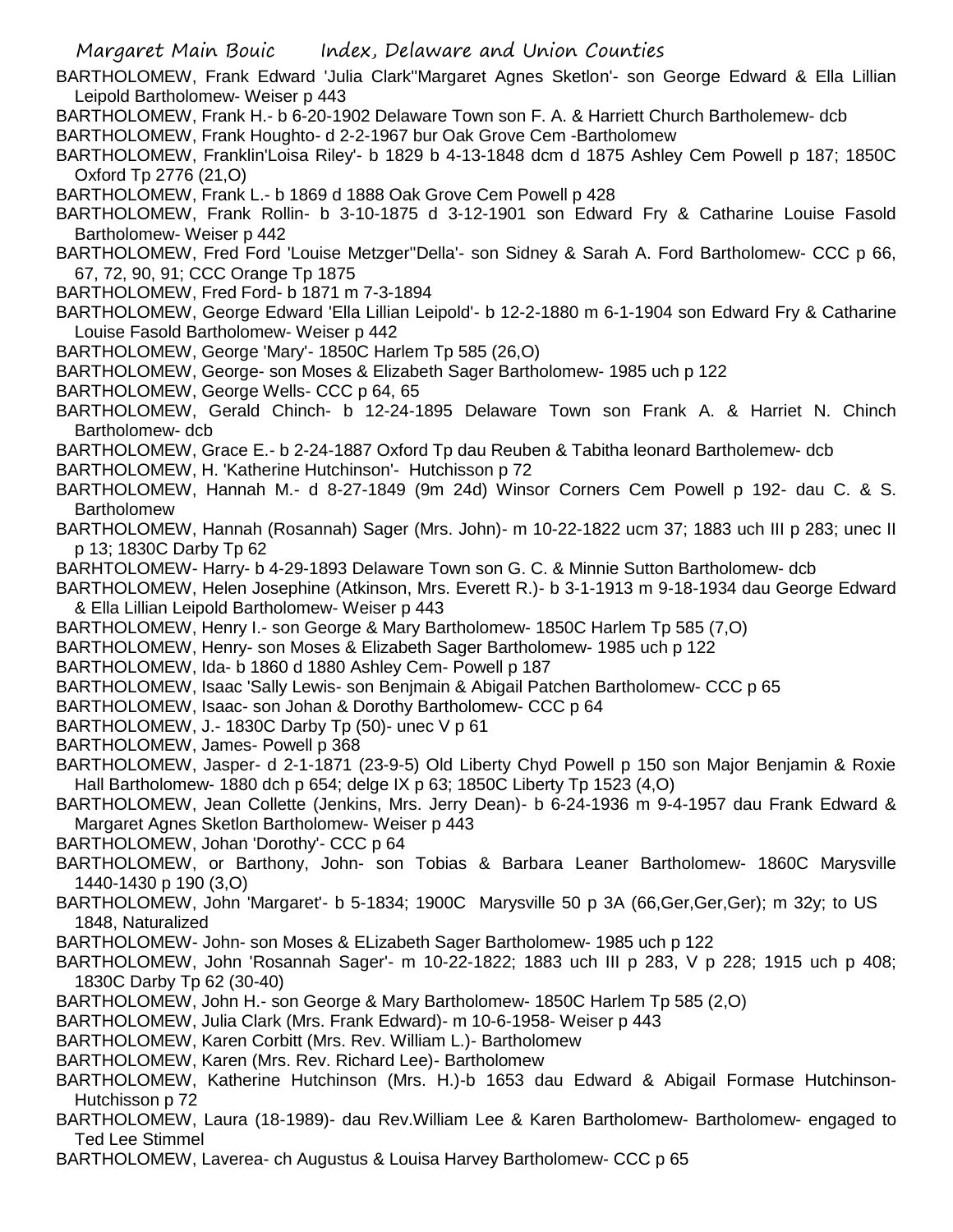Margaret Main Bouic Index, Delaware and Union Counties BARTHOLOMEW, Leroy- son Augustus & Louisa Harvey Bartholomew- CCC p 65 BARTHOLOMEW, Leslie- son Benjamin F. & Amanda Payne Bartholomew- 1880 dch p 654 BARTHOLOMEW, Loisa Riley (Mrs. Franklin)-b 1833 m 4-13-1848 dcm d 1874 Ashley Cem; 1850C Oxford Tp 1776 (l8,O) BARTHOLOMEW, Louise Harvey (Mrs. Augustus)- dau Andrew & Orvilla Hill Harvey- CCC p 65 BARTHOLOMEW, Louise Metzger (Mrs. Fred Ford)- dau August & Mary Castle Metzger- CCC p 67, 72 BARTHOLOMEW, Lydia- dau Moses & Elizabeth Sager Bartholomew- 1985 uch p 122 BARTHOLOMEW, Lynn- b 4-21-1951 ch Richard Edward & Barbara Ann Bohner Bartholomew- Weiser p 352 BARTHOLOMEW, L. S.- charter member St. John's Lutheran Church- 1838 see Arras letter BARTHOLOMEW, M.- hadc p 34- 1849 Liberty Tp BARTHOLOMEW, Margaret Agnes Sketlon (Mrs. Frank Edward)- m 3-30-1935- Weiser p 443 BARTHOLOMEW, Margaret- d 1-2-1924 (74) b. Franklin co. O. Oakdale Cem3604(B18) BARTHOLOMEW, Margaret (Mrs. John)- b 7-1845 1900C Marysville 50 p 3A (54,O,Ger,Ger) m 32y BARTHOLOMEW, Marie (Nicol, Mrs. George W.)- m 8-20-1857 ucm 2588 BARTHOLOMEW, Marietta- dau Franklin & Louisa Riley Bartholomew- 1850C Oxford Tp 2776 (1,O) BARTHOLOMEW, Mary Ann- dau Moses & Elizabeth Sager Bartholomew- 1985 uch p 122 BARTHOLOMEW, Mary (Mrs. George)- 1850C Harlem Tp 585 (22,O) BARTHOLOMEW, Mary (Whaylock, Mrs. Robert)- m 7-1591- Powers Pat p 314 BARTHOLOMEW, Milton- m 3-15-1821 dcga p 14 Fr. Chronicle d 2-5-1888 (85-5-3) Ashley Cem Powell p 189;1908 dch p 553, 752; 1835 men 45 #83 p 81 Oxford Tp; 1850C Oxford Tp 2716 (48, Conn); 1880C Oxford Tp p 397A BARTHOLOMEW, Milly- b 10-16-1879 Oxford Tp dau Reuben & Fabitha leonard Bartholomew- dcb BARTHOLOMEW, Minerva (Dixon, Mrs. Levi)- b Ct 1-9-1804 m 1829- Powell p 366 BARTHOLOMEW, Moses 'Elizabeth Sager'- 1985 uch p 122 BARTHOLOMEW, Nellie Louise (Cellars, Mrs. Harold Reid)- m 1935 dau Fred & Louise Metzger Bartholomew-CCC p 67, 68, 72, 74; Pabst 2 p 110; Bartholomew BARTHOLOMEW, Netta Cordelia (Anderson, Mrs. Knut Theodore)- b 4-13-1873 m 6-16-1897 dau Edward Fry & Catharine Louise Fasold Bartholomew- Weiser p 442 BARTHOLOMEW, Paul Fasold- b 10-1-1883 son Edward Fry & Catharine Louise Fasold Bartholomew- Weiser p 443 BARTHOLOMEW, Philip Henry- b 7-9-1907 son George Edward & Ella Lillian Leipold Bartholomew- Weiser p 443 BARTHOLOMEW, R. B.- b 1-7-1908, delge VIII p 12 BARTHOLOMEW, Rebecca- dau Moses & Elizabeth Sager Bartholomew- 1985 uch p 122 BARTHOLOMEW, Reuben-b 1842 Ashley Cem Powell p 189; son Milton & Elizabeth Bartholomew; 1850 Oxford Tp 2716 (8,O); 1880C Oxford Tp p 397A BARTHOLOMEW, Rosanna Sager (Mrs. John)- dau Christian & Maria Elizabeth Shover Sager- 1883 uch V p 228; 1840C Darby Tp 1024 p 46 (30-40) BARTHOLOMEW, Rose Ann (Mrs. Chester)- d 3-15-1979 (91) bur Glendale- Bartholomew BARTHOLOMEW, Roxie Hall (Mrs. Major Benjamin)- b 12-13-1812 d 9-1-1892;dau Caleb & Mercy Rhodes Hall- 1880 dch p 653, 654, 660; 1850C Liberty Tp 1523 (37, Mass); 1880C Liberty Tp p 314A; delge VIII p 32 BARTHOLOMEW, Sally Ann (Wornstaff, Mrs. Lewis)- m 6-24-1843 dcm- dau Milton Bartholomew- 1908 dch p 553, 752 BARTHOLOMEW, Sally Lewis (Mrs. Isaac)- dau Comfort Lewis- CCC p 66 BARTHOLOMEW, Samuel- son Johan & Dorothy Bartholomew- CCC p 65 BARTHOLOMEW, Samuel- Ashtabula co- murdered d 3-24-1822 dcga p 3 Del Patron & Fr. Ch BARTHOLOMEW, Samuel- son Moses & Elizabeth Sager Bartholomew- 1985 uch p 122. BARTHOLOMEW, Sarah A. Ford (Mrs. Sidney)-d 1898- dau Frederick C. & Minerva Simonds Ford- CCC p 66, 67, 72 BARTHOLOMEW, Sarah E.- d 9-8-1845 (1-9-11) Winsor Corners Cem Powell p 192 dau C. & S. Bartholomew BARTHOLOMEW, Sarah (Peak, Mrs. Otto C.)- Cowgill p 31 BARTHOLOMEW, Shirley Anla (Webber, Mrs. Martin)- b 7-21-1930 m 7-5-1949 dau Frank Edward & Julia Clark Bartholomew- Weiser p 443 BARTHOLOMEW, Sidney 'Sarah A. Ford'- d 1916 son Augustus & Louisa Harvey Bartholomew- CCC p 64, 65, 66, 67, 72, 74, 75, 76, 90, 91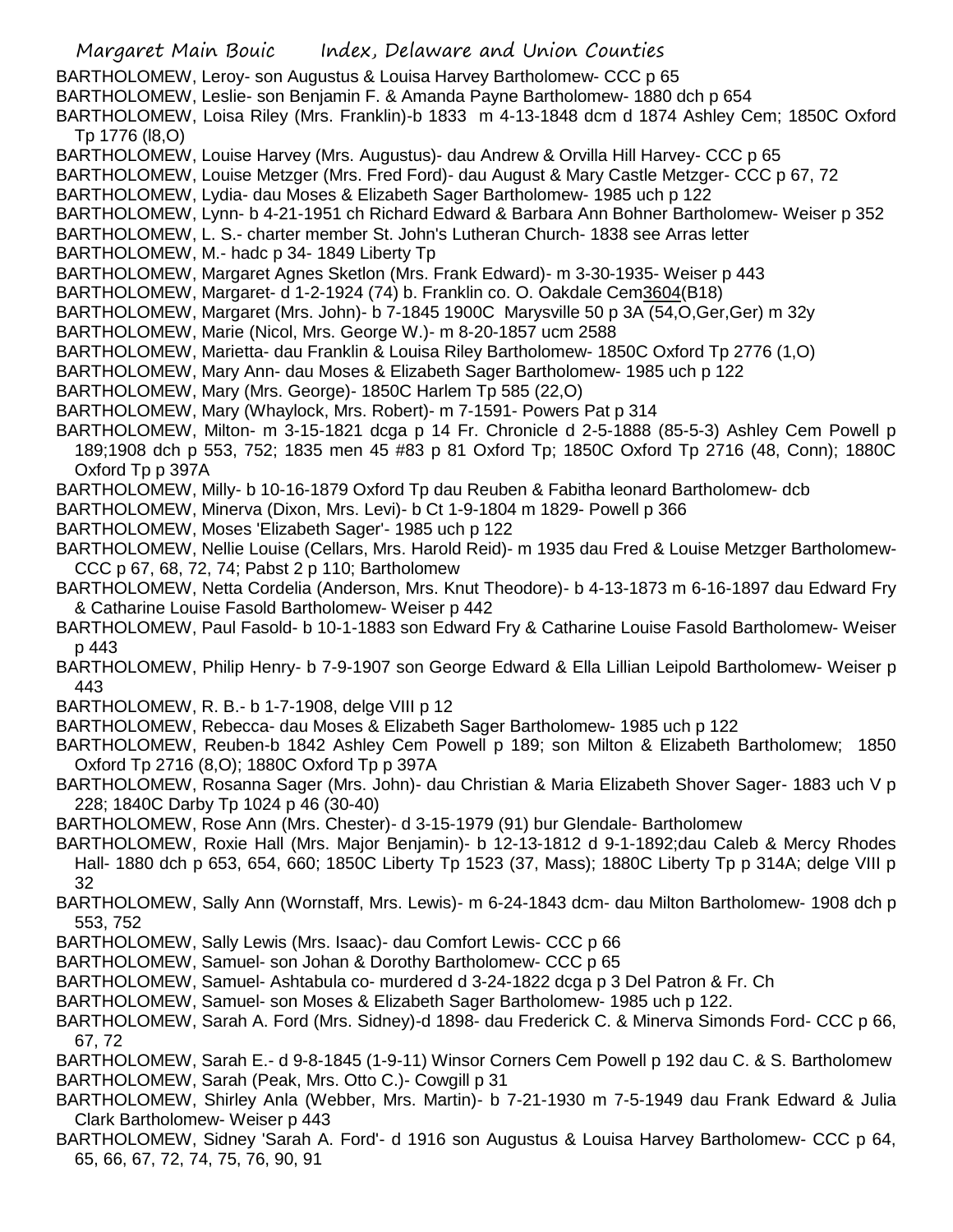BARTHOLOMEW, Sperry- 1908 dch p 427

BARTHOLOMEW, Suzanne (Rains, Mrs. Bobby George)- v 9-16-1938 m 6-2-1957 dau Frank Edward & Margaret Agnes Sketlon Bartholomew- Weiser p 443

BARTHOLOMEW, Tabita Leonard (Curl, nickname) b 1843 d 1901 Ashley Cem Powell p 189

BARTHOLOMEW, Theophilus (Stanfill)- son Johan & Dorothy Bartholomew- CCC p 65

BARTHOLOMEW, Thomas C.- d 9-10-1848 (3-7-4) Old Liberty Chyd Powell p 150 son Benjamin & Roxie Hall Bartholomew- 1880 dch p 654

BARTHOLOMEW, Tobias 'Barbara Leaner'- lic 8-20-1856 ucm 2451; or Barthony?- 1860C Marysville 1440-1430 p 190 (25, Europe); 1880C Paris Tp p 0088

BARTHOLOMEW, Vera (Nice, Mrs. Benjamin)- m 6-28-1947- Weiser p 139

BARTHOLOMEW, Virginia (16-1989) dau Rev. William Lee & Karen Corbitt Bartholomew- Bartholomew

BARTHOLOMEW, Rev. William L. 'Karen Corbitt'- Bartholomew

BARTHOLO(W),-David- b 1962 son Leslie L. & Eileen M. Bartholow- 1971, 1980 dcd

- BARTHOLO(W), Eileen M. (Mrs. Leslie L.)- 1971, 1980 dcd
- BARTHOLO, Karen- b 196 dau Leslie L. & Eileen M. Bartholow- 1971 dcd
- BARTHOLO(W), Leslie L. 'Eileen M.'- 1971, 1980 dcd

BARTHUS, Napoleon- 1840C Claibourne Tp 75 (20-30)

BARTIN, Everett- b 2-10-1872 Oxford Tp son J. W. & Mary E. Thurston Bartin- dcb

- BARTLEBAUGH, Alma Hales (Mrs. Thomas Calvin)- McKitrick p 129
- BARTLEBAUGH, Catherine Mae- b 6-20-1910 dau Clyde Allen & Margaret Bernice Shaver Bartlebaugh-McKitrick p 129
- BARTLEBAUGH, Clyde Allan 'Margaret Bernice Shaver'- b 8-26-1884 m 8-26-1908 d 9-17-1966- McKitrick p 128
- BARTLEBAUGH, Clyde Allen Jr. 'Eloise Clase'- b 7-22-1917 son Clyde Allan & Margaret Bernice Shaver Bartlebaugh- McKitrick p 129
- BARTLEBAUGH, Eloise Clase (Mrs. Clyde Allen Jr.)- McKitrick p 129
- BARTLEBAUGH, Laura Marcella (Seyler, Mrs. Roland)- b 4-3-1915 dau Clyde Allan & Margaret Bernice Shaver Bartlebaugh- McKitrick p 129
- BARTLEBAUGH, Margaret Bernice Shaver (Mrs. Clyde Allan)- b 10-22-1899 m 8-26-1908 dau Thomas Kildare & Mary Ann Love Shaver- McKitrick p 128
- BARTLEBAUGH, Thomas Calvin 'Wanda Wilson''Alma Hales'- b 12-11-1911 son Clyde Allan & Margaret Bernice Shaver Bartlebaugh- McKitrick p 129
- BARTLEBAUGH, Wanda Wilson (Mrs. Thomas Calvin)- McKitrick p 129
- BARTLES, Clara Mouser (Mrs. Harbert F.)- b 1907 d 1986 Claibourne Cem p 93

BARTLES, Herbert F. 'Clara Mouser'- b 1907 d 1983 Claibourne Cem p 93

BARTLESON, Abigail (McKitrick, Mrs. William)- b 1790 m 10-10-1810- McKitrick p 102, 103, 107

BARTLET, Jesse- 1820; delge X p 73

BARTLET, Dewit C. 'Sarah Mitten'- m 7-2-1847 Madison Co unec X p 28

- BARTLET, Ebenezer- 1820; delge X p 73
- BARTLETT & Wolfe- delge IV p 65
- BARTLETT, Abel Weed 'Zillah Grant''Eliza M. Peak'- son Abner & Obedience Mix Bartlett- 1880 dch p 808; dumch p 49
- BARTLETT, Abner 'Obedience Mix'- b 11-16-1787 son John & Loruhamah Matthews Bartlett- 1820C Kingston Tp; 1880 dch p 808; dumch p 49; delge VI p 38
- BARTLETT, Abner Matthews 'Sarah Nickols''Eliza Annette Adams''Emily Helt'- b 4-16-1816 m(1) 11-9-1837 (2) 1-4-1857 (3) 10-14-1874 d 8-31-1885 son Abner & Obedience Mix Bartlett- dumch p 49
- BARTLETT, Ada Alsop (Mrs. Arthur)- b 9-15-1908 d 9-4-1988 (79) bur Paris,Ky- dau William & Claudia Alsop-**Bartlett**
- BARTLETT, Adam B.- dumch p 49
- BARTLETT, Adelbert G.- son Abel W. & Zillah Grant Bartlett- 1880 dch p 808
- BARTLETT, Agnes Benger(Mrs. John)-- b 1560 dcc Helen Wornstaff Kern 5353
- BARTLETT, Alberta Lewis (Mrs. Charles)- dumch p 255
- BARTLETT, Albert W. 'Anna Graham'- b 2-22-1852 son Abner Matthews & Sarah Nickols Bartlett- dumch p 51
- BARTLETT, Aleck- 1880C Brown Tp p 377A
- BARTLETT, Alice P.- b 8-31-1867 dau Abner Matthews & Eliza Annette Adams Bartlett- dumch p 51
- BARTLETT, Alice (Peck, Mrs. Lemuel)- dau Lester & Nancy Wicks Bartlett- dumch p 255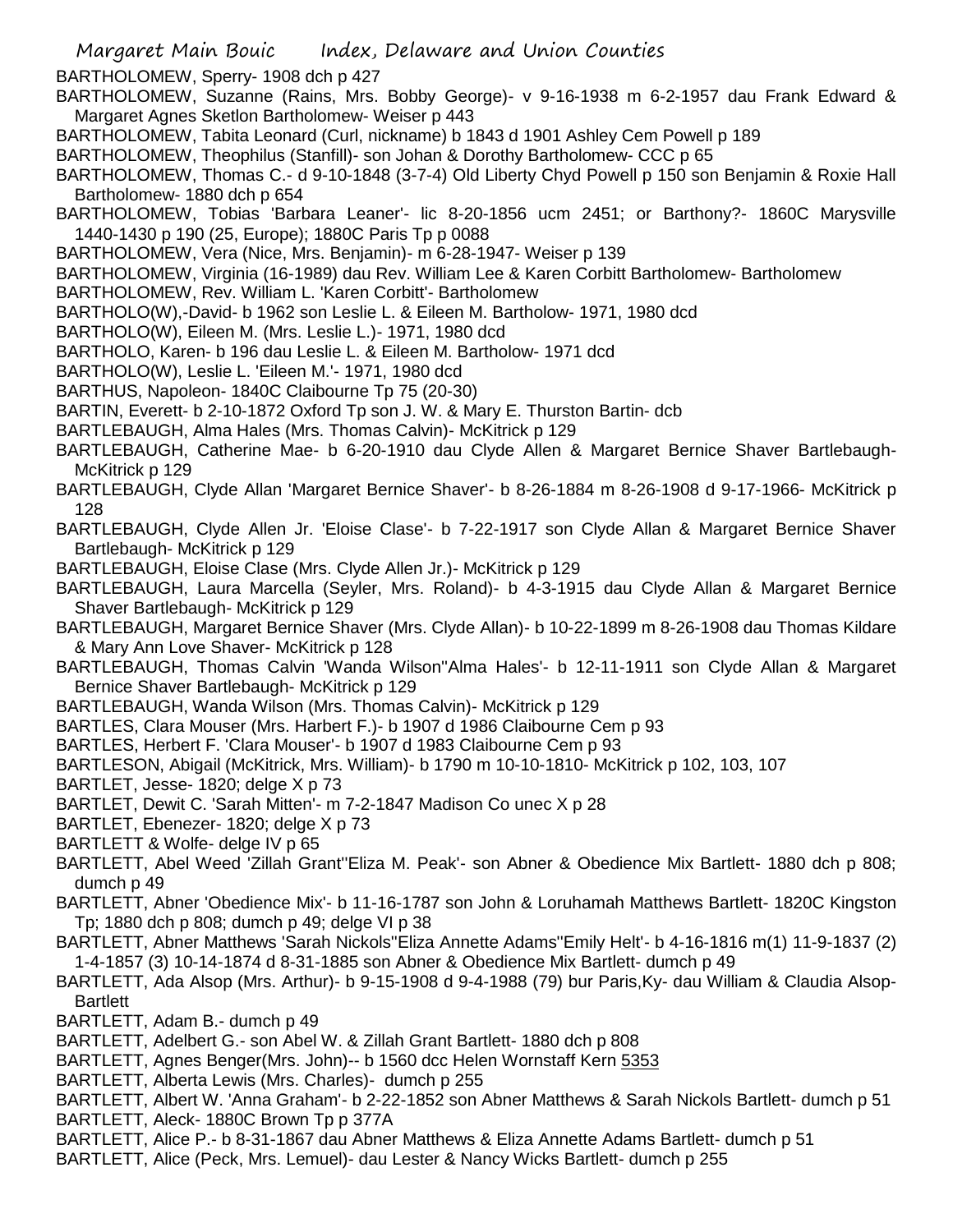- BARTLETT, Althea (Montgomery, Mrs. George W. )(Bortner, Mrs. John)- b 6-7-1848 dau Abner Matthews & Sarah Nickols Bartlett- dumch p 51
- BARTLETT, Ambrose- Powers Pat p 13
- BARTLETT, Andrew W. 'Eliza M. Peak' d 8-9-1902 (76-3-27) Westfield Cem Powell p 362-son Abel W. & Zillah Grant Bartlett- dumch p 200; 1880 dch p 808
- BARTLETT, Ann Lavington (Mrs. Robert)- b 1584- dcc Helen Wornstaff Kern 2677
- BARTLETT, Anna Graham (Mrs. Albert W.)- dau Thomas Graham- dumch p 51
- BARTLETT, Annette May- b 6-20-1863 dau Abner Matthews & Eliza Annette Adams Bartlett- dumch p 51; hmp p 327
- BARTLETT, Arthur 'Ada Alsop'- d 4-1-1982- Bartlett
- BARTLETT, Belinda Schofield (Mrs. Lester)- d 2-8-1850 (42-7-20) Westfield Cem- dumch p 255; Powell p 363
- BARTLETT, Benjamin 'Mary Newhouse'- Newhouse p 10 (1222)
- BARTLETT, Bernice (Cook, Mrs. )- dau William L. Bartlett- Bartlett
- BARTLETT, Bertha May- b 2-1890 d 3-16-1961 dau William J. & Clara Neer Bartlett- Bartlett; 1900C Darby Tp 128-134 p 6B (10,O,O,O) niece Elie & Saville Viet
- BARTLETT, Beryl (Reichardt, Mrs. )- dau William L. Bartlett- Bartlett
- BARTLETT, Bessie- dau Albert W. & Anna Graham Bartlett- dumch p 51
- BARTLETT, Bessie (Payne, Mrs. )- dau William L. Bartlett- Bartlett
- BARTLETT, Betty Stoneburner (Crouse, Mrs. )(Mrs. Harold W.)- Bartlett
- BARTLETT, Blanche- dau Fred Willis & Ella Cox Bartlett- dumch p 51
- BARTLETT, Brandi Kay- b 2-24-1975 dau Dean Bartlett- Bartlett
- BARTLETT, Brice- 1880C Delaware Town p 541C
- BARTLETT, Bula- 1971 dcd
- BARTLETT, Carol (Mrs. Lowell e.)- Bartlett
- BARTLETT, Caroline May (Mrs. Henry)- b 9-3-1840 m 10-9-1859 d 6-7-1899 Westfield Cem- Powell p 363 dau Edwin & Electa Aldrich May- dumch p 255
- BARTLETT, Catherine Colvin (Mrs. William C.)- m 1226-1820 Madison Co unec IV p 52
- BARTLETT, C. C.(O)- Co C 1450 Inf Mlb p 158; Powell p 289
- BARTLETT, Charles- son Henry & Clara May Bartlett- dumch p 255
- BARTLETT, Charles Wilbur- b 10-14-1857 d 2-16-1865 son Abner Matthews & Eliza Annette Adams Bartlettdumch p 51
- BARTLETT, Christopher Jr. 'Susanna Griffin'- Powers p 112
- BARTLETT, Clara- dau Henry & Clara May Bartlett- Weiser p 255
- BARTLETT, Clara E. Carpenter (Mrs. William L.)- Bartlett; 1961, 1969, 1971 dcd
- BARTLETT, Clare Jean (Maxwell, Mrs. Harold Glen)- b 3-11-1923 m 6-30-1945- Weiser p 735
- BARTLETT, Constance (Lauer, Mrs. Kenneth L.)- m 2-11-1953- Weiser p 554
- BARTLETT, Cora Bartlett (Mrs. Nathan Herbert B.)- dau Dwight Bartlett- dumch p 51
- BARTLETT, Cora (McHirk, Mrs. Truman)- dau Henry & Clara May Bartlett- dumch p 255
- BARTLETT, Daisy (Pollock, Mrs. C. F.)- m 7-6-1894 dau Elroy & Harriet Fisk Bartlett- dumch p 415
- BARTLETT, David- 1820C Sunbury Tp; Pabst 5 p 2
- BARTLETT, Dean Wesley 'Linda'- son Gerald & Marian Frey Bartlett- Bartlett; 1961 (14), 1949 ucd
- BARTLETT, D. L. 'Sarah Rathbone Andrews'- m 6-17-1856 d 5-12-1869- query delge IV p 18
- BARTLETT, Dwight- dumch p 51
- BARTLETT, E.(Gibson, Mrs. Robert)- 1880 dch p 683
- BARTLETT, Edgar- twon son May Bartlett- Bartlett
- BARTLETT, Edith Gertrude Knechtly (Mrs. Harper L.)- b 6-22-1903 m 2-11-1926 d 1-5-1990 (86) bur Ashley Union Cem- - Bartlett; 1961 dcd
- BARTLETT, Edwin- twin son May Bartlett- Bartlett
- BARTLETT, Edwin S.- d 7-18-1859 (19-10-20)- Mob p 147, Powell p 295
- BARTLETT, Eliza Annette Adams (Mrs. Abner Matthews)- m 1-4-1857- dumch p 51
- BARTLETT, Eliza M. Peak (Mrs. A. w.)- d 9-24-1914(78-4-16) Westfield Cem Powell p 362- dau Ziba & Amanda Torry Peak- 1880 dch p 808
- BARTLETT, Elizabeth (Sprague, Mrs. Anthony)- m 12-26-1661 d 2-7-1712 dau Robert & Mary Warren Bartlettdcc Helen Wornstaff Kern 669
- BARTLETT, Elizabeth Newhouse (Mrs. William)- dau Abram Newhouse- Newhouse p 10 1221
- BARTLETT, Ella Cox (Mrs. Fred Willis)- dau Sheridan Cox- dumch p 51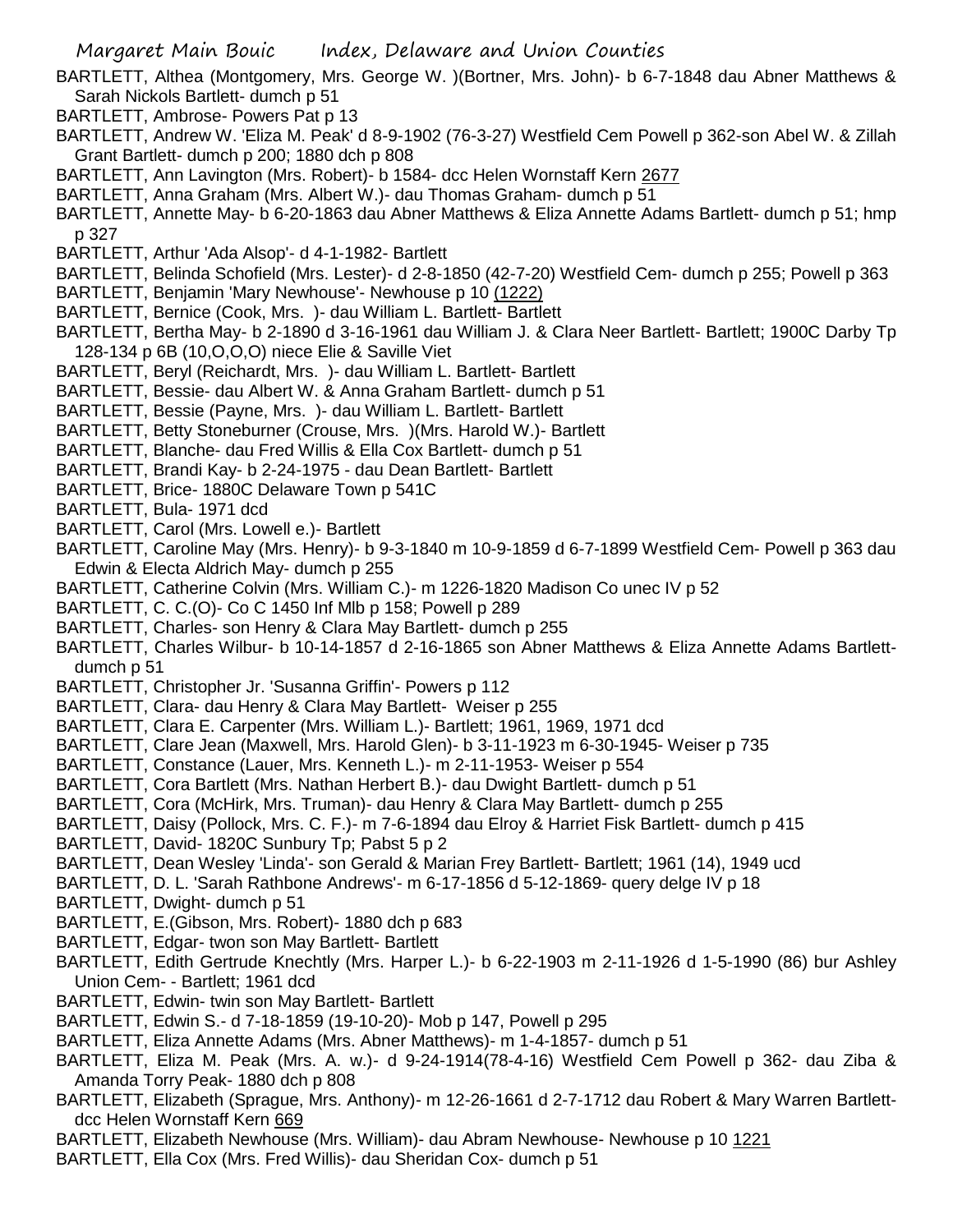BARTLETT, Ellsworth- son William L. Bartlett- Bartlett

- BARTLETT, Elmer Ellsworth- b 10-28-1861 d 10-8-1865 son Abner Matthews & Annette Adams Bartlettdumch p 51
- BARTLETT, Elroy 'Harriet Fisk'- dumch p 415
- BARTLETT, Emeline (Sherwood, Mrs. David)- dau Henry & Belinda Schofield Bartlett- dumch p 255
- BARTLETT, Emily- b 11-22-1857 dau L. L. & Sarah Rathbone Andrews Bartlett- query delge IV p 18
- BARTLETT, Emily- b 1977 dau Gerald & Margo A. Bartlett- 1980 dcd
- BARTLETT, Emily (Helt, Mrs. J. C.) (Mrs. Abner Matthews)- dumch p 51
- BARTLETT, Ernest- son Nathan Herbert & Cora Bartlett- Bartlett- dumch p 51
- BARTLETT, Mrs. F.- dpc p 84
- BARTLETT, Floyd- son Charles & Alberta Lewis Bartlett- dumch p 255
- BARTLETT, F. R.- dumch p 49
- BARTLETT, Fred A.'Hazel Jones' d 3-25-1970 (83) Oak Grove Cem; dpc p 65, 78
- BARTLETT, Fred Willis- b 5-15-1859 son Abner Matthews & Eliza Annette Adams Bartlett- dumch p 51
- BARTLETT, George- dumch p 49
- BARTLETT, George- 1908 dch p 387
- BARTLETT, George- 1880C Taylor Tp 113-114 p 11 (22,O,O,O) p 0130
- BARTLETT, George W. T. 'Lydia Counterman'- m 5-4-1844 dcm
- BARTLETT, Gerald L. 'Marion Frey'- b 7-31-1928 d 9-16-1993 Ashley Union Cem-son Wesley & Ivah B. Heil Bartlett- Bartlett; 1949 ucd; 1961, 1969, 1971, 1980 dcd
- BARTLETT, Gertrude- 1980 dcd
- BARTLETT, Hannah (Smith, Mrs. Myron)- dau Lester & Belinda Schofield Bartlett- dumch p 255
- BARTLETT, Harold W. 'Betty Stoneburner'- b 10-22-1916 d 12-16-1991 bur Marion- son Wesley & Ivah B. Heil Bartlett- Bartlett
- BARTLETT, Harper L. 'Edith Gertrude Knechtly'- m 2-11-1926 d 1-7-1979 (77) bur. Ashley Union Cem-Bartlett; 1961 dcd
- BARTLETT, Harriet Fisk (Mrs. Elroy)- dumch p 415
- BARTLETT, Harry- son John S. & Anna M. Bartlett- Mlb p 195
- BARTLETT, Hazel Jones (Smith, Mrs. John)(Mrs. Fred A.)- d 12-12-1972 (77) Oak Grove Cem Bartlett
- BARTLETT, Helen Genevieve- dau Nathan Herbert & Cora Bartlett- Bartlett- dumch p 51
- BARTLETT, Henry- dumch p 49
- BARTLETT, Henry 'Caroline May'- b 8-8-1838 m 10-9-1859 son Lester & Belinda Schofield Bartlett- dumch p 254
- BARTLETT, H. F.- hp p 156
- BARTLETT, Hiram- 1835 men 32 #11 p 55 Harmony Tp
- BARTLETT, H. W.- 1969 dcd
- BARTLETT, Ilobelle (McGonigle, Mrs. ) sister Harper L. Bartlett- Bartlett
- BARTLETT, Isaac 'Jemima Bunting'- m 5-17-1810- Bartlett
- BARTLETT, Ivah B. Heil (Mrs. Wesley)- m 4-16-1911 d 8-7-1966 bur. Cardington- Bartlett
- BARTLETT, Jemima Bunting (Mrs. Isaac)- m 5-17-1810- Bartlett
- BARTLETT, Jerusha- d 10-3-1852 (74) Westfield Cem- Powell p 363
- BARTLETT, Jesse- 1826 Harmony Tp delge VI p 24
- BARTLETT, Joel Root 'Mary E. Nickols'- d 12-1863 son Abner & Obedience Mix
- BARTLETT, Joel 'Susan'- d 7-10-1860 (82y 11m) Oller Cem p 7 Powell p 82- Bartlett- dumch p 49, 50, 417; 1908 dch p 380; War 1812, delge X p 33
- BARTLETT, John- dumch p 49
- BARTLETT, John- Nash p 44
- BARTLETT, John 'Agnes Benger'- b 1555- dcc Helen Wornstaff Kern 5352
- BARTLETT, John 'Sarah Aldrich'- b 8-17-1684- dcc Maxson Greene 558
- BARTLETT, John DeMott- b 9-18-1813 son Abner & obedience Mix Bartlett- dumch p 49
- BARTLETT, John Oscar- b 1-24-1844 d 9-19-1863 son Abner Matthews & Sarah Nickols Bartlett- dumch p 50 BARTLETT, John Sherren- dumch p 49
- BARTLETT, John Sherman- b 1877 d 1916- Mlb p 195
- BARTLETT, Josephine Maloney (Mrs. Lloyd)- d 10-1-1976 (85) bur. St. Marys'- Bartlett
- BARTLETT, Josiah- b 1720 d 5-19-1795- dumch p 49
- BARTLETT, Julia E. (Gatchell, Mrs. John B.)- b 12-8-1845 dau Abner Matthews & Sarah Nickols Bartlett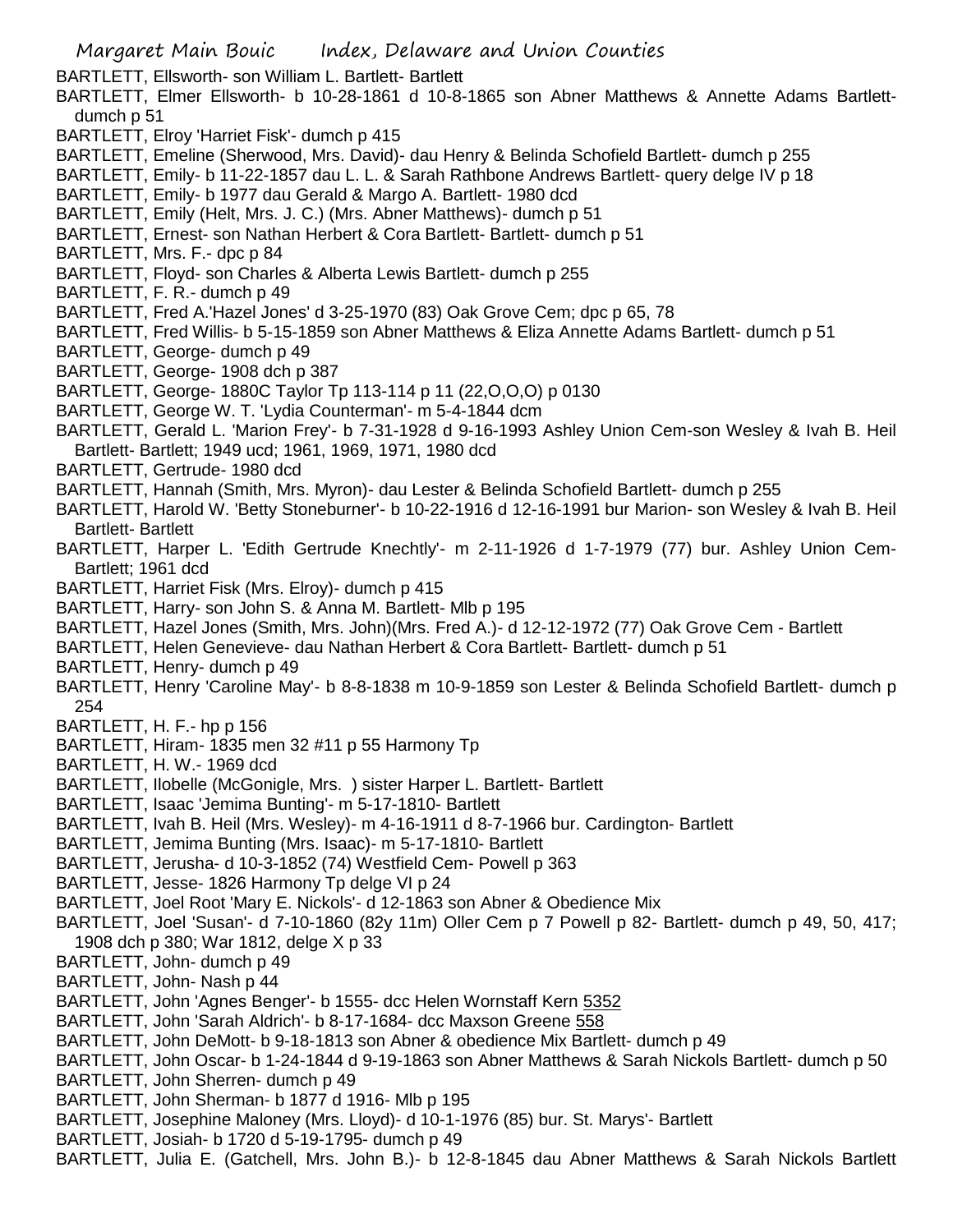dumch p 51

- BARTLETT, Karen Marie- dau Lowell E. & Carol Bartlett- Bartlett- engaged to Timothy E. Wroda
- BARTLETT, Katie (10-1991) dau Gerald & Margo Bartlett- Bartlett
- BARTLETT, Lafayette D. 'Sarah R. Andrews'- m 6-17-1856 dcm
- BARTLETT, Latham- d 1-20-1854 (1-6-1) son C. C. & C.- Plain City Cem- unec VIII p 7
- BARTLETT, Lawrence Richard- son Harper L. & Edith Gertrude Knechtly Bartlett- Bartlett
- BARTLETT, Lester 'Belinda Schofield''Nancy Wicks'- d 2-11-1885 (79-3-13) Westfield Cem Powell p 363; hadc
- p 58- dumch p 193, 254, 306; 1835 men 65 #57 p 121 Westfield Tp; delge V p 38, VII p 8
- BARTLETT, Lester 'Mary'- Bartlett
- BARTLETT, Lester- son Lester & Belinda Schofield Bartlett- dumch p 255
- BARTLETT, Linda (Mrs. Dean)- Bartlett
- BARTLETT, Lloyd W. 'Josephine Maloney'- d 4-14-1968 bur. St. Mary's, Delaware- Bartlett
- BARTLETT, Loren- d 11-29-1832 (20 ds) Westfield Cem Powell p 363 son Lester & Belinda Schofield Bartlettdumch p 255; delge V p 40 Lincoln Tp
- BARTLETT, Lorenzo- son Lester & Belinda Schofield Bartlett- dumch p 255
- BARTLETT, Loretta (Meredith, Mrs. Paul)- dau Lester & belinda Schofield Bartlett- dumch p 255
- BARTLETT, Lorinda- dau J. & J. B.- d 12-4-1832 (32) Westfield Cem- Powell p 363
- BARTLETT, Lorinda (Peck, Mrs. John J.)- b 8-18-1835 m 1852 dau Lester & Belinda Schofield Bartlett- dumch p 193, 255
- BARTLETT, Loruhamah Matthews (Mrs. John)- dumch p 49
- BARTLETT, Loruhamah (Kasson, Mrs. Alvin)- dau Abner & Obedience Mix Bartlett- dumch p 49
- BARTLETT, Louis- dumch p 49
- BARTLETT, Louisa (Benson, Mrs. Henry)- dau Lester & Belinda Schofield Bartlett-dumch p 255
- BARTLETT, Lowell E. 'Carol'- Bartlett
- BARTLETT, Lydia Counterman (Mrs. George W. T.)- m 5-4-1844 dcm
- BARTLETT, Margo A.(Mrs. Gerald) -(40-1991) Bartlett; 1980 dcd
- BARTLETT, Maria, Miss- unclaimed letter 1863 delge VII p 10
- BARTLETT, Marian Frey (Mrs. Gerald)- 1949 ucd; 1961, 1969, 1971, 1980 dcd
- BARTLETT, Martha M. Miller (Mrs. Robert Franklin)- b 12-2-1839 m 4-8-1867 dau Nehemiah Miller- dumch p 52
- BARTLETT, Mary A. (Teaxler, Mrs. George B.)- m 1-10-1867 delge X p 75
- BARTLETT, Mary (Mrs. Lester)- Bartlett
- BARTLETT, Mary E. Nickols (Mrs. Joel R.)- dau Nathan & Sarah Thomas Nickols- dumch p 50
- BARTLETT, Mary F.- b 9-9-1889 foster dau Robert Franklin & Martha M. Miller Bartlett- dumch p 52
- BARTLETT, Mary Janes (Fredericks, Mrs. David M.)- dau Abner & Obedience Mix Bartlett- dumch p 49
- BARTLETT, Mary (Lindley, Mrs. Ziba)- 1908 dch p 895
- BARTLETT, Mary Newhouse (Mrs. Benjamin)- dau Abram Newhouse-Newhouse p 10
- BARTLETT, Mary Warren (Mrs. Robert)- b 1608 m c 1627 d 1680 dau Richard & Elizabeth Huatt Warren- dcc Helen Wornstaff Kern 1339
- BARTLETT, May (Schaff, Mrs. William)- dau Henry & Clara May Bartlett- dumch p 255
- BARTLETT, May- d 6-1967 bur. Gendale Cem- Bartlett
- BARTLETT, Moses- 1850C Berlin Tp 2039 (18,O)
- BARTLETT, Nancy Wicks (Mrs. Lester)- dumch p 255
- BARTLETT, Nathan Herbert 'Cora Bartlett'- b 1-22-1856 son Abner Matthews & Sarah Nickols Bartlett- dumch p 51
- BARTLETT, Obedience Mix (Mrs. Abner)- b 4-24-1785- 1880 dch p 808; dumch p 49
- BARTLETT, Oscar- son Nathan Herbert & Cora Bartlett Bartlett- dumch p 51
- BARTLETT, Patty (Harper, Mrs. )- dau Harold W. Bartlett- Bartlett
- BARTLETT, Penny (Krile, Mrs. )- dau Gerald & Marian Frey Bartlett- Bartlett; 1961 dcd (10), 1969, 1971 dcd
- BARTLETT, Polly Maria (Barler, Mrs. John)- b 6-14-1818 dau Abner & Obedience Mix Bartlett- dumch p 49
- BARTLETT, Ralph William- d 8-29-1973 (71) bur Mt. Gilead- 1971 dcd ; Bartlett
- BARTLETT, Richard- dumch p 49
- BARTLETT, R. L.- hadc p 58 (l849 Westfield Tp)
- BARTLETT, Robert 'Ann Lavington'- son John & Agnes Benger Bartlett- dcc Helen Wornstaff Kern 2676
- BARTLETT, Robert 'Mary Warren'- b 1603 m c 1627 d 1676 son Robert & Ann Lavington Bartlett- dcc Helen Wornstaff Kern 1338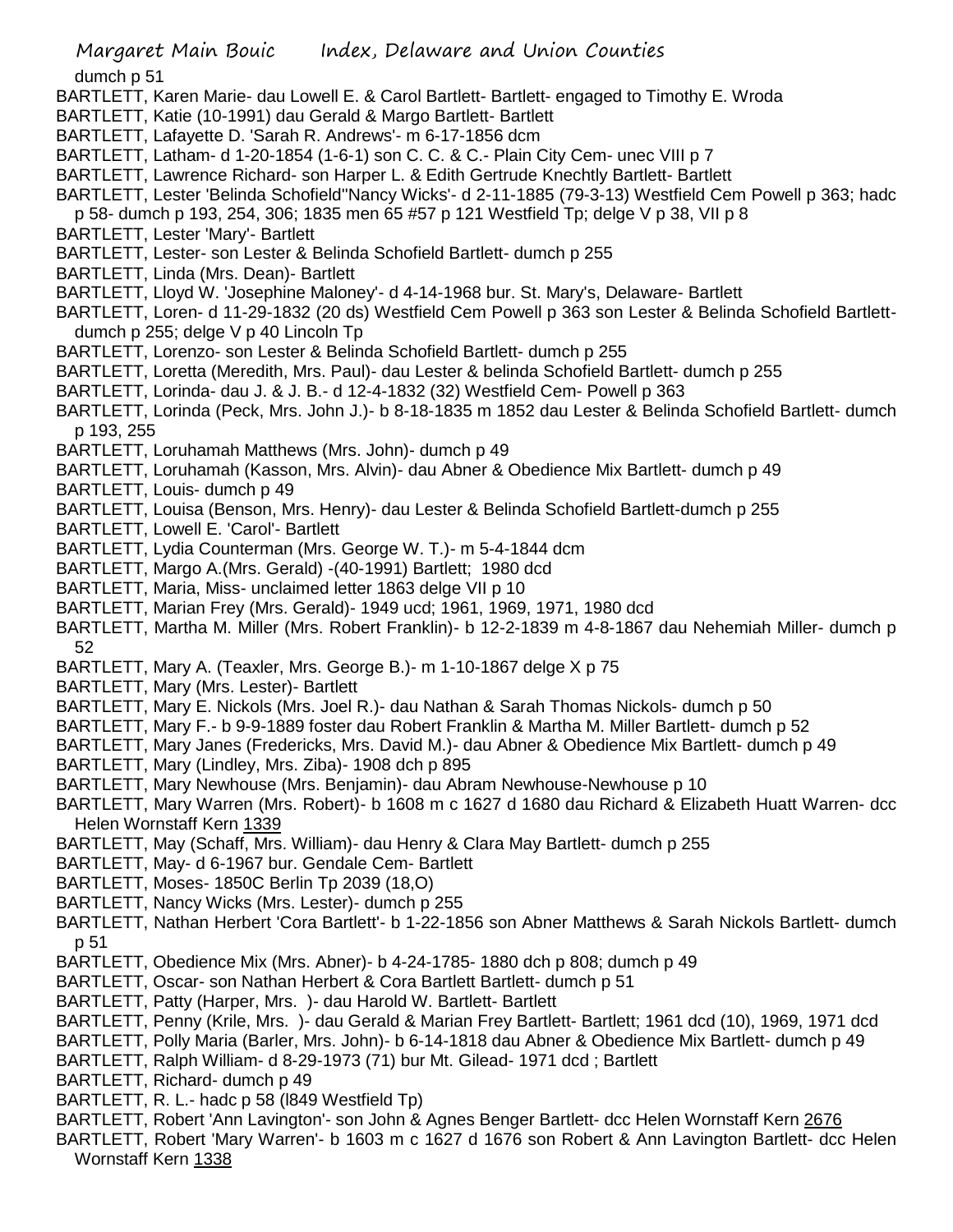- BARTLETT, Robert- dumch p 49
- BARTLETT, Robert Franklin 'Martha M. Miller'- b 4-8-1840 m 4-8-1867 son Abner Matthews & Sarah Nickols Bartlett- dumch p 49, picture 50, 51, 52, 283
- BARTLETT, Roger- dumch p 49
- BARTLETT, Russell- d 1954 son Harper L. & Edith Gertrude Knechtly Bartlett-Bartlett
- BARTLETT, Sarah Aldrich (Mrs. John)- b 1-6-1646 d 2-17-1625 dau George & Catherine Seald Aldrich- dcc Maxson Greene 559
- BARTLETT, Sarah Ann- b 8-10-1811 d 4-27-1872 dau Abner & Obedience Mix Bartlett- dumch p 49
- BARTLETT, Sarah (Bingham, Mrs. Frederick G.)- McKitrick p 140
- BARTLETT, Sarah (Day, Mrs. George A.)- McKitrick p 373, 375
- BARTLETT, Sarah M. (Braden, Mrs. William A.)- b 10-1-1850 dau Abner Matthews & Sarah Nickols Bartlettdumch p 51
- BARTLETT, Sarah Nickols (Mrs. Abner Matthews)- b 1-7-1819 m 11-9-1837 d 3-27-1856 dau Nathan & Sarah Thomas Nickols- dumch p 50
- BARTLETT, Sarah R. Andrews (Mrs. Lafayette D.)-b 1836 m 6-17-1856 dcm d 4-28-1859 Oak Grove Cem Powell p 427; query delge IV p 18
- BARTLETT, Sarah (Whitman, Mrs. Capt. Valentine)- m 12-12-1694 dau John & Sarah Aldrich Bartlett- dcc Maxson Greene 279
- BARTLETT, Sister- delge IV p 66
- BARTLETT, J. Smith- delge V p 53
- BARTLETT, Susan (Mrs. Joel)- d 9-13-1864 (83y 11m) Powell p 82; Oller Cem p 7
- BARTLETT, Susan (Willis, Mrs. B. H.)- d 1889 (87) dau Joel Bartlett- Willis 1,2; dumch p 417
- BARTLETT, Susanna Griffin (Mrs. Christopher J.)- Powers Pat p 112
- BARTLETT, Lynne (Binder, Mrs. Joseph Michael)- m 7-28-1990- dau Dean & Linda Bartlett- Bartlett
- BARTLETT, Thomas- son Albert W. & Anna Graham Bartlett- dumch p 49
- BARTLETT, Timothy Mix- b 1-27-1810 son Abner & Obedience Mix Bartlett-dumch p 49
- BARTLETT, Sir Walter B.- dumch p 49
- BARTLETT, Wealthy (Blue, Mrs. David B.)- dau Abner & Obedience Mix Bartlett- dumch p 49
- BARTLETT, Wesley 'Ivah B. Heil'-m 4-16-1911 d 12-13-1968 bur Glendale Cem- son Lester & Mary Bartlett-**Bartlett**
- BARTLETT, Wesley Clark- b 9-24-1842 d 12-7-1842 son Abner Matthews & Sarah Nickols Bartlett- dumch p 50
- BARTLETT, W. F.- hmp p 147
- BARTLETT, William- 1915 uch p 327; (44-1907) Union Tp uninf p 13
- BARTLETT, William 'Elizabeth Newhouse'- Newhouse p 10 (1221)
- BARTLETT, William C. 'Catherine Colvin'-m 12-26-1820 Madison Co; unec IV p 52
- BARTLETT, William L. 'Clara E. Carpenter- d 4-5-1960 son Lester & Mary Bartlett-Bartlett
- BARTLETT, Zillah Grant (Mrs. Abel)- 1880 dch p 808
- BARTLEY, A. Coon (Mrs. Louis)- Newhouse (12216)
- BARTLEY, Ann J. Ross (Mrs. Mordecai)- m 2-11-1855 dcm
- BARTLEY, Anna (Salyers, Mrs. James)- dau Fairlon & Gladys Marie Stapleton Bartley- Bartley; Stapleton
- BARTLEY, Barbara (Szalapato, Mrs. John Robert)- m 5-26-1957 duv 10-31-1967- Maugans Anc p 129
- BARTLEY, Barb (LeMaster, Mrs. Herbert)- dau Fairlon & Gladys Marie Stapleton Bartley- Bartley, Stapleton
- BARTLEY, Benjamin- d 3-5-1860 921) bur Whisler Cem,Pickaway Co- son William Harrison & Elizabeth Newhouse Bartley- Newhouse 12216(10)
- BARTLEY, Betty (Lemaster, Mrs. Charles)- dau Fairlon & Gladys Marie Stapleton Bartley- Bartley; Stapleton BARTLEY, Bill G. 'Rosemarie'- 1969, 1971, 1980 dcd
- BARTLEY, Catharine (McLain, Mrs. Jacob)- dau William Harrison & Elizabeth Newhouse Bartley- Newhouse 12212 from Charles Stone
- BARTLEY, Charles- son Louis & A. Coon Newhouse- Newhouse 122161
- BARTLEY, Claude- son Edward & Sarah Fry Bartley- Newhouse 122146
- BARTLEY, Clinton- son Edward & Sarah Fry Bartley- Newhouse 122143
- BARTLEY, David- b 1973 lived with Bill R. & Debbie Moore- 1983, 1991 ucd
- BARTLEY, Debbie- b 1976 lived with Bill r. & Debbie Moore- 1983 ucd
- BARTLEY, Derek Lynn- b 11-39-1980 son Terry L. & Burchett Bartley- Bartley
- BARTLEY, Edward 'Sarah Fry'- son William Harrison & Elizabeth Newhouse Bartley- Newhouse 12214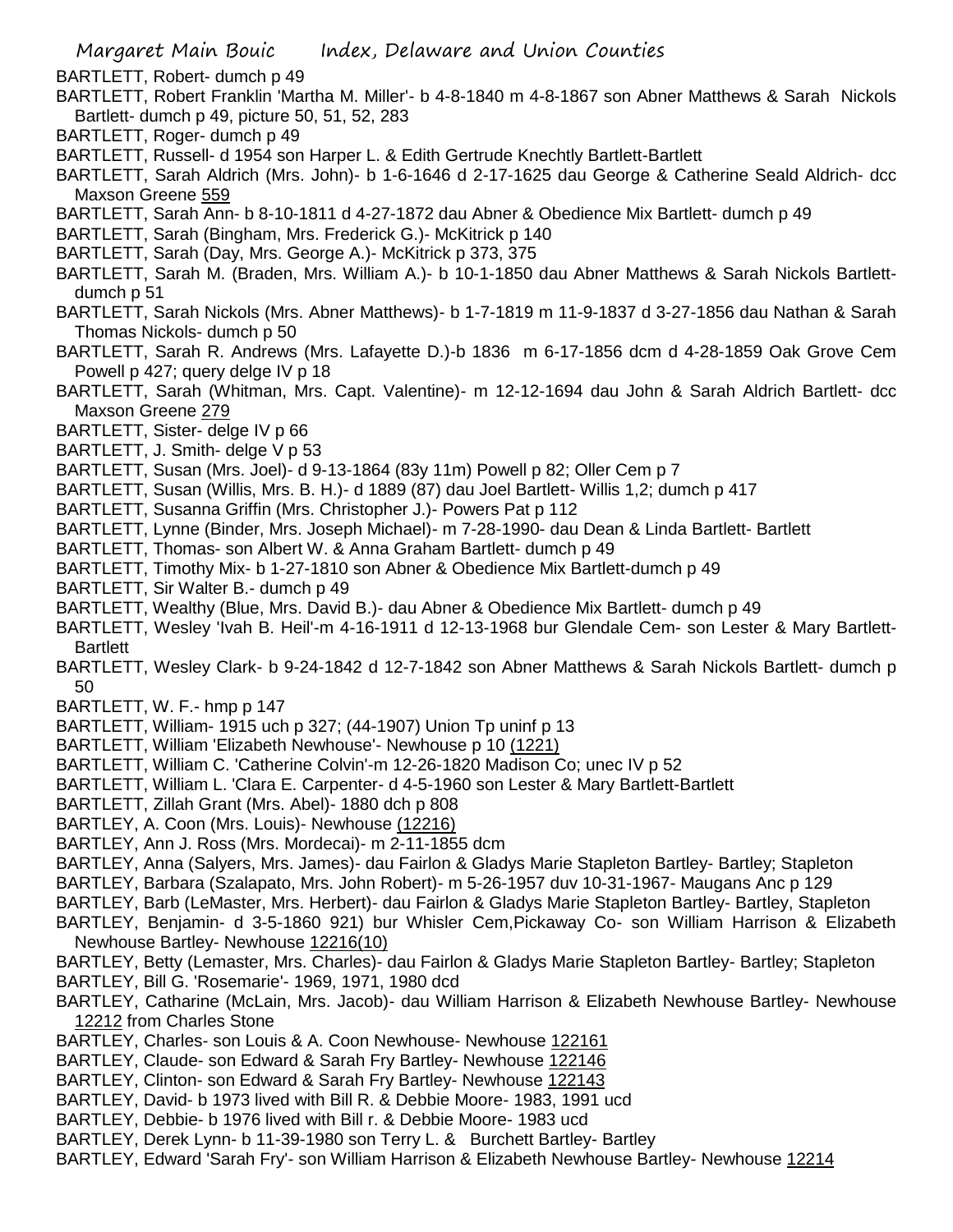- BARTLEY, Elaine (Mrs. Jeff)- 1975, 1979, 1981, 1983 ucd
- BARTLEY, Elizabeth Newhouse (Mrs. William Harrison)- b 1813 Pickaway Co d 1907 Ill dau Abram Newhouse- Newhouse 1221
- BARTLEY, Ellen (Long, Mrs. Abraham)- dau William Harrison & Elizabeth Newhouse Bartley- Newhouse 12211 from Charles Stone
- BARTLEY, Elmer- son Edward & Sarah Fry Bartley- Newhouse 122142
- BARTLEY, Emma Coon (Mrs. J. Nelson)- Newhouse (12217)
- BARTLEY, Eric- b 1970 son Jeff & Elaine Bartley- 1975, 1979, 1983 ucd
- BARTLEY, Fannie- dau Louis & A. Coon Newhouse- Newhouse 122162
- BARTLEY, Gary S. 'Nancy E.'son Fairlon & Gladys Marie Stapleton Bartley- 1967, 1971, 1973, 1981, 1983, 1991 ucd
- BARTLEY, Gladys Marie Stapleton (Mrs. Fairlon)- b 1-15-1915 d 11-15-1983 dau Montaville & Effie Crider Stapleton- Bartley; Stapleton
- BARTLEY, Inis- b 1977 lived with Bill & Debbie Moore- 1983 ucd
- BARTLEY, James S.- d 6-17-1959 bur Detroit- Bartley
- BARTLEY, Jeff 'Elaine'- 1975, 1979, 1981, 1983 ucd
- BARTLEY, Jeffrey- b 1970 son Jeff & Elaine Bartley- 1975, 1979, 1981 ucd
- BARTLOW, Jeremy- b 1977 son Jeff & Elaine Bartley- 1979, 1981 1983 ucd
- BARTLEY, John- son Edward & sarah Fry Bartley- Newhouse 122146
- BARTLEY, John- b 1969 son Jeff & Elaine Bartley- 1975, 1979, 1981, 1983 ucd
- BARTLEY, Kisha- b 1965 ch Jeff & Elaine Bartley- 1975, 1979 ucd
- BARTLEY, Lillie Viola (Van Vlerah, Mrs. John)- b 10-14-1881 d 10-13-1930- ped Paul Michael Longberry 23; delge II p 25; unec IX p 64
- BARTLEY, Louis 'A. Coon'- son William Harrison & Elizabeth Newhouse Bartley- Newhouse 12216
- BARTLEY, Lucy- dau Edward & Sarah Fry Bartley- Newhouse 122141
- BARTLEY, Melissa- b 1975 lived with Bill R. & Debbie Moore- 1983 ucd
- BARTLEY, Ex Gov. Mordecai'Ann J. Ross'- 1880 dch p 368; 1908 dch p 219; 1883 uch V p 73, 237, 286, 415, 485, 558, 660- 1883 uch V p 515
- BARTLEY, Mortimore- 1883 uch V p 586
- BARTLEY, Nancy E. (Mrs. Gary S.)- 1971, 1973, 1975, 1991 ucd
- BARTLEY, Nellie Myrill- dau J. Nelson & Emma Coon Bartley- Newhouse 122171
- BARTLEY, J. Nelson 'Emma Coon'- b 1852 d 1946 Ill. son William Harrison & Elizabeth Newhouse Bartley-Newhouse 12217 from Charles Stone
- BARTLEY, Renee- b 1971 dau Bill G. & Rose A. Bartley- 1980 dcd
- BARTLEY, Rosemarie (Mrs. Bill G.)- 1969, 1971, 1980 dcd
- BARTLEY, Sarah Fry (Mrs. Edward)- Newhouse (12214)
- BARTLEY, Sarah Jane (Hildinger, Mrs. John)(Williams, Mrs. Ralston)- b5-11-1842 d 3-21-1931 dau William Harrison & Elizabeth Newhouse Bartley- Newhouse 12213
- BARTLEY, Sue (Van Hoose, Mrs. Ben Jr.)- dau Fairlon & Gladys Marie Stapleton Bartley- Bartley
- BARTLEY, Tammy- b 1967 dau Bill G. & Rosemarie Bartley- 1969, 1971, 1980 dcd
- BARTLEY, Terry Lynn- b 1960 son Gary S. & Nancy E. Bartley- Bartley; 1967, 1971, 1973 ucd; engaged to Mars Belle Drummond Adamson
- BARTLEY, Wendy- b 1972 ch Jeff & Elaine Bartley- 1975, 1979, 1981 ucd
- BARTLEY, Will- son Edward & Sarah Fry Bartley- Newhouse 122145
- BARTLEY, William- d 3-31-1873 (25-8-13) bur ILL. son William Harrison & Elizabeth Newhouse Bartley-Newhouse 12219
- BARTLEY, William Harrison 'Elizabeth Newhouse'- b 1808 Pickaway Co mlic 5-23-1835 d 12-13-1887- Newhouse (1221)
- BARTLEY, William R.- son Fairlon & Gladys Marie Stapleton Bartley- Bartley
- BARTLING, Paul Styles- b 9-20-1895 Delaware Town son Edmund & Callie Kraus Bartling- dcb
- BARTLOW, Ellen Helman (Mrs. Elton)- d 1945- Bartlow
- BARTLOW, Elton O.'Ellen Helman' 'Forist Shafer Mitchell'- d 8-3-1975 (83) bur. Glendale Cem- Bartlow 1961, 1969, 1971 dcd
- BARTLOW, Forist Shafer (Mitchell, Mrs. Harlan)(Mrs. Elton O.)-d 3-8-1978 (82) bur. Glendale Bartlow 1961, 1969, 1971 dcd
- BARTLOW, Howard- brother Elton Bartlow- Bartlow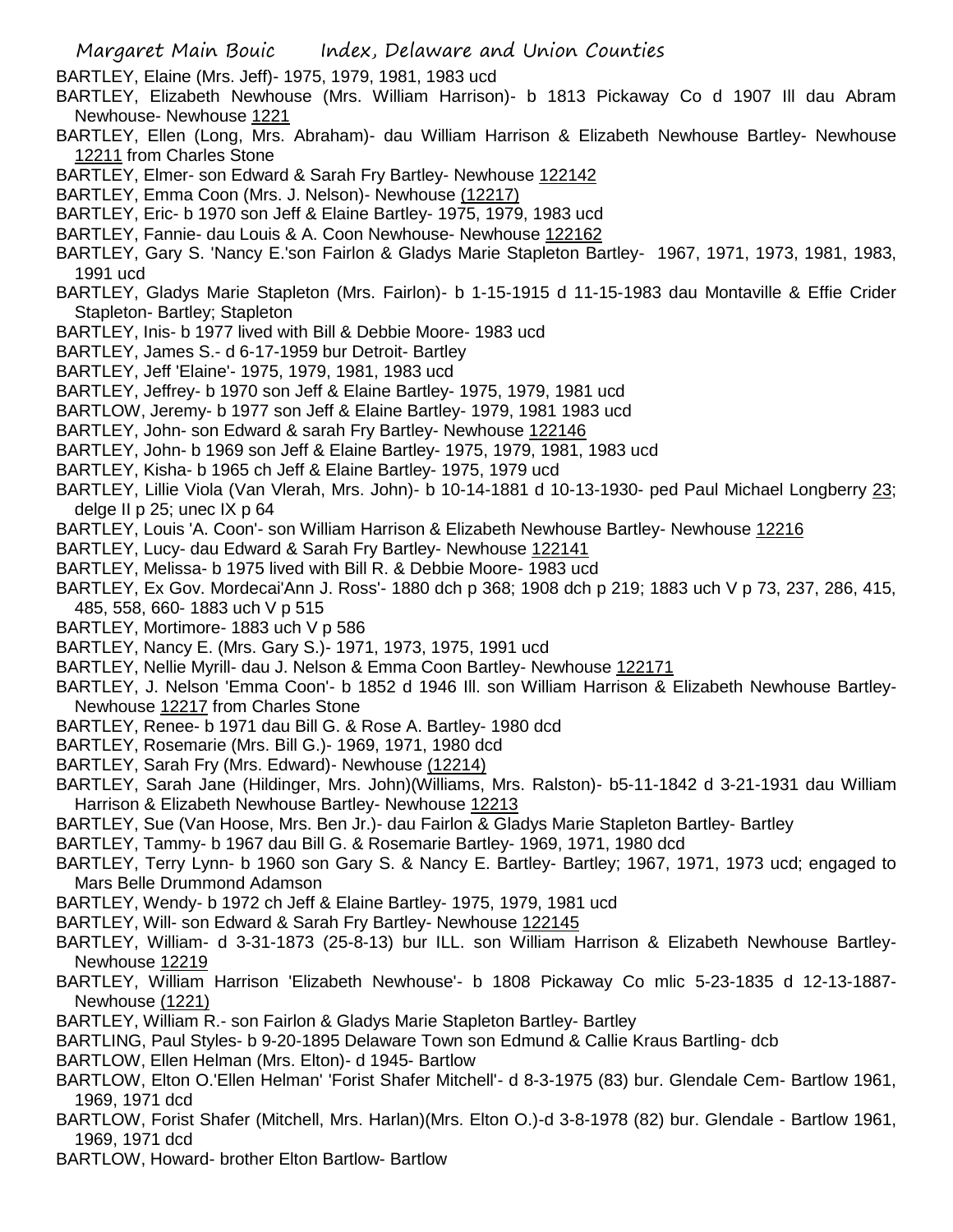Margaret Main Bouic Index, Delaware and Union Counties BARTLOW, Rev. & Mrs. John- Marysville p 20 BARTLOW, -- (Atter, Mrs. Paul)- sister Elton Bartlow- Bartlow BARTLOW, Mahala (Bolinger, Mrs. Samuel)- dumch p 415 BARTLOW, Martha A. (Safford, Mrs. Pelatiah)- m 6-3-1871 ucm 4918; 1870C Taylor Tp 83-80 p 10 (51, Ireland) BARTLOW, Margaret Sarah (Weiser, Mrs. Melvin Ralph)- m 1-13-1932- Weiser p 505 BARTLY, John 'Nancy McClimans'- m 3-13-1845 Madison Co unec X p 18 BARTLY, Nancy McClimans (Mrs. John)- m 3-13-1845 Madison Co unec X p 18 BARTMAN, Bessie Longbrake (Mrs. John)- Longbrake p 111, 117 BARTMAN, John 'Bessie Longbrake'- Longbrake p 111, 117 BARTO, Elizabeth Bibby- d 1-7-1985 (82) bur Forest Grove Cem- dau Morris D. & Myrtle Robinson Barto-Barto BARTO, Frank- 1908 dch p 478 BARTO, George W. 'Miriam Cordilla Ulrich'- m 1-19-1944 Weiser p 48 BARTO, Helen A.- d 7-28-1987 (79) bur Forest Grove- dau Morris D. & Myrtle Robinson Barto- Barto BARTO, Henry- Ekelberry Ledger- delge X p 52 BARTO, Isaac,Jr.- Ekelberry Ledger- delge X p 52 BARTO, Miriam Cordilla Ulrich (Mrs. George W.)- b 10-3-1829 m 1-19-1944 dau Frederick Bergstresse & Anna M. Ryan Ulrich- Weiser p 48 BARTO, Morris D. 'Myrtle Robinson'-b 3-1862 Barto; 1900C Jerome Tp 79-83 p 4A (38,Pa,Pa,Pa) wid BARTO, Myrtle Robinson (Mrs. Morris D.)- Barto BARTO, Robert- b 11-1874- 1900C Richwood 77-83 p 4A (25, Wisc,O,O) BARTO, Sarah McPherson (Mrs. William)- m 2-13-1853 ucm 1915; unec IV p 54, VIII p 10 m slip BARTO, William 'Sarah McPherson'- m 2-13-1853 ucm 1915; unec IV p 54, VIII p 10 m slip BARTOE, Cynthia- b 1961 dau Ronald L. & Georgia Bartoe- 1971 ucd BARTOE, Edna- 1971 ucd BARTOE, Georgia (Mrs. Ronald L.)- 1971 ucd BARTOE, Lynda- b 1963 dau Ronald L & Georgia Bartoe- 1971 ucd BARTOE, Rhonda- b 1959 dau Ronald L. & Georgia Bartoe- 1971 ucd BARTOE, Ronald L. 'Georgia'- 1971 ucd BARTOK, Anna (Szabad, Mrs. )- dau Theresa Bartok- Bartok BARTOK, Charles- son Theresa Bartok- Bartok BARTOK, Helen (Mrs. Joseph G.)- 1961, 1969, 1971, 1980 dcd; Bartok BARTOK, Joseph G. 'Helen'-d 8-19-1977 (82) bur. St. Marys' son Theresa Bartok-1961, 1969, 1971, 1980 dcd; Bartok BARTOK, Mary (Nagy, Mrs. )- dau Theresa Bartok- Bartok BARTOK, Theresa- Bartok BARTOK, Vincze- brother Joseph G. Bartok- Bartok BARTOLAC, Barbara J. (Mrs. John A.)- 197, 19919 ucd BARTOLAC. Jennifer- b 1974 dau John A. & Barbara J. Bartolac- 1979 ucd BARTOLAC, John A. 'Barbara J.'- 1979, 1981, 1991 ucd BARTOLET, Saray- Ekelberry Ledger- delge X p 52 BARON, Aaron "Dale" 'Florence'- Barton BARTON, Adam d 6-13-1866 (27-8-25) Gavit Cem 52, Powell p 190 BARTON, Adam 'Elizabeth Shultz'- m 9-15-1861 son Levi & Betsy Barton- 1850C Oxford Tp 2744 (13,O) BARTON, Alford- son Amples Barton- dcw Bk 4 p 21 BARTON, Alfred- 1880C Berkshire Tp p 423A BARTON, Alice K. (Mrs. Eugene J.)- 1967 ucd BARTON, Allice- b 11-9-1873 Oxford Tp dau Levi & Hettie Howard Barton- dcb BARTON, Allie E.-d 3-28-1869 (7-6-7) Gavit Cem 54 Powell p 190 dau W. & C. Barton BARTON, Alpheus- hadc p 54 (Trenton Tp) BARTON, Amanda (Clark, Mrs. )- dau Amples Barton- dcw Bk 4 p 21 BARTON, Amples 'Emeline'- d 3-19-1865 (75-2-13) Trenton Cem Powell p 276; dcw Bk 4 p 194(21) will; 1835 men 60 #139 p 111 Trenton Tp BARTON, Andrea- b 1977 dau J. Hill & Terry B. Hill- 1980 dcd BARTON, Andrew- 1908 dch p 387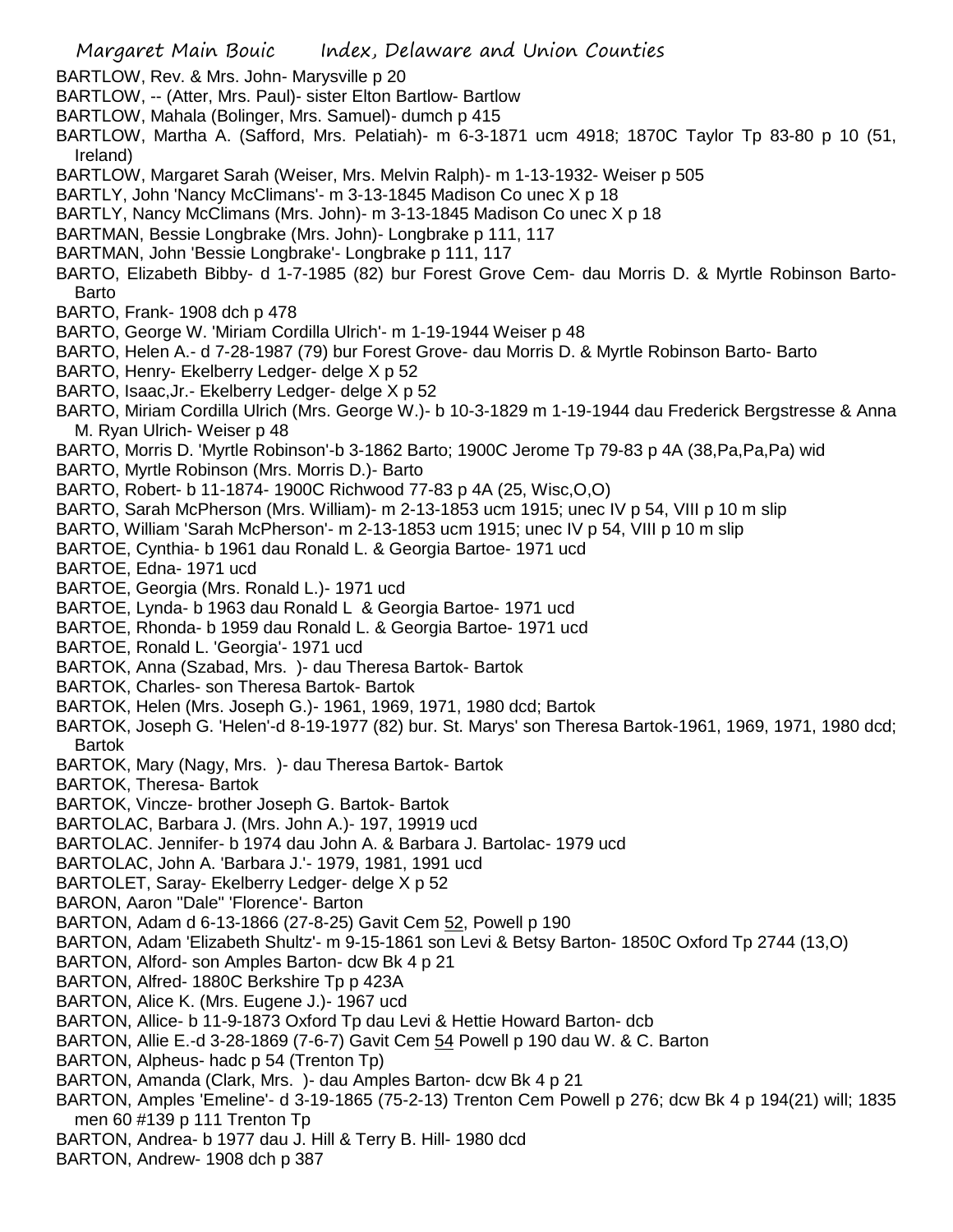BARTON, Anna (Hickson, Mrs. Ralph)- dau John E. & Elsie Ribov Barton- Barton

- BARTON, Anna Moore (Mrs. Clay W.)- 1908 dch p 794
- BARTON, Arnie- b 2-16=1892 Brown Tp son Vinal & Alice Eckelbery Barton- dcb
- BARTON, Basil- son Larry & Grace M. Bennett Barton- Barton
- BARTON, Benjamin F.- b 5-13-1848 d 6-4-1852 Ashley Cem Powell p 186
- BARTON, Beverlee (Coffee, Mrs. Luther)- m 4-21-1961 dau Dale( or Aaron?) Barton- Barton
- BARTON, Breck, b 1976 son J. HIll & Terry B. Hill- 1980 dcd
- BARTON, Brenda (Osborne, Mrs. )- dau Aaron & Florence Barton- Barton
- BARTON, Brenda (Reisinger, Mrs. )- sister Ernie E. Barton- Barton
- BARTON, Carrie- 1880C Berkshire Tp p 425A
- BARTON, Catharine Reeder (Mrs. William A.)- m 1-28-1858 dcm d 3-1-1908 (78-6-17) Gavitt Cem 55; Powell p 190
- BARTON, Chancey- d 2-17-1865 (16-0-17) Gavitt Cem 49 Powell p 190; son Levi & Betsy Barton; 1850C Oxford Tp 2744 (2,O)
- BARTON, Charles Frederick- son Frank P. & Louie Gertrude Kohler Barton- 1908 dch p 737
- BARTON, Charles- b 10-13-1879 Oxford Tp son Jerry & A. C. Cacklie Barton- dcb
- BARTON, Charlotte A. (Mrs. Otto)- 1967, 1971, 1973, 1975, 1979, 1981, 1983, 1991 ucd
- BARTON, Charlotte (Edsall, Mrs. Jacobus)- b 1731 d bef 1777 dau Col. Jospeh Barton- dcc Frederick Lon Lowry 99
- BARTON, Clarence 'Maude'-d 12-4-1965 (89) bur Ashley Union Cem- Barton
- BARTON, Clarrice- b 2-4-1876 Oxford Tp dau Jerry & Alice Cackler Barton- dcb
- BARTON, Clayton W. 'Anna Moore''Ella Mains Ford'- son William & Sarah Inks Barton- 1908 dch p 437, 792, 793; Pabst 7 p 30; C. W.- delge IV p 60 Berkshire Tp
- BARTON, Cloise R. 'Marguerite Osborn'- d 5-22-1969 (76)- Barton; Sunbury p ; 1969 dcd
- BARTON, Clyde D.- b 4-27-1899 Trenton Tp son J. E. & Gertrude Gammill Barton- dcb
- BARTON, Cyrus- dumch p 349
- BARTON, Daisy Pearl Bowers (Mrs. Norton)- d 7-31-1961- Barton
- BARTON, Dale- son Larry & Grace M. Bennett Barton- Barton
- BARTON, Dale A. 'Opal'- 1969 dcd
- BARTON, Dale Eugene- son Ernie E. & Donna Balsinger Barton- Barton
- BARTON, Dan- son Harry & Helen Williams Barton- Barton
- BARTON, Delilah- 1880C Oxford Tp p 393A
- BARTON, Denise (Mrs. Rex)- Barton
- BARTON, Ebenezer- son Kimber A. & Rachel Barkes Barton- 1908 dch p 387; dumch p 95
- BARTON, Ebenezer- 1880C Liberty Tp Del. Co p 313C
- BARTON, Ebenezer 'Mary A. Rader'- m 1-30-1855 dcm
- BARTON, Ebenezer- b 1932 d 1884- Oak Grove Cem Powell p 428
- BARTON, Eddy- son Aaron & Opal Fannin Barton- Barton
- BARTON, Ed 'Judy'- son Aaron & Florence Barton- Barton
- BARTON, Edward- d 12-11-1853 (8) Ashley Cem Powell p 186- son Kimber A. & Rachel Barkes Bartondumch p 95; 1850C Oxford Tp 2745 (4,O)
- BARTON, Elaska/Eloisia A. McMaster (Mrs. Isaac)- b 7-31-1836 m 5-30-1858 dcm d 2-24-1900 (63-6-23); delge VII p 18 (0bituary)
- BARTON, Eliza- dau Kimber A. & Rachel Barkes Barton- dumch p 95; 1850C Oxford Tp 1745 (21,O)
- BARTON, Eliza A. (Meeker, Mrs. Nathan)- dcm 6-8-1858 dcm
- BARTON, Elizabeth- b 5-18-1836 d 9-28-1854 Ashely Cem Powell p 186
- BARTON, Elizabeth- dau Amples Barton- dcw Bk 4 p 194(21)
- BARTON, Elizabeth (Betsey) Shoemaker (Mrs. Levi)- m 11-28-1833 dcga p 62 Ohio St. Gazette d 11-14-1873 (62) Gavit Cem 47, Powell p 190 dau Adam & Jane Baker Shoemaker- dumch p 277; 1880 dch p 795; 1850C Oxford Tp 2744 (40, Pa)
- BARTON, Elizabeth D.- d 2-14-1889 (34-5-7) Gavitt Cem 53, Powell p 190
- BARTON, Elizabeth (Davis, Mrs. )- dau James F. Sr. & Hazel Barton- Barton
- BARTON, Elizabeth (Fleming, Mrs. Nelson)-m 8-9-1854 dcm- dau Kimber A. & Rachel Barkes Barton dumch p 95, 396; 1880 dch p 808
- BARTON, Elizabeth Shultz (Mrs. Adam)- m 9-15-1861 dcm
- BARTON, Ella Mains (Ford, Mrs. Benton)(Mrs. Clay W.)- dau John Mains- 1908 dch p 794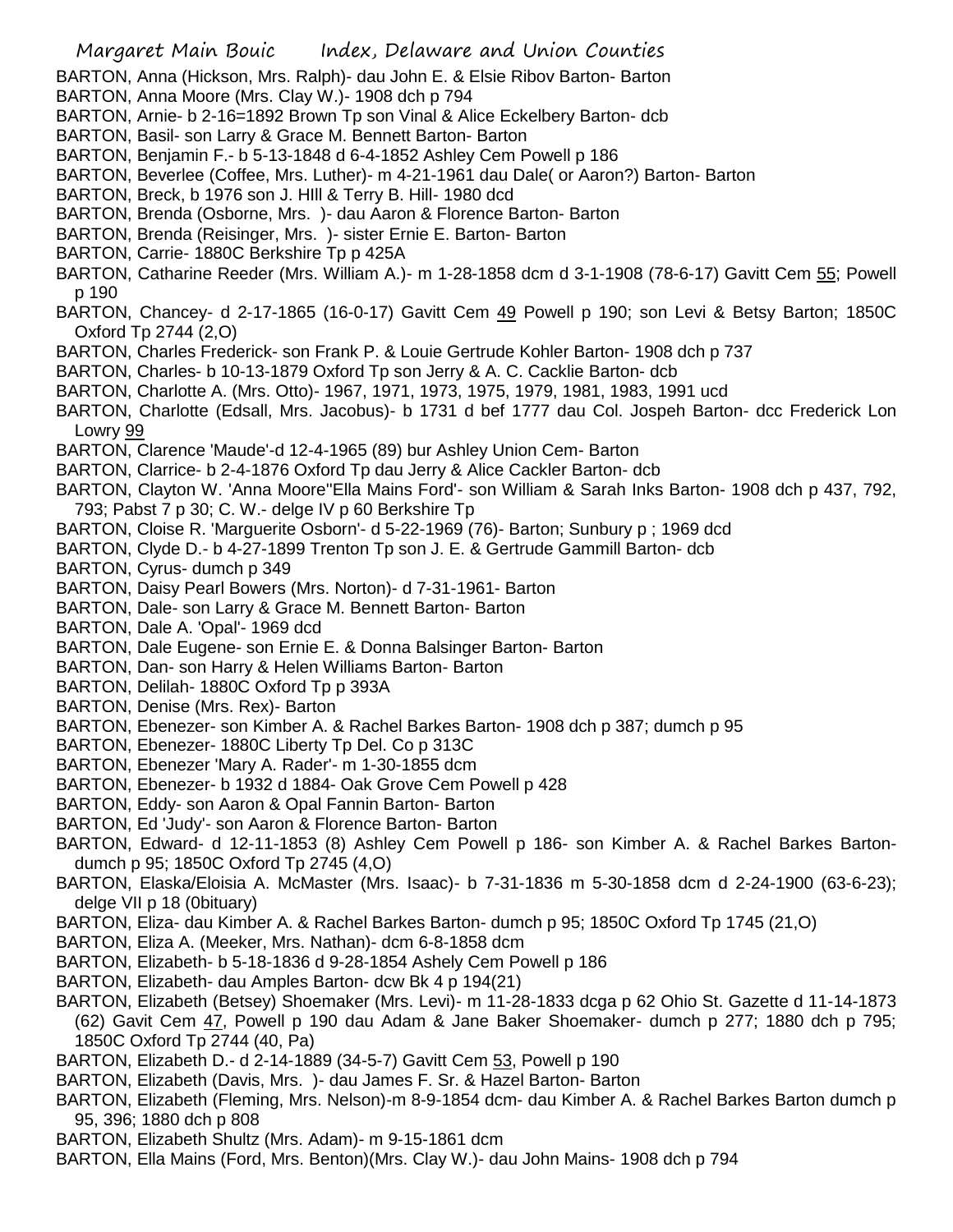BARTON, Elsie Ribov (Mrs. John E.)- d 11-8-1973 (90) bur. Stantontown- Barton

- BARTON, Emeline(Eveline) (Mrs. Amples)- d 1-20-1880 (88y 11m) Trenton Cem Powell p 276; dcw Bk 4 p 194(21)
- BARTON, Emily- 1880 dch p 834
- BARTON, Emily Sue (Sparks, Mrs. Jeff)- dau Marion & Irene Lang Barton- Barton
- BARTON, Emma R.- d 5-11-1927(61-5-15) Gavitt Cem 57, Powell p 190
- BARTON, Emmett- son John E. & Elsie Ribov Barton- Barton
- BARTON, Ernest E. 'Donna Balsinger'- b 1-1-1956 m 4-10-1980 d 4-25-1983 Raymond Cem lptw p 37- son Aaron & Opal Fannin Barton- Barton
- BARTON, Ethel- dau Clay W. & Anna Moore Barton- 1908 dch p 794
- BARTON, Etheline (Sales, Mrs. Isaac)- m 3-27-1862 dcm
- BARTON, Etherline- dau Kimber A. & Rachel Barkes Barton- dumch p 95; 1850C Oxford Tp 2745 (6,O)
- BARTON, Eugene F. 'Nola Sue O'Brien'- m 3-1-1969 son Ivan & Helen Thompson Barton- 1949, 1959 ucd
- BARTON, Eugene J. 'Alice K.'- 1967, 1971 ucd
- BARTON, Florence (Mrs. Aaron)- Barton
- BARTON, Frances- b 4-3-1881 Brown Tp dau James W. & Mary Elizabeth Thurston Barton- dcb
- BARTON, Fred- Powers Pat p 130
- BARTON, Fred- b 5-10-1895 Oxford Tp son Frank & Louis Kohler Barton- dcb
- BARTON, Fred 'Zelottie Little'- Barton
- BARTON, Frederick J.- 1969 dcd
- BARTON, George A.- son William & Sarah Barton- 1860C Claibourne Tp 689-670 p 91 (1,O)
- BARTON, Gertrude Kohler- b 1868 d 1899 dau Charles & Phoebe Whipple Kohler- dcc Cameron Schultz see 14
- BARTON, Grace M. Bennett (Mrs. Larry)- d 6-4-1973 (73) Bloomfield Cem- Barton
- BARTON, Grace Miller (Mrs. Warren)- b 3-3-1901 m 1-3-1920 dau Milo & Effie Witcraft Miller- Graham 161311; Richey 8,9
- BARTON, Harry 'Helen Williams'- b 1898 d 11-2-1971 (73) Oakdale Cem II p 154 (M-R20-13)- Barton
- BARTON, Harvey- b 4-10-1881 Oxford Tp son Jerry & A. C. Cackler Barton- dcb
- BARTON, Hazel (Mrs. James F. Sr.)- Barton
- BARTON, Helen (Braddock, Mrs. John)- dau William & Sarah Inks Barton- 1908 dch p 793
- BARTON, Helen M. Thompson (Mrs. Ivan A.)- b 1-5-1916 m 11-2-1933 d 8-10-1983 York Cem p 86-dau Edwin & Lola Fritchen Thompson- Barton 1949, 1959, 1967, 1971, 1973
- BARTON, Helen Williams (Mrs. Harry)-b 1910 d 9-10-1989 (78) Oakdale Cem II p 154 (M-R20-13)- Barton
- BARTON, Henry- Elkelberry Ledger- delge X p 52
- BARTON, Herad B.- b 11-25-1901 Brown Tp son Nort & Daisy Bowers Barton- dcb
- BARTON, Iaodus- b 9-13-1870 Oxford Tp dau Isaac & Elizia McMartis Barton- dcb
- BARTON, Ida E.- dau E. & A. d 5-11-1862 Old Eden Cem Powell p 68
- BARTON, Ida May- b 9-1-1886 Liberty Tp dau Frank & Lou Ufferman Barton- dcb
- BARTON, Irene Lang (Mrs. )- b 2-13-1939 Lowell O. d 11-3-1993 bur Chesterville- dau Charles & Frances Brooker Lang- Barton
- BARTON, Irene (Rausch, Mrs. Leroy G.)- m 1927 Rausch (1337) II p 266
- BARTON, Isaac- 1880 dch p 540; 1908 dch p 431; 1880C Oxford Tp p 398C; delge X p 52
- BARTON, Isaac M. 'Elaska/Eloisa A. McMaster'- b 1828 m 5-30-1858 dcm d 2-17-1863 (22-7-21) Gavitt Cem 50, Powell p 190; son Levi & Betsy Barton; delge VII p 18, VIII p 7; 1850C Oxford Tp 2744 (10,O)
- BARTON, Ivan A. 'Helen M. Thompson'- b 1-25-1911 d 7-3-1974 York Cem p 86 son Fred & Zelottie Little Barton- Barton; 1949, 1959, 1967, 1971, 1973 ucd
- BARTON, Jackson- 1840C Berkshire Tp 181 (20-30)
- BARTON, Jacob- 1880C Oxford Tp p 389A
- BARTON, James- b 7-22-1922 d Mar. 1988 (65) bur Ashley Cem- Barton
- BARTON, James- son Kimber A. & Rachel Barkes Barton- dumch p 95
- BARTON, James F. Sr. 'Hazel'- d 1-14-1975 (77)- bur Dublin- Barton- 1961, 1969, 1971 dcd
- BARTON, James Jr.- son James F. Sr. & Hazel Barton- Barton
- BARTON, James Paul 'Ruth Reibel'- b 7-31-1920 m 1-24-1943 son Warren & Grace Miller Barton- Graham 1613111; Richey 8,9
- BARTON, James W. 'Mary Elizabeth Thurston'-m 1-26-1862 dcm; Thurston p 3;hadc p 95; CCC Brown Tp; 1880C Brown Tp p 384C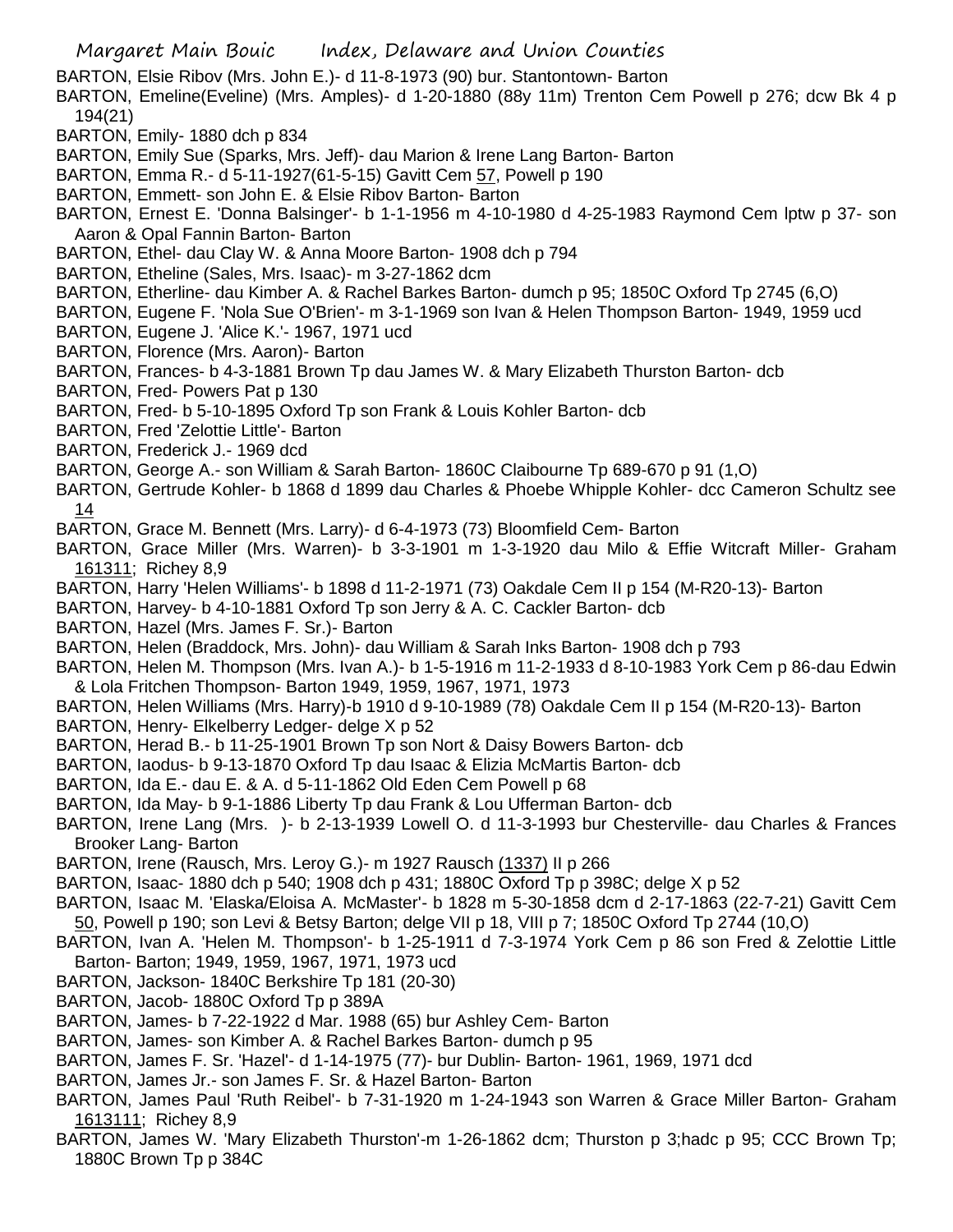- BARTON, ---dau James & E. Z. Barton d 1869 Kilb Cem p 6
- BARTON, Jemima- dau William & Sarah Barton- 1860C Claibourne Tp 689-670 p 91 (6,O)
- BARTON, Jeremiah -1880C Oxford Tp p 393A
- BARTON, J. Hill 'Terry B.'- 1980 dcd
- BARTON, Rev. J. L.- unec XIV p 52
- BARTON, John- d 7-31-1865 (22-8-5) Gavitt Cem 51; son Levi & Betsey Shoemaker Barton- 1850C Oxford Tp 2744 (7,O); delge IV p 56
- BARTON, John E.- b 10-16-1877 son Anna D. Spencer Barton- Morrow Co- dcb
- BARTON, John E. 'Elsie Ribov'- d 1948- Barton
- BARTON, John Edmond- b 10-7-1936 son Warren & Grace Miller Barton- Grahan 1613113; Richey 0
- BARTON, John G.- son William & Sarah Barton- 1860C Claibourne Tp 689-670 p 91 (4,O)
- BARTON, Joseph- 1980 dcd
- BARTON, Col. Joseph- dcc Frederick Lon Lowry 198
- BARTON, Joseph W.- b 1858 d 1882 Oak Grove Cem Powell p 428
- BARTON, Josephine- Pabst 5 p 15
- BARTON, Josie- Pabst 5 p 21
- BARTON, Judy (Mrs. Ed)- Barton
- BARTON, Kimber(Kimball) A. 'Rachel Barkes'- d 6-15-1854 (63y 6m) Ashley Cem Powell p 186- will dcw Bk 3 p 240; 1850C Oxford Tp 2745 (53, Va); hadc p 42; CCC; dumch p 95
- BARTON, Kimber A.- b 1-13-1834 d 10-15-1845 Ashley Cem Powell p 186
- BARTON, Kimber- son Kimber A. & Rachel Barkes Barton- dumch p 95
- BARTON, Larry B. 'Grace M. Bennett'- d 6-30-1975 (82) bur. Bloomfield- Barton
- BARTON, Larry 'Ruby Williams'- Barton
- BARTON, Laural- b 11-17-1889 Kingston Tp dau Vinial & Allis Eckelbery Barton- dcb
- BARTON, Levi- son Levi & Betsy Barton- 1850C Oxford Tp (5,O)
- BARTON, Levi 'Elizabeth Shoemaker'-m 11-28-1833 dcga p 62 Ohio St. Gaz. d 2-18-1869 (69-11-10) Gavitt Cem 48; Powell p 190; 1908 dch p 387; dumch p 277; 1835 men 44 #41 p 80 Oxford Tp; 1850C Oxford Tp 2744 (50, Vt)
- BARTON, Levi J.'Sarah A.'- b 2-23-1830 d 11-26-1863 Ashley Cem- Powell p 186
- BARTON, Linda (Arrasmith, Mrs. )- b 1950 dau Otto & Charlotte Barton- Graham 1613111; 1967 ucd
- BARTON, Lori (Pierce, Mrs. Calvin)- dau Irene M. Lang Barton- Barton
- BARTON, Louise (Mrs. )- Pabst 5 p l9, 21
- BARTON, Louie Gertrude Kohler (Mrs. Frank P.)- dau Charles & Phoebe Whipple Kohler- 1908 dch p 737
- BARTON, Lucendia- 1880C Berlin Tp p 363C
- BARTON, Lynda (McKitrick, Mrs. Robert Murray)- b 5-2-1940 m 1-25-1963 -McKitrick p 452
- BARTON, M.- delge III p 4i
- BARTON, Margaretta (Ichler, Mrs. David)- dcq Frances Stevenson Main 13
- BARTON, Marguerite Osborn (Mrs. Clois R.)- b 5-7-1897 d 8-10-1990 bur Sunbury- dau James G. & Martha Jones Oxborn- Barton; 1971,1969, 1980 dcd
- BARTON, Marie- b 9-14-1904 Oxford Tp dau unknown & Adda Jenkins Barton- dcb
- BARTON, Mary (Cisna, Mrs. Samuel)- m 5-10-1854 dcm
- BARTON, Mary Ethel- b 2-4-1889 Berkshire Tp dau Clay & Anna moore Barton- dcb
- BARTON, Mary dau Kimber A. & Rachel Barkes Barton- dumch p 95; 1850C Oxford Tp 2745 (19,O)
- BARTON, Mary M.- b 10-22-1888 Oxford Tp dau Jacob & Kittura Gale Barton- dcb
- BARTON, Mary- dau William & Sarah Inks Barton- 1908 dch p 793
- BARTON, Mary Elizabeth Thurston (Mrs. James)- m 1-26-1862 dcm dau Vinal & Ann L. Plant Thurston-Thurston p 3
- BARTON, Mary Jane (Carpenter, Mrs. Gilbert)- m 1-3-1858 dcm
- BARTON, Mary M. Rader (Mrs. Ebenezer)- m 1-30-1855 dcm
- BARTON, Mary Thompson (Mrs. Steven)- Barton
- BARTON, Maud (Mrs. Clarence)- d 1-31-1912 (81) bur Ashley Union Cem; Pabst 5 p 24; Barton
- BARTON, Michael 'Nancy'- son Irene M. Lang Barton- Barton
- BARTON, Mildred- b 7-28-1878 Oxford Tp dau Jerry & Alice Cackler Barton- dcb
- BARTON, Mildred (Wing, Mrs. )- sister Clarence Barton- Barton
- BARTON, Minerva (Slack, Mrs. Thomas)- b 2-12-1867- 1880 dch p 796; delge X p 75
- BARTON, Nancy- dau Kimber A. & Rachel Barkes Barton- dumch p 95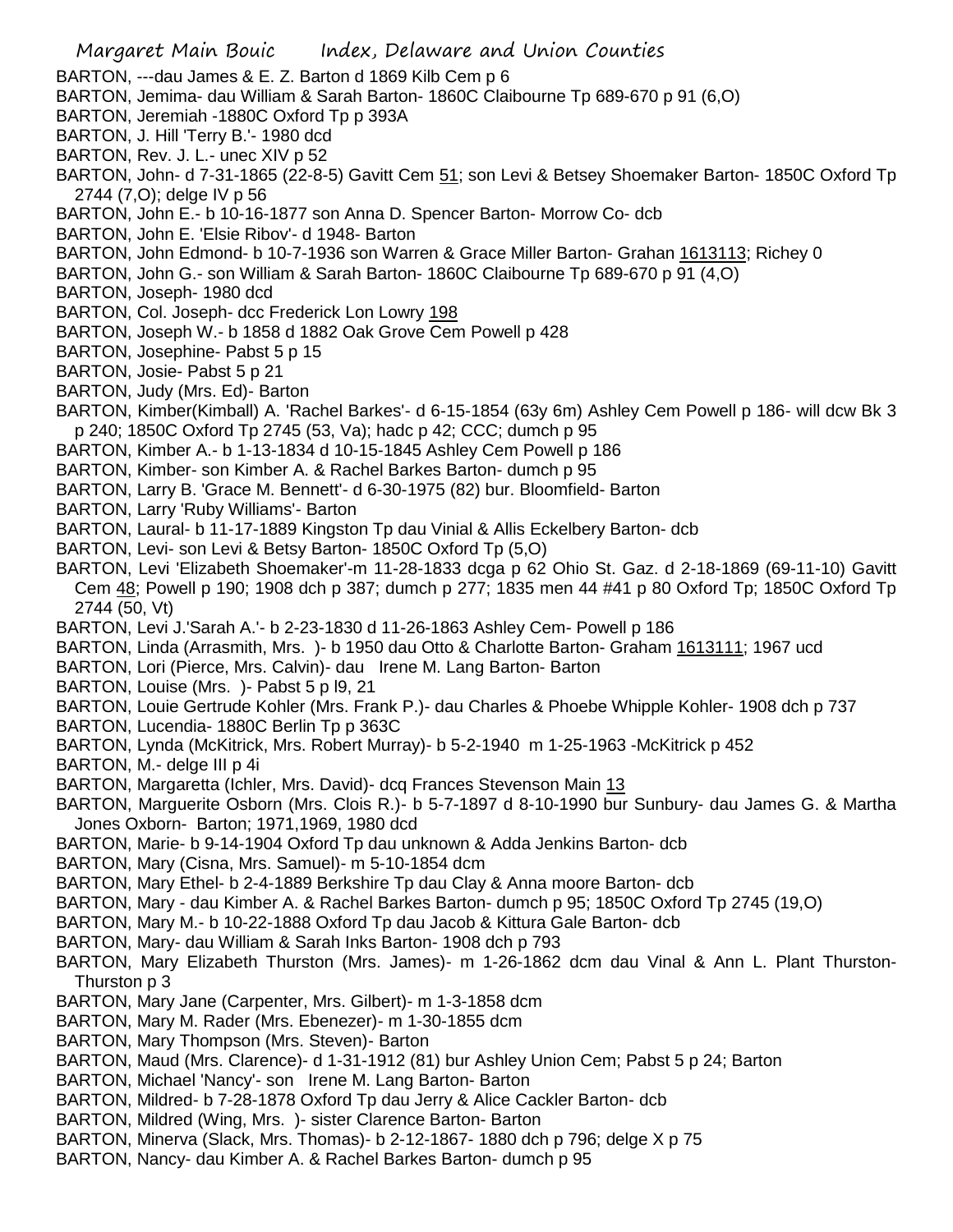- Margaret Main Bouic Index, Delaware and Union Counties
- BARTON, Nancy (Mrs. Michael)- Barton
- BARTON, Nancy (Mills, Mrs. James R.)- m 8-22-1861 dcm
- BARTON, Nellie- dau William & Sarah Inks Barton- 1908 dch p 793
- BARTON, O. Nettie- Pabst 5 p 24
- BARTON, Nettie- b 2-14-1905 Licking Co dau Vinal & Clara Jolley Barton- dcb
- BARTON, Nicholas Charles- d 5-19-1988 (4m) son Emily Sue Barton- Barton
- BARTON, Nola Sue O'Brien (Mrs. Eugene)- m 3-1-1969 dau Henry O'Brien- Barton
- BARTON, N. N.- 1880c Porter Tp p 456A
- BARTON, Norton- b 9-3-1874 Brown Tp son James & Mary E. Shuster Barton- dcb
- BARTON, Opal (Mrs. Dale A.)- 1969 dcd
- BARTON, Orson 'Polly Stockwell'- m 11-2-1839 dcm; 1840C Berkshire Tp p 181 (20-30)
- BARTON, Otto A. 'Charlotte A.'- 1967, 1971, 1973, 1975, 1979, 1981, 1983, 1991 ucd
- BARTON, Patricia Ann (Colvin, Mrs. Lewis Reed Jr.)- dau Ivan A. & Helen M. Thompson Barton- Barton; 1949, 1959 ucd (17)
- BARTON, Patricia (Koger, Mrs. Kenneth)- dau James F. Sr. & Hazel Barton- Barton
- BARTON, Patrick- son Irene M. Lang Barton- Barton
- BARTON, Pauline (Easley, Mrs. Homer)- dau Ivan A. & Helen M. Thompson Barton-Barton; 1949, 1959 ucd
- BARTON, Pauline (Doeringer, Mrs. )- dau Cloise R. & Marguerite Barton- Barton
- BARTON, Polly Stockwell (Mrs. Orson)- m 11-2-1839 dcm
- BARTON, Prudence (Reed, Mrs. Ernest)-m 1914 White (108)
- BARTON, Rachael- dau Irene Lang Barton- Barton
- BARTON, Rachel Barkes (Mrs. Kimber A.)- d age 70; dumch p 95; 1850C Oxford Tp 2745 2745 (43, va)
- BARTON, Raymond Francis- b 8-27-1924 d 11-17-1928 son Warren & Grace Miller Barton- Graham 1613112; Richey
- BARTON, Rebecca Jane- dau Kimber A. & Rachel Barkes Barton- dumch p 95; 1850C Oxford Tp 2745 (2,O)
- BARTON, Rex- son Aaron & Opal Fannin Barton- Barton
- BARTON, Rex 'Denise'- son Aaron & Florence Barton- Barton
- BARTON, R. F.- delge VIII p 62, 63
- BARTON, Roger- 1840C Berkshire Tp p 181 (40-50)
- BARTON, Ronnie E.- b 9-11-1949 son James Paul & Ruth Reibel Barton- Graham 16131112; Richey 10
- BARTON, Ross- son Steven & Mary Thompson Barton- Barton
- BARTON, Ruby Williams (Mrs. Larry)- Barton
- BARTON, Ruth Reibel (Mrs. James Paul)- m 1-24-1943- Graham (1613111)
- BARTON, Ruth (Thompson, Mrs. Clark)- dau Fred & Zelottie Little Barton- Barton
- BARTON, Sarah- b 9-10-1803 d 11-22-1859 Ashley Cem Pabst Pion I p 186
- BARTON, Sarah A. (Mrs. Levi J.)- b 12-9-1833 d 3-15-1908 Ashley Cem Powell p 186; 1880C Oxford Tp p 395A
- BARTON, Sarah- dau Kimber A. & Rachel Barkes Barton- dumch p 95
- BARTON, Sarah Ann (Earl, Mrs. William F.)- m 11-11-1858 dcm
- BARTON, Sarah Inks (Mrs. William)- 1908 dch p 793
- BARTON, Sarah (Mrs. William)- 1860C Claibourne Tp 689-670 p 91 (24,O)
- BARTON, Stephen A.- b 10-31-1946 son James Paul & Ruth Reibel Barton- Graham 16131111
- BARTON, Steven 'Mary Thompson'- b 2-2-1952 d 9-9-1993 (41) son Otto & Charlotte Barton- 1967, 1971 dcd-
- BARTON, Susan Baxter (Mrs. Thomas)-b 1829 m 4-9-1848 dcm dau Daniel & Sarah Herod Baxter- Baxter; 1850C Oxfrod Tp 2721 (21,O)
- BARTON, Tamara Jo (Redmond, Mrs. )-b 1959(60) ch Otto & Charlotte Barton- Barton; 1967, 1971, 1973, 1975, 1979, 1981, 1983 ucd
- BARTON, Terry B. (Mrs. J. Hill)- 1983 ucd
- BARTON, Thomas- 1835 men 45 #72 p 81 Oxford Tp; Bible- delge VII p 11
- BARTON, Thomas N.- 1880C Oxford Tp p 393
- BARTON, Thomas 'Susan Baxter'- b 1826 m 4-9-1848 dcm; 1880 dch p 541, 538; 1908 dch p 476; delge VIII p 7, 11; 1850C Oxford Tp 2721 (22,O); hadc p 42; CCC
- BARTON, Thomas- b 1951 son Otto & Charlotte Barton- Barton; 1967, 1971 ucd
- BARTON, Thomas- 1971 dcd
- BARTON, Timothy- son Irene M. Lang Barton- Barton
- BARTON, T. M.- 1908 dch p 432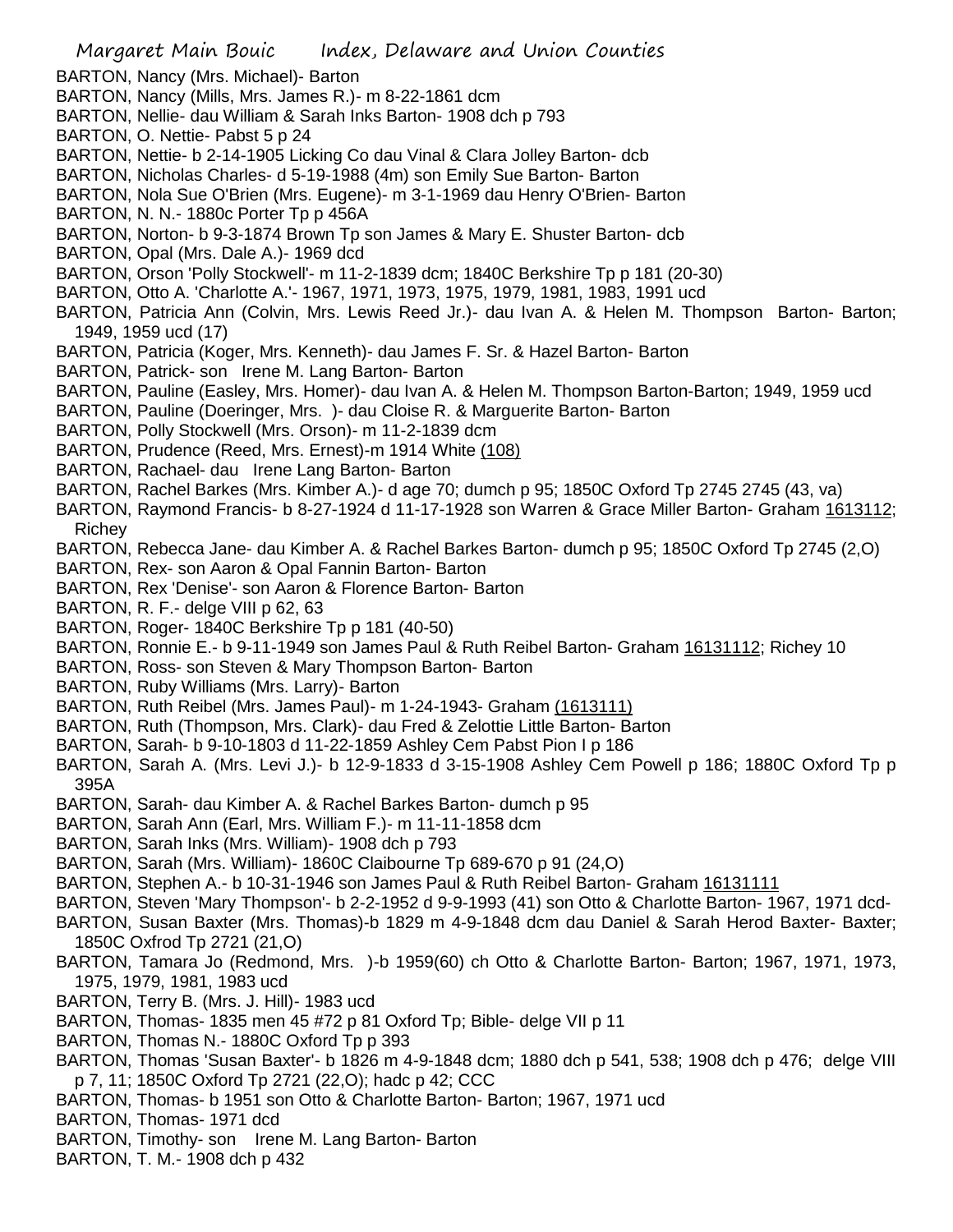Margaret Main Bouic Index, Delaware and Union Counties BARTON, Veva- b 1-20-1903 Delaware Town dau Vinal & Clara Jolley Barton- dcb BARTON, Warren 'Grace Miller'- b 1-1-1897 m 1-3-1920- Graham (161311); Richey 8,9 BARTON, William- son Amples Barton- dcw Bk 4 p 21 BARTON, William 'Sarah Inks'- 1908 dch p 793 BARTON, William 'Sarah'- 1860C Claibourne Tp 689-670 p 91 (24,O) BARTON, William- 1883 uch III p 359 BARTON, William- Pabst 5 p 19, 24 BARTON, William A.- b 2-19-1835 d 11-30-1922 (87-9-11) Gavitt Cem 56 Powell p 190 BARTON, William- Sunbury p 57 BARTON, William 'Catharine Reeder'- m 1-28-1858 dcm; son Levi & Betsey Barton- Barton; 1850C Oxford Tp 2744; 1880C Oxford Tp p 391A BARTON, William P.- b 9-13-1825 d 5-18-1856 Ashley Cem Powell p 186 BARTON, Zelottie Little (Mrs. Fred)- Barton BARTOON, Philip- unec VIII p 29 BARTOW, Eldora (Wisewell, Mrs. Harold)- dau John Raymond & Maude Lafferty Bartow- Bartow BARTOW, Elizabeth Hill (Mrs. Seymour)- m 2-7-1838 dcm BARTOW, Harry 'Louise'- Bartow BARTOW, Jackson 'Rosetta Nedrow'- m 10-28-1845 dcm BARTOW, Rev. John Raymond 'Maude Lafferty'- d 1-10-1962- Bartow BARTOW, Karen Lea (Mavis, Mrs. Bradley Eric)- m 10-20-1991 dau Harry & Louisa Bartow- Bartow BARTOW, Louise (Mrs. Harry)- Bartow BARTOW, Maude Lafferty (mrs. Rev. John Raymond)- Bartow BARTOW, Moses- Pabst 1 p 34 BARTOW, Rosetta Nedrow (Mrs. Jackson)- m 10-28-1845 dcm BARTOW, Sarie- unec X p 30 BARTOW, Seymour 'Elizabeth Hill'- m 2-7-1838 dcm BARTRAM, Annie (Mrs. E. G.)- 1860C Marysville p 202 (38,O) BARTRAM, Betty (Johnson, Mrs. )- dau Ira & June M. Canterbury Bartrm- Bartram BARTRAM, Christine- dau Daniel Bartram- Bartram BARTRAM, Cora Jane (Myers, Mrs. Charles)- Cowgill p 73 BARTRAM, Dallas G.- brother Susie E. Clark- Clark BARTRAM, Daniel W. Jr.- Bartram; 1980 dcd BARTRAM, Daniel- d 1-19-1979 (33) son Daniel W. Bartram Jr.- Bartram BARTRAM, E. G. 'Annie'- 1860C Marysville p 202(49, Ct); 1915 uch p 529; 1883 uch V p 51 BARTRAM, E. G.- son E. G. & Annie Bartram- 1860C Marysville p 202(10,O) BARTRAM, Foster- son Ira & June M. Canterbury Bartram- Bartram BARTRAM, Hanah- dau E. G. & Annie Bartram- 1860C Marysville p 202(18,O) BARTRAM, Homer- son Ira & June M. Canterbury Bartram- Bartram BARTRAM, Ira 'June M. Canterbury'- Bartram BARTRAM,Jane Hopkins (Mrs. Judge John)- Powell p 302 BARTRAM, J. B.- 1883 uch IV p 457 BARTRAM, Judge John 'Jane Hopkins'- b 6-12-1804 m 1827- Powell p 302; 1877 uca p 92 BARTRAM, John- 1915 uch p 131; 1883 uch III p 370; son E. G. & Annie Bartram- 1860C Marysville p 202(20,O) BARTRAM, John E.- 1883 uch IV p 456 BARTRAM, Judith (Kuhn, Mrs. Richard L.)- m 4-7-1966 dau John & Frances Bartram- Kuhn BARTRAM, June M. Canterbury (Mrs. Ira)(Cody, Mrs. )- d 3-8-1989 (68) bur Fargo- Bartram BARTRAM, Kris- b 1965 dau D. Bartram- 1980 dcd BARTRAM, Mary- dau E. G. & Annie Bartram- 1860C Marysville p 202(14,O) BARTRAM, Samuel H.- son Judge John Bartram- Powell p 302 BARTRAM, Susan- b 1846 d 1887 Oak Grove Cem Powell p 427 BARTRAM, Thompson- son E. G. & Annie Bartram- 1860C Marysville p 202(6/12,O) BARTSCH, Albert 'Peggerty'- Bartsch BARTSCH, Amanda May Whitehall (Mrs. Henry Frederick)- b 12-22-1882 m 1-30-1905 d 1954 dau William J. & Sarah Jane Thomas Whitehall- Casparius letter BARTSCH, Christine Davis (Mrs. Joseph)- m 10-13-1936- Casparius letter, Bartsch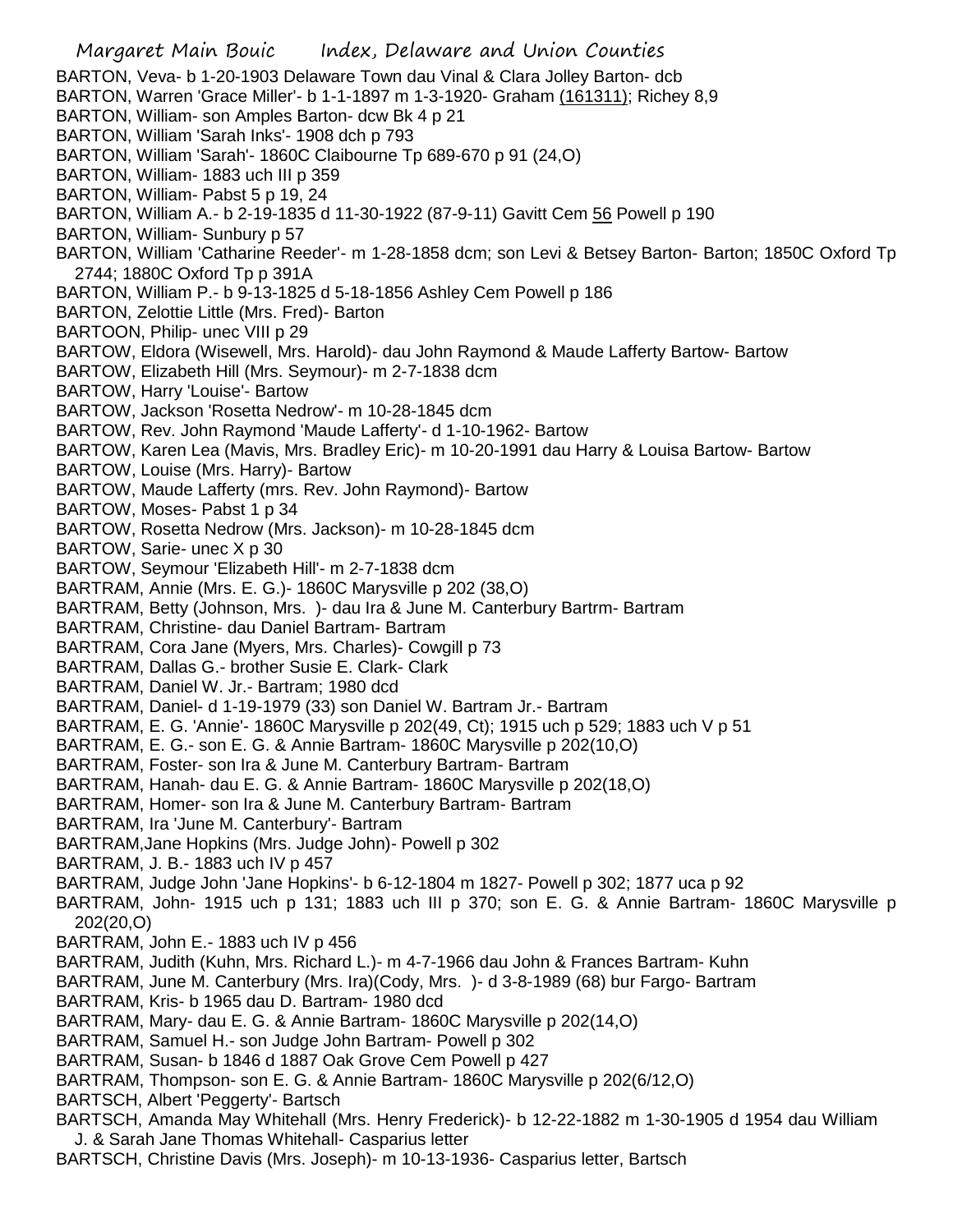BARTSCH, Donna- dau Albert & Peggerty Bartsch- Bartsch

BARTSCH, Henry Frederick 'Amanda May Whitehall'- b 4-1-1880 m 1-30-1905 d 9-24-1944 - Casparius; Bartsch

- BARTSCH, Jennie (Casparius, Mrs. Richard Ernst)- b 6-30-1907 dau Henry Fredrick & Amanda May Whitehall Bartsch- Casparius letter
- BARTSCH, Joseph 'Christine Davis'- b 9-17-1910 m 10-13-1936 d 7-22-1991 son Henry Fredrick & Amanda May Whitehall Bartsch- Casparius letter- Bartsch
- BARTSCH, Peggerty (Mrs. Albert)- Bartsch
- BARTSCH, Zianibeth (Shattuck, Mrs. )- dau Albert & Peggerty Bartsch- Bartsch
- BARTTER, Homer 'Olive Martin'- Casparius letter, filed Bartsch
- BARTTER, Jewel (Lunna, Mrs. Dr. Richard)- dau Homer & Olive Martin Bartter- Bartsch
- BARTTER, Mildred C. (Poling, Mrs. Earl B.)- b 1-23-1914 m 2-21-1942 d 6-8-1992 (78) Oakdale Cem dau Homer & Olive Martin Bartter- filed Bartsch
- BARTTER, Olive Martin (Mrs. Homer)- Casparius letter, filed Bartsch
- BARTUNEK, Gerry 'Kathleen R.'- Bartunek
- BARTUNEK, Kathleen R. (Mrs. Gerry)- Bartunek
- BARTUSS, Corinne I.- d 5-14-1986 (81)- Bartuss
- BARTUSS, Jacqueline B. (Brower, Mrs. )- dau Corinne I. Bartuss- Bartuss
- BARTUSS, Suzanne- dau Corinne T. Bartuss- Bartuss
- BARTZ, Annie (Mrs. John Edward)- ped Steven Isakson 21- delge V p 69
- BARTZ, Charles Creighton 'Essie Annette McKay'- b 1884 d 1928 son John Edward & Annie Bartz- delge V p 69
- BARTZ, Essie Annette McKay (Mrs. Charles Creighton)- dau Leroy Silas & Nellie Elaine Herbert McKay- ped Steven Isakson 11-- delge V p 69
- BARTZ, John Edward 'Annie'- ped Steven Isakson 20- delge V p 59
- BARTZ, Phyllis Virginia (Isakson, Mrs. Paul)- b 9-1-1909 dau Charles Creighton Bartz- ped Steven Isakson 5 delge V p 69
- BARUS, --b 2-7-1879 Porter Tp son Harner & A. Abrams Barus- dcb
- BARWICK, Mary (Dowding, Mrs. )- dcc Pamela Wickham Docherty 31
- BARY, Mary- 1869 wsc p 3; Pabst 8 p 4
- BARZACCHINI, Albert- brother Alfred J. Barzacchini-Barzacchini
- BARZACCHINI, Alfred J. 'Maxene'- d 4-13-1971 (57) bur. St. Mary's, Marion- Barzacchini
- BARZACCHINI, Constance A. (Mrs. Kenneth J.)- m 4-24-1965 dau Fred A. & Louise Dort Bumgarner-Bumgarner
- BARZACCHINI, Edmund- brother Alfred J. Barzacchini- Barzacchini
- BARZACCHINI, John E.- son Alfred J. & Maxene Barzacchini-Barzacchini
- BARZACCHINI. Kenneth J. -Constance A. Bumgarner- m 4-24-1965 son Albert J. Barzacchini- Bumgarner
- BARZACCHINI, Lewis- brother Alfred Barzacchini- Barzacchini
- BARZACCHINI, Maxene (Mrs. Alfred J.)- Barzacchini
- BARZAGHI. Gabrielle (Kennedy, Mrs. Louis)- m 4-19-1909- Weiser p 836
- BASARD, John W.- 1915 uch p 506
- BASART, Barbary (Mrs. John H.)- 1870C Washington Tp 151-146 p 21 (54,O)
- BASART, Isabelle- dau John H. & Barbary Basart- 1870C Washington Tp 151-146 p 21 (21,O);
- BASART, John H. 'Barbary'- 1870C Washington Tp 151-146 21 (64, WVa)
- BASART, Senoa L.- ch John H. & Barbra Basart- 1870C Washington Tp 151-146 p 21 (15,O)
- BASBAGILL, Barbara Louise Hermansen (Mrs. Leo Joseph)-m 6-6-1970 dau George Hermansen- 1971, 1980 dcd
- BASBAGILL, Brian- b 1973 son Leo J. & Barbara L. Basbagill- 1980 dcd
- BASBAGILL, Gregg- b 1976 son Leo J. & Barbara L. Basbagill- 1980 dcd
- BASBAGILL, Judith Louise Schultz (Mrs. Thomas J.)- m 5-9-1970 dau William Schultz- Basbagill
- BASBAGILL, Kathleen Marie- b 1-23-1974 dau Thomas J. & Judith Louise Schultz Basbagill- Basbagill
- BASBAGILL, Kevin Thomas- b 6-15-1972 son Thomas J. & Judith Louise Schultz Basbagill- Basbagill
- BASBAGILL, Leo Joseph 'Barbara Louise Hermansen'm 6-6-1970 -son Leo & Winifred Basbagill; 1971, 1980 dcd; Basbagill
- BASBAGILL, Leo N. 'Winifred E.'- d 2-1950- Basbagill
- BASBAGILL, Mary Ellen- dau Leo & Winifred Basbagill- Basbagill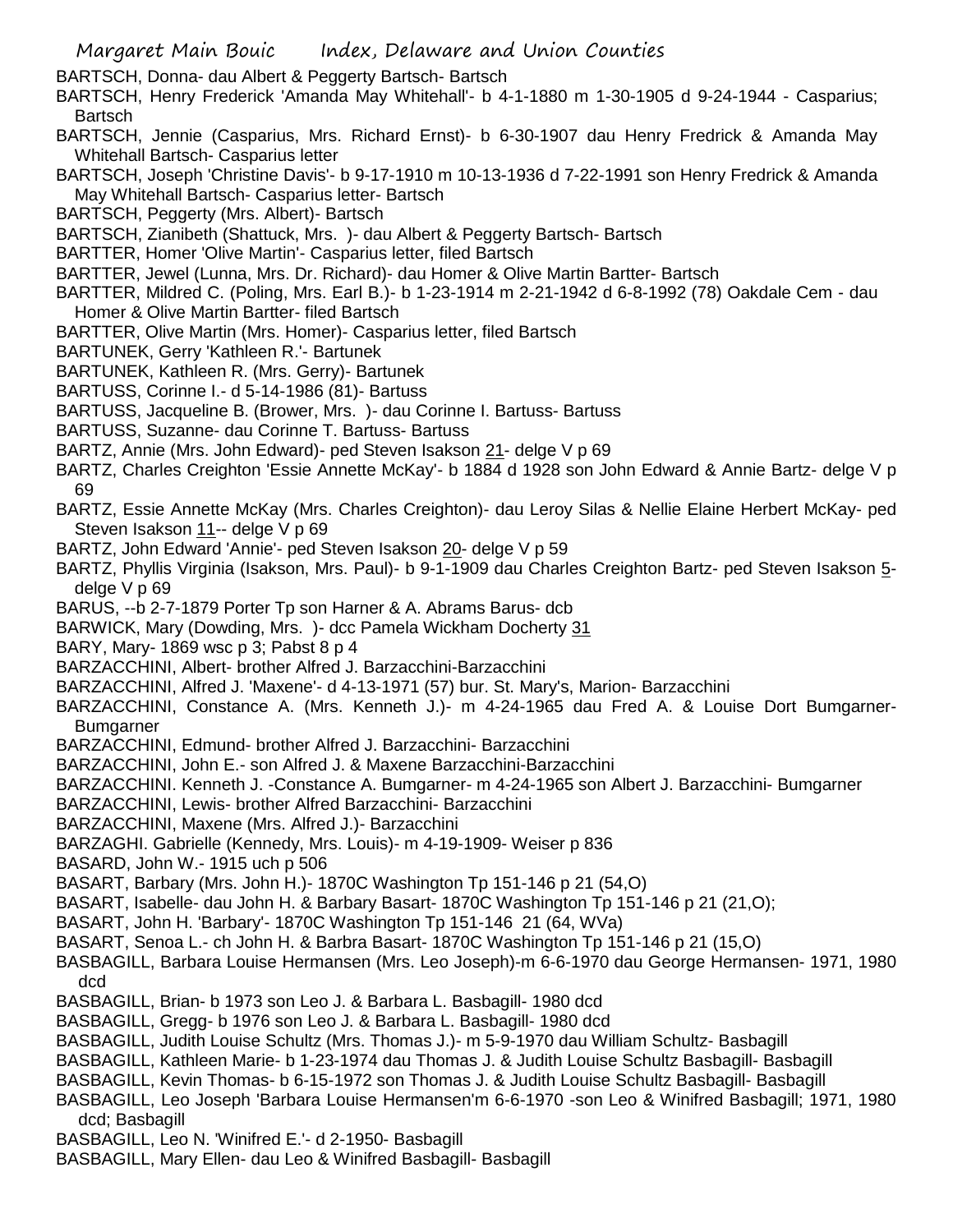- BASBAGILL, Susanne- b 1971 dau Leo J. & Barbara L. Basbagill-1971, 1980 dcd
- BASBAGILL, Thomas J.'Judith Louise Schultz'- m 5-9-1970 son Leo W. & Winifred Basbagill- Basbagill
- BASBAGILL, William Joseph- son Leo N.& Winifred E. Basbagill- Basbagill
- BASBAGILL, Winifred E. (Mrs. Leo N.)- d 5-25-1988 (85) St. Mary's -Basbagill
- BASCH, Gertrude Katerina (Wetzel, Mrs. Dewey V.)-b 1896 d 1973 dau Louis & Rosena Saner Basch- 1985 uch p 43; ped Ronald Wetzel #61 un co gen soc 5; unec V p 45
- BASCH, Louis 'Rosina Saner'- b 1868 d 1922 ped R. Wetzel 10; unec V p 45
- BASCH, Rosena Saner (Mrs. Louis)- b 1875 d 1918 dau Boniface & Appolonia Grahafsky Saner- ped Ronald Wetzel 11; unec V p 45
- BASCHNAGEL, Brian- 1980 dcd
- BASCOM, Carma Elaine (Bryant, Mrs. George Reed)- b 1-21-1935 m 2-13-1952 dau Rolland Almon & Matilda Nelson Bascom- McKitrick p 158, 159
- BASCOM, John- Ekelberry Ledger- delge X p 52
- BASCOM, Rolland Almon 'Matilda Nelson'- McKitrick p 159
- BASCOM, Matilda Nelson (Mrs. Rolland Almon)- McKitrick p 159
- BASCTON, John- Ekelberry Ledger- delge X p 52
- BASE, Eva (Mrs. Harry)- b 8-1877 1900C Jerome Tp 70-76 p 3B (22,O,O,O) m 1 y no ch
- BASE, Harry 'Eva'- b 5-1875 1900C Jerome Tp 70-76 p 3B (25,O,O,O) m 1y
- BASE, Laner B. Smith (Mrs. Robert)- m 3-17-1857 ucm 2541
- BASE, Robert 'Laner B. Smith'- m 3-17-1857 ucm 2541
- BASEL, Adam- 1883 uch IV p 512; 1860C Dover Tp 308 (23,O)
- BASEL, Anne- 1850C Dover Tp 760-776 p 116 (78, unknown)
- BASEL, John- 1850C Dover Tp 760-776 p 116 (15,O)
- BASEL, Martha E. d 9-6-1849 (1-11) dau T. & J. A. Basel- Mt. Herman Cem- see Bazel
- BASEL, Mary- 1850C Dover Tp 760-776 p 116 (unknown, Md); Sbc p 31
- BASEL, Nicholas H. 'Rhoda Brown'- m 4-24-1851 ucm 1665; 1850C Dover Tp 766-776 p 116 (22,O); unec XIV p 52
- BASEL, H. Rhoda Brown (Mrs. Nicholas)- m 4-24-1851 ucm 1665; 1860C Dover Tp 309 (40, Pa); unec XIV p 52
- BASELL-- unec V p 2 family of Jean Nepsund
- BASELL, Rev. Andrew G. 'Eleanor S.' b 2-20-1912 d 8-17-1983 (71) bur Mich. Basell(Bassell)
- BASELL, Eleanor S. (Mrs. Rev. Andrew G.)- Basell
- Basell, Frank- brother Rev. Andrew G. Basell- Basell
- BASELL, Minnie- sister Rev. Andrew G. Basell- Basell
- BASELL, Rebecca (Harris, Mrs. )- sister Rev. Andrew G. Basell
- BASEMAN, Geroge- b 6-10-1898 son William & Gertie Gunther Baseman- dcb
- BASH, Anita (Mrs. Lon)- 1980 dcd
- BASH, Barbara Ann (Houk, Mrs. )- dau Cecil L. & Bernice Bash- Bash
- BASH, Barbary Ann Robison (Mrs. Calvin)- m 8-29-1861 dcm
- BASH, Beatrice A.- 1980 dcd
- BASH, Bernice (Mrs. Cecil L.)- Bash
- BASH, Bonnie Louise (Mays, Mrs. Gary)- dau Cecil L. & Bernice Bash- Bash
- BASH, Calvin 'Barbary Ann Robison'- m 8-29-1861 dcm
- BASH, Catherine (Mrs. John)- 1860C Claibourne Tp 714-697 p 94 (37,O)
- BASH, Cecil L.'Bernice' d 6-24-1980(70) bur Ashley Union Cem- Bash; 1971 dcd
- BASH, Clara Reinecke (Mrs. William G.)- d 1-18-1979 (74) sister Martin & Erwin Reinecke bur. Ft. Recovery-Bash
- BASH, Dave- b 1963 son Lon & Anita Bash- 1980 dcd
- BASH, Dora (Schieber, Mrs. )- sister Cecil L. Bash- Bash
- BASH, Eli- son John & Catherine Bash-1860C Claibourne Tp 714-697 p 94 (4,O)
- BASH, Rev. Ewald J.- son William G. & Clara Reisecke Bash- Bash
- BASH, Harriet E. Woodruff (Mrs. William J.)- m 9-1-1871 ucm 4963
- BASH, Herbert Jr. 'Vicki Lee Watson'- m 8-27-1977- son Herbert W. Sr. & Beatrice Bash- Bash 1981 ucd
- BASH, Jeanne C. Black (Mrs. Ronald)- Black; 1980 dcd
- BASH, Joan (Mrs. Thomas C.)- Bash
- BASH, John 'Catherine'- 1860C Claibourne Tp 714-697 p 94 (33,O)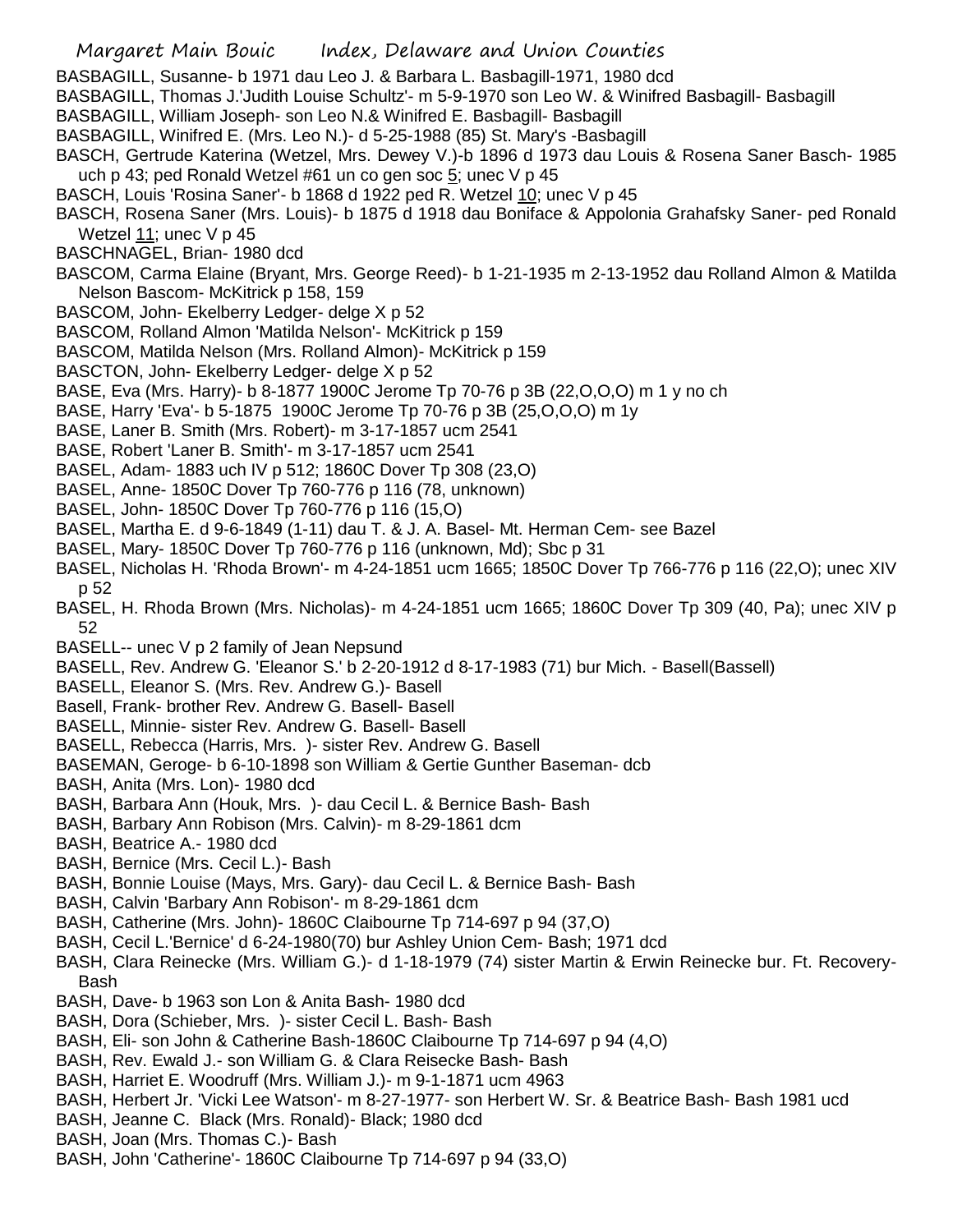BASH, John W.- son John & Catherine Bash- 1860C Claibourne Tp 714-697 p 94 (8,O)

- BASH, Joseph 'Minnie Mae'- Bash
- BASH, Laura (Williams, Mrs. )- sister Cecil L. Bash- Bash
- BASH, Leslie- dau Thomas C. & Joan Bash- Bash
- BASH, Lon 'Anita'- 1980 dcd
- BASH, Minnie Mae (Mrs. Joseph)- Bash
- BASH, Richard- b 1965 son Lon & Anita Bash- 1980 dcd
- BASH, Richard Lynn- b 7-21-1969 son Ronald & Jean Black Bash- Black; Bash; 1980 dcd
- BASH, Roma (Todd, Mrs. )- sister Cecil L. Bash- Bash
- BASH, Ronald Lynn'Jean Black' son Cecil L. & Bernice Bash- Bash; 1980 dcd
- BASH, Sarah I.- dau John & Catherine Bash- 1860C Claibourne Tp 714-697 p 94 (14,O)
- BASH, Sharon- dau Thomas C. & Joan Bash- Bash
- BASH, Sheryl- b 1973 dau Ronald Lynn & Jeanne C. Black Bash- Black; 1980 dcd
- BASH, Susan- dau Thomas C. & Joan Bash- Bash
- BASH, Susanna (Kinkle, Mrs. Conrad0- b 3-11-1829 d 3-22-1866 bur Paulding Co- ped Lowell Dunahay 13; delge III p 32
- BASH, Thomas C.- son John & Catherine Bash- 1860C Claibourne Tp 714-697 p 94 (10,O)
- BASH, Thomas C.- b 1846 Civil War Price Cem Gr Reg
- BASH, Thomas C. 'Joan'- d 4-4-1969 son Joseph L. Bash- Bash
- BASH, Vicki Lee Watson (Mrs. Herbert Jr.)-m 8-27-1977 dau David M. Watson- Watson,b; Bash- 1981 ucd
- BASH, Rev. William Harold- son William G. & Clara Reinecke Bash- Bash
- BASH, William G. 'Clara'- b 8-22-1901 d 8-1972 bur Ft. Recovery son Joseph & Minnie Mae Bash-Bash
- BASH, William J.- son John & Catherine Bash- 1860C Claibourne Tp 714-697 p 94 (19,O)
- BASH, William J. 'Harriet E. Woodruff'- m 9-1-1871 ucm 4963
- BASHAM. Andy- b 1974 son Fred & Judy G. Basham- 1980 dcd
- BASHAM, Bernard- son Bill N. & Ruby K. Basham- Basham; 1961 dcd (19)
- BASHAM, Beverley (Means, Mrs. )- sister George C. Basham- Basham
- BASHAM, Bill N. 'Ruby K.'- d 12-24-1988 (69) bur Cheshire Cem; 1961, 1969, 1971, 1980 dcd- son John Clifton Basham- Basham
- BASHMAN, Brenda Fae Roof (Mrs. Randy William)- m 6-22-1990 dau Harold & Beverly Van Brimmer Roof-Basham
- BASHAM, Carolyn A. (Mrs. William D.)- 1971 dcd
- BASHAM, Clifton Henry'Pat'- son Bill N. & Ruby K. Basham- Basham; 1961dcd (17), 1969, 1971, 1980 dcd
- BASHAM, William Daniel- son Bill N. & Ruby K. Basham- Basham; 1960 dcd (15)
- BASHAM, David- b 1969 son Clifton H. & Pat Basham- 1980 dcd
- BASHAM, Debra Sue- b 1955 dau George C. & Juanita Basham- Basham; 1961. 1969 dcd
- BASHAM, Delcie (Estep, Mrs. )- sister George C. Basham -Bashamb
- BASHAM, Della (Mrs. )- d 12-22-1953 (60)
- BASHAM, Eva (Adams, Mrs. )(Atkins, Mrs. )- dau John Clifton Basham- Basham
- BASHAM, Frank- son John Clifton Basham- Basham
- BASHAM, Fred 'Judy G.'- son George C. & Juanita Basham- 1961 dcd (15); 1980 dcd
- BASHAM, George C.'Juanita'- d 6-23-1970 (53) bur Berkshire Cem- son John Clifton Basham- Basham; 1961, 1969 dcd
- BASHAM, Joelle Swinarski (Mrs. Rick)- m 10-8-1994- dau Frank Swiniarski- Basham
- BASHAM, John- son John Clifton Basham- Basham
- BASHAM, John Clifton'Nora B.'- d 5-5-1967(77) bur Cheshire Cem- Basham; 1961 dcd
- BASHAM, Judy G. (Mrs. Fred)- 1980 dcd
- BASHAM, Juanita (Mrs.George C.)- 1961 dcd )- Basham
- BASHAM, Julie- b 1976 dau Fred & Judy G. Basham- 1980 dcd
- BASHAM, Mary (Baldeser, Mrs. ) dau John Clifton Basham- Basham
- BASHAM, Mary Jane (White, Mrs. George Roger)-m 8-13-19 dau George C. & Juanita Basham- Basham
- BASHAM, Nora (Mrs. John C.)- 1961 dcd
- BASHAM, Ora(Meeker, Mrs. Ora)- dau John Clifton Basham- Basham
- BASHAM, Pat (Mrs. Clifton H.)- 1980 dcd
- BASHAM, Patricia (Collins, Mrs. )- dau George C. & Juanita Basham- 1961 dcd (12)
- BASHAM, Randy William 'Brenda Fae Roof'- b 1965 m 6-22-1990 son William Dan & Carolyn Ann Basham-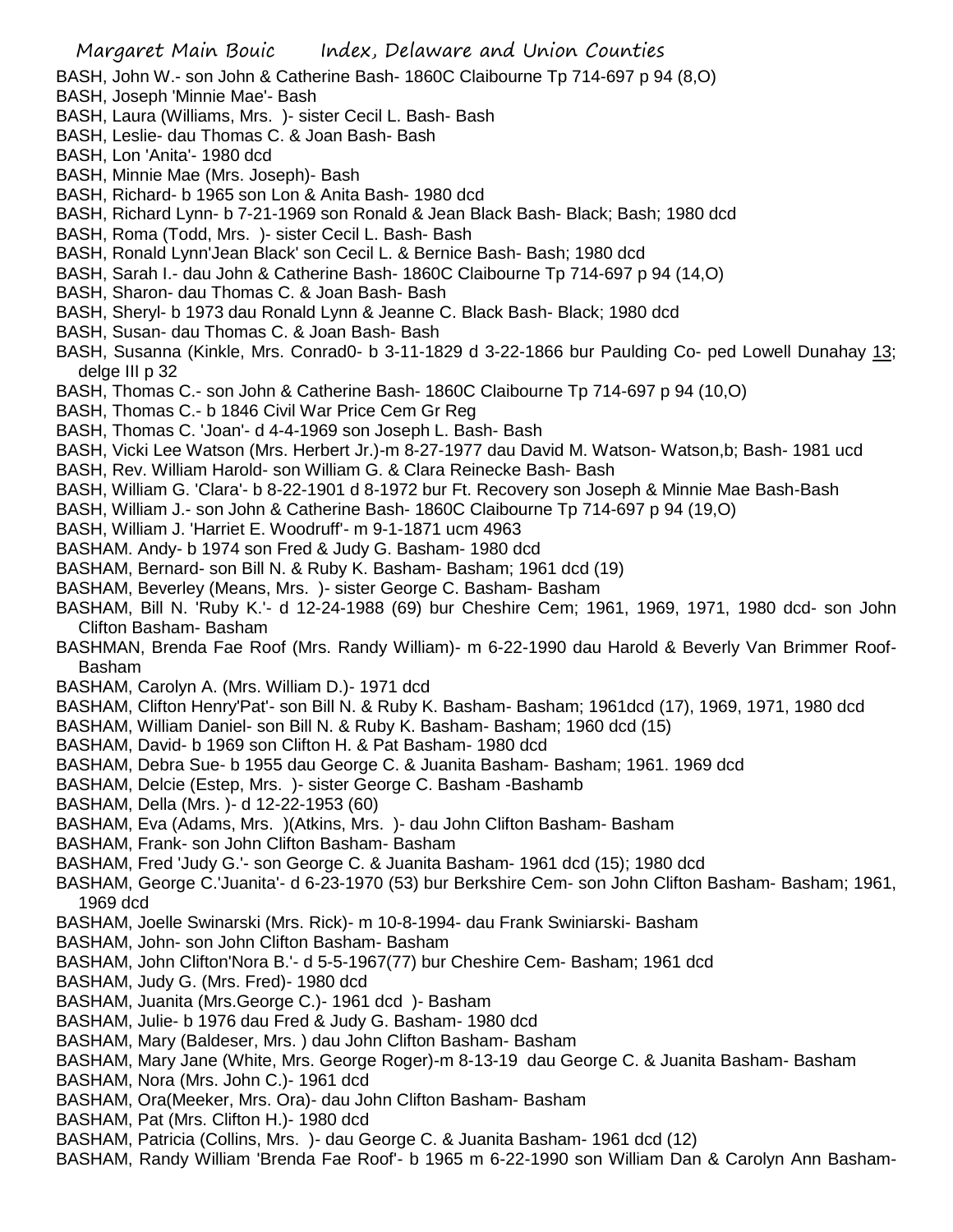- Margaret Main Bouic Index, Delaware and Union Counties Basham; 1971 dcd BASHAM, Ricky 'Joelle Swiniarski'- b 1969 m 10-8-1984 son William Dan & Carolyn Ann Basham- 1971 dcd BASHAM, Ruby K. (Mrs. Bill N.)- Basham, 1961, 1969, 1971, 1980 dcd BASHAM. Shelby Jean (Williams, Mrs. )- dau Bill & Ruby K. Basham- Basham; 1961 dcd (14) Basham BASHAM, Sophia- 1961, 1969 dcd BASHAM, Tim- b 1973 son Clifton H. & Pat Basham- 1980 dcd BASHAM, Walt- b 1967 son Clifton H. & Pat Basham- 1980 dcd BASHAM, William Daniel 'Carolyn A.'- son Bill & Ruby K. Basham-Basham, 1971, 1980 dcd BASHAW, Hannah- b 1807 d 1887 Oak Grove Cem Powell p 427 BASHAW, Rawleigh- b 1806 d 1867 Oak Grove Cem Powell p 427 BASHFORD, Rev. James W. 'Jane Field'- b 5-25-1849 m 1878- dumch p 29-32; 1908 dch p 214, 237; 1976 dch p 203 BASHFORD, Jane Field (Mrs. James W.)- m 1878 dumch p 30; delge X p 37 BASHFORD, Sarah (Peters, Mrs. William)- 1880 dch p 834 BASHMAN, Debra L.- 1980 dcd BASHMAN, Juanita- 1980 dcd BASHMAN, Phillip- letter at P.O.- unec V p 22 BASHORE, Clinton M.- son Fraces M. & Martha W. Bashore- 1880C York Tp 229 p 22 (6,O,O,O) BASHORE, Frances- 1880C York Tp p 028A BASHORE, Francis M. 'Martha W.'- 1880C York Tp 229 p 22 (30,O,O,O) p 028A BASHORE, Grace Dell (Courtright, Mrs. Albert Maywood)- b 11-4-1877- Weiser p 638 BASHORE, Martha W. (Mrs. Fraces M.)- 1880C York Tp 229 p 22 (24,O,O,O) BASHORE, Mary C.- dau Fraces M. & Martha W. Bashore- 1880C York Tp 229 p 22 (2,O,O,O) BASHORE, Mary (West, Mrs. William)- b 2-17-1899- Weiser p 490 BASICKER, Mary- b 8-8-1869 Marion Co dau Andrew & Malinda Basicker- dcb BASICKER, Mary- b 8-8-1867----dcb BASIGER, Agatha (Johnston, Mrs. )- dau Samuel Lantz & Sarah J. Fraker Basiger- Basiger BASIGER, Alasy A.- 1880C Marlborough Tp p 342C BASIGER, Allie V. Mead (Mrs. John R.)- m 10-10-1865 dcm BASIGER, Andrew 'Anna Lantz'- d 10-21-1854(1) (53-9-21) Mayfield Cem Powell p 173; John Swickheimer 6 BASIGER, Andrew 'Malinda Feaster'- m 10-12-1865 dcm BASIGER, Anna Lantz (Mrs. Andrew)- b 1811 m 8-31-1865 dcm d 1878 Myfield Cem Powell p 174; dcq John Swickheimer 7 BASIGER, Anna ( Swickheimer,Mrs. John Jacob) dau Andrew & Anna Lantz Basiger- dcq John Swickheimer 3 BASIGER, Diane Elaine Snyder (Mrs. Michael Leo)- m 4-1-1967 dau Nelson Snyder- Basiger BASIGER, Douglas- son Robert & Myrna Lewis Basiger- Basiger BASIGER, Elizabeth J. (Phipps, Mrs. William R.)- m 8-13-1994 dau Michael L. & Diane E. Basiger- Basiger BASIGER, Estella (Mrs. Thomas)(Veley, Mrs. Walter)- m (2) 4-13-1968 Basiger; 1961 dcd BASIGER, Etta J. (Tinker, Mrs. )- dau Samuel Lantz & Sarah J. Fraker Basiger- Basiger BASIGER, Florinda J. (Mrs. Samuel)- b 1847 d 1931 Mlb p 195 BASIGER, Frank E.- b 1868 d 1869 Oak Grove Cem Powell p 428 BASIGER, George F. 'Lina Page'- d 10-3-1959(86) brother Samuel Lantz Basiger- Basiger BASIGER, Ida (Grieble, Mrs. )- dau William Tell & Olga Basiger- Basiger BASIGER, Jo Ella- b 1960 dau Leo & Lila McIntire Basiger- Basiger; 1961, 1969 dcd BASIGER, John- b Switzerland, naturalized 1-24-1868, delge VIII p 57 BASIGER, John- 1880C Delaware Town p 523C BASIGER, John R. 'Alie V. Mead'- m 10-10-1865 dcm BASIGER, John- brother William Tell Basiger- Basiger BASIGER, Kitty (Coutts, Mrs. Michael E.)- b 1962 m 12-27-1980 dau Leo & Lila McIntire Basiger- Basiger; 1969 dcd BASIGER, Lawrence S. 'Sarah J.'- 1961 dcd BASIGER, Leisa Ann- dau Robert & Myrna Basiger- Basiger; engaged to Torivio E. Vallo BASIGER, Leo 'Lila McIntire'- d 9-13-1965 bur NM son William Tell & Olga Basiger- 1961 dcd; Basiger BASIGER, Lewis A. 'Mabel Ann'- m 12-29-1952 div- Basiger BASIGER, Lila McIntire (Mrs. Leo)- dau Merlin & Kathryn Lake McIntire- Basiger- 1961, 1969, 1971, 1980 dcd
- BASIGER, Lina Page (Mrs. George F.)- Basiger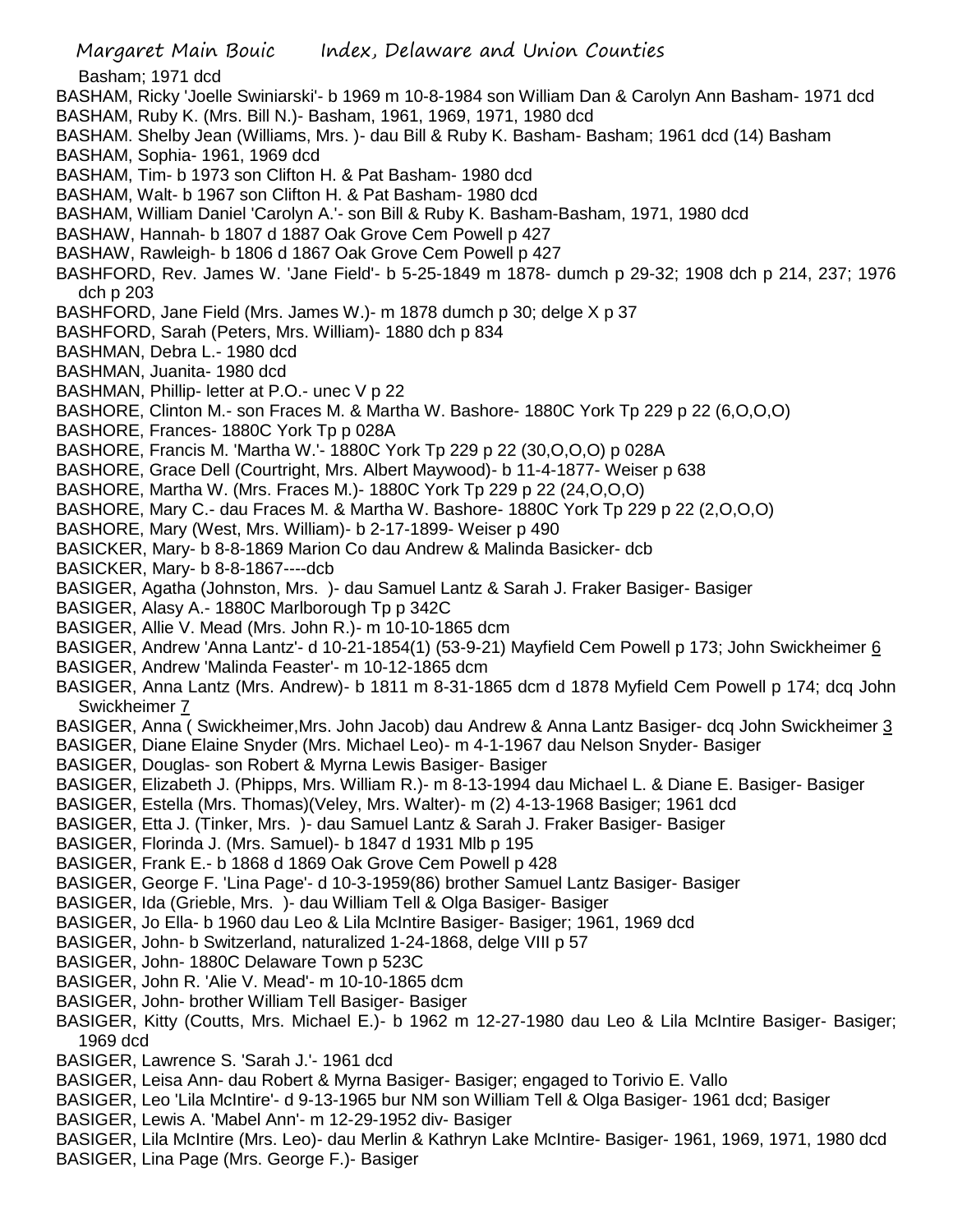- BASIGER, Mabel Ann (Mrs. Lewis A.)- m 12-29-1952 div- Basiger
- BASIGER, Malinda Feaster (Mrs. Andrew)- m 10-12-1865 dcm
- BASIGER, Mark'Sheryl Byus' b 1952 m 9-1971- son Leo & Lila McIntire Basiger- Basiger; 1961, 1969 dcd; 1979, 1981, 1991 ucd
- BASIGER, Mary Anna (Steitz, Mrs. Loran)- d 9-9-1960 (81) bur Oak Grove Cem; Basiger
- BASIGER, Michael Leo 'Diane Elaine Snyder-(18-1965) m 4-1-1967- 1961 dcd (14) son Leo & Lila McIntire Basiger- Basiger
- BASIGER, dau b 1-27-1971 dau Michael Leo & Diane Elaine Snyder Basiger- Basiger
- BASIGER, Myrna Lewis (Mrs. Robert)(Nelson, Mrs. )- dau Carl Lewis- Basiger
- BASIGER, Nellie (Case, Mrs. Nelson)-sister William Tell Basiger- Case; Basiger
- BASIGER, Olga Marie Smith (Mrs. William Tell)(Wilson, Mrs. Ralph)- b 3-1-1898 d 9-1-1974 -NM p 42- dau Elmer J. & Ida May Mitchell Smith- delge IV p 63 Basiger, Wilson
- BASIGER, Pauline (Knight, Mrs. )- dau William Tell & Olga Basiger- Basiger
- BASIGER, Rebecca Jane (Sells, Mrs. Kenneth E.) b 1954 m 7-22-1973 dau Leo & Lila McIntire Basiger-1961, 1969 dcd; Basiger
- BASIGER, Robert 'Myrna'- Basiger
- BASIGER, Robert- son Thomas J. & Estella Basiger- Basiger
- BASIGER, Rudolph- Pabst 2 p 89
- BASIGER, Samuel 'Florinda J.'- b 1834 d 1917 Mlb p 195
- BASIGER, Samuel Lantz 'Sarah J. Fraker'-m 1-1-1910 d 3-13-1969 (91) bur Oak Grove Cem brother Thomas J. Basiger- Basiger; 1969 dcd
- BASIGER, Sarah J. (Mrs. Lawrence S.)- 1961 dcd
- BASIGER, Sarah J. Fraker (Mrs. Samuel Lantz)-m 1-1-1910 d 8-15-1968 (79) bur Oak Grove Cem dau Samuel & Myra Fraker- Basiger' 1969 dcd
- BASIGER, Sheryl Byers (Mrs. Mark)(Morgan, Mrs. Rick)- m(1) 9-1971(2) 10-24-1980 dau Theodore Byers-Byers; Basiger
- BASIGER, Thomas J. 'Estella'- b 9-3-1883 Delaware Town d 77-15-1961 (78) bur Oak Grove Cem son Samuel & Florinda Basiger- Basiger; dcb; 1961, 1969 dcd
- BASIGER, --(Joslin, Mrs. R. G.)- dau Thomas & Estella Basiger- Basiger
- BASIGER, -(Arthur, Mrs. Claude Jr.)- dau Thomas & Estella Basiger- Basiger
- BASIGER, --(Veley, Mrs. Earl)- dau Thomas & Estella Basiger- Basiger
- BASIGER, Wanda N. (Joslin, Mrs. )- dau william Tell & Olga Basiger- Basiger
- BASIGER, William Tell 'Olga'- b 2-8-1881 d 11-21-1949 NM p 42-brother Samuel Lantz Basiger- Basiger BASIL, see Bassell- unec XIII p 29
- BASIL, Adam -son Thomas & Joanna Basil- 1850C Dover Tp 763-779 (8); 1860C Dover Tp 314 (19,O)
- BASIL, Anne- dau Thomas & Joanna Basil- 1850C Dover Tp 763-779 (13)
- BASIL, Arthur 'Susan Estep'- m 11-11-1858 ucm 2798- 1850C Dover Tp 763-779 (11); 1860C Dover Tp 333-315 p 44 (21,O); unec XI p 29
- BASIL, George- Ekelberry Ledger- delge X p 52
- BASIL, Irene (Mrs. Randolph)- 1975 ucd
- BASIL, Joanna (Mrs. Thomas)- 1850C Dover Tp 763-779 (33); 1860C Dover Tp 314 (42, Va)
- BASIL, 1850C Dover Tp 760-776 p 116 (15,O)
- BASIL, John 1860C Darby Tp 385-387 p 55 (20, Bavaria)
- BASIL, John A.'Martha P. Wilkins'- son Nicholas T. & H. Rhoda Brown Basil- 1860C Dover Tp 309 (2,O); W. Brown V 3 p 646
- BASIL, Laner B. Smith (Mrs. Robert I.)- unec XII p 11
- BASIL, Lewis M.'Mary E. Yoders'-- son Nicholas & H. Rhoda Brown Basil- 1860C Dover Tp 309 (6,O); W. Brown V 3 p 646; 1985 uch p 18
- BASIL, Lucretia Miles (Mrs. Stephen)- m 1-2-1844 ucm 937; unec VI p 15
- BASIL, Margaret- dau Nicholas & H. Rhoda Brown Basil- W. Brown V 3 p 646; 1985 uch p 18; 1860C Dover Tp 309 (8,O)
- BASIL, Margaret Jane (Brown, Mrs. Josiah M.)- 1985 uch p 19
- BASIL, Margaret (Marguerite)- dau Thomas & Joanna Basil- 1850C Dover Tp 763-779 (5); 1860C Dover Tp 314 (16,O)
- BASSIL, Martha A. dau Arthur & Susan Estep Bassil- 1860C Dover Tp 333-315 (9/12,O)
- BASIL, Mary E. Yoders (Mrs. Lewis M.)- W. Brown V 3 p 646; 1985 uch p 18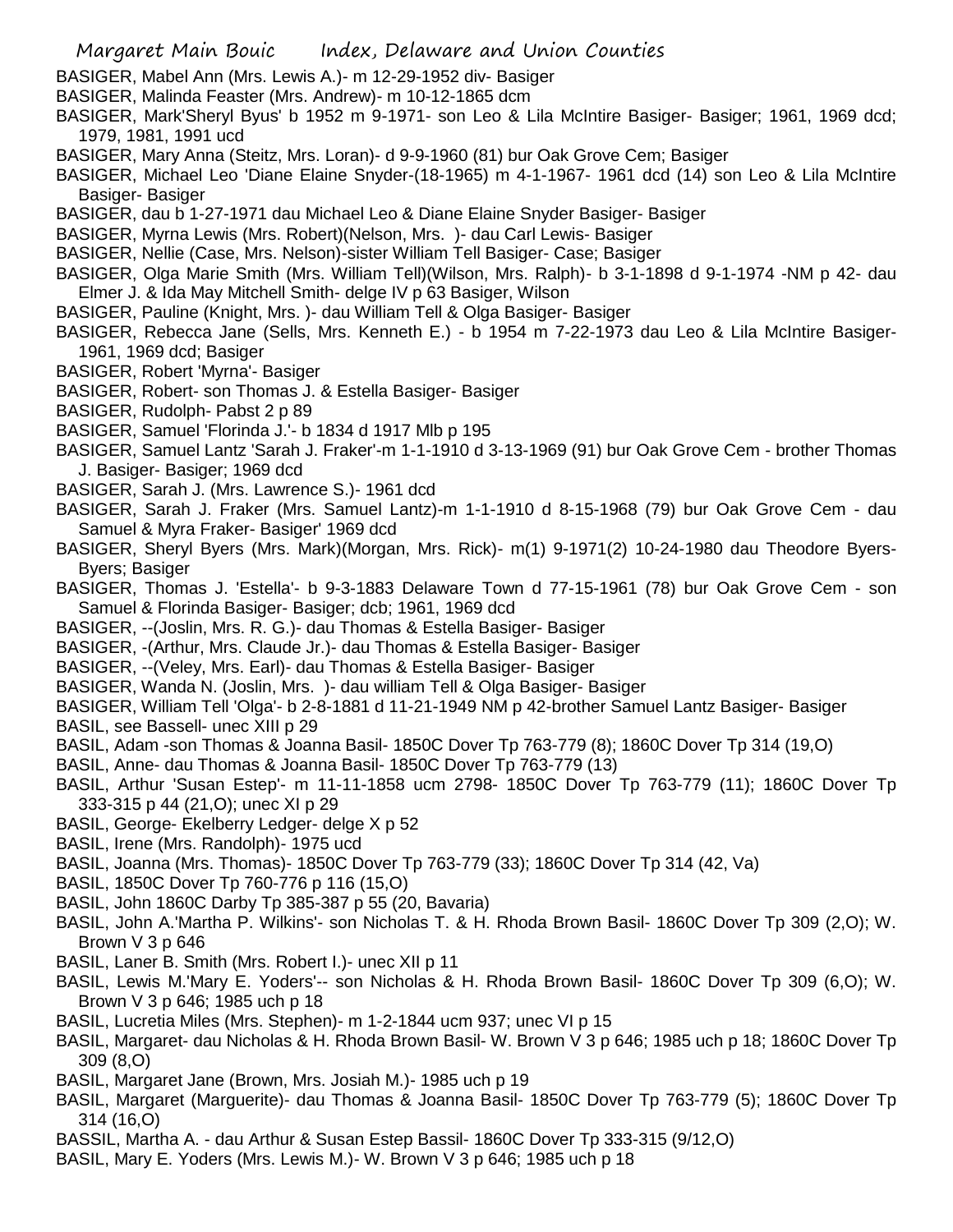- BASIL, Mary Miles (Mrs. Nelson R. Jr.)- b 1824/5 m 1841 dau Ebenezer Miles- unec IX p 51
- BASIL, Nelson R. Jr. 'Mary Miles'- m 1841 unec IX p 51
- BASIL, Nicholas 'Rhoda Brown'- m 4-24-1851;W. Brown V 3 p 646; 1985 uch p 18 1850C Dover Tp 760-776 p 116 (22,O)
- BASIL, Randolph 'Irene'- 1975 ucd
- BASIL, Rhoda (Rosanna) Brow(Mrs. Nicholas)(Wilmoth, Mrs. Amos)- dau Christopher & Elizabeth Brown- W. Brown V 3 p 646; 1985 uch p 18
- BASIL, Robert I. 'Laner B. Smith'- unec XII p 11
- BASIL, Robert- son Thomas & Joanna Basil- 1850C Dover Tp 763-779 (15)
- BASIL, Stephen 'Lucretia Miles'- m 1-2-1844 ucm 937; unec VI p 15, IX p 51
- BASIL, Susan Estep (Mrs. Arthur)- m 11-11-1858 ucm 2798; 1860C Dover Tp 333-315 p 44 (24,O); unec XII p 29
- BASIL, Thomas 'Joanna- unec XII p 40, 58; 1850C Dover Tp 763-779 (39)
- BASINGER, Angela Marie- b 3-30-1982 dau David Allen & Reva Abraham Basinger- Cowgill p 46
- BASINGER, Bernice (Mrs. Joel)- Basinger
- BASINGER, infant b 10-27-1868 Delaware Town son Capt. & Alice Basinger- dcb
- BASINGER, Corey Andrew- b 6-18-1978 son Darrell Edward & Sheryl Louise Bush Minger- Cowgill p 46
- BASINGER, Darrel Edward 'Sheryl Louise Bush Minger''Rhonda Lynn Cochran'- b 4-27-1954 m(1) 10-31-1974 div 12-12-1980 m(2) 7-25-1981 son Thomas Edward & Doris Jean Evans Basinger- Cowgill p 46
- BASINGER, David Allen 'Debra Katherine Thomas''Paula Gunsaulies''Reva Abraham'- b 10-1-1952 m(1)
- 1-16-1972 div 11-28-1972 m(2) 3-1-1974 div 1-1-1980- (3) 2-21-1981 son Thomas Edward & Doris Jean Evans Basinger- Cowgill p 46
- BASINGER, Debra Katherine Thomas (Mrs. David Allen)- m 1-16-1972 div 11-28-1972- Cowgill p 46
- BASINGER, Doris Jean Evans (Mrs. Thomas Edward)(Waterhouse, Mrs. Harold Eugene)- b 1-8-1935 m(1) 5-11-1952 div 7-1956 m(2) 7-27-1957 div 8-24-1984 dau Lloyd Watson & Mildred Elizabeth Daniels Evans-
	- Cowgill p 46
- BASINGER, Ellen- b 7-11-1870 Marlborough Tp dau Samuel & Florid Feaster Basinger- dcb
- BASINGER, George Washington b 8-30-1881 Marlborough Tp son Andrew & Malinda Feaster Basinger- dcb
- BASINGER, G. F.- b 9-23-1873 Troy Tp- son Samuel & Florence Trenton Basinger- dcb
- BASINGER, Jaime Lynette- b 12-6-1975 dau Darrell Edward & Sheryl Louise Bush Minger Basinger- Cowgill p 46
- BASINGER, James- b 12-15-1875 Delaware Tp son-----dcb
- BASINGER, Joel 'Bernice'- Basinger
- BASINGER, Joel 'Sandy'- son Joel & Bernice Basinger- Basinger
- BASINGER, Mary A.- b 3-6-1879 Delaware Tp dau Samuel & Flornida M. Feaster Basinger- dcb
- BASINGER, Paula Gunsaulies (Mrs. David Allen)- m 3-1-1975 div 1-13-1980- Cowgill p 46
- BASINGER, Reva Abraham (Mrs. David Allen)- m 2-21-1981- Cowgill p 46
- BASINGER, Rhonda Lynn Cochran (Mrs. Darrell Edward)- b 3-14-1963 Delaware m 7-25-1981- Cowgill p 46
- BASINGER, Samuel (2-1990) son Joel & Sandy Basinger- Basinger
- BASINGER, Samuel L.- b 8-20-1877 Delaware Town-----dcb
- BASINGER, Sandy (Mrs. Joel)- Basinger
- BASINGER, Sarah Marie- deceased- dau Joel & Sandy Basinger- Basinger
- BASINGER, Sheryl Louise Bush (Minger, Mrs. )(Mrs. Darrell Edward)- b 2-16-1954 m 10-31-1974 div 12-12-1980- Cowgill p 46
- BASINGER, Srancesca Marie- b 9-7-1990 du Joel & Sandy Basinger- Basinger
- BASINGER, Thomas Edward 'Doris Jean Evans'- m 5-11-1952 div July 1956- Cowgill p 46
- BASINGER, Tobey Ryan- b 9-30-1980 son Darrell Edward & Rhonda Lynn Cochran Basinger- Cowgill p 46
- BASINGER, Zachary (4-1990) son Joel & Sandy Basinger- Basinger
- BASKERVILLE, Jean B. (Hamilton, Mrs. )- dau Koran R. Baskerville- Baskerville
- BASKERVILLE, Koran- son Koran R. J.r & Rachel A. Baskerville- 1961 dcd (6m)
- BASKERVILLE, Koran R. 'Rachel'- son Koran R. Sr. & Lydia Helen Simpson Baskerville- 1961 dcd, 1967, 1971 ucd
- BASKERVILLE, Koran R. Sr. 'Lydia Simpson'- m 12-26-1919 d 9-15-1977 (80) cremated; 1961, 1969, 1971 dcd
- BASKERVILLE, Lucy (Malone, Mrs. Hansil)- m 5-13-1858 ucm 2732; unec XII p 30
- BASKERVILLE, Lydia Helen Simpson (Mrs. Koran R.)- b 12-31-1896 d 8-11-1992 (96) dau Benjamin Chandler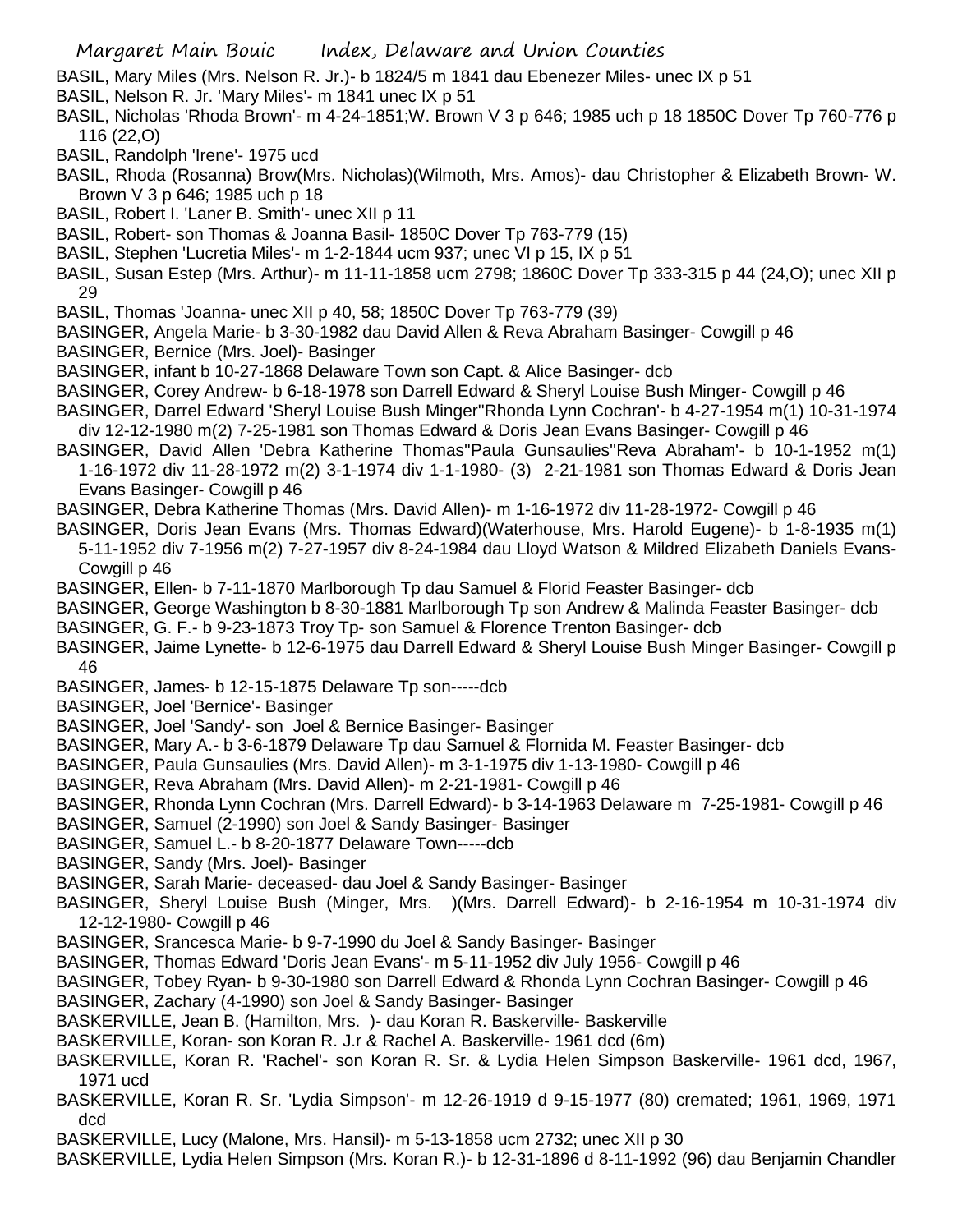- & Susan Jane Wooten Simpson- Baskerville; 1961, 1969, 1971, 1980 dcd
- BASKERVILLE, Martha (Eastman, Mrs. Ezekiel F.)- m 3-13-1817 Madison Co unec IV p 30
- BASKERVILLE, Nancy (Sidemor, Mrs. Marcus D.)- m 2-7-1839 Madison Co unec IX p 17
- BASKERVILLE, Rachel (Mrs. Koran R.)- 1961 dcd 1967, 1971 ucd
- BASKET, George 'Mary Elizabeth Hause'- Maugans Anc p 55
- BASKET, Mary Elizabeth Hause (Mrs. George)- b 8-24-1915 dau Benton Eugene & Katie Maxwell Hause-Maugans Anc p 54, 55
- BASKIN, John 'Sally'- Pabst Pion II p 122
- BASKIN, Sally (Harvey, Mrs. Jonathan)(Mrs. John)- Pabst Pion II p 122
- BASKIRK, D. William- 1877 uca p 101
- BASOM, Jennifer- dau Lewis & Ruth C. Bason- 1961 dcd (4)
- BASOM, Lewis 'Ruth C.'- 1961, 1969, 1971, 1980 dcd
- BASOM, Ruth C. (Mrs. Lewis)- 1961, 1969, 1971, 1980 dcd
- BASON, Sarah A.- 1880C Scioto Tp p 287C
- BASS, ---family of Judie P. Clark #636, delge X p 79
- BASS, Alexander 'Luella'- b 1-1878 black- 1900C Allen Tp 94-98 p 5A (22,O,O,O)
- BASS, Amelia (Kent, Mrs. Dennis)- b 1860 d 1943 Oller Cem p 28; 1908 dch p 626
- BASS, Amy E. Waugh (Mrs.Jesse M.)- d 5-5-1972 (90) bur Radnor- Bass; 1961, 1969, 1971 dcd
- BASS, Angela S- dau Gene & Linda Bass- 1971 dcd; Bass
- BASS, Barbara A.- 1961 dcd
- BASS, Catharine (Butcher, Mrs. Morris)- m 12-21-1865 dcm
- BASS, Chad A.- son Gene A. & Linda Bass- 1971 dcd; Bass
- BASS, Cheryl Joyce- b 10-25-1953 dau Murrell Leroy & Joyce LaVonne VanHorn Bass- Weiser p 128
- BASS, Cinthy Lynn- b 10-15-1956 dau George Joseph & Virginia Lae Van Horn Bass- Weiser p 128
- BASS, Rev. Dale- son Rev. Martin V. Bass-Bass
- BASS, Dot (Mrs. Jerry)- 1961 dcd
- BASS, Earling- b 2-1892 dau Alexander & Luella Bass- 1900 Allen Tp 94-98 p 5A (2,O,O,O)
- BASS, Edna D. (Sullivan, Mrs. William R.)- m 8-25-1963 dau William C. & Effie G. Spurlock Bass- Bass
- BASS, Effie G. Spurlock (Mrs. William C.)- m 10-13-1935 1961, 1969, 1980 dcd
- BASS, Faith (Mansfield, Mrs. )- dau Rev. Martin V.Bass- Bass
- BASS, Gene Anthony 'Kathleen Price'- m 11-5-1966 son Jesse O. Bass- Bass
- BASS, Gene A. 'Linda'- d 7-5-1985 (38) bur St. Mary's; Bass son Otis & Theresa Bass- 1961 dcd (15), 1969, 1971 dcd
- BASS, George Joseph 'Virginia Lae VanHorn'- b 12-18-1935 m 8-8-1954- Weiser p 128
- BASS, Heather A.-b 1970- dau Gene & Linda Bass- 1971 dcd; Bass
- BASS, James- son William C. & Effie G. Bass- 1961 dcd (10), 1969, 1971 dcd;
- BASS, Jerome E. 'Dorothy'- d 9-7-1965- Bass
- BASS, Jerry 'Dot'- 1961 dcd
- BASS, Jesse M. 'Amy E. Waugh'- d 5-1-1960 (71) bur. Radnor- Bass
- BASS, Jesse Otis Sr. 'Theresa'- d 6-23-1969 (49) bur. St. Mary's- son Jesse & Amy Bass- Bass; 1969 dcd
- BASS, Jeese Otis Jr.- 1969 dcd
- BASS, Jewell- dau Rev. Martin V. Bass- Bass
- BASS, Joe- son Barbara A. Bass- 1961 dcd (2)
- BASS, John- 1908 dch p 412
- BASS, Joyce (Franchi, Mrs. )- dau Rev. Martin V. Bass- Bass
- BASS, Joyce LaVonne VanHorn (Mrs. Murrell Leroy)- b 1-2-1937 m 5-8-1953 dau Harold Arthur & Ethel Margaret Manon VanHorn- Weiser p 128
- BASS, Juleen (Crawford, Mrs. )- dau Rev. Martin V. Bass- Bass
- BASS, Kathleen Price (Mrs. Gene Anthony)0 m 11-5-1966 dau Elwood Price- Bass
- BASS, Kay (Lee, Mrs. )- dau Rev. Martin V. Bass- Bass
- BASS, Kirvin Lee- b 6-13-1956 son Murrell Leroy & Joyce LaVonne VanHorn Bass- Weiser p 128
- BASS, Lewis 'Margaret Modena Melick- Bass
- BASS, Lida (Woodward, Mrs. George)- m 10-17-1984 unec IV p 51
- BASS, Linda (Mrs. Gene)- Bass; 1971 dcd
- BASS, Luella (Mrs. Alexander)- b 4-1877 black- 1900C Allen Tp 94-98 p 5A (23,O,o,Va); 1 ch
- BASS, Margaret Modena Melick (Mrs. Lewis)- b 11-27-1917 d 12-23-1968 dau Ovid Muson & Lena Melick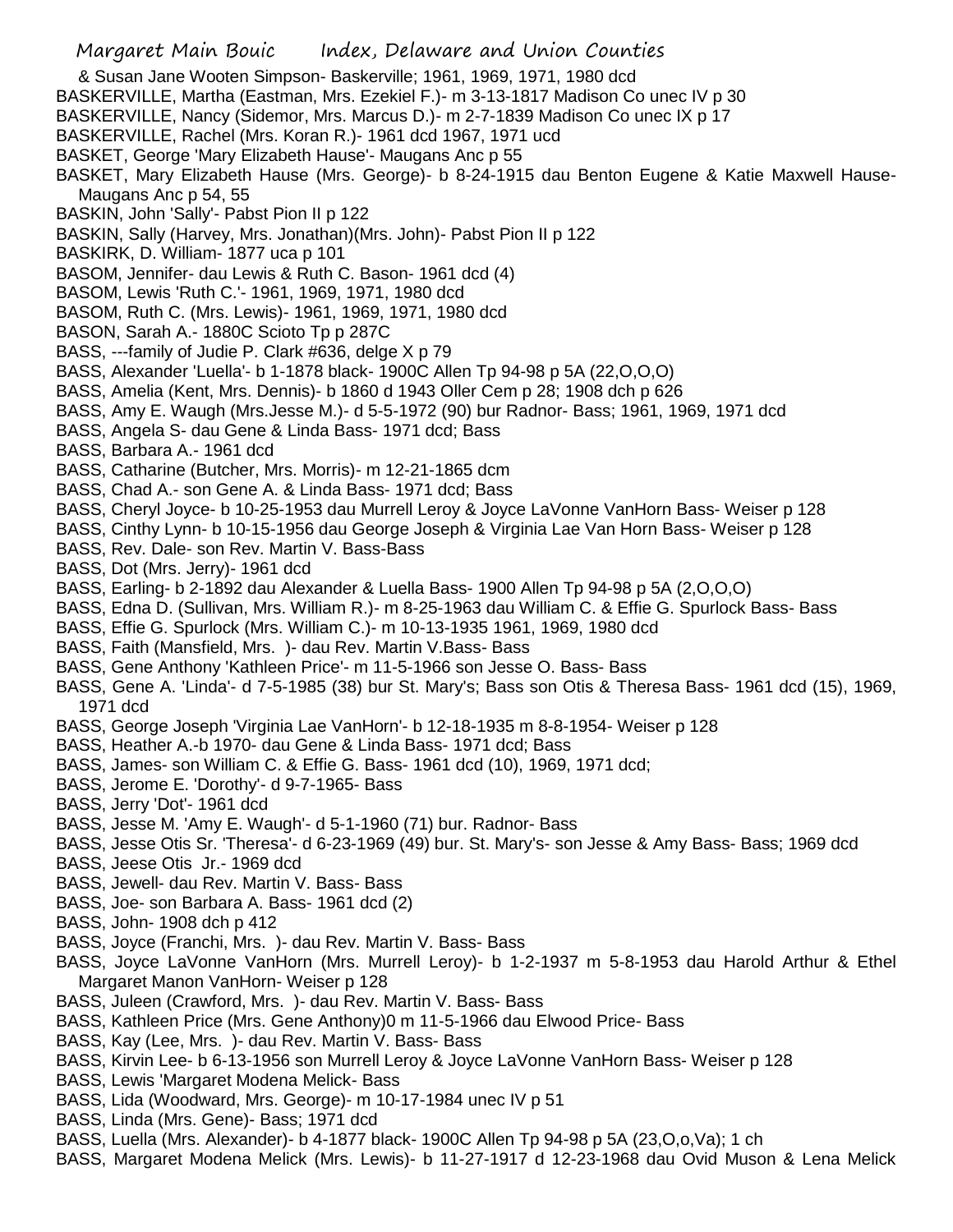Dillon- Bass

- BASS, Rev. Martin V.- d 3-1974- Bass
- BASS, Rev. Martin J.- son Rev. Martin V. Bass- Bass
- BASS, Mary (Casillas, Mrs. )- dau William C. & Effie G. Spurlock Bass- Bass
- BASS, Murrell Leroy 'Joyce Lavonne VanHorn'- b 11-17-1934 m 5-8-1953- Weiser p 128
- BASS, Molly (Whipple, Mrs. Reuben)- d 1806- dcc Helen Wornstaff Kern 51
- BASS, Otis- son Otis & Theresa Bass- 1961 dcd (18); Bass
- BASS, Otis 'Theresa'- 1961 dcd
- BASS, Pat (Culver, Mrs. )- dau William C. & Effie G. Spurlock Bass- Bass
- BASS, Rev. Paul- son Rev. Martin V. Bass- Bass
- BASS, Pauline (Staley, Mrs. Alfred Henry)- m 6-30-1949- Weiser p 21
- BASS, Sallie (Gray, Mrs. David)- ucc Ethel Temple Jensen 31; unec II p 7- b 7-11-1805 d 3-10-1884 delge III p 51
- BASS, Sarah (Thayer, Mrs. Josiah)- m 1690- Asp p 65
- BASS, Theresa (Mrs. Jesse O.Sr.)- Bass; 1969 dcd
- BASS, Theresa M. (Mrs. Otis)- 1961,1971, 1980 dcd
- BASS, Virginia Lae VanHorn (Mrs. George Joseph)- b 1-3-1938 m 8-8-1954 dau Harold Arthur & Ethel Margaret Manon VanHorn -Weiser p 128
- BASS, Rev. Warren- son Rev. Martin V. Bass-Bass
- BASS, William- brother Jesse O. Bass- Bass
- BASS, William C. 'Effie G.Spurlock' m 10-13-1935 W. Va- son Jesse M. & Amy Waugh Bass- Bass; 1961, 1969, 1971, 1980 dcd
- BASS, William- son William C. & Effie G. Spurlock Bass- Bass
- BASS, --(Cline, Mrs. Henry)- dau Jesse M. Bass- Bass
- BASSET, Ezra- minister- unec X p 15
- BASSET, Minnie- minister- unec X p 15
- BASSELL, Adams- d 6-24-1864- 1883 uch IV p 485
- BASSETT,---family of Jean Nepsund #98- unec XI p 2
- BASSETT, Alice Knight (Mrs. Allen T.)- dau Robert Knight- dpc p 54, 103, 104
- BASSETT, Allen M. 'Ann'- 1961 dcd
- BASSETT, Ann (Mrs. Allen M.)- 1961 dcd
- BASSETT, Betsy- dau Allen M. & Ann Bassett- 1961 dcd (10)
- BASSETT, Brad- son Allen M. & Ann Bassett- 1961 dcd (8)
- BASSETT, Christina Deanne- b 12-29-1968 dau Ronald & Margaret Marie Knoedler Bassett- Cowgill p 6
- BASSETT, Clarissa Powers (Mrs. George)- b 10-20-1791 dau Thomas & Leah Ranney Powers- Powers Pat p 141
- BASSETT, Cornet J. 'Elizabeth Thompson'- son John Bassett- dcq Roy Scott 110
- BASSETT, Elijah W.'Anna'- 1883 uch V p 197; 1830C Union Tp 211 p 287 (20-30); 1840C Union Tp 581 (20-30); Un AL Cem p 83; 1883 uch V p 197
- BASSETT, Elizabeth Thompson (Mrs. Cornet J.)- dcq Roy Scott 111
- BASSETT, Eva Tressa (Nash, Mrs. George Howard)-b 5-11-1879 m 12-5-1898 dau Joseph Aire & Sussie Gibbs Bassett- Nash p 252, 274
- BASSETT, George 'Clarissa Powers'- Powers Pat p 141
- BASSETT, John- son William Bassett- dcq Roy Scott 220
- BASSETT, Joseph Aire 'Sussie Gibbs'- Nash p 274
- BASSETT, Lois- unec V p 21 #138, VI p 5, VII p 1, VIII p 1, 60, IX ped p 7; Del Co #003 delge II p 2,5,7, V p 58
- BASSETT, Margaret Marie Knoedler (Mrs. Ronald)- b 1942 m 7-1960 dau William Maxwell & Gladys Mae Caig Knoedler- Cowgill p 5
- BASSETT, Michael- b 12-30-1981 son Renee Cherri Bassett- Cowgill p 6
- BASSETT, Peniniah- d 3-7-1833 (26d) Hathaway Cem- dau Elijah W. & Anna Bassett; Un Al p 83
- BASSETT, Rebecca (Dickerman, Mrs. Jonathan)- dcq Roy Scott 105
- BASSETT, Renee Cherri/Schenie- b 7-6-1961/2 dau Ronald & Margaret Marie Knoedler Bassett- Cowgill p 6
- BASSETT, Ronald 'Margart Marie Knoedler'- b 7-16-1937 m 7-1960- Cowgill p 5
- BASSETT, Sheppard- son Allen M. & Ann Bassett- 1961 dcd (7)
- BASSETT, Sussie Gibbs (Mrs. Joseph Aire)- Nash p 274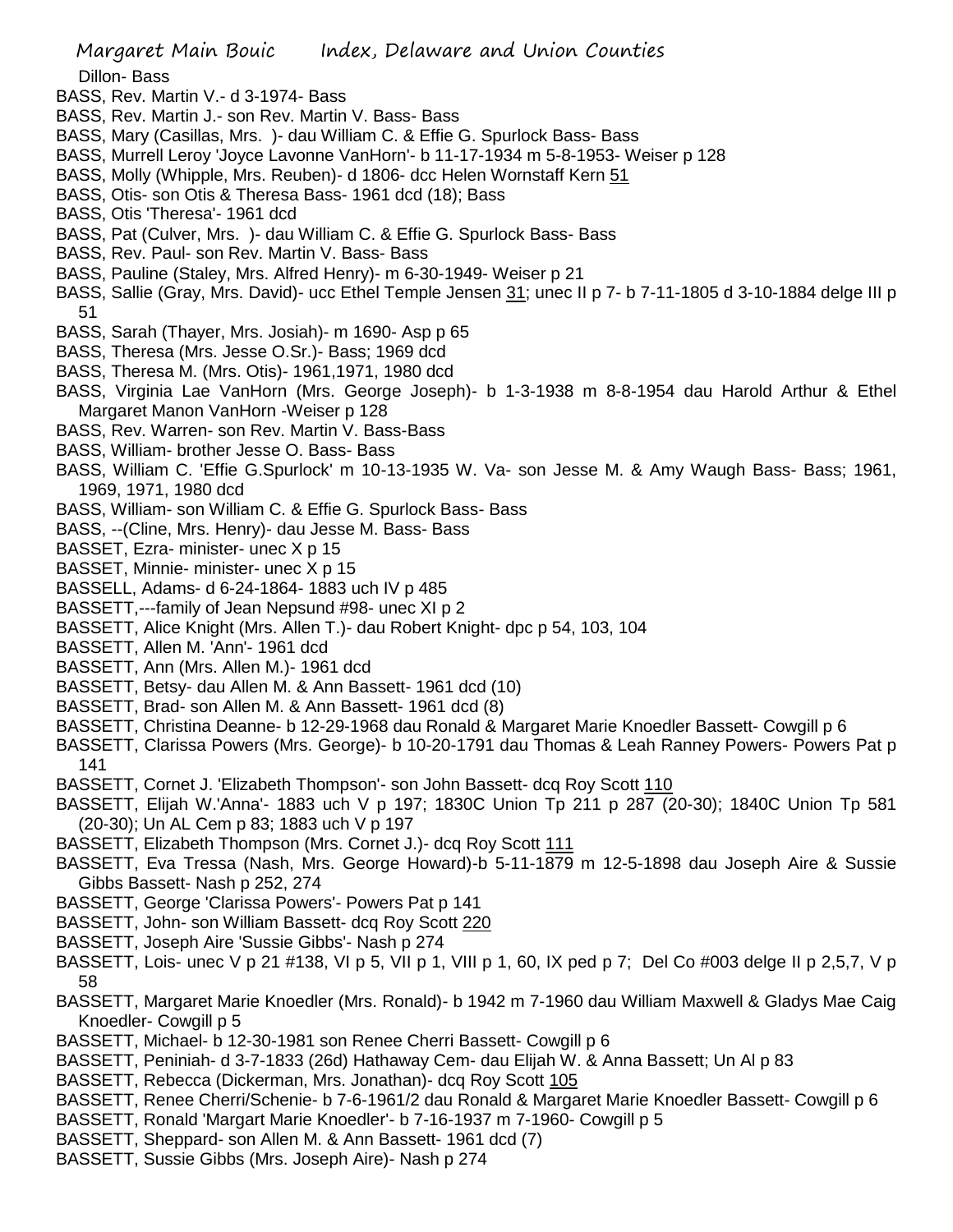William- dcq Roy Scott 400

- BASSETTE, Beverly Ann Rausch (Mrs. Buell Lyman)- b 8-23-1932 m 9-25-1954 dau Luther & Hulda Wollrath Rausch- Rausch 112121, 14661, III p 258; St. Paul p 110
- BASSETTE, Buell Lyman 'Beverly Ann Rausch'- b 9-28-1930 m 9-25-1954- Rausch (112121), (14661); St. Paul p 101
- BASSETTE, Carol Ann (Schmidt, Mrs. Whitney Lawrence)- b 7-12-1958 m 11-12-1982 dau Buell Lyman & Beverly Ann Rausch Bassette- Rausch1121211,146611 III p 258; St. Paul p 101
- BASSETTE, Ross Lyman- b 12-23-1961 son Buell Lyman & Beverly Ann Rausch Bassette- Rausch 1121212, 146612, III p 258; St. Paul p 101
- BASSI, Christopher Paul- b 6-17-1983 son Nicholas Patrick & Karen Lee Colgrove Bassi- Cowgill p 39
- BASSI, Karen Lee Colegrove (Gore, Mrs. Jerry Ray)(Mrs. Nicholas Patrick)- b 3-30-1956 m(1) 10-22-1977 div 2-1983 m(2) 2-19-1983 dau John E. & Anna Marie Welch Neel Colegrove- Cowgill p 39
- BASSI, Kelly Lynn- b 4-22-1986 ch Nicholas Patrick & Karen Lee Colgrove Bassi- Cowgill p 39
- BASSI, Nicholas Patrick 'Karen Lee Colegrove'- b 2-8-1957 Pa m 2-19-1983 son Nicola J. & Susan A. Carlucci Bassi- Cowgill p 39
- BASSI, Nicola J. 'Susan A. Carlucci'- Cowgill p 39
- BASSI, Susan A. Carlucci (Mrs. Nicola J.)- Cowgill p 39
- BASSIGER. J.H.- 1880 dch p 302
- BASSIGER, John- 1908 dch p 387
- BASSIGER, Samuel- 1880C Delaware Tp p 326A
- BASSIL, Thomas- 1845 unclaimed letter- unec XI p 29
- BASSINGER, Anson R.- b 2-19-1876 Marlborough Tp son John & Jane Smith Bassinger- dcb
- BASSLER, Anna K. Longacre (Mrs. John Weiser)- b 1884 d 1910 Weiser p 53
- BASSLER, Anna Mary (Lawver, Mrs. Ernext William)- b 8-14-1928 m 4-9-1950- Weiser p 363
- BASSLER, Arlene Malone (Mrs. John Charles)- Weiser p 55
- BASSLER, Blanche Abbie (Gasser, Mrs. Milton Henry)- b 8-25-1872 m 11-14-1893 d 1931 dau Edward B. & Mary Virginia Fell Bassler- Weiser p 54
- BASSLER, Carrie M. Spiglemeyer (Mrs. Charles Weiser)- b 11-2-1877 d 2-4-1940
- Weiser p 55
- BASSLER, Catharine A. Boyer (Mrs. Edward)- b 11-19-1827 m 12-27-1848 d 3-27-1899- Weiser p 53
- BASSLER, Catharine Weiser (Mrs. John)- b 2-27-1789 d 8-9-1856 dau John Conrad & Barsara Beyer Weiser p 52
- BASSLER, Catharine A. Mengle (Mrs. John Conrad)- b 4-14-1874 d 10-27-1932- Weiser p 55
- BASSLER, Charles Weiser 'Carrie M. Spiglemeyer''Susan E. Tolle'- b 1-16-1877 m(1) 12-6-1899 son Edward B. & Mary Virginia Fell Bassler- Weiser p 55
- BASSLER, Charles Weiser 'Louisa A. Glase'- b 4-6-1852 m 8-1875 d 12-31-1917 son John Conrad Weiser & Elizabeth Weiser Bassler- Weiser p 53
- BASSLER, DeBenneval- b d 1877 son Charles Weiser & Louisa A. Glase Bassler- Weiser p 53
- BASSLER, Edward 'Catharine A. Boyer'- b 1-19-1816 d 11-22-1895 son John & Catharine Weiser Bassler-Weiser p 53
- BASSLER, Edward B.' Mary Virginia fell'- b 9-22-1849 m 12-24-1869 d 2-22-1892 son Edward & Catharine A. Boyer Bassler- Weiser p 53
- BASSLER, Elizabeth Weiser (Mrs. John Conrad)- b 5-16-1818 m 4-10-1851 d 1-10-1892 dau George & Elizabeth Bucher Weiser- Weiser p 53, 794
- BASSLER, Emma J. Arnold (Mrs. william Letts)- b 10-27-1874 d 5-1931- Weiser p 53
- BASSLER, George C. W.- b 1856 d 1863 son John Conrad Weiser & Elizabeth Weiser Bassler- Weiser p 53
- BASSLER, Glase Van Reed- b 1887 d 10-10-1930 son Charles Weiser & Louisa A. Glase Bassler- Weiser p 53
- BASSLER, Glenn Edwin 'Marion Diefenderfer''Mary I. Fehnel'- b 6-5-1901 m 2-21-1924 d 3-31-1947 son charles Weiser & Carrie M. Opiglemeyer Bassler-Weiser p 55
- BASSLER, Jennie Fell- b 3-22-1871 d 1-3-1892- dau Edward B. & Mary Virginia Fell Bassler- Weiser p 54
- BASSLER, John 'Catharine Weiser'- b 2-24-1780 d 1-13-1859- Weiser p 52
- BASSLER, John Charles 'Arlene Malone'- b 11-2-1924 son Glenn Edwin & Marion Diefenderfer Bassler-Weiser p 55
- BASSLER, John Conrad Weiser 'Catharine A. Mengle'- b 5-6-1852 m 10-20-1898 son Edward & Catharine A. Boyer Bassler- Weiser p 55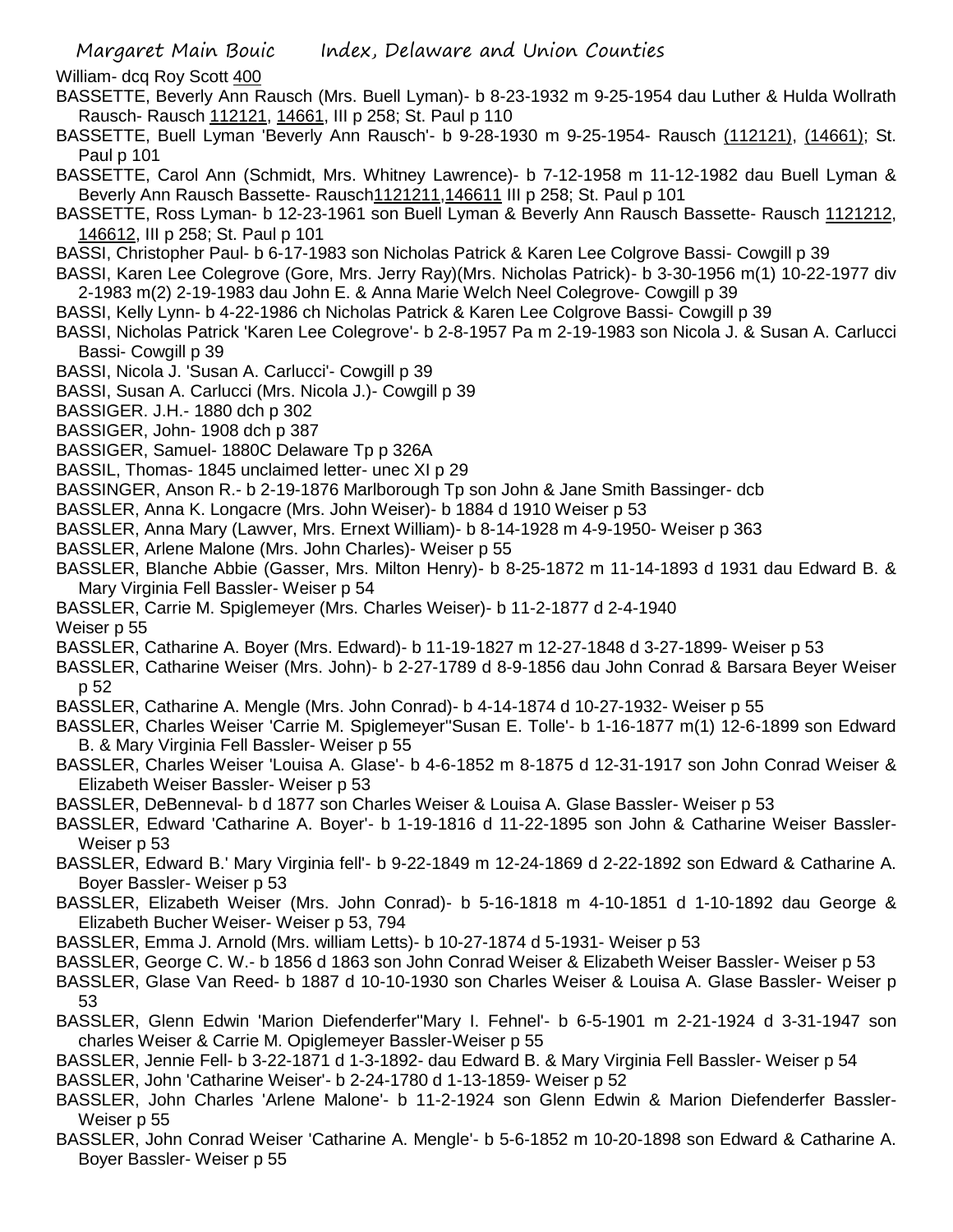- BASSLER, John Conrad' Elizabeth Weiser'- b 8-16-1812 m 4-10-1851 m 4-10-1851 son John & Catharine Weiser Bassler- Weiser p 53
- BASSLER, John Weiser 'Anna K. Longacre''Margaret Ruth Stroh'- b 9-10-1882 d 4-14-1930 son Charles Weiser & Louisa A. Glase Bassler- Weiser p 53
- BASSLER, Katherine A. \*Gass, Mrs. Herman)- b 8-24-1897 m 8-25-1920 dau William Letts & Emma J. Arnold Bassler- Weiser p 53
- BASSLER, Lizzie Rebecca- b d 1877 dau Charles Weiser & Louisa A. Glase Bassler- Weiser p 53
- BASSLER, Louisa A. Glase (Mrs. Charles Weiser)- b 4-15-1853 m 8-1875 d 8-17-1932- Weiser p 53
- BASSLER, Lucy (Hackenberg, Mrs. Samuel)(Walter, Mrs. )(Newman, Mrs. )- b 1806 d 1894 dau John & Catharine Weiser Bassler- Weiser p 52
- BASSLER, Margaret Louisa- b 12-2-1920 dau John Weiser & Margaret Ruth Stroh Bassler- Weiser p 53
- BASSLER, Margaret Ruth Stroh (Mrs. John Weiser)- b 8-23-1893 m 6-27-1913- Weiser p 53
- BASSLER, Maria (Gundrum, Mrs. George B.)-b ca 1808 d 1898- dau John & Catharine Weiser Bassler BASSLER, Mary I Fehnel (Mrs. Glenn Edwin)- Weiser p 55
- BASSLER, Mary Virginia Fell (Mrs. Edward B.)- b 9-24-1851 m 12-24-1869 d 9-9-1939 -Weiser p 53
- BASSLER, Sarah (App, Mrs. Henry)- b 1818 d 1874 dau John & Catharine Weiser Bassler- Weiser p 55
- BASSLER, Simon J.- son John & Catharine Weiser Bassler- Weiser p 55
- BASSLER, Susan E. Tolle (Mrs. Charles Weiser)- b 4-11-1947- Weiser p 55
- BASSLER, William Letts 'Emma J. Arnold'- b 3-22-1871 m 10-3-1893 d 10-20-1910- son Edward B. & Mary Virginia Fell Bassler- Weiser p 53
- BASTADTIN, Elizabeth Schopp (Mrs. Henrich)- ped Rosemary Koons Romine 29; unec VI p 33
- BASTADTIN, Henrich 'Elizabeth Schopp'- ped Rosemary Koons Romine 28; unec VI p 33; un co gen soc #73
- BASTADY, Anna Barbara Kestenholz (Mrs. Emmanuel)- b 1841 Switz d 1920 Cal dau Michael & Anna Hutner Kestenholz- ped Rosemary Koons Romine 15; unec VI p 33
- BASTADY, Emmanuel 'Anna Barbara Kestenholz'- b 1841 Switz d 1912 Cal son Henrich & Elizabeth Schopp Bastadtin- ped Rosemary Koons Romine 14; unec VI p 33
- BASTADY, Rose (Hartman, Mrs. Harvey Frederick)- b 1882 d 1971 Cal dau Emmanuel & Anna Barbara Kestenholz Bastady- ped Rosemary Koons Romine 7; unec VI p 33
- BASTER, Cassie- b 3-14-1878 Trenton Tp son O. M. & Jane Lake Baster- dcb
- BASTIC, John- 1835 men 65 #120 p 122 Westfield Tp
- BASTIC, John H. 'Mary Elizabeth Smith'- Weiser p 693
- BASTIC, Mary Elizabeth Smith (Mrs. John H.)- b 12-6-1921-Weiser p 693
- BASTON, Amanda (Clark, Mrs. David)- m 4-20-1853 dcm
- BASTON, Anna- 1880C Berkshire Tp p 429A
- BASTON, Fred 'Helen M. Christian'- Weiser p 825
- BASTON, Helen M. Christian (Mrs. Fred)- dau Graydon W. & Ruth Rothermel Grocer Christian- Weiser p 825
- BASTON, Mary (Kelley, Mrs. William)- m 5-4-1867 ucm 4185
- BASWARD, Eliza (Clark, Mrs. Levi)- 1908 dch p 699
- BASY, York- Sunbury p 125
- BASYE, Dean W.- 1980 dcd
- BASYE, Jill- 1980 dcd
- BASYE, Nancy L. (Mrs. Samuel W. Jr.)- 1980 dcd
- BASYE, Samuel W. Jr. 'Nancy L.'- 1980 dcd
- BASYVILL, Nicholas- letter 1853- unec V p 22
- BATCASE, Elisa (Mrs. John)- 1850C Dover Tp 834-851 p 125(34, Pa)
- BATCASE, John 'Elisa'- 1850C Dover Tp 834-851 p 125 (36, Md)
- BATCASE, John C.- son John & Elisa Batcase- 1850C Dover Tp 834-851 p 125 (4,O)
- BATCASE, Louisa A.- dau John & Elisa Batcase- 1850C Dover Tp 834-851 p 125(1,O)
- BATCASE, Lucinda J.- dau John Batcase- 1850C Dover Tp 834-851 p 125 (18,O)
- BATCASE, Mary E.- dau John & Elisa Batcase- 1850C Dover Tp 834-851 p 125 (6,O)
- BATCASE, William L.- son John & Elisa Batcase- 1850C Dover Tp 834-851 p 125 (7,O)
- BATCH, Mahala Hickle- dau Timothy & Sarah Cutchall Hickle- 1880 dch p 773
- BATCHHELDER, Rev. A. H.- 1908 dch p 258
- BATCHHELDER, Carole (Mrs. Michael)- Batchhelder
- BATCHHELDER, Michael- Batchhelder